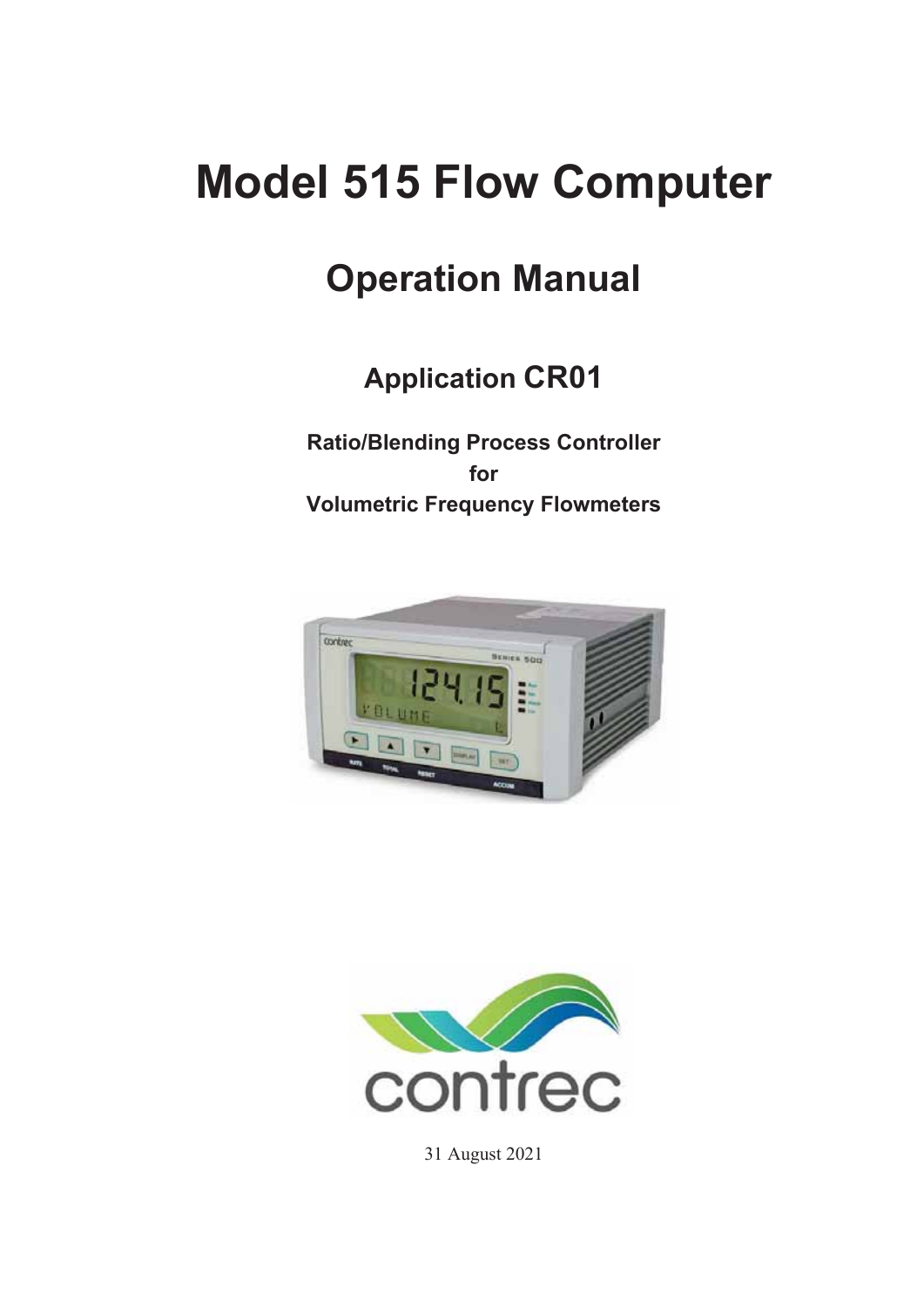#### **Model 515 Flow Computer - Operation Manual**

#### © Contrec Limited 2021

The instructions given herein cover the general description, installation, operation and maintenance of the subject equipment. Contrec Limited. reserves the right, without prior notice, to make engineering refinements that may not be reflected in this manual.

Should any questions arise which cannot be answered specifically by this manual, they should be directed to Contrec Limited for further detailed information and technical assistance.

Contrec Limited will not accept any liability for either direct or consequential damages resulting from the use or misapplication of the contents of this manual.

Part of the software embedded in this product is eCos - Embedded Configurable Operating System, a trademark of Red Hat. Portions created by Red Hat are Copyright © 1998, 1999, 2000 Red Hat, Inc. (http://www.redhat.com). All rights reserved

The software in this product was in part provided by Red Hat and any express or implied warranties, including, but not limited to, the implied warranties of merchantability and fitness for a particular purpose are disclaimed. In no event shall the author be liable for any direct, indirect, incidental, special, exemplary, or consequential damages (including, but not limited to, procurement of substitute goods or services; loss of use, data, or profits; or business interruption) however caused and on any theory of liability, whether in contract, strict liability, or tort (including negligence or otherwise) arising in any way out of the use of this software, even if advised of the possibility of such damage.

#### **Contrec Limited**

Riverside, Canal Road, Sowerby Bridge, West Yorkshire HX6 2AY UNITED KINGDOM Tel: +44 1422 829944 Email: sales@contrec.co.uk

#### **Website: www.contrec.co.uk**

**Contrec Systems Pty Ltd** 5 Norfolk Avenue Ringwood, Melbourne 3134 AUSTRALIA Tel: +61 4 413 505 114 Email: info@contrec.com.au

# **Contrec - USA, LLC**

916 Belcher Drive Pelham AL 35124 USA Tel: +1 (205) 685 3000 Fax: +1 (205) 685 3001 Email: contrec@contrec-usa.com



**Publication No: 515-CR01-OM - 31 August 2021**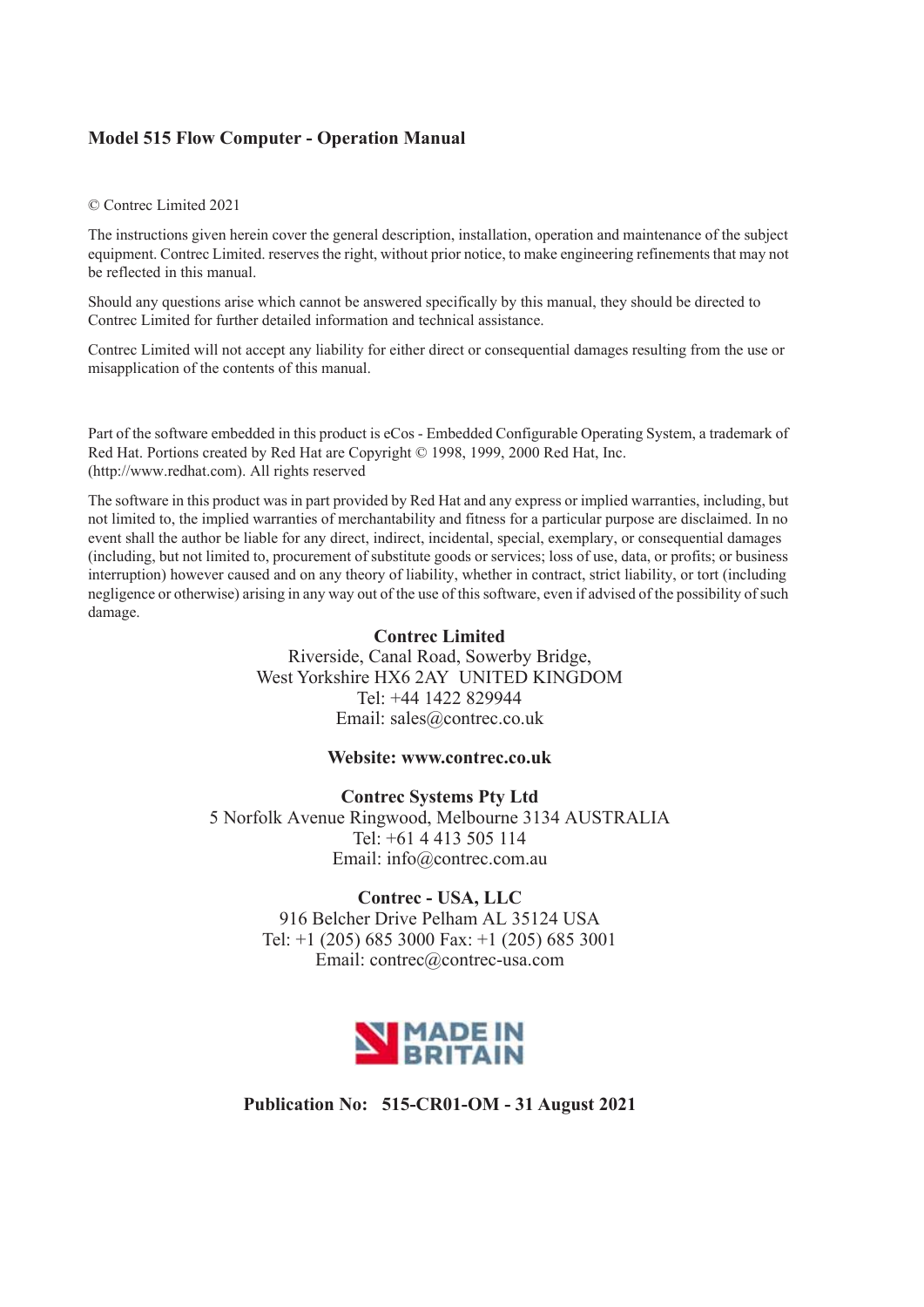

#### **The information in this safety notice is for the prevention of injury to personnel and damage to the instrument.**

#### **The manufacturer assumes no liability for injury or damage caused by misuse of the instrument or for modifications made to the instrument.**

This document must be consulted in all cases where the following "Caution" safety symbol is used :  $\bigwedge$ 

### **Qualified Personnel**

The instrument must be installed, operated and serviced by persons who have been properly trained and authorised. Personnel must read and understand this manual prior to installation and operation of the instrument. Refer to section 3 for further information regarding permitted maintenance operations. The safety of any system incorporating the equipment is the responsibility of the assembler of the system.

### **Static Hazard**

The 500 series flow computer uses high speed CMOS circuitry which is sensitive to static damage. The user should observe accepted safety practices for handling electronic devices, especially during servicing. Once the unit is installed, grounded and interconnected, the chances of static damage are greatly reduced.

### **Voltage Hazard**

Before connecting power to the instrument, ensure that the supply voltage for the AC or DC input is suitable. The AC voltage rating is as stated on the instrument rating plate. Personnel should take all due care to avoid electric shock. **For safe operation it is essential to connect a mains safety earth to the A.C. power inlet.** Do not operate at altitudes above 2000m.

### **Welding Hazard**

Do not perform electric welding in close proximity to the instrument or its interconnecting cables. If welding in these areas must be performed, disconnect all cables from the instrument. Failure to do so may result in damage to the unit.

### **Moisture Hazard**

To avoid electrical faults and corrosion of the instrument, do not allow moisture to remain in contact with the instrument. Operate only in a clean, dry and pollutant-free environment.

### **Operating & Storage Temperature**

Operating: If a heater is being used, **DO NOT** isolate the instrument in temperatures below  $-20^{\circ}$ C.

Storage: **DO NOT** store the equipment below -20°C.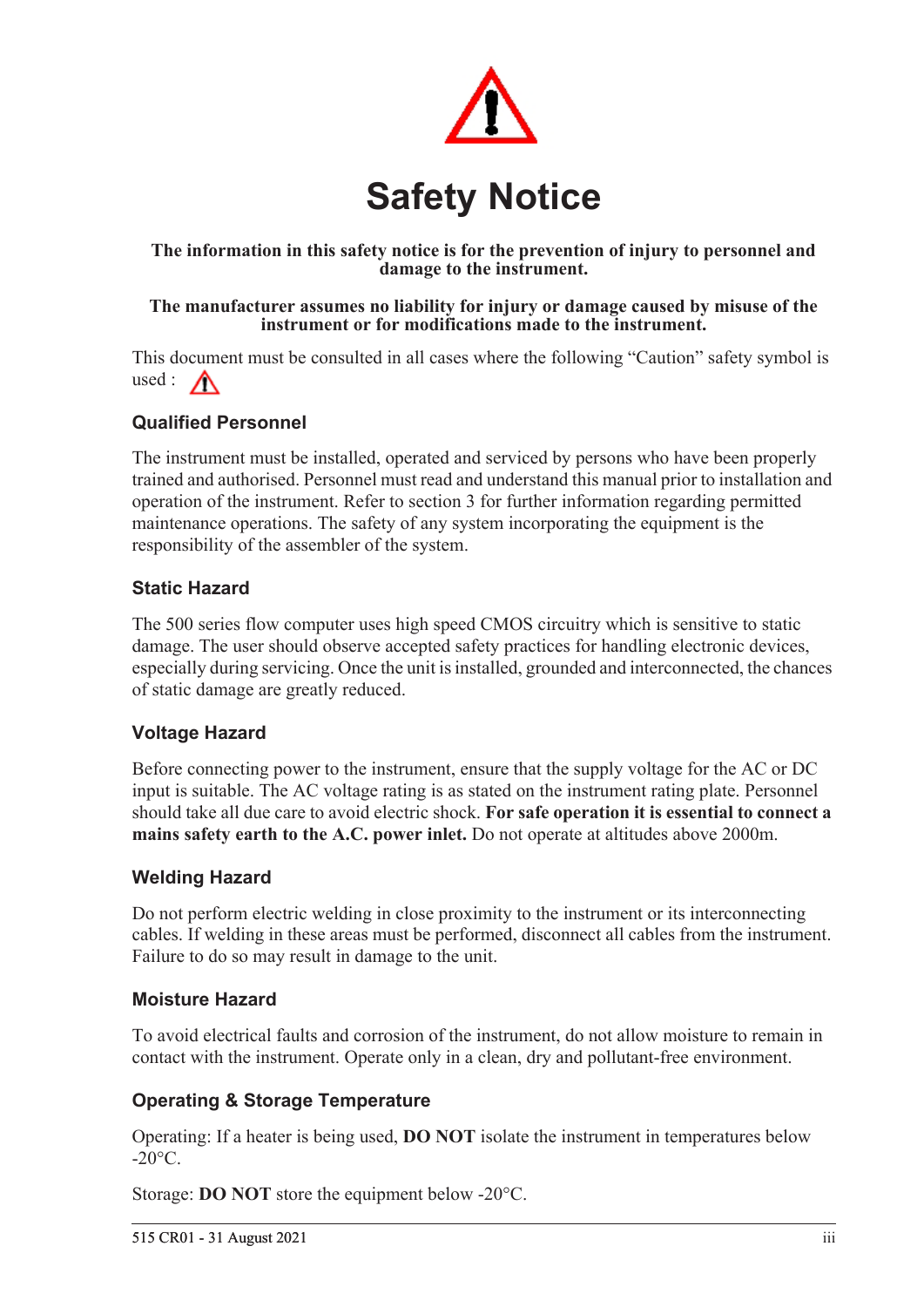### **Disconnection Device**

When powered from a mains supply this unit requires the provision of a suitable mains isolation device, capable of interrupting both poles of the supply and meeting your local wiring regulations, to be suitably located and easily accessible near to the installed instrument. It must be marked as the disconnecting device for the equipment. It must be suitably rated with respect to the cross sectional area of the supply conductors.

### **Instrument Disposal**

Contrec instrumentation should not be thrown into the general waste system.

If within EU member states, this instrument should be disposed of according to the guidelines set by the WEEE (Waste Electrical and Electronic Equipment) directive 2012/19/EU. If outside of the EU, this equipment should be responsibly disposed of according to local and national regulations for EEE (Electrical and Electronic Equipment).

By not discarding of this product along with other house hold waste you are preserving natural resources and reducing waste sent to landfill and incinerators.

Remove batteries and dispose of separately (see *Disposal of Batteries*) before disposal of Contrec instrumentation.

### **Disposal of Batteries**

Batteries have an environmental impact. Safe and responsible disposal should be undertaken.

In all EU member states, as per Directive 2006/66/EC, batteries must not be thrown away with general waste. Contact your local environmental authority for information regarding disposal or recycling of used batteries, alternatively they can be returned directly to Contrec Ltd. for disposal.

Please Contact Contrec Ltd before returning batteries for disposal.

# **Explanation of IEC Symbols Used**

You should familiarise yourself with the following symbols which are used both within this manual and on the instrument itself.



 This document must be consulted in all cases where the following "Caution" safety symbol is used.





AC Input (AC).



Protective Earth Terminal.



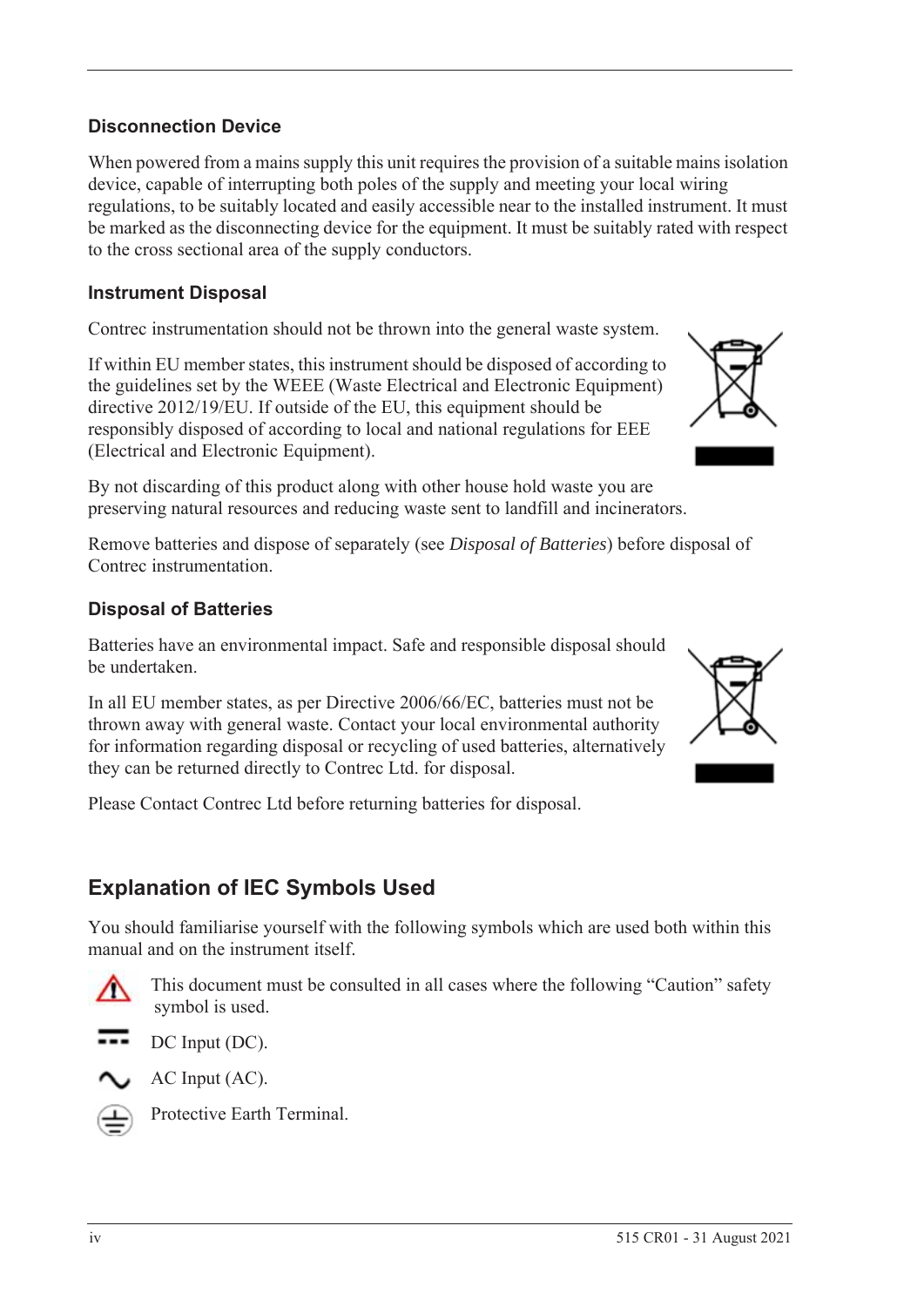# **Contents**

| 1 Introduction                                                                                                                                                                                                                       |  |
|--------------------------------------------------------------------------------------------------------------------------------------------------------------------------------------------------------------------------------------|--|
| Features<br>. The contract of the contract of the contract of the contract of the contract of $\mathcal{A}$                                                                                                                          |  |
|                                                                                                                                                                                                                                      |  |
| Calculations de la commune de la commune de la commune de la commune de la commune de 2                                                                                                                                              |  |
| Displayed Information and a contract of the contract of the contract of the contract of the contract of the contract of the contract of the contract of the contract of the contract of the contract of the contract of the co       |  |
|                                                                                                                                                                                                                                      |  |
| Communications research and containing the contract of the contract of the contract of the 3                                                                                                                                         |  |
| Isolated Outputs and a contract the contract of the contract of the contract of the contract of the 3                                                                                                                                |  |
|                                                                                                                                                                                                                                      |  |
|                                                                                                                                                                                                                                      |  |
| Approvals received a construction of the contract of the construction of 4                                                                                                                                                           |  |
|                                                                                                                                                                                                                                      |  |
| 2 Specifications                                                                                                                                                                                                                     |  |
|                                                                                                                                                                                                                                      |  |
| 3 Installation & Maintenance                                                                                                                                                                                                         |  |
| <b>Installation Instructions</b>                                                                                                                                                                                                     |  |
| Cleaning and Decontamination and the contract of the contract of the contract of the state of the Second Second Second Second Second Second Second Second Second Second Second Second Second Second Second Second Second Secon       |  |
| Panel Mounting received a contract of the contract of the contract of the contract of the P                                                                                                                                          |  |
| Electrical Connection and the set of the set of the set of the set of the set of the set of the set of the set of the set of the set of the set of the set of the set of the set of the set of the set of the set of the set o       |  |
| Rear Panel Connections and a constant of the contract of the contract of the contract of the contract of the contract of the contract of the contract of the contract of the contract of the contract of the contract of the c       |  |
| 11<br>Terminal Designations and a contract the contract of the contract of the contract of the contract of the contract of the contract of the contract of the contract of the contract of the contract of the contract of the contr |  |
| 12<br>Terminal Wiring Insulation and a contract to the contract the contract of the contract of the contract of the contract of the contract of the contract of the contract of the contract of the contract of the contract of the  |  |
| 12<br>Relay Wiring The Late and Late and Late and Late and Late and Late and Late and                                                                                                                                                |  |
| 12<br>Mains Power Wiring Mathews Allen and Allen and Allen and Allen and Allen and Allen and Allen and Allen and Allen                                                                                                               |  |
| 13<br>.<br>In the second complete the second complete the second complete the second complete that the second complete th<br>Inputs                                                                                                  |  |
| 13<br>Frequency Input Connection and a contract the contract of the contract of the contract of the contract of the contract of the contract of the contract of the contract of the contract of the contract of the contract of the  |  |
| 14<br>Logic Input Connection and a construction of the contract of the contract of the contract of the contract of the contract of the contract of the contract of the contract of the contract of the contract of the contract of t |  |
| 14                                                                                                                                                                                                                                   |  |
| 4-20 mA Output Connection and a constant of the contract of the contract of the contract of the contract of the contract of the contract of the contract of the contract of the contract of the contract of the contract of th<br>14 |  |
|                                                                                                                                                                                                                                      |  |
| 16<br>Control Relays (Alarms) and a control of the control of the control of the control of the control of the control of the control of the control of the control of the control of the control of the control of the control of t |  |
| RC Network for Interference Suppression and a substitution of the set of the set of the set of the set of the<br>17                                                                                                                  |  |
| Communications<br>18<br>.<br>In the second complete state of the second complete state of the second complete state of the second complete                                                                                           |  |
| 18<br>COM-1 RS-232 Port                                                                                                                                                                                                              |  |
| COM-2 RS-485 Port Option<br>18<br>.<br>The contract of the contract of the contract of the contract of the contract of the contract of the contract of                                                                               |  |
| 19<br>COM-2 Ethernet Port Option<br>.<br>In de la casa de la casa de la casa de la casa de la casa de la casa de la casa de la casa de la casa de la ca                                                                              |  |
| <b>Mains Connection</b><br>19<br>.<br>In the second complete state of the second complete state of the second complete state of the second complete                                                                                  |  |
| Earthing and Shielding<br>19<br>والمتعاونة والمتعاونة والمتعاونة والمتعاونة والمتعاونة والمتعاونة والمتعاونة والمتعاونة والمتعاونة والمتعاونة                                                                                        |  |
| <b>Disconnection Device</b><br>19                                                                                                                                                                                                    |  |
|                                                                                                                                                                                                                                      |  |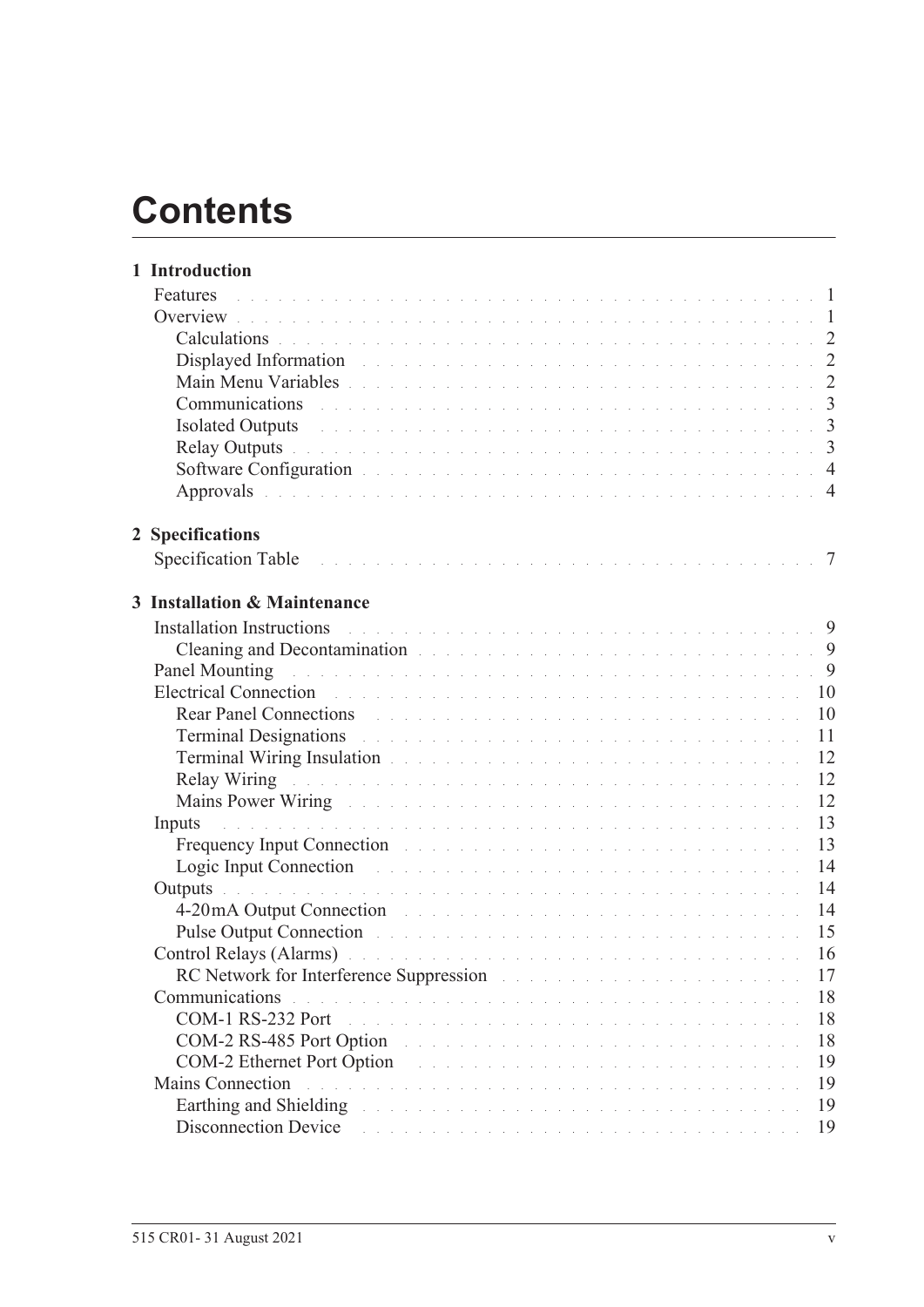| Maintenance Instructions<br>Battery Replacement and the contract of the contract of the contract of the contract of the contract of the contract of the contract of the contract of the contract of the contract of the contract of the contract of the co<br>Battery Type decree in the contract of the contract of the contract of the contract of the contract of the contract of the contract of the contract of the contract of the contract of the contract of the contract of the con                                                                                                                                                                                                                                                                                                                                                                                                                                                                                                                                                                                                                                                                                                                                                                                                                                                                                                                                                                                                                                                                  | 19<br>20                                                 |
|---------------------------------------------------------------------------------------------------------------------------------------------------------------------------------------------------------------------------------------------------------------------------------------------------------------------------------------------------------------------------------------------------------------------------------------------------------------------------------------------------------------------------------------------------------------------------------------------------------------------------------------------------------------------------------------------------------------------------------------------------------------------------------------------------------------------------------------------------------------------------------------------------------------------------------------------------------------------------------------------------------------------------------------------------------------------------------------------------------------------------------------------------------------------------------------------------------------------------------------------------------------------------------------------------------------------------------------------------------------------------------------------------------------------------------------------------------------------------------------------------------------------------------------------------------------|----------------------------------------------------------|
| 4 Operation                                                                                                                                                                                                                                                                                                                                                                                                                                                                                                                                                                                                                                                                                                                                                                                                                                                                                                                                                                                                                                                                                                                                                                                                                                                                                                                                                                                                                                                                                                                                                   |                                                          |
| Normal Operation Mode residence and contract the contract of the contract of the contract of the contract of the contract of the contract of the contract of the contract of the contract of the contract of the contract of t<br>Default Variable & Total enterprise and a series and a series and a series and 21<br>Status LEDs experiences and construction of the construction of the construction of 21<br>Front Panel Keys research and the contract of the contract of the contract of 22                                                                                                                                                                                                                                                                                                                                                                                                                                                                                                                                                                                                                                                                                                                                                                                                                                                                                                                                                                                                                                                             | 21<br>22                                                 |
| Main Menu Items received a conservation of the contract of the contract of the contract of the contract of the<br>Detail and Basic Menu enteritors and contract the contract of the contract of the 24<br>Peak Flowrates and a construction of the construction of the construction of the construction of the construction of the construction of the construction of the construction of the construction of the construction of the c<br>Setpoints and the contract of the contract of the contract of the contract of the contract of the contract of the contract of the contract of the contract of the contract of the contract of the contract of the contract of<br>Data Logs de la característica de la característica de la característica de la 25                                                                                                                                                                                                                                                                                                                                                                                                                                                                                                                                                                                                                                                                                                                                                                                                | 23<br>24                                                 |
| Model Information and the contract of the contract of the contract of the contract of the contract of the contract of the contract of the contract of the contract of the contract of the contract of the contract of the cont<br>Process Control Modes and the control of the control of the control of the control of the control of the control of the control of the control of the control of the control of the control of the control of the control of t<br>Logic Input Controls and a contract the contract of the contract of the contract of the contract of the contract of the contract of the contract of the contract of the contract of the contract of the contract of the contra<br>Tuning the Control Loop <b>Executive Control</b> Loop <b>Fig. 1. <i>Loop</i></b> 2. <i>Loop</i> 2. <i>Loop</i> 2. <i>Loop</i> 2. <i>Loop</i> 2. <i>Loop</i> 2. <i>Loop</i> 2. <i>Loop</i> 2. <i>Loop</i> 2. <i>Loop</i> 2. <i>Loop</i> 2. <i>Loop</i> 2. <i>Loop</i> 2. <i>Loop</i> 2. <i>Loop</i> 2. <i>Loop</i> 2. <i>Lo</i><br>Tuning the Ratio Trim Control and the contract of the contract of the contract of the 32                                                                                                                                                                                                                                                                                                                                                                                                                              | 31<br>31                                                 |
| <b>5</b> Instrument Calibration                                                                                                                                                                                                                                                                                                                                                                                                                                                                                                                                                                                                                                                                                                                                                                                                                                                                                                                                                                                                                                                                                                                                                                                                                                                                                                                                                                                                                                                                                                                               |                                                          |
| Introduction the contract of the contract of the contract of the contract of the contract of the contract of the contract of the contract of the contract of the contract of the contract of the contract of the contract of t<br>Calibration Set Mode<br>Changing the Instrument Settings and a contract of the contract of the contract of the contract of the contract of the contract of the contract of the contract of the contract of the contract of the contract of the contrac<br>Program Backup & Reports and the contract of the contract of the contract of the contract of the contract of the contract of the contract of the contract of the contract of the contract of the contract of the contract of t<br>Backup via 500 Series Program Manager and a construction of the construction of<br>Printing Configuration Report entering the substitution of the state of the state of the state of the 39<br>Upload and Clone of Application Software<br>Calibration Menu Tree Albert and albert and albert and albert and albert and albert and<br>Instrument Settings and a communication of the communication of the communication of the<br>Units of Measurement<br>and the company of the company of the company of the company of the company of the company of the company of the company of the company of the company of the company of the company of the company of the company of the comp<br>Parameters<br><u> 1919 - Johann John Stoff, market fan de Fryske kunstne fan de Fryske kunstne fan de Fryske kunstne fan de Fry</u> | 35<br>36<br>38<br>39<br>39<br>39<br>40<br>42<br>42<br>43 |
| Inputs<br>de la participat de la participat de la participat de la participat de la<br>Outputs<br>de la caractería de la caractería de la caractería de la caractería de la caractería de la caractería<br><b>Alarms</b><br>and the company of the company of the company of the company of the company of the company of the company of the<br>Communications<br>Time Settings and Data Logging The Contract of the Settings and Data Logging<br>General Setup Parameters and a contract of the contract of the contract of the contract of the contract of the<br>Test Menu de la proponezione della provincia di controlle di controlle di controlle di controlle di controlle di<br>System Messages and a construction of the construction of the construction of the construction<br><b>Error Messages</b><br>.<br>In the company of the company of the company of the company of the company of the company of the company of th<br>Warning Messages and a contract the contract of the contract of the contract of the contract of the contract of the contract of the contract of the contract of the contract of the contract of the contract of the contract o                                                                                                                                                                                                                                                                                                                                                                                      | 45<br>48<br>50<br>51<br>53<br>56<br>58<br>59<br>59<br>60 |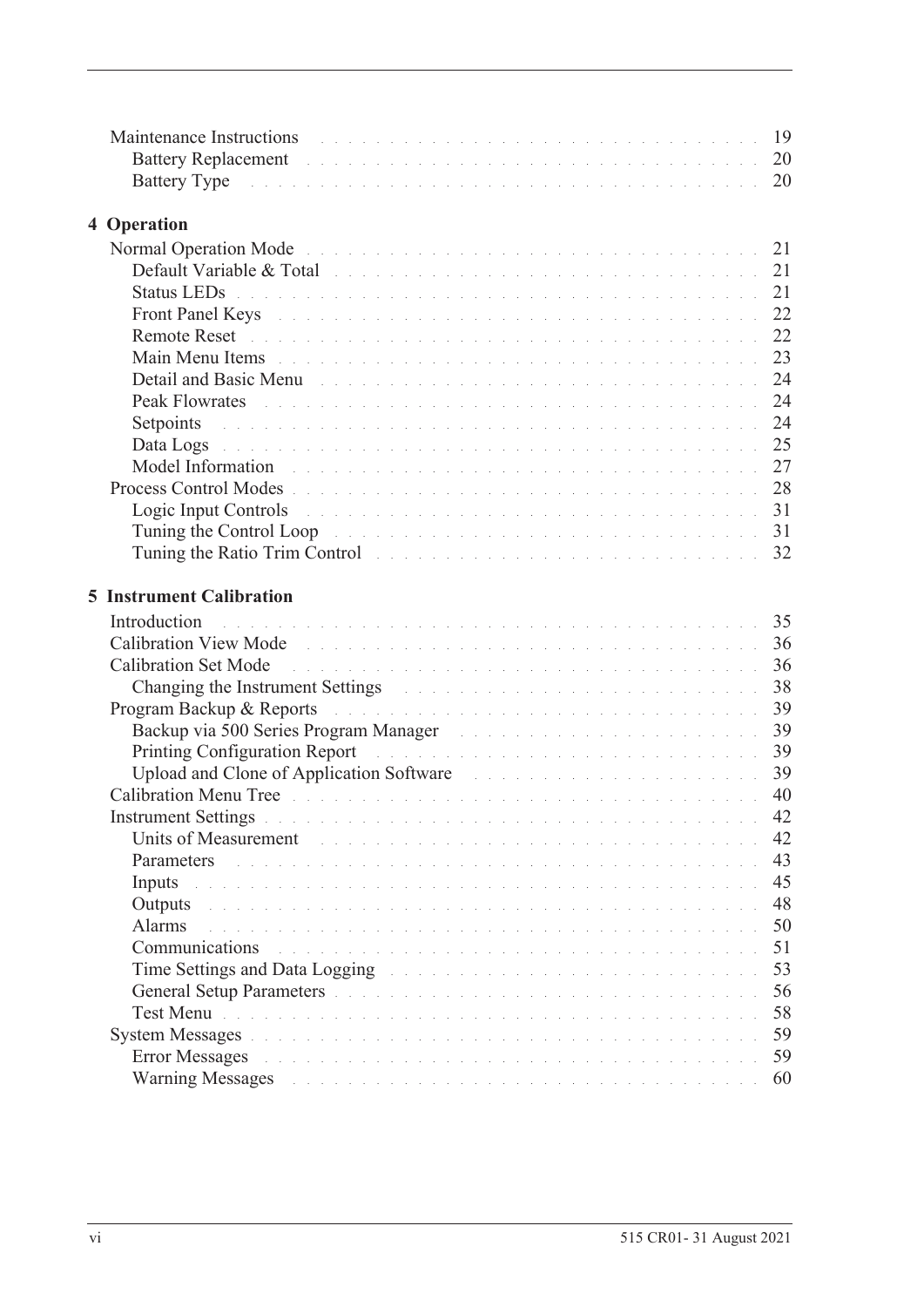### **[6 Communications](#page-70-0)**

| Hardware Interconnection and a construction of the contract of the contract of the contract of the contract of                                                                                                                 | 61 |
|--------------------------------------------------------------------------------------------------------------------------------------------------------------------------------------------------------------------------------|----|
| Protocols and an annual contract of the contract of the contract of the contract of the contract of the contract of the contract of the contract of the contract of the contract of the contract of the contract of the contra | 63 |
| Simple ASCII Protocol and a construction of the construction of the construction of the construction of the construction of the construction of the construction of the construction of the construction of the construction o | 63 |
|                                                                                                                                                                                                                                | 63 |
| Instrument Responses and the contract of the contract of the contract of the contract of the contract of the contract of the contract of the contract of the contract of the contract of the contract of the contract of the c | 65 |
| Corrupted or Invalid Requests and a contract to the contract of the contract of the contract of                                                                                                                                | 68 |
| Modbus RTU Protocol and the substantial contract the second contract of the second                                                                                                                                             | 69 |
| List of Data Registers and a construction of the construction of the construction of                                                                                                                                           | 71 |
| Printer Protocol and a construction of the construction of the construction of the construction of the construction of the construction of the construction of the construction of the construction of the construction of the | 75 |
| Types of Printouts and the contract of the contract of the contract of the contract of the T6                                                                                                                                  |    |
| Printer Data Control 2008 and 2008 and 2008 and 2008 and 2008 and 2008 and 2008 and 2008 and 2008 and 2008 and 2008 and 2008 and 2008 and 2008 and 2008 and 2008 and 2008 and 2008 and 2008 and 2008 and 2008 and 2008 and 200 |    |
| <b>Appendix A Glossary</b>                                                                                                                                                                                                     |    |
| Glossary and a communication of the communication of the communication of the communication of the communication of the communication of the communication of the communication of the communication of the communication of t | 81 |
| <b>Appendix B Model Numbers</b>                                                                                                                                                                                                |    |
|                                                                                                                                                                                                                                |    |
|                                                                                                                                                                                                                                | 84 |
|                                                                                                                                                                                                                                | 84 |
| Appendix C Ethernet Port & Setup                                                                                                                                                                                               |    |
| Ethernet Port and a communication of the communication of the communication of the communication of the communication                                                                                                          | 86 |
|                                                                                                                                                                                                                                | 86 |
| Connecting 515 Ethernet to Networks/Routers and a substantial contract to the contract of                                                                                                                                      | 87 |
| Connecting DataMod via Ethernet Marian and a connection of the Connecting DataMod via Ethernet Maria and a connection of the Connection of the Connection of the Connection of the Connection of the Connection of the Connect |    |
| Index <b>Index International Contract Construction</b> in the construction of the construction of $89$                                                                                                                         |    |
|                                                                                                                                                                                                                                |    |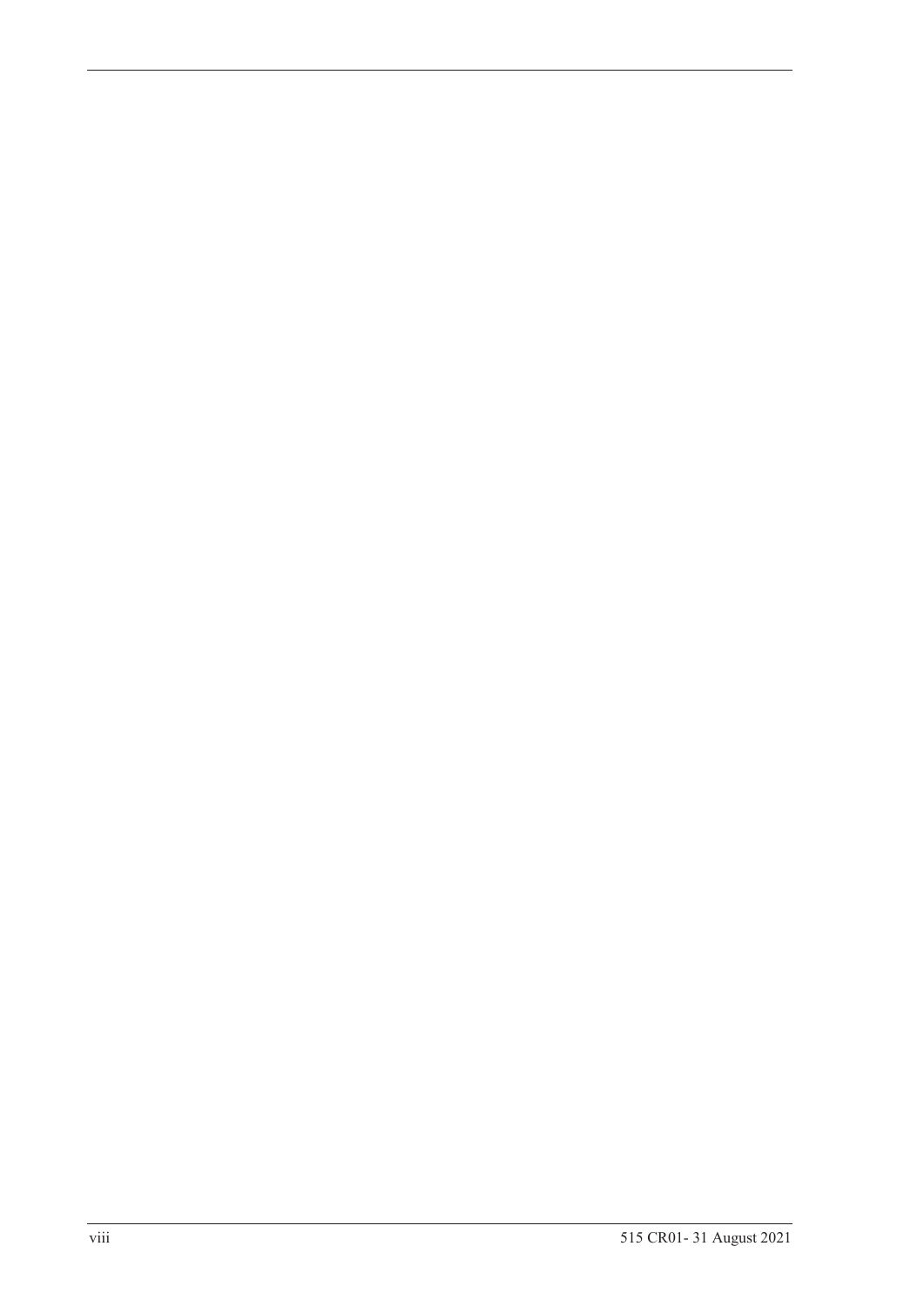# **List of Figures**

| 1  | <b>Typical Application Diagram</b> and the contract of the contract of the state of the state of the state of the state of the state of the state of the state of the state of the state of the state of the state of the state of    |     |
|----|---------------------------------------------------------------------------------------------------------------------------------------------------------------------------------------------------------------------------------------|-----|
| 2  | 500 Series Instrument Panel Mounting and a contract of the series of the series of the 9                                                                                                                                              |     |
| 3  | Rear Panel Connections - Original                                                                                                                                                                                                     |     |
| 4  | Rear Panel Connections - New RS-485 Version 10                                                                                                                                                                                        |     |
| 5  | Rear Panel Connections - New Ethernet Version                                                                                                                                                                                         | -11 |
| 6  | Logic Inputs Connection Diagram and a contract to the contract of the 14                                                                                                                                                              |     |
|    | Output 4-20mA Connection Diagram                                                                                                                                                                                                      |     |
| 8  | -15<br>Output Pulse Connection Diagram and a connection of the Connection of the Connection of the Connection of the Connection of the Connection of the Connection of the Connection of the Connection of the Connection of the Conn |     |
| 9  | Relay Connection Diagram and a construction of the contract of the state of the 16                                                                                                                                                    |     |
| 10 | RS-485 Interface Connections 18                                                                                                                                                                                                       |     |
| 11 | Logged Data Display Methods and the contract of the contract of the contract of the contract of the contract of the contract of the contract of the contract of the contract of the contract of the contract of the contract o        |     |
| 12 | Calibration Menu Tree Sheet 1 40                                                                                                                                                                                                      |     |
| 13 | Calibration Menu Tree Sheet 2                                                                                                                                                                                                         |     |
| 14 | RS-232 Cable Connections to a Computer expression of the state of the state of the SAS Cable Connections to a Computer expression of the state of the SAS Cable Connections of the SAS Cable Connections of the SAS Cable Conn        |     |
| 15 |                                                                                                                                                                                                                                       | 62  |
| 16 | DataMod - Modbus Connection Settings and a connection of the S7                                                                                                                                                                       |     |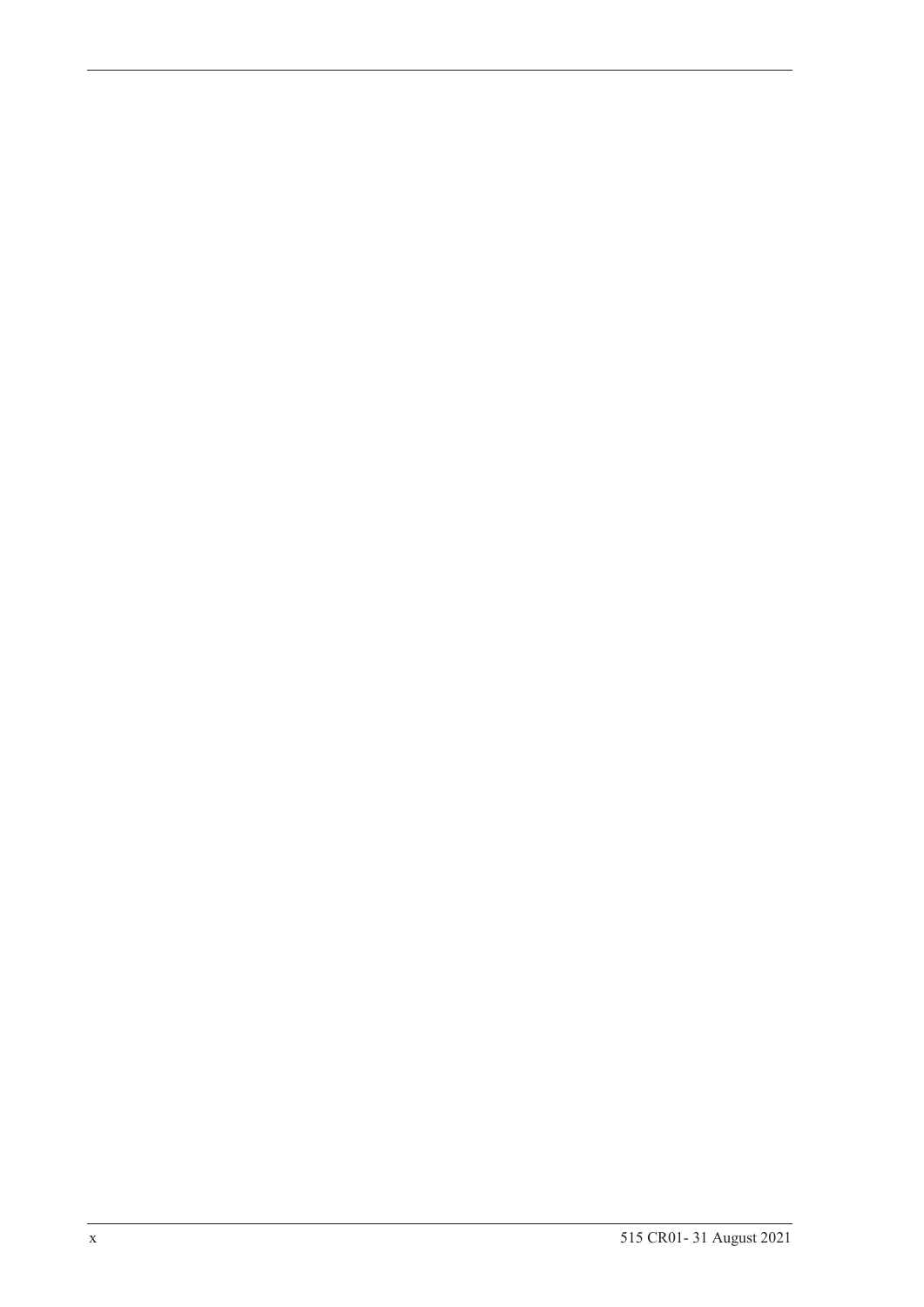# <span id="page-10-0"></span>**Chapter 1 Introduction**

# <span id="page-10-1"></span>**Features**

- **•** Tailored for volumetric frequency flow input
- **•** Uses PI Loop Control
- **•** Pump demand contact
- **•** Selection of various control modes
- **•** Process Inhibit (flushing) and Forced Local (manual) control available via Modbus and external logic inputs
- **•** Allows for cascade trim control when ratio of totals is required
- Allows for non-linear correction
- **•** Selection of Detail or Basic main menu to suit operator and application
- **•** Selection of second language and user tags
- **•** RTC logging with over 1000 entries
- **•** Pulse width and scaling of pulse output
- **•** 4-20 mA retransmission
- **•** Available protocols on communication ports including Printers, Modbus RTU and TCP/IP
- **•** Front panel adjustment of 8-24 V DC output voltage
- **•** Backlit display with LCD backup

# <span id="page-10-2"></span>**Overview**

The 515 CR01 application is a single loop process controller measuring the volume flow in a main and process lines using frequency flow inputs. It can operate in local (manual) or in loop, ratio or blend (auto) flow control modes and it has a tuning menu to easily determine the Proportional Band and Integral Time values used in the PI control algorithm.

The main and process flows are used to determine the net volume flow. The operator can view the actual ratio and deviation and has the ability to change the controlling setpoint directly from the main menu if access has been authorized.

The PI control of the process flow is via a 4-20mA proportional valve or pump controller. It has integral wind-up protection and a deadband and output ramp time can be programmed to reduce wear on valves and actuators and provide for bumpless operation.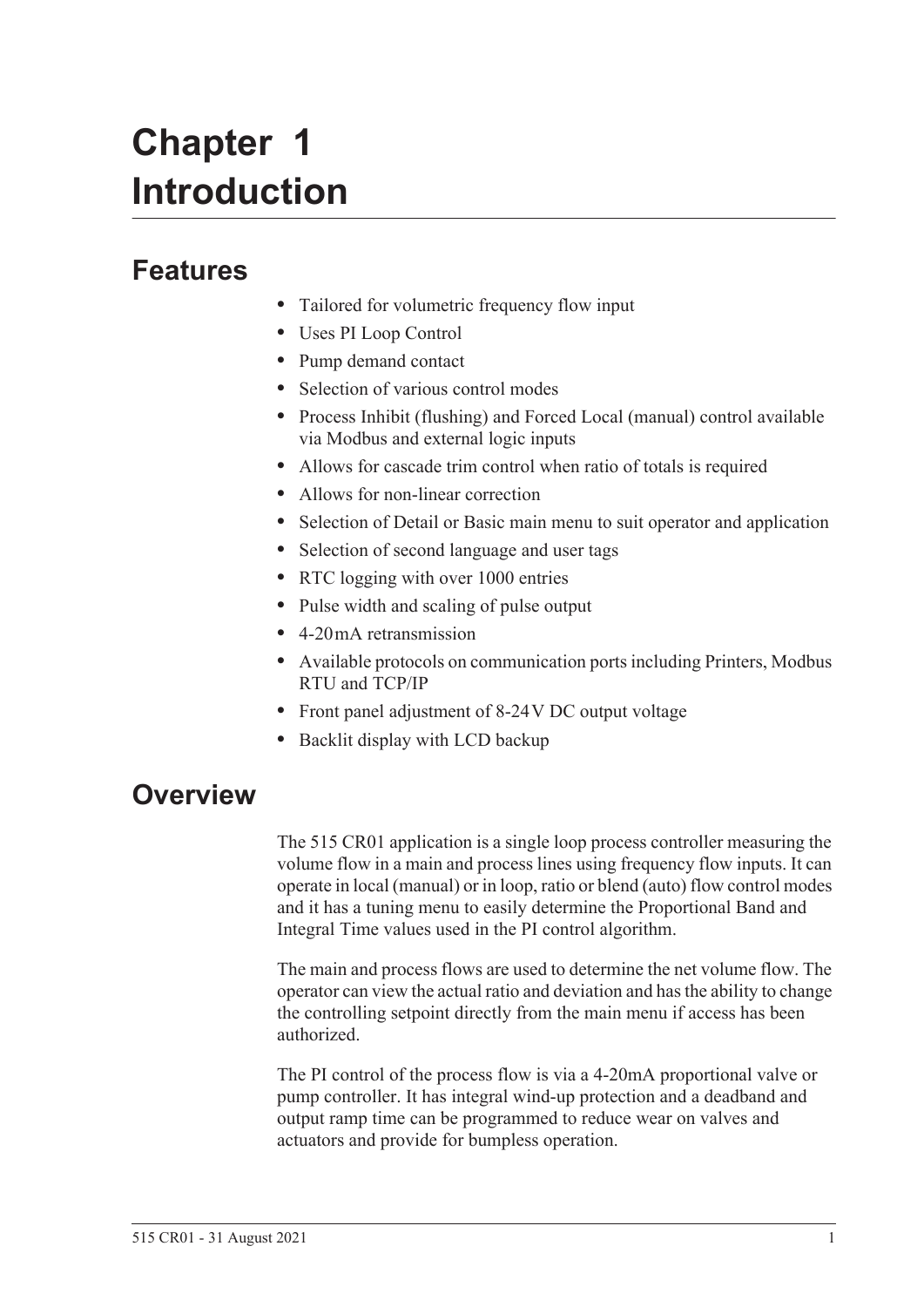### <span id="page-11-0"></span>**Calculations**

There are three types of control modes in which the process flow is dependent on the main flow. These are RATIO, BLEND-1 and BLEND-2 modes where the relationship between the flows are as follows:

Ratio Control Mode.

The process flow is a ratio of the main flow (0 to 400% range).

$$
Ratio\% = \frac{P_{flow}}{M_{flow}} \times 100
$$

Blend Control Modes.

These modes cater for blending points before and after the main flowmeter. The process flow is a ratio of the net (combined) flow (0 to 80% range).

$$
Ratio\% = \frac{P_{flow}}{Net_{flow}} \times 100
$$

### <span id="page-11-1"></span>**Displayed Information**

The front panel display shows the current values of the input variables and the results of the calculations.

The instrument can be supplied with a real-time clock for data logging of over 1000 entries of the variables as displayed on the main menu.

### <span id="page-11-2"></span>**Main Menu Variables**

| <b>Main Menu</b><br><b>Variables</b> | <b>Default</b><br><b>Units</b> | Variable<br><b>Type</b> |
|--------------------------------------|--------------------------------|-------------------------|
| Net Volume                           | m <sup>3</sup>                 | Total                   |
| <b>Net Flowrate</b>                  | $m^3/m$ in                     | Rate                    |
| Main Line Volume                     | m <sup>3</sup>                 | Total                   |
| Main Line Flowrate                   | $m^3/m$ in                     | Rate                    |
| Process Line Volume                  | m <sup>3</sup>                 | Total                   |
| <b>Process Line Flowrate</b>         | $m^3/m$ in                     | Rate                    |
| Process Ratio                        | $\%$                           | Rate                    |
| <b>Process Control Output</b>        | $\frac{0}{0}$                  | Rate                    |
| <b>Process Flowrate Deviation</b>    | $\%$                           | Rate                    |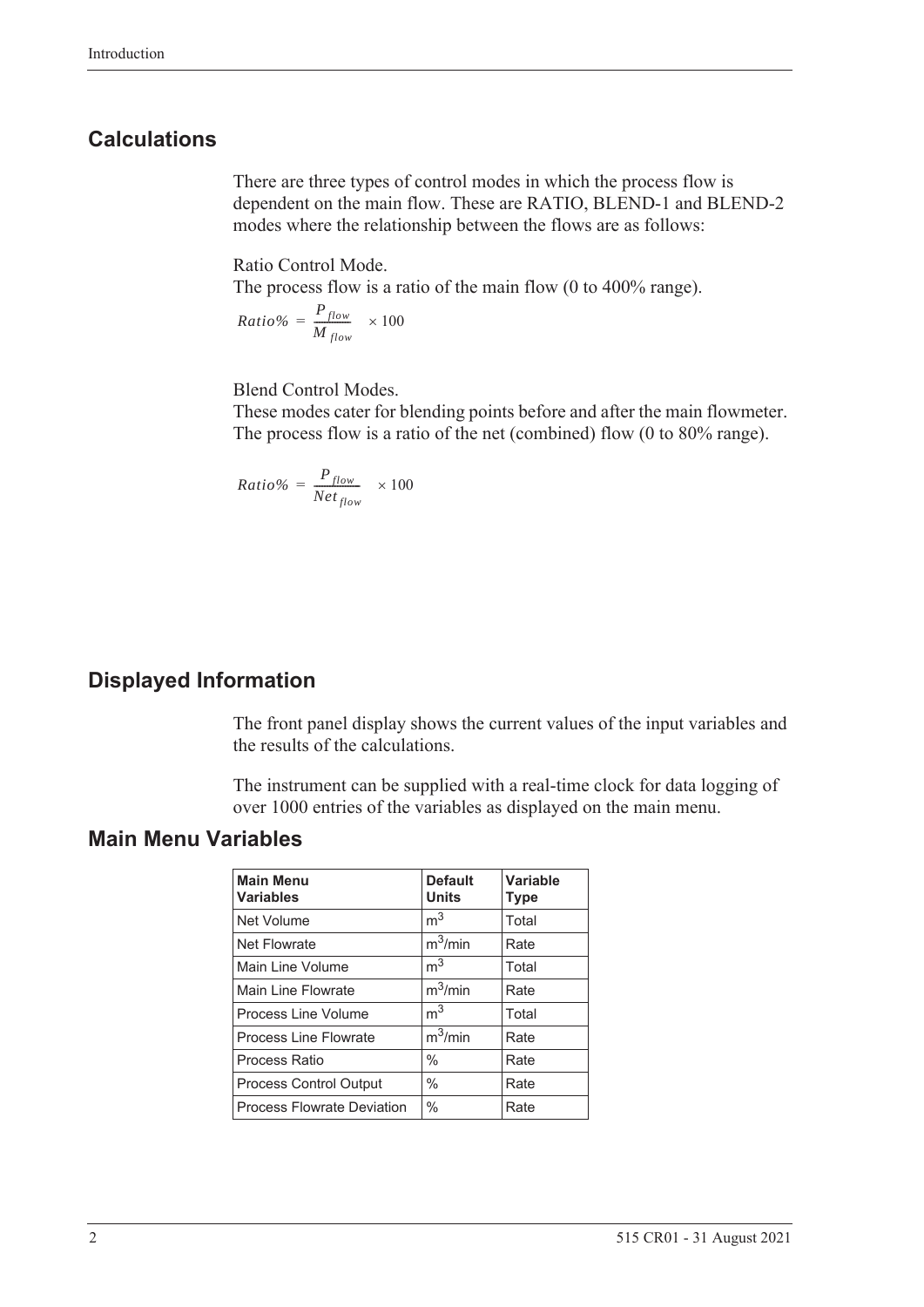#### **Units of Measurement**

In the 500 Series instruments there is a wide range of available units of measurement to be selected from. These can be viewed and selected either during initial Software Configuration via the 500 Series Program Manager (see below) or from within the instrument's calibration settings (if access has been granted) as per **[Units of Measurement](#page-51-2)** on page 42.

### <span id="page-12-0"></span>**Communications**

There are two communication ports available as follows:

- **•** COM-1 RS232 port
- **•** COM-2 RS485 port (optional) or Ethernet (optional)

The ports can be used for remote data reading, printouts and for uploading and downloading of the application software to the instrument.

### <span id="page-12-1"></span>**Isolated Outputs**

The opto-isolated outputs can re-transmit any main menu variable. The type of output is determined by the nature of the assigned variable. Totals are output as pulses and rates are output as 4-20 mA signals. One output is standard, a second output is available as an option.

### <span id="page-12-2"></span>**Relay Outputs**

The relay output 1 provides a pump demand contact and the other relays can be used as fully programmable alarms for any rate type variable. Two relays are standard with an additional two available in the advanced option.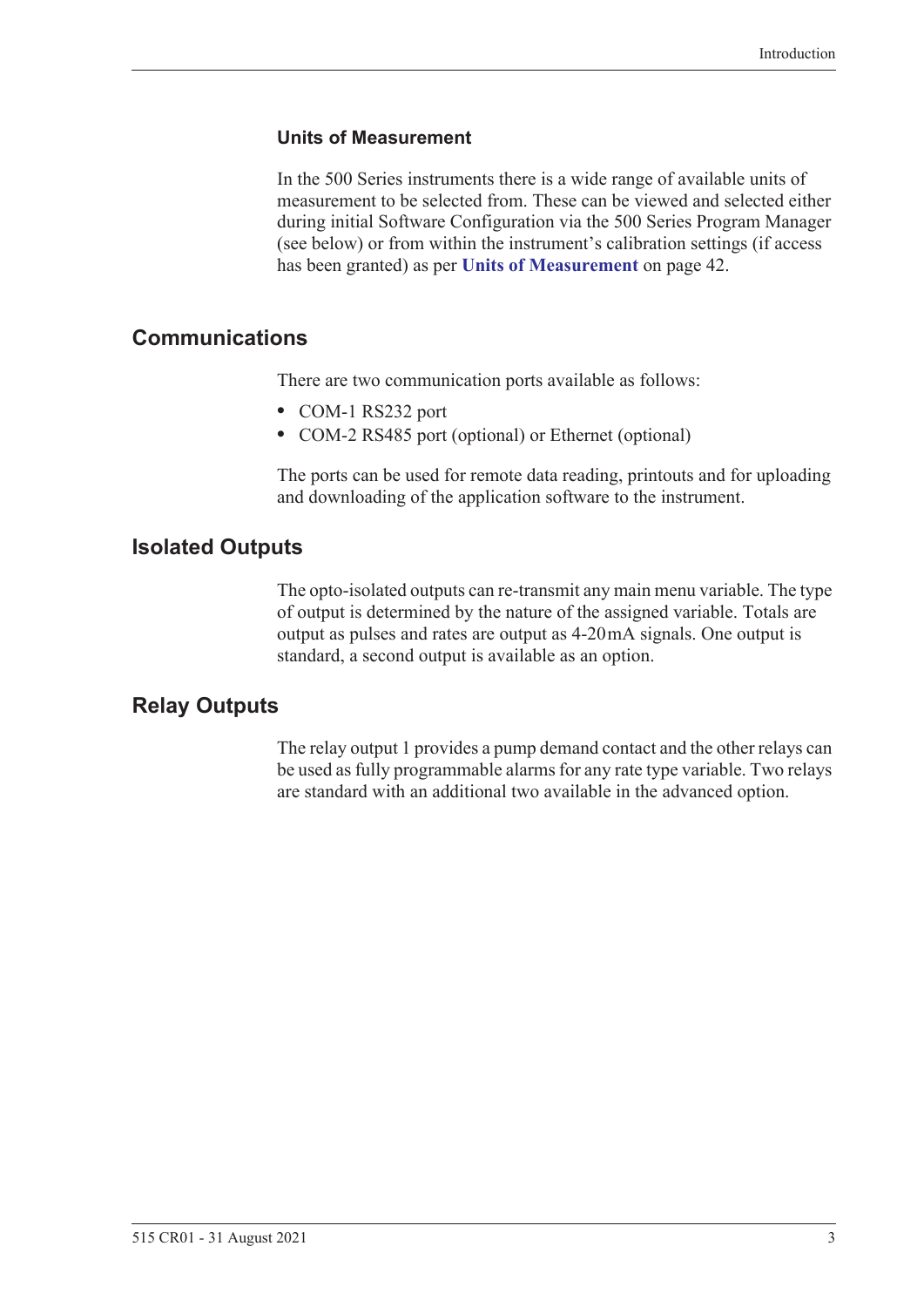### <span id="page-13-0"></span>**Software Configuration**

The instrument can be programmed to suit the particular application needs and the flexible I/O can be assigned as required. Program settings can be changed either via the front panel (depending on assigned access levels) or via the 500 Series Program Manager (500-PM software).

The 500-PM software is a free comprehensive configuration tool and resource centre that can be used to further tailor an instrument to suit specific application needs including units of measurement, custom tags and text, access levels and more.

The software is a Windows based program that is freely available from the download section of the Contrec website. The program can be used to create a custom version of an existing application to be saved for backup purposes and/or to generate a PDF of configuration report for record keeping.

The instrument stores all set-up parameters, totals and logged data in nonvolatile memory with at least 30 years retention.



*Figure 1 Typical Application Diagram*

### <span id="page-13-1"></span>**Approvals**

<span id="page-13-2"></span>This instrument conforms to the EMC-Directive of the Council of European Communities 2014/30/EU, the LVD safety directive 2014/35/EU and the following standards:

- **•** *EN61326:2013* Electrical equipment for measurement, control and laboratory use – EMC requirements: Industrial Environment.
- **•** *EN61010:2010* Safety requirements for electrical equipment for measurement, control, and laboratory use.

In order to comply with these standards, the wiring instructions in **[Chapter](#page-18-5)  [3 - Installation & Maintenance](#page-18-5)** must be followed.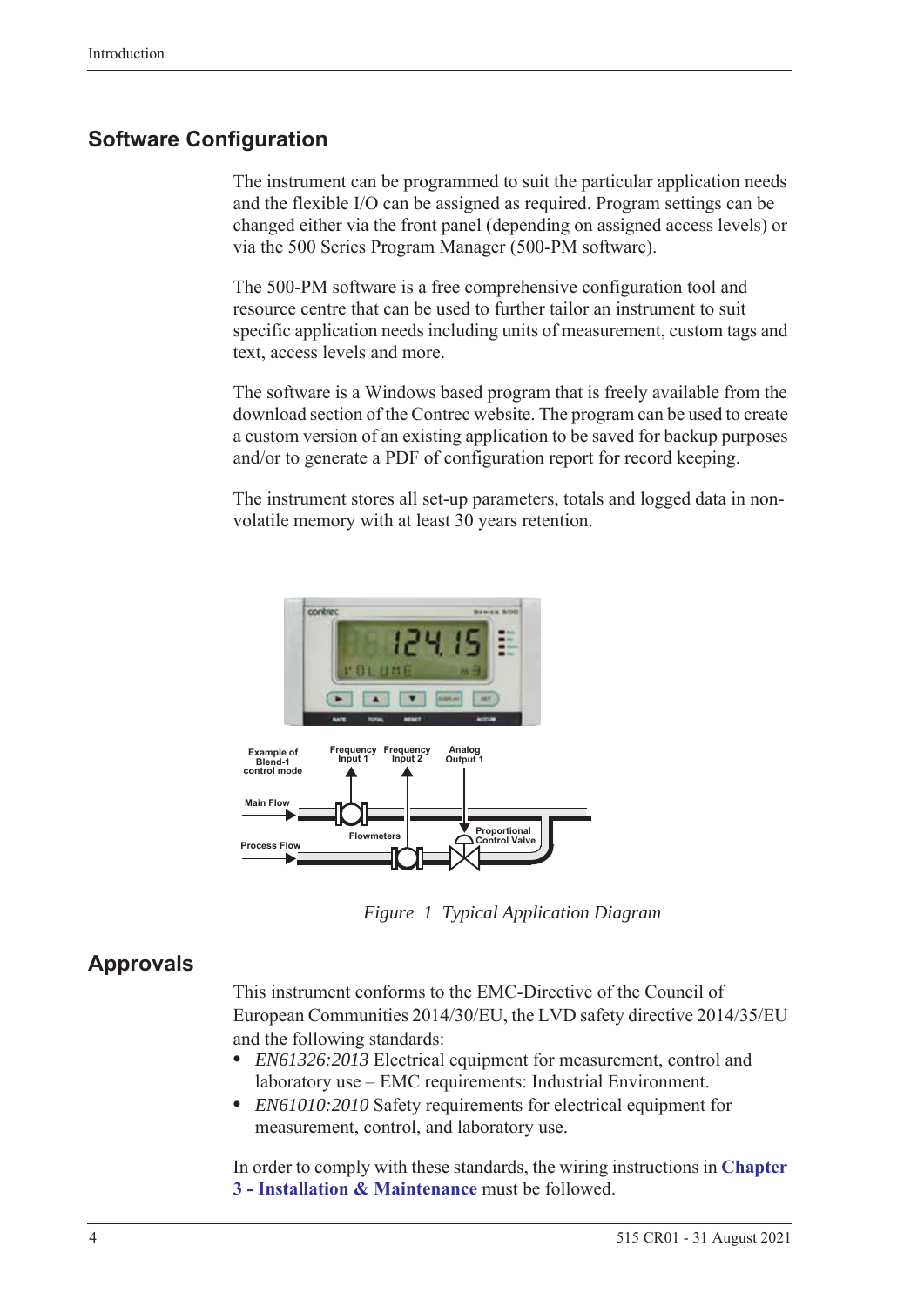### **FCC Declaration**

This equipment has been tested and found to comply with the limits for a Class A digital device, pursuant to Part 15 of the FCC Rules. These limits are designed to provide reasonable protection against harmful interference when the equipment is operated in a commercial environment. This equipment generates, uses, and can radiate radio frequency energy and, if not installed and used in accordance with the instruction manual, might cause harmful interference to radio communications. Operation of this equipment in a residential area is likely to cause harmful interference, in which case the user will be required to correct the interference at his own expense.

Properly shielded and grounded cables and connectors must be used in order to meet FCC emission limits. Contrec Ltd is not responsible for any radio or television interference caused by using other than recommended cables and connectors or by unauthorized changes or modifications to this equipment. Unauthorized changes or modifications could void the user's authority to operate the equipment.

This device complies with Part 15 of the FCC Rules. Operation is subject to the following two conditions: (1) this device might not cause harmful interference, and (2) this device must accept any interference received, including interference that might cause undesired operation.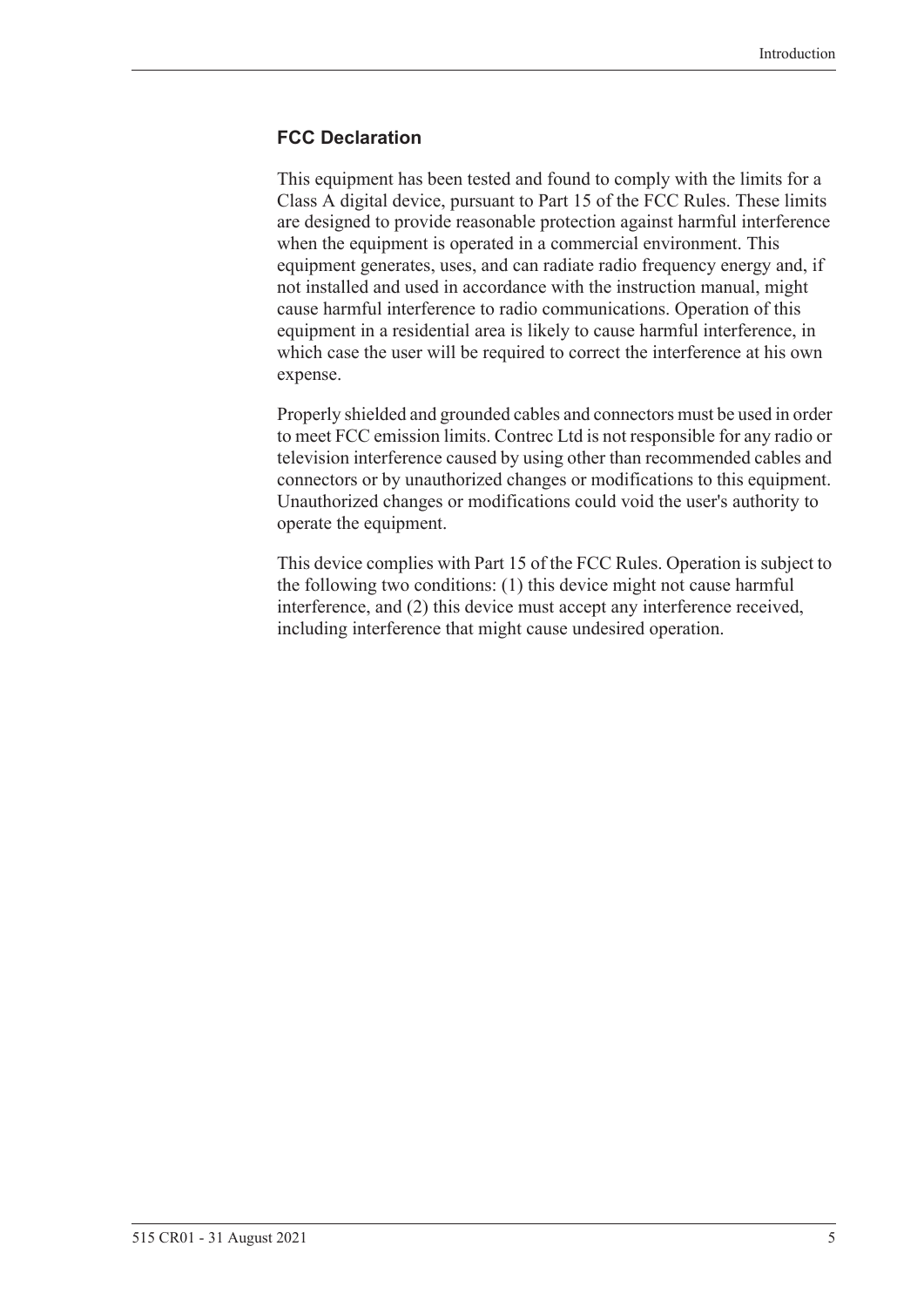Introduction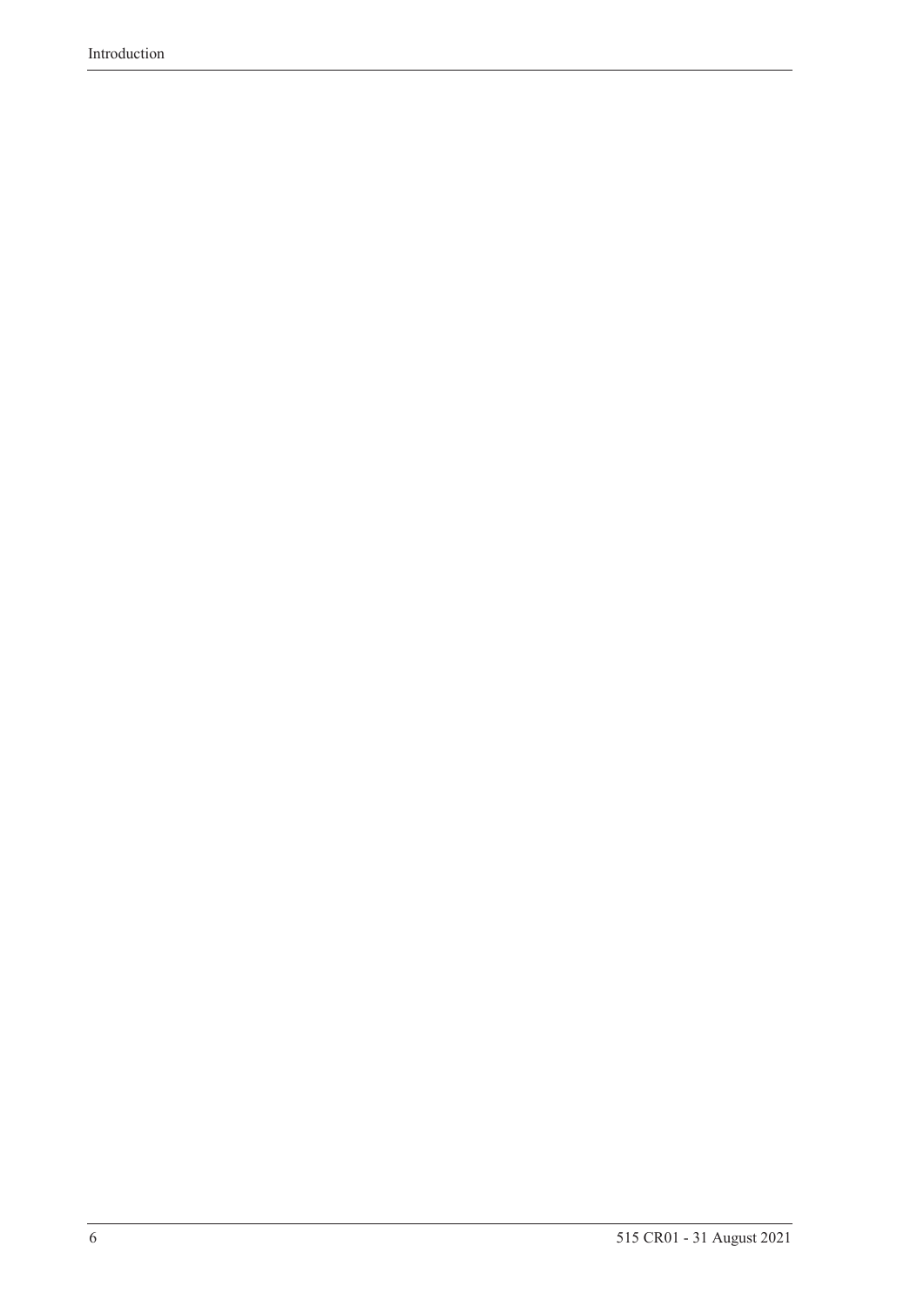# <span id="page-16-0"></span>**Chapter 2 Specifications**

# <span id="page-16-1"></span>**Specification Table**

**Operating Environment**

#### **Temperature**  $+5^{\circ}$ C to  $+40^{\circ}$ C (standard - no coating) -20 °C to +60 °C (with conformal coating) -30 °C to +60 °C (ExD housing with heater) **Humidity** 0 to 95% non condensing (conformal coating) 5% to 85% non condensing (no coating) **Power Supply** 100-240 V AC (+/-10%) 50-60 Hz (+/- 10%) or 12-28 V DC **Consumption** 10W (max) Overvoltage category II **Protection** Sealed to IP65 (Nema 4X) when panel mounted **Dimensions (panel option)** 147 mm (5.8") width 74 mm (2.9") height 170 mm (6.6") depth (behind the panel) **Overvoltage** 30V maximum **Update Time** 0.3 sec **Cutoff frequency** Programmable **Pulse Coil**

# **Display**

| Type              | Backlit LCD with 7-digit numeric display<br>and 11-character alphanumeric display |
|-------------------|-----------------------------------------------------------------------------------|
| <b>Digits</b>     | 15.5mm (0.6") high                                                                |
| <b>Characters</b> | 6 $mm(0.24")$ high                                                                |
| <b>LCD Backup</b> | Last data visible for 15 min after power<br>down                                  |
| Update Rate       | 0.3 second                                                                        |

| יז∩מי                                  |  |
|----------------------------------------|--|
|                                        |  |
| 3 second                               |  |
| วwn                                    |  |
| ast data visible for 15min after power |  |
| nm (0.24") high                        |  |
| 5.5mm (0.6") high                      |  |
| nd 11-character alphanumeric display   |  |
|                                        |  |

# **Non-volatile Memory Retention** > 30 years

**Data Stored** Setup, Totals and Logs

### **Approvals**

| <b>Interference</b> | $C \in \mathbb{C}$ compliance                                            |
|---------------------|--------------------------------------------------------------------------|
| <b>Enclosure</b>    | IECEx, ATEX and CSA approved<br>enclosures available for hazardous areas |

### **Real Time Clock (Optional)**

| <b>Battery Type</b> | 3 volts Lithium button cell<br>- For Issue 7 option card, type CR2450N<br>manufactured by Renata only<br>- For conformal coated 'C' version, type<br>BR2032 manufactured by Panasonic only<br>- For non-conformal coated versions, type<br>BR2032 and CR2032 manufactured by<br>Panasonic or Sony |
|---------------------|---------------------------------------------------------------------------------------------------------------------------------------------------------------------------------------------------------------------------------------------------------------------------------------------------|
| <b>Battery Life</b> | 5 years (typical)                                                                                                                                                                                                                                                                                 |

| <b>Frequency Input (General)</b>     |                                                                          |  |
|--------------------------------------|--------------------------------------------------------------------------|--|
| Range                                | 0 to 10kHz for Pulse input type<br>0 to 5 kHz for Coil & NPS input types |  |
| Overvoltage                          | 30V maximum                                                              |  |
| <b>Update Time</b>                   | $0.3$ sec                                                                |  |
| <b>Cutoff frequency</b> Programmable |                                                                          |  |
| Configuration                        | Pulse, coil or NPS input                                                 |  |
| <b>Non-linearity</b>                 | Up to 10 correction points                                               |  |
|                                      |                                                                          |  |
| <b>Pulse</b>                         |                                                                          |  |
| <b>Signal Type</b>                   | CMOS, TTL, open collector, reed switch                                   |  |
| <b>Threshold</b>                     | Signals switch below 1.3 & above 2 volts                                 |  |
| Coil                                 |                                                                          |  |
|                                      |                                                                          |  |
| <b>Signal Type</b>                   | Turbine and sine wave                                                    |  |
| <b>Sensitivity</b>                   | 15mV minimum amplitude (typical)                                         |  |
| <b>NPS</b>                           |                                                                          |  |
| <b>Signal Type</b>                   | NPS sensor to Namur standard                                             |  |
|                                      |                                                                          |  |
| Logic Inputs                         |                                                                          |  |
| <b>Signal Type</b>                   | CMOS, TTL, open collector, reed switch                                   |  |
| Overvoltage                          | 30V maximum                                                              |  |
|                                      |                                                                          |  |
| <b>Relay Output</b>                  |                                                                          |  |
| <b>No. of Outputs</b>                | 2 relays plus 2 optional relays                                          |  |
| <b>Voltage</b>                       | 250 volts AC, 30 volts DC maximum                                        |  |
|                                      | (solid state relays use AC only)                                         |  |
| <b>Current</b>                       | 3A maximum - mechanical relays                                           |  |
|                                      | 1.5A maximum - solid state relays                                        |  |
| <b>Communication Ports</b>           |                                                                          |  |
| <b>Ports</b>                         | COM-1 RS-232 port                                                        |  |
|                                      | COM-2 RS-485 or Ethernet port (optional)                                 |  |
| <b>Baud Rate</b>                     | 2400 to 19200 baud                                                       |  |

| <b>Parity</b>    | Odd, even or none                                            |
|------------------|--------------------------------------------------------------|
| <b>Stop Bits</b> | 1 or $2$                                                     |
| <b>Data Bits</b> | 8                                                            |
| <b>Protocols</b> | ASCII. Modbus RTU. Modbus TCP/IP<br>(Ethernet Port), Printer |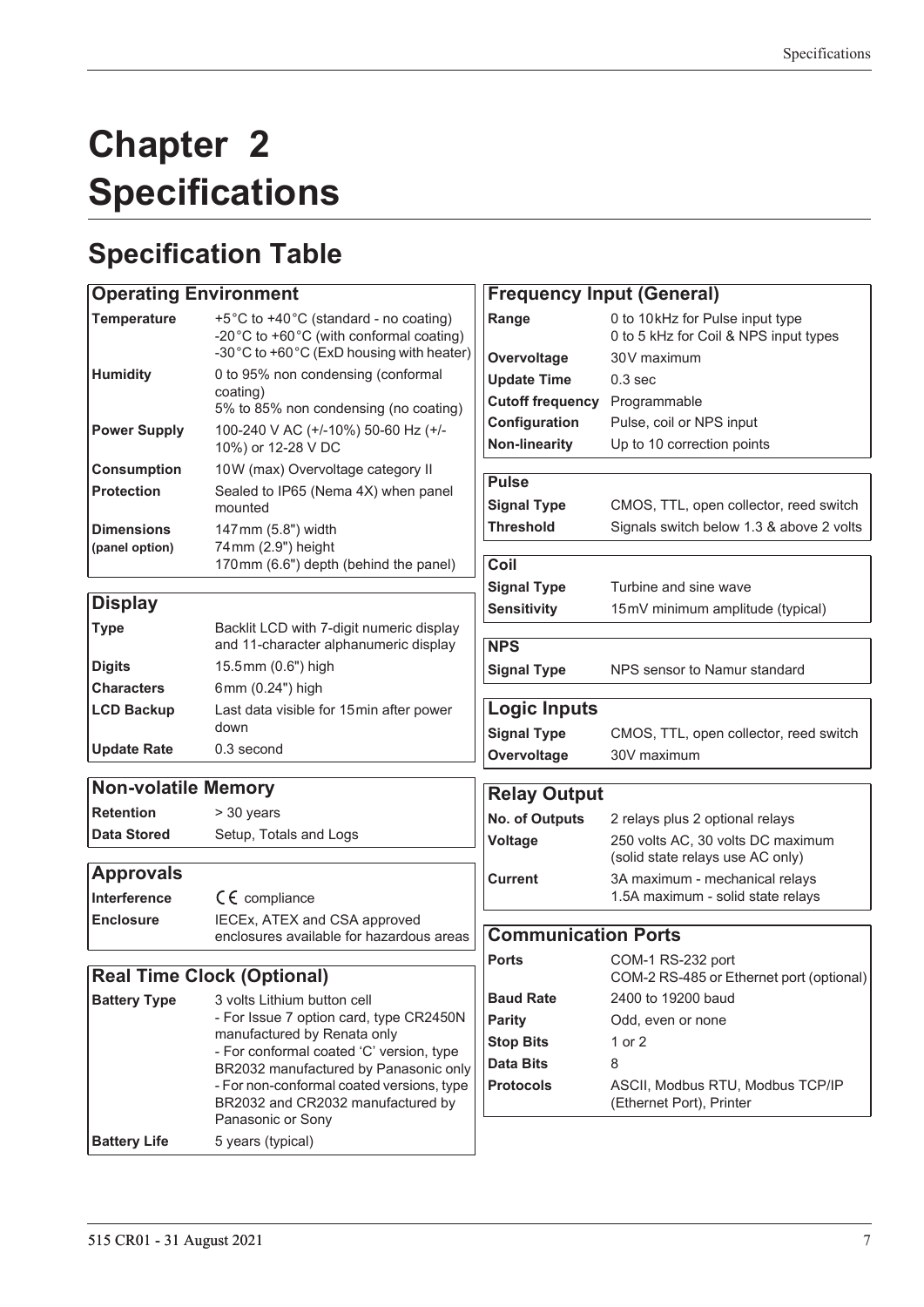| <b>Transducer Supply</b>    |                                                                                |  |
|-----------------------------|--------------------------------------------------------------------------------|--|
| Voltage                     | 8 to 24 volts DC, programmable                                                 |  |
| <b>Current</b>              | 70mA @ 24V, 120mA @ 12V maximum                                                |  |
| <b>Protection</b>           | Power limited output                                                           |  |
|                             |                                                                                |  |
| <b>Isolated Output</b>      |                                                                                |  |
| <b>No. of Outputs</b>       | 2 configurable outputs                                                         |  |
| Configuration               | Pulse/Digital or 4-20 mA output                                                |  |
|                             |                                                                                |  |
| <b>Pulse/Digital Output</b> |                                                                                |  |
| <b>Signal Type</b>          | Open collector                                                                 |  |
| Switching                   | 200 mA. 30 volts DC maximum                                                    |  |
| <b>Saturation</b>           | 0.8 volts maximum                                                              |  |
| <b>Pulse Width</b>          | Programmable: 10, 20, 50, 100, 200 or<br>500ms                                 |  |
| 4-20mA Output               |                                                                                |  |
| Supply                      | 9 to 30 volts DC external                                                      |  |
| <b>Resolution</b>           | $0.05\%$ full scale                                                            |  |
| <b>Accuracy</b>             | $0.05\%$ full scale (20 $\degree$ C)<br>0.1% (full temperature range, typical) |  |

*Important: Specifications are subject to change without notice.*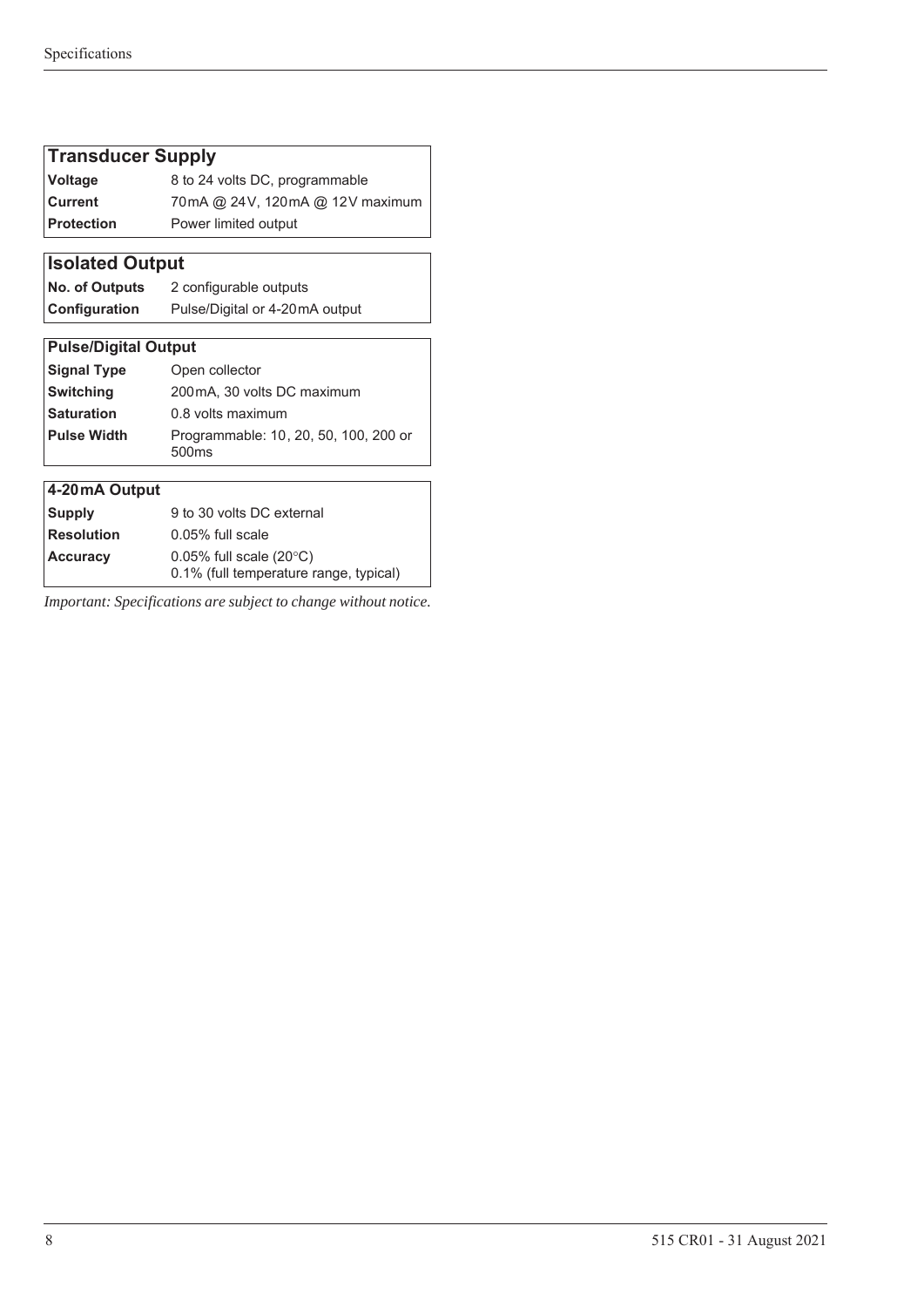# <span id="page-18-5"></span><span id="page-18-0"></span>**Chapter 3 Installation & Maintenance**

# <span id="page-18-1"></span>**Installation Instructions**



The safety of any system incorporating the equipment is the responsibility of the assembler of the system and should be installed such that there is no risk of impact damage.

This instrument is intended for fixed installation only, e.g. within a panel or cabinet, and is not intended for desktop use. It is not suitable for outdoor use unless fitted into an appropriate outdoor enclosure with a minimum type 3, IP54, rating. The instrument has a 'Pollution degree II' rating.

## <span id="page-18-2"></span>**Cleaning and Decontamination**

For general maintenance or to clean an instrument suitable for return to a service centre for repair or inspection, use only a damp cloth and mild detergent. Do not use abrasive cleaners or high pressure water jets. An instrument must be decontaminated before returning. The marking label can be cleaned with 35% Isopropanol or mild detergent.

# <span id="page-18-3"></span>**Panel Mounting**

The instrument should be located in an area with a clean, dry atmosphere that is also relatively free of shock and vibration.

The standard mounting procedure is panel mounting in a cutout that is 139 mm wide by 67 mm high. Two side clips secure the unit into the panel.

[Figure 2](#page-18-4) shows the panel mounting requirements for the 500 Series Instrument.



<span id="page-18-4"></span>*Figure 2 500 Series Instrument Panel Mounting*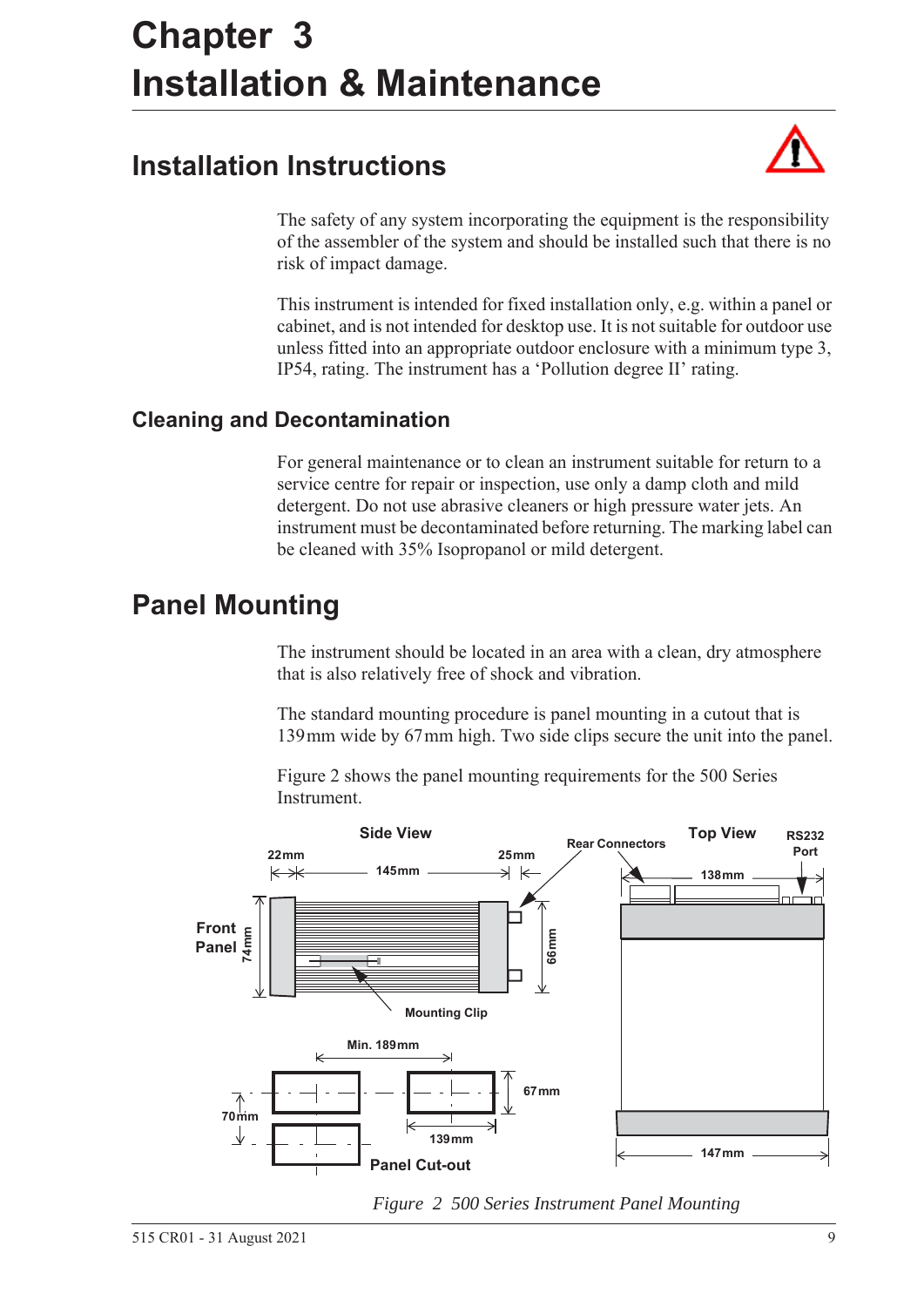# <span id="page-19-0"></span>**Electrical Connection**

# <span id="page-19-1"></span>**Rear Panel Connections**

Note: Depending on the specification and age of the instrument, there are different versions of the upper option card. Ensure the instrument is wired as per the correct terminal designation printed on the rear of the instrument bezel and below.

[Figure 3](#page-19-2) shows the connections on the original rear panel of the instrument where relays 1 to 4 (terminals 32-35) share a single Relay Common (terminal 31). Note: The 5 way relay terminal block is GREEN.



*Figure 3 Rear Panel Connections - Original*

<span id="page-19-2"></span>On the newer rear panel option cards the instrument relays 1 and 2 (terminals 32-33) share Relay Common 1-2 (terminal 31) and relays 3 and 4 (terminals 34-35) share Relay Common 3-4 (terminal 36). Note: On these option cards the 6 way relay terminal block is ORANGE.

[Figure 4](#page-19-3) shows the new option card with the RS-485 port (terminals 19-21).



<span id="page-19-3"></span>*Figure 4 Rear Panel Connections - New RS-485 Version*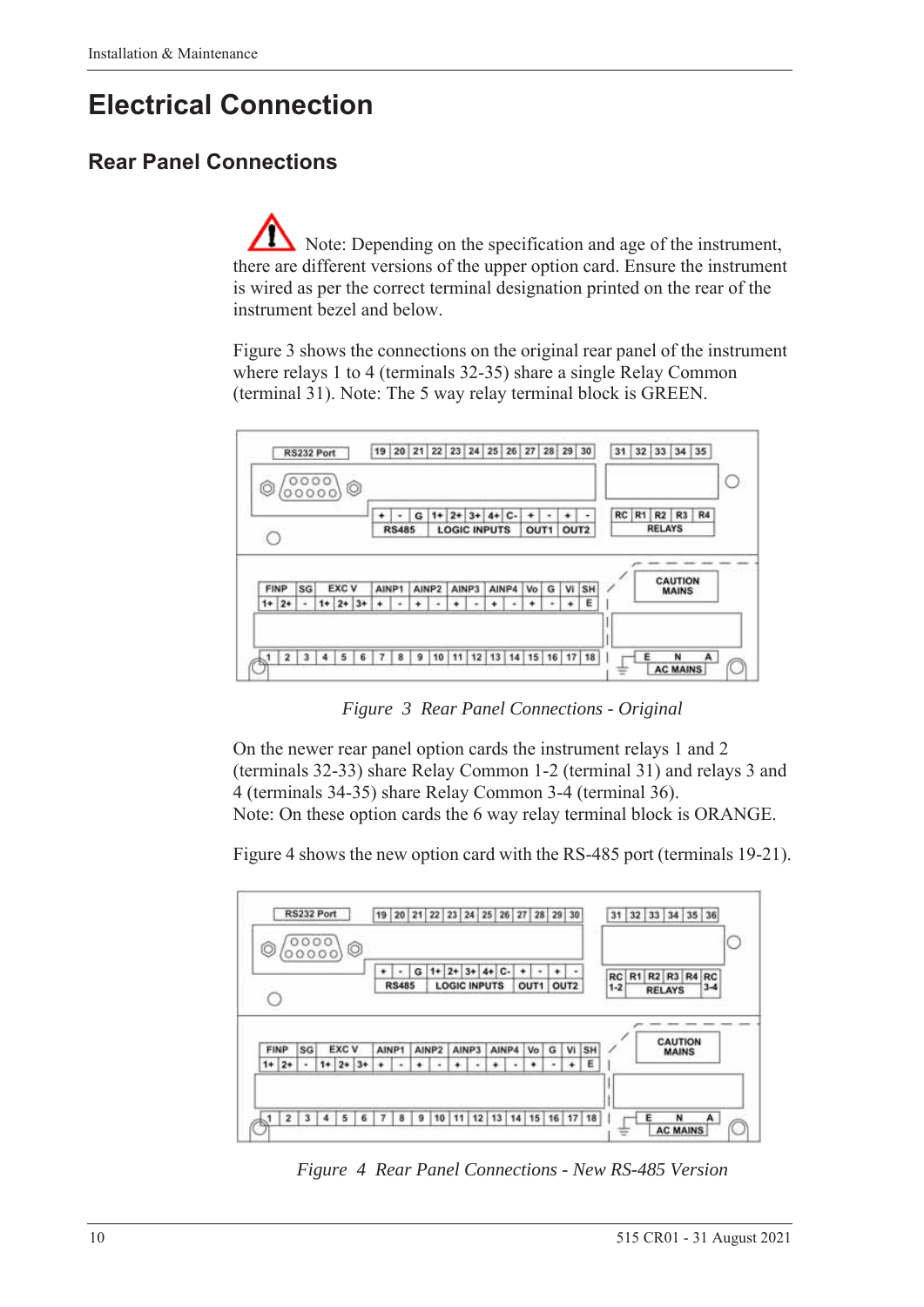[Figure 5](#page-20-1) shows the new option card with the optional Ethernet port in place of RS-485 port (terminals 19-21).



<span id="page-20-1"></span>*Figure 5 Rear Panel Connections - New Ethernet Version*

# <span id="page-20-0"></span>**Terminal Designations**

| <b>Terminal Label</b> |                    |                                                                                                       | <b>Designation</b>        | <b>Comment</b>                    | <b>Terminal Label</b> |                  |                  | <b>Designation</b>                 | <b>Comment</b>                                     |
|-----------------------|--------------------|-------------------------------------------------------------------------------------------------------|---------------------------|-----------------------------------|-----------------------|------------------|------------------|------------------------------------|----------------------------------------------------|
|                       | <b>FINP</b>        | $1+$                                                                                                  | Frequency Input 1+        | Main Flow Input                   | 19                    | <b>RS485</b>     | $+$              | RS485 (+)                          | Optional RS485 port may                            |
| $\overline{2}$        | <b>FINP</b>        | $2+$                                                                                                  | Frequency Input 2+        | Process Flow Input                | 20                    | COM-2            |                  | RS485 (-)                          | be replaced by Ethernet                            |
| 3                     | SG                 | $\overline{\phantom{a}}$                                                                              | Signal ground             |                                   | 21                    | port             | G                | RS485 ground                       | port.                                              |
| 4                     | <b>EXC V</b>       | $1+$                                                                                                  | <b>Excitation Term 1+</b> | Not used                          | 22                    |                  | $1+$             | Switch 1                           | Inhibit Process Flow                               |
| 5                     | EXC V              | $2+$                                                                                                  | <b>Excitation Term 2+</b> | Not used                          | 23                    |                  | $2+$             | Switch 2                           | Forced Local (manual)                              |
| 6                     | EXC V              | $3+$                                                                                                  | Excitation Term 3+        | Not used                          |                       | <b>LOGIC</b>     |                  |                                    | Control                                            |
|                       | AINP1              | $\ddot{}$                                                                                             | Analog Input ch $1 (+)$   | Not used                          | 24                    | <b>INPUTS</b>    | $3+$             | Switch 3                           | <b>Remote Reset</b>                                |
| 8                     |                    | $\overline{\phantom{a}}$                                                                              | Analog Input ch 1 (-)     |                                   | 25                    |                  | $4+$             | Switch 4                           | CAL Switch - In field<br>access protection         |
| 9                     | AINP <sub>2</sub>  | $\ddot{}$                                                                                             | Analog Input ch $2 (+)$   | Not used                          | 26                    |                  | $C-$             | Signal ground                      |                                                    |
| 10                    |                    |                                                                                                       | Analog Input ch 2 (-)     |                                   | 27                    |                  | $\ddot{}$        | Output ch $1 (+)$                  |                                                    |
| 11                    | AINP3              | $\ddot{}$                                                                                             | Analog Input $ch 3 (+)$   | Not used                          | 28                    | OUT <sub>1</sub> |                  | Output ch 1 (-)                    | Process control output                             |
| 12                    |                    |                                                                                                       | Analog Input ch 3 (-)     |                                   | 29                    |                  | $\ddot{}$        | Output ch $2 (+)$                  |                                                    |
| 13                    | AINP4              | Analog Input ch $4 (+)$<br>$\ddot{}$<br>Not used<br>Analog Input ch 4 (-)<br>$\overline{\phantom{a}}$ |                           | 30                                | OUT <sub>2</sub>      |                  | Output ch 2 (-)  |                                    |                                                    |
| 14                    |                    |                                                                                                       |                           |                                   |                       |                  |                  |                                    | Term 31 - Common 1-4                               |
| 15                    | Vo                 | $\ddot{}$                                                                                             | 8-24 volts DC output      | Overload protected                | 31                    | <b>RC</b>        | Relay Common 1-2 | on legacy option card              |                                                    |
| 16                    | G                  | $\overline{\phantom{a}}$                                                                              | DC Ground                 |                                   | 32                    |                  | R1               | Relay 1                            | Pump demand                                        |
| 17                    | Vi                 | $\ddot{}$                                                                                             | DC power input            | DC power in 12-28V                | 33                    | <b>RELAYS</b>    | R2               | Relay 2                            | Alarm                                              |
| 18                    | <b>SH</b>          | E                                                                                                     | Shield terminal           |                                   | $\overline{34}$       |                  | R <sub>3</sub>   | Relay 3                            |                                                    |
| Ε                     |                    | E                                                                                                     | Mains ground              |                                   | 35                    |                  | R <sub>4</sub>   | Relay 4                            |                                                    |
| N                     | AC<br><b>MAINS</b> | N                                                                                                     | Mains neutral             | AC power in 100-<br><b>240VAC</b> | 36                    |                  | RC               | Relay common 3-4                   | Term 36 only available on<br>new style option card |
| A                     |                    | Α                                                                                                     | Mains active              |                                   |                       |                  |                  | RS232 COM-1 port 9-pin serial port |                                                    |
|                       |                    |                                                                                                       |                           |                                   |                       |                  |                  |                                    |                                                    |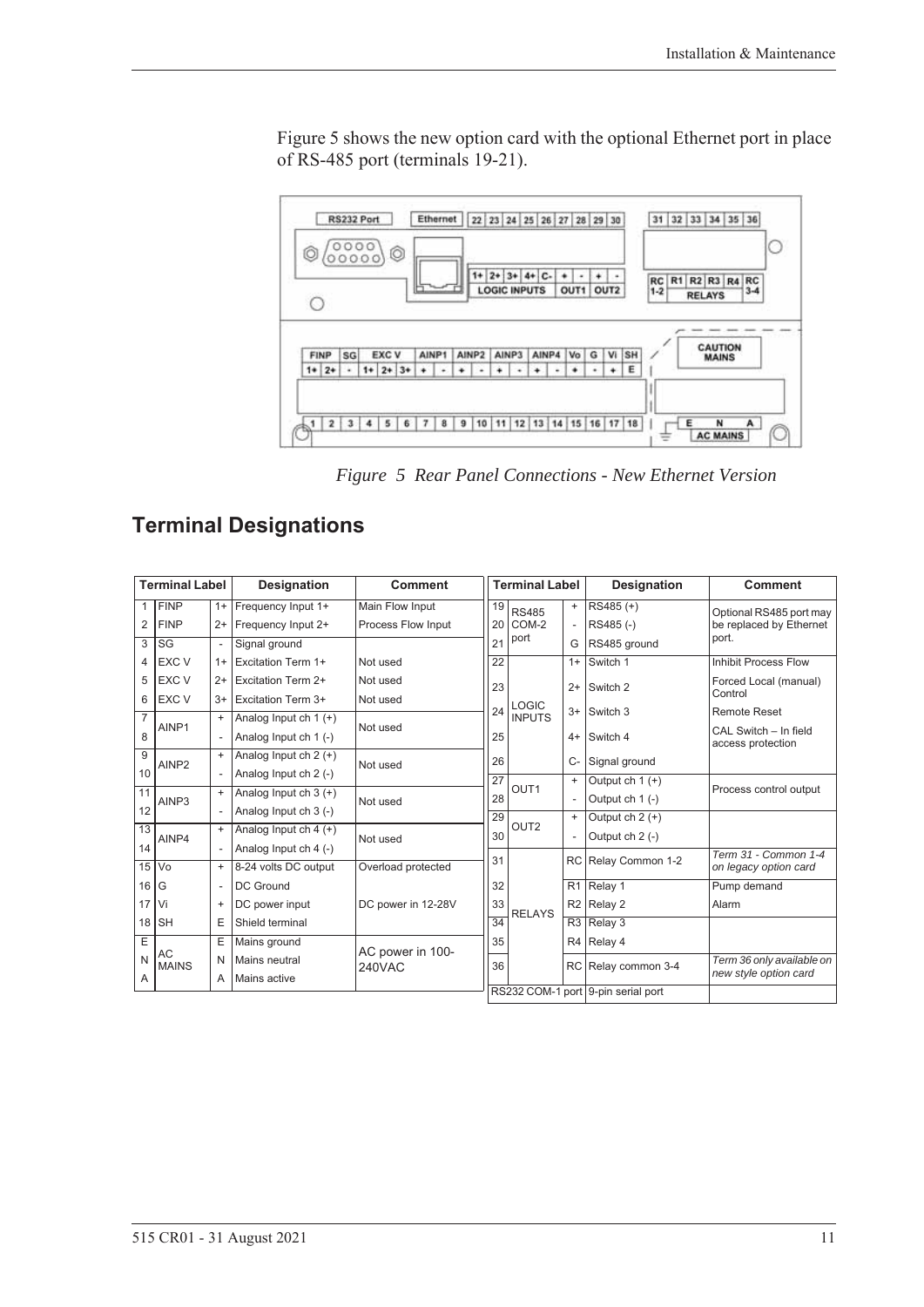Installation & Maintenance

# <span id="page-21-0"></span>**Terminal Wiring Insulation**

Terminals 1-30 are all rated at <35Vdc and wiring with basic insulation is adequate.

Use copper conductors only.

# <span id="page-21-1"></span>**Relay Wiring**

Relay terminals are 31-35 or 31-36 depending on the version of option card fitted. When controlling circuits powered by mains, or voltages >35Vdc, it is necessary to use UL/CSA approved cabling with supplementary insulation and a current capacity suitable for the connected circuit. (0.75mm², 6A current capacity is sufficient).

Use copper conductors only. The maximum current must be  $\leq 5A$  as stated in the Specifications.

# <span id="page-21-2"></span>**Mains Power Wiring**

Only use UL/CSA approved cabling with supplementary insulation and copper conductors. A minimum cable cross section area of 0.75mm² (18 AWG) is required. However, this must be selected with respect to the installed overcurrent protection device and in accordance with the local relevant Electrical Code of Practice as dictated by the Authority Having Jurisdiction (AHJ).

The terminal designations (L/N/E) are clearly indicated just above the mains input connector on the rear panel of the instrument.



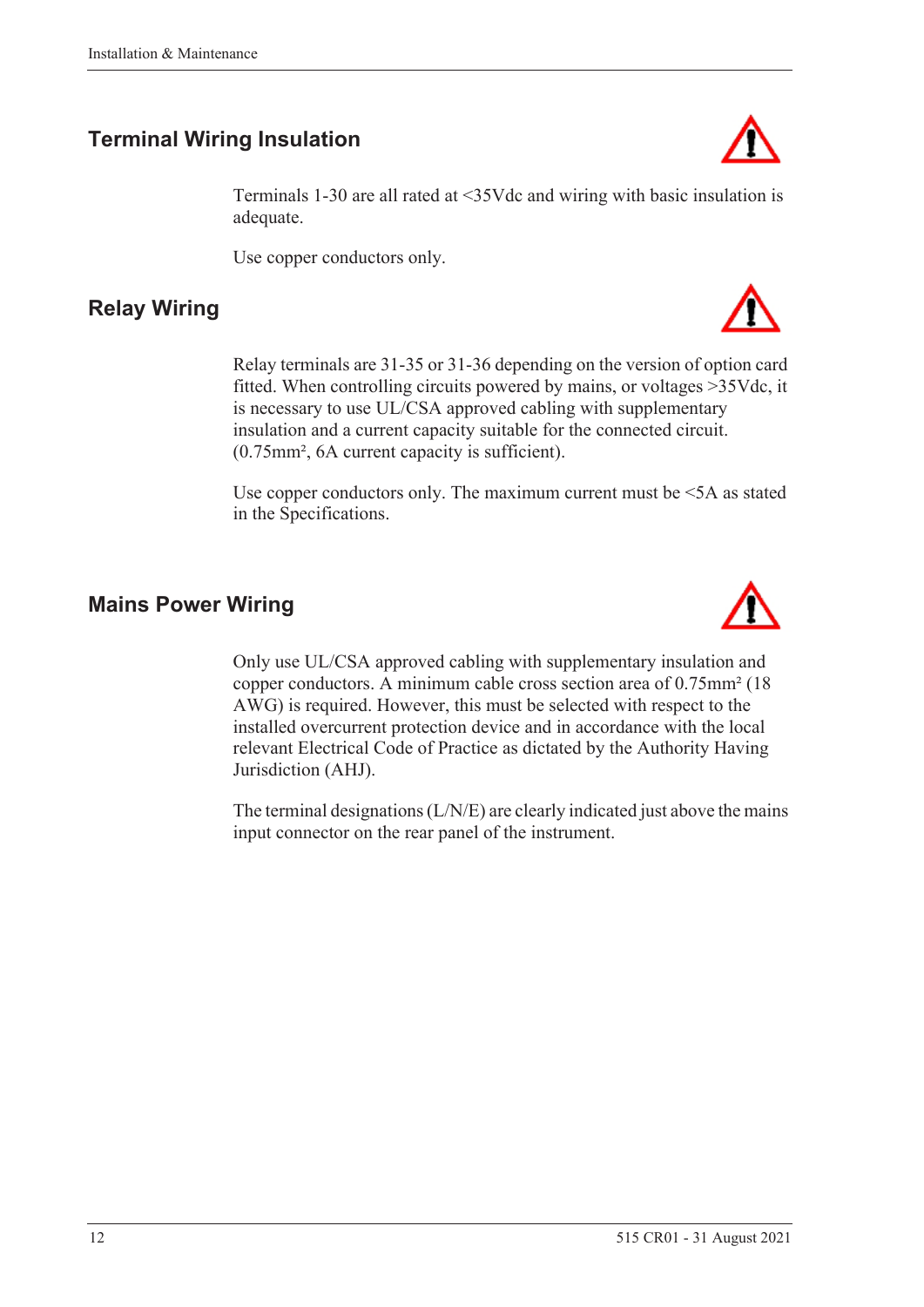# <span id="page-22-0"></span>**Inputs**

### <span id="page-22-1"></span>**Frequency Input Connection**

Connect pulse or frequency input signals from devices such as: TTL, CMOS, open collector, reed relay switch, coil and Namur proximity switch, as shown below. For better signal integrity, it is recommended to use shielded cable. Refer to **[Terminal Designations](#page-20-0)** on page 11 for specific terminal numbers for this application.

Squarewave, CMOS or TTL



Open Collector





Reed Relay Switch







Namur Proximity Switch

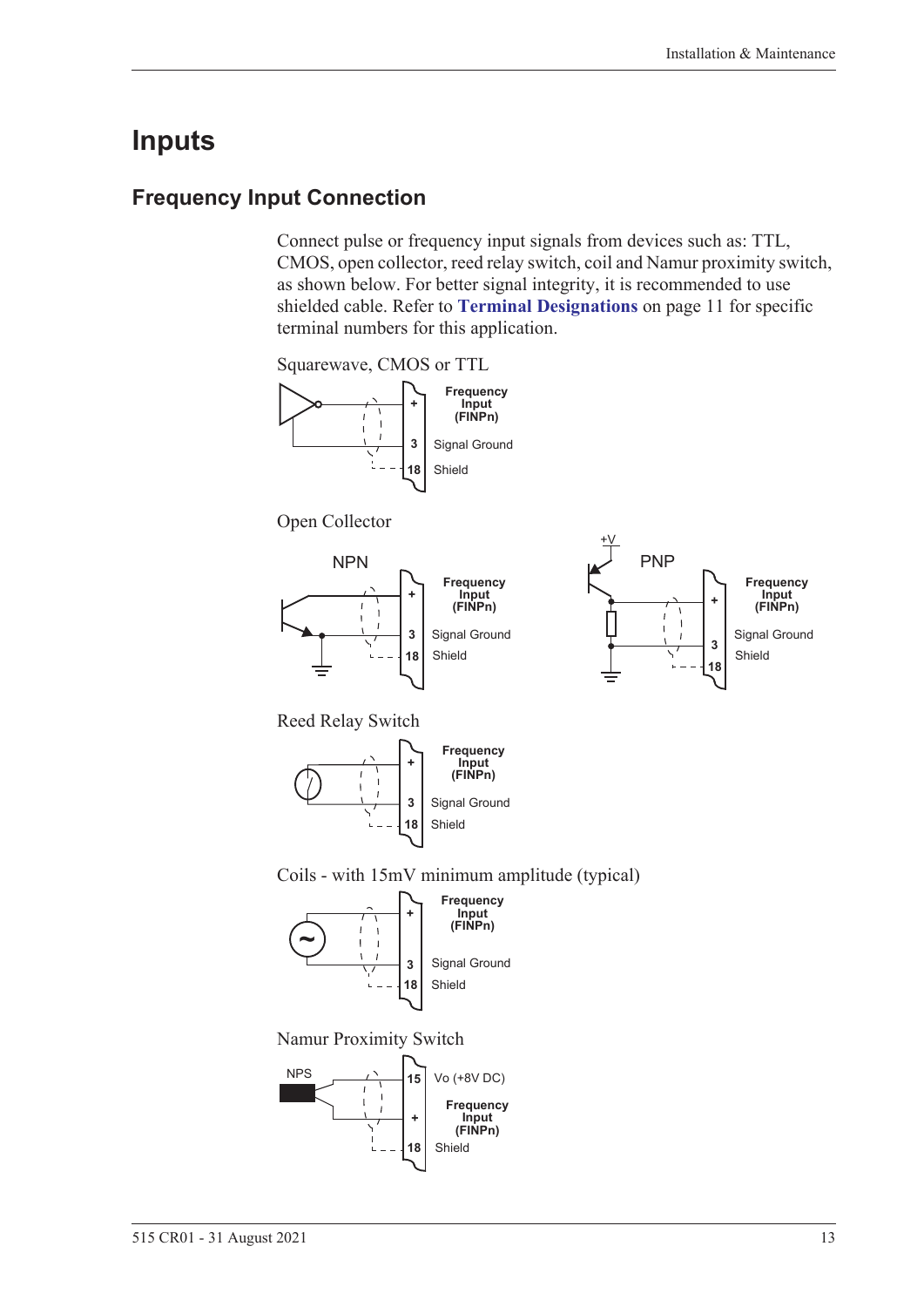### <span id="page-23-0"></span>**Logic Input Connection**

These inputs are designed to be connected to CMOS, TTL, open collector signals or a voltage free contact switch. A minimum activation time of 300ms is required to guarantee reading of an input.

It is possible to read the status of all the logic inputs via a Modbus register even if they are not used for a control purpose in the application.

A remote push-button key can be connected to the Logic Inputs as shown below. **[Logic Input Controls](#page-40-2)** on page 31 describes the function of the inputs.



*Figure 6 Logic Inputs Connection Diagram*

# <span id="page-23-1"></span>**Outputs**

<span id="page-23-3"></span>The advanced option for the instrument provides two opto-isolated output ports. Either or both can be used for 4-20 mA or pulse outputs.

#### **CAUTION**

Due to the dual-purpose nature of the outputs, take care not to set the output as an open collector pulse type signal when connected to a 4-20 mA loop circuit.

### <span id="page-23-2"></span>**4-20 mA Output Connection**

[Figure 7](#page-24-1) shows the connections for a 4-20 mA output. Output channel 1 uses terminals  $27$  (+) and  $28$  (-), output channel 2 uses terminals  $29$  (+) and  $30$  (-).

Maximum Load Resistance =  $(Supply - 9) / 0.02 ohms$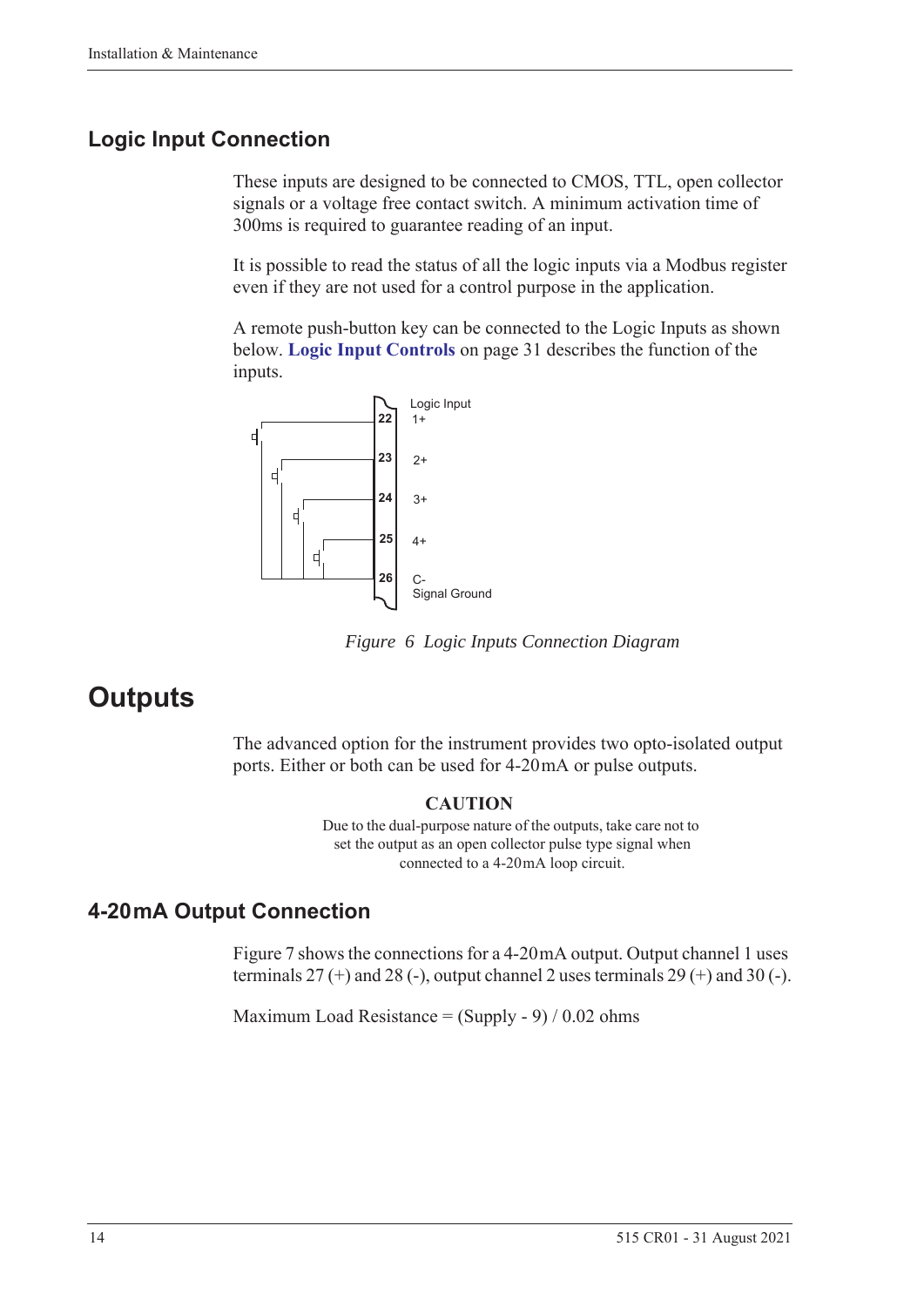

*Figure 7 Output 4-20 mA Connection Diagram*

## <span id="page-24-0"></span>**Pulse Output Connection**

<span id="page-24-1"></span>[Figure 8](#page-24-2) shows a connection example for a pulse output. Output channel 1 uses terminals 27 (+) and 28 (-). Output channel 2 uses terminals 29 (+) and 30 (-).



<span id="page-24-2"></span>*Figure 8 Output Pulse Connection Diagram*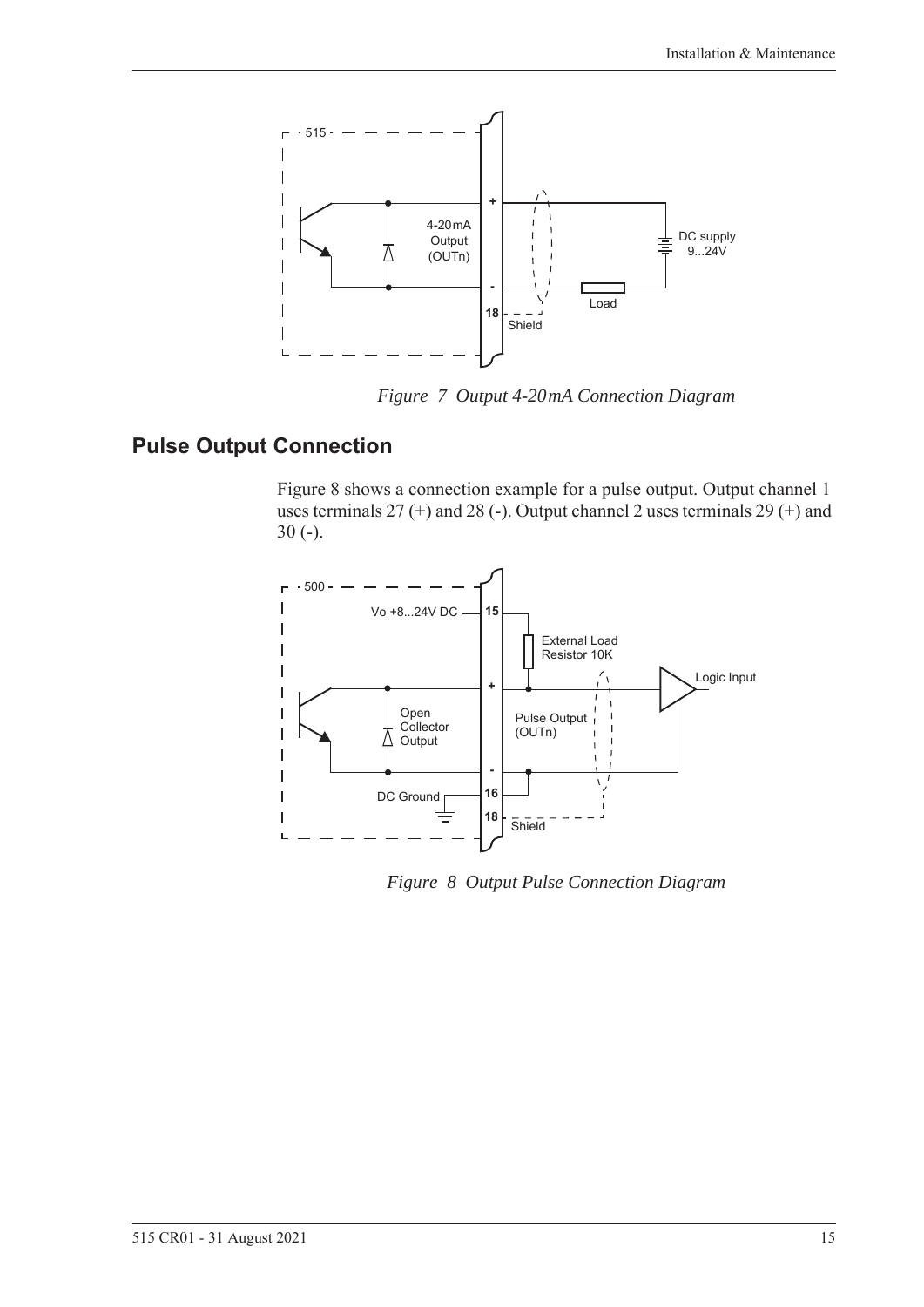# <span id="page-25-0"></span>**Control Relays (Alarms)**

The relay output 1 is dedicated as a pump demand contact. It disconnects the pump if the instrument operates in RATIO or BLEND mode and either the Ratio Setpoint is set to zero, or Inhibit Input is active, or the main flow stays at zero longer than preprogrammed delay. The other relays can be used for alarms on any rate type variable. Two relays are standard with an additional two available in the advanced option.

The operation of alarm relay(s) can be set to various modes as described in **Alarms** [on page 50.](#page-59-1) On the newer option card the separate common terminal for relays 1 and 2 and another common terminal for relays 3 and 4 allow for different signal or supply types to be connected to the control or alarm devices, as shown in [Figure 9.](#page-25-1)

There is also an equipment failure alarm option. This alarm can have normally closed (open) contacts which open (close) when the instrument displays any error message as listed in **[Error Messages](#page-68-2)** on page 59, or if there is a loss of power to the instrument.

The output characteristics of the relays are:

| Maximum Voltage | 30 volts DC or 250 volts AC |
|-----------------|-----------------------------|
| Maximum Current | 3A for EMR, 1.5A for SSR    |

**Note:** Solid state relays (SSR) use AC voltage only.



<span id="page-25-1"></span>*Figure 9 Relay Connection Diagram*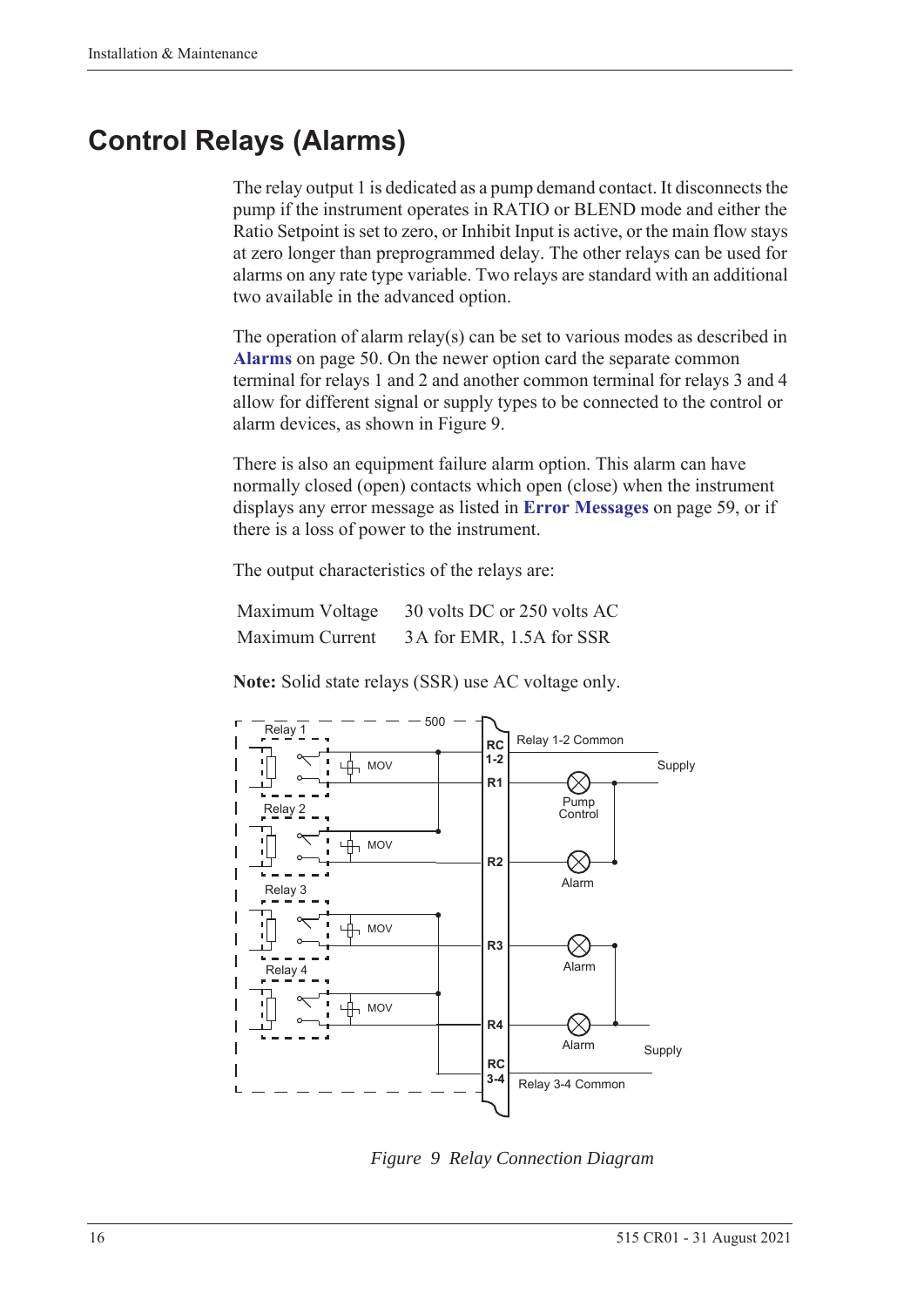### <span id="page-26-0"></span>**RC Network for Interference Suppression**

When driving highly inductive loads with the relay outputs, it is recommended to use RC suppression networks (often called "Snubbers") for the following reasons:

- **•** To limit the amount of electrical noise caused by arcing across the contacts, which may, in extreme cases, cause the microprocessor to act erratically.
- **•** To protect the relay contacts against premature wear through pitting.

RC suppression networks consist of a capacitor and series resistor and are commonly available in the electrical industry. The values of R and C are dependent entirely on the load. However, if the user is unsure of the type of snubber to use, values of  $0.25 \mu$ F and  $100 \Omega$  will usually suffice. Note that only mains-approved RC suppression networks should be used.

The basic principle of the operation is that the capacitor prevents a series of sparks arcing across the contact as the contact breaks. The series resistor limits the current through the contact when the contact first makes.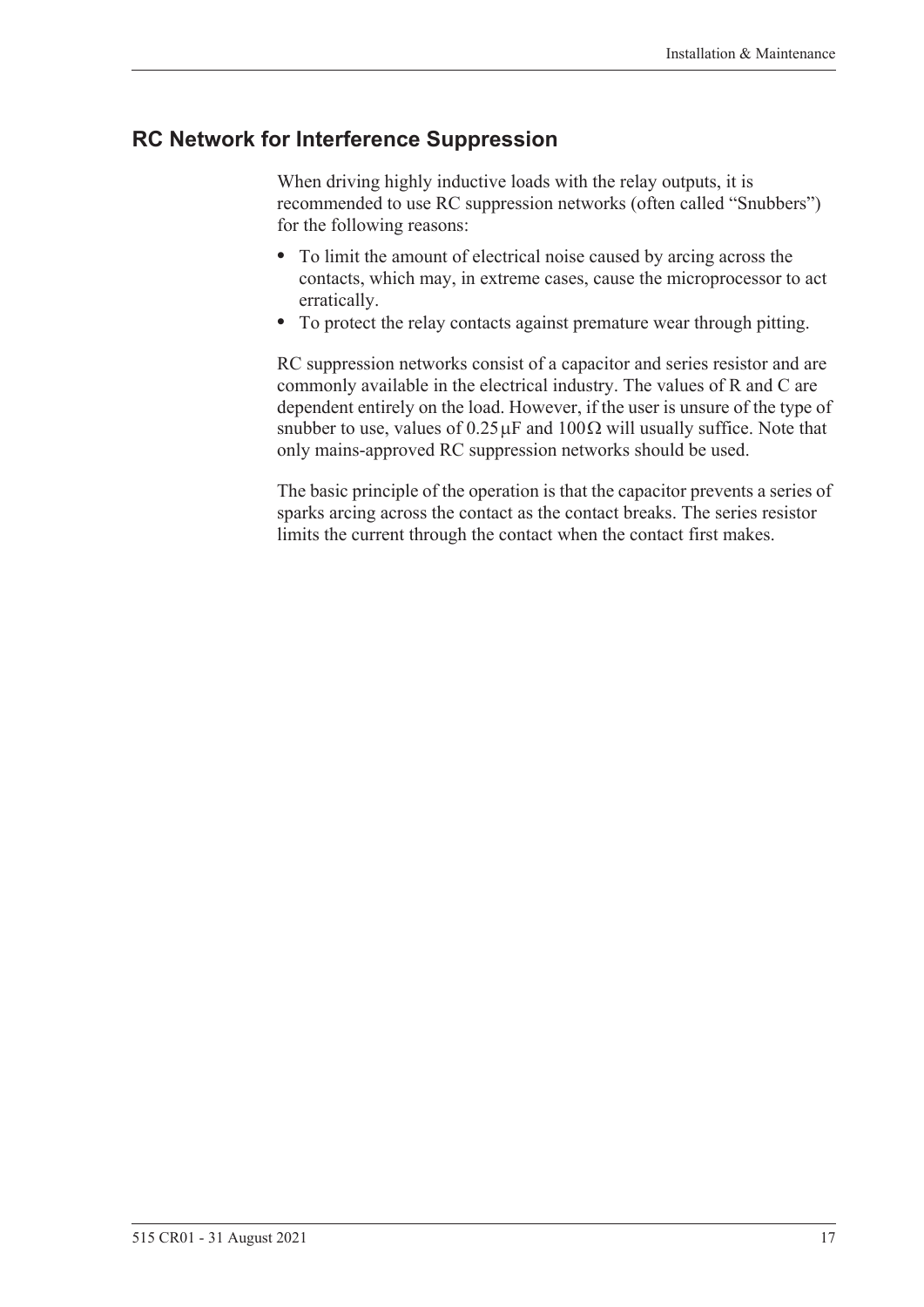# <span id="page-27-0"></span>**Communications**

The communication protocols are described in **[Communications](#page-70-4)** on [page 61.](#page-70-4)

### <span id="page-27-1"></span>**COM-1 RS-232 Port**

The COM-1 RS-232 port has a 9-pin DB female connector and has the following pinout:



**Note:** The instrument does not require a null-modem cable for connection to a personal computer. Refer to **[Hardware Interconnection](#page-70-5)** on [page 61](#page-70-5) for cable termination requirements.

### <span id="page-27-2"></span>**COM-2 RS-485 Port Option**

Up to 32 units can be connected to a common RS-485 bus. Each unit has a unique address that the host computer uses to identify each instrument. [Figure 10](#page-27-3) shows the connection of several instruments to a computer using the RS-485 port.



<span id="page-27-3"></span>*Figure 10 RS-485 Interface Connections*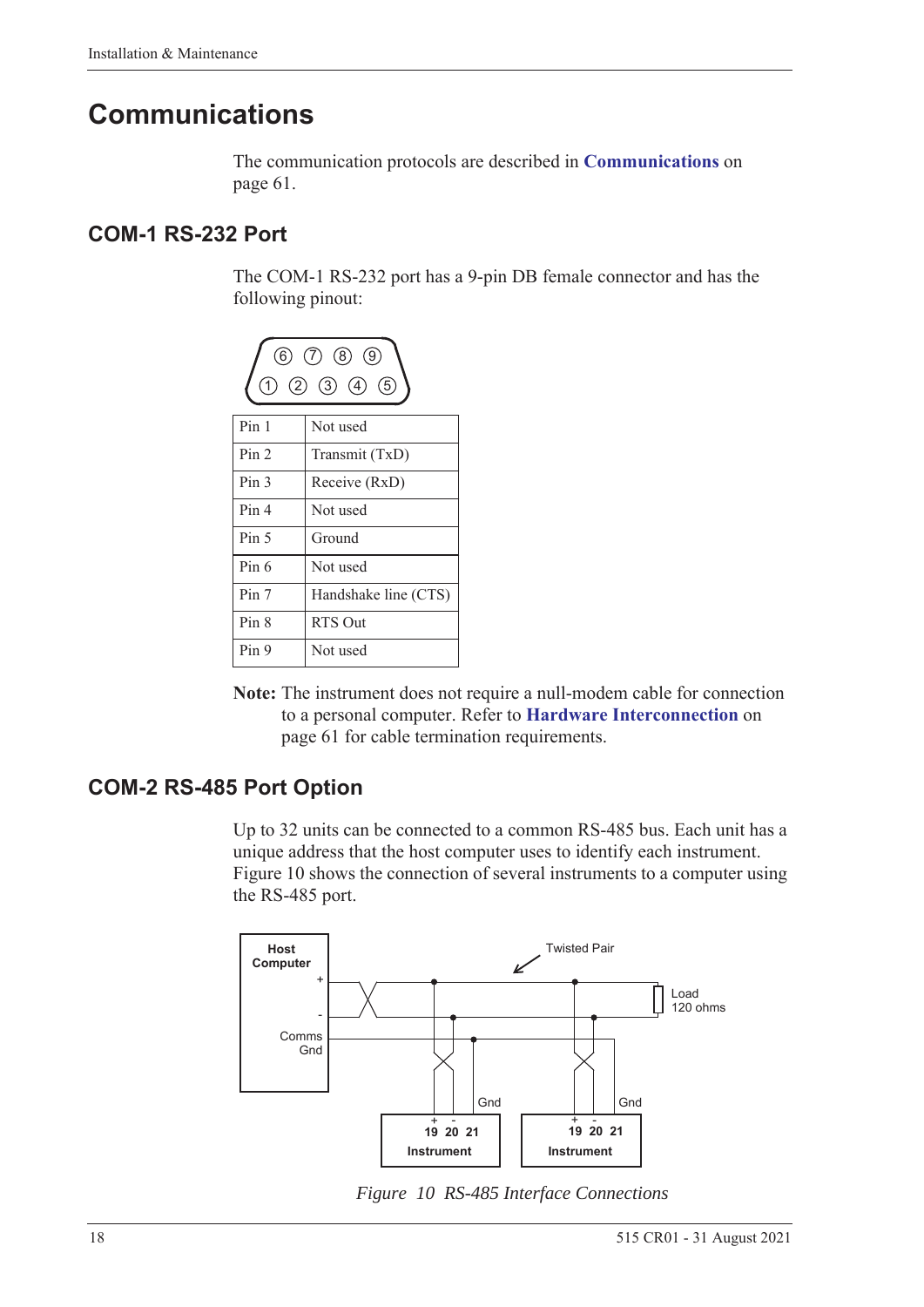### <span id="page-28-0"></span>**COM-2 Ethernet Port Option**

An Ethernet module is an available option, in place of the RS-485 port, if Modbus TCP/IP connection is required. In the programming communication settings, COM-2 should be set to RTU (Modbus), 19200 Baud rate, even parity and 1 stop bit.

# <span id="page-28-1"></span>**Mains Connection**

## <span id="page-28-2"></span>**Earthing and Shielding**

A case earthing point is provided via the mains inlet. Note that this earthing point is for the case only and there is electrical isolation between this point and all electronic circuits. For EMC purposes, or when the instrument is connected to mains, this point must be connected to a good earth.

It is a good practice to use shielded cable for all signal connections to the instrument. Care must be taken to separate signal cables from power cables to minimize interference.

Overall earth should be connected at the instrument end only. This connection should be as short as possible and connected to the earthing point on the rear terminal at pin 18.

#### <span id="page-28-3"></span>**Disconnection Device**

When powered from a mains supply this unit requires the provision of a suitable mains isolation device, capable of interrupting both poles of the supply and meeting your local wiring regulations, to be suitably located and easily accessible near to the installed instrument. It must be marked as the disconnecting device for the equipment. It must be suitably rated with respect to the cross sectional area of the supply conductors.

# <span id="page-28-4"></span>**Maintenance Instructions**

Occasionally it may be necessary to open the unit in order to change the Real Time Clock battery. No other service operations are permitted. In order to perform these operations and maintain safety it is essential to follow the instructions below. If mounted in an ExD enclosure, before proceeding, refer to the ExD manual for further information. This work may need to be scheduled and carried out in accordance with the local electrical Code of Practice.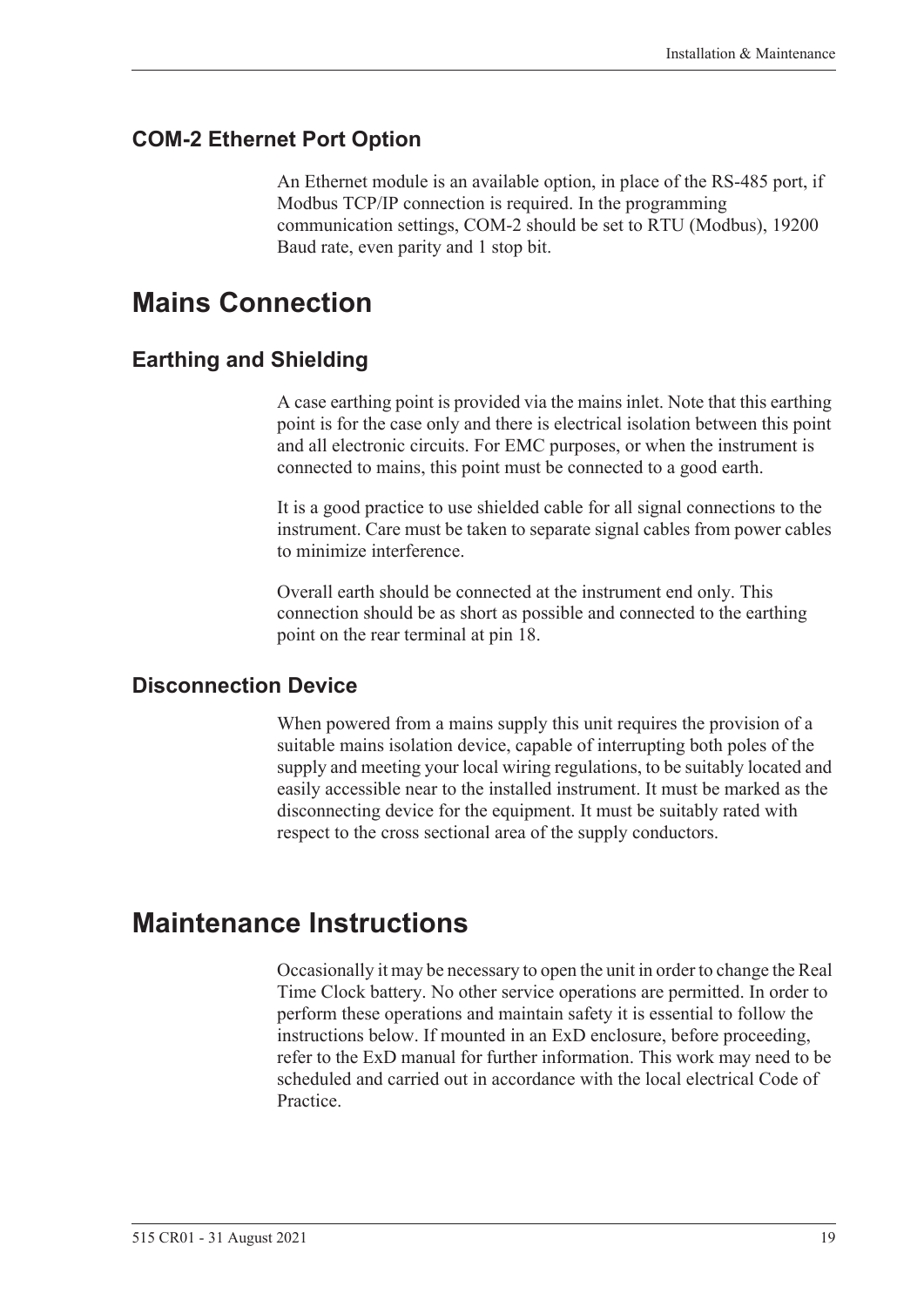# <span id="page-29-0"></span>**Battery Replacement**

#### **INSTRUMENT MUST BE POWERED DOWN**



1. Remove the top row of terminal blocks (19-36) and any communication cables if applicable.

2. Remove the two pan head machine screws on each side of the rear panel.

3. Withdraw the option card from the instrument.

4. Firmly press the battery holder tab to release the coin cell battery.

5. Identify the part number of the coin cell which is clearly marked on one side of the cell.

6. Firmly press the replacement coin cell into the holder

7. Reverse steps 1-3 for re assembly.

### <span id="page-29-1"></span>**Battery Type**

#### **Only the battery type and manufacturer stated below should be used.**



1. Instruments manufactured with issue 7 option card – CR2450N, Manufacturer RENATA ONLY\*

2. Conformal coated "C" version - Type BR2032, manufacturer Panasonic ONLY.

3. Non Conformally coated versions :- BR2032, CR2032, Sony or Panasonic ONLY.

\*Issue 7 option card can be identified with 6 way (31-36) ORANGE relay connector.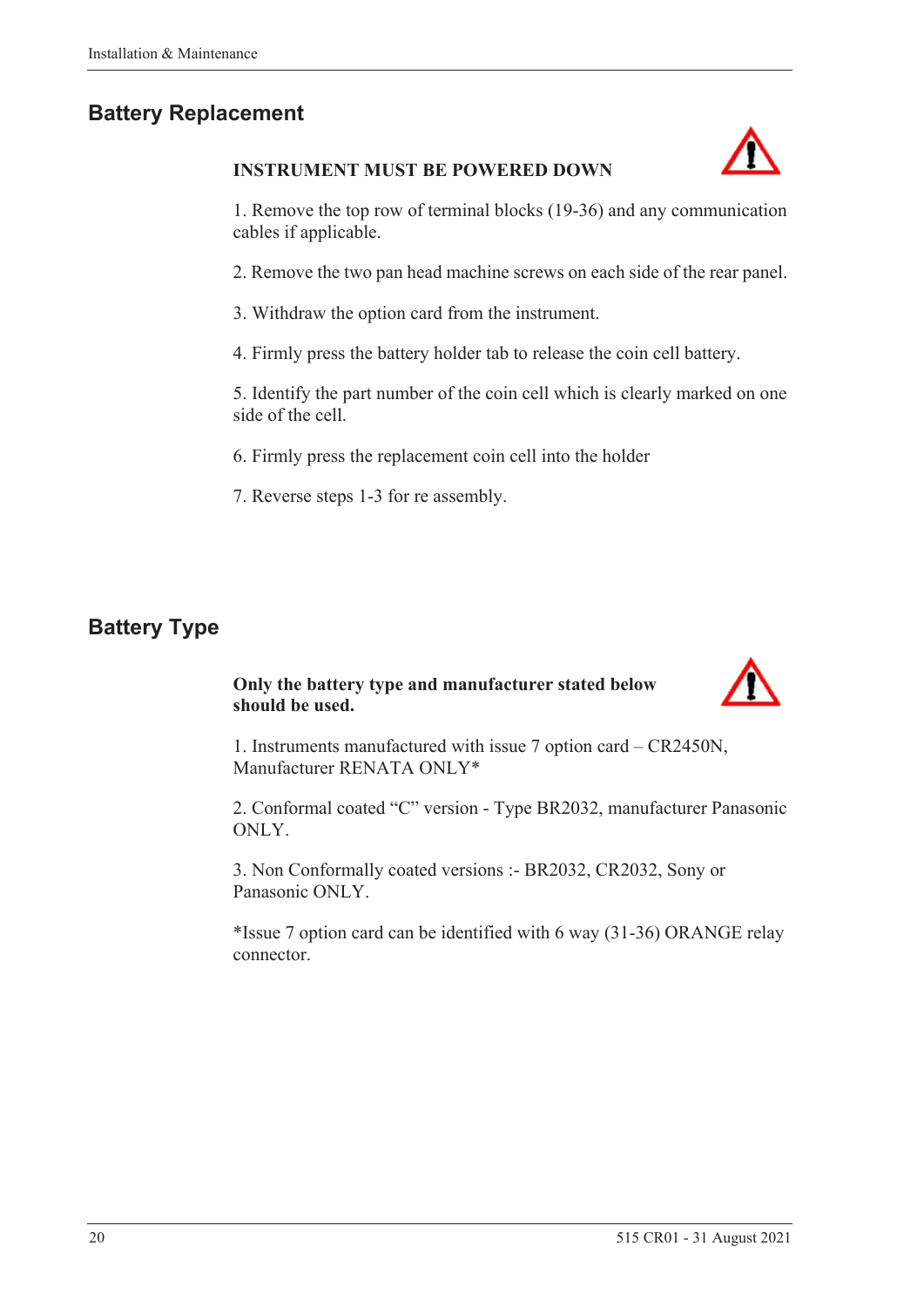# <span id="page-30-0"></span>**Chapter 4 Operation**

# <span id="page-30-1"></span>**Normal Operation Mode**

In normal operation mode, you press the buttons on the front panel to display the values recorded and calculated by the instrument. There are five categories of information that the instrument can display:

- **•** Totals
- **•** Rates
- **•** Process variables
- **•** Control setpoints
- **•** Instrument settings

For each total, there is an associated rate as follows:

| <b>Total</b>     | Rate                                             |
|------------------|--------------------------------------------------|
| Net Volume       | Net Flowrate                                     |
| Main Line Volume | Main Line Flowrate                               |
|                  | <b>Process Line Volume Process Line Flowrate</b> |

## <span id="page-30-2"></span>**Default Variable & Total**

In some applications, a particular variable or particular set of total and rate is of more interest than others, and for this reason a default variable and a default total (and its associated rate) can be assigned during instrument calibration. These defaults are used in the following ways:

- **•** The default total (and rate) determines what comes first in the sequence of totals and rates that are displayed with the front panel keys.
- **•** The default variable determines what the display returns to if the display timeout option is enabled and no buttons are pressed for the selected period (usually 30 seconds). It also determines what is displayed on power up.

### <span id="page-30-3"></span>**Status LEDs**

The status LEDs illuminate to show the following conditions:

| $\bigcap$ Run                            | Run             | Fast Flashing LED: The 'Inhibit Process Flow' feature is active |
|------------------------------------------|-----------------|-----------------------------------------------------------------|
| $\bigcap$ Set                            |                 | Slow Flashing LED: The 'Force Local' (manual) mode is active    |
| $\bigcirc$ Alarm<br>$\bar{\bigcirc}$ Cal | <b>Set</b>      | The instrument is in Calibrate Set mode.                        |
|                                          | <b>Alarm</b>    | The instrument has an error, as indicated on the display panel. |
|                                          | $\mathbf{C}$ al | The instrument is in Calibrate View mode.                       |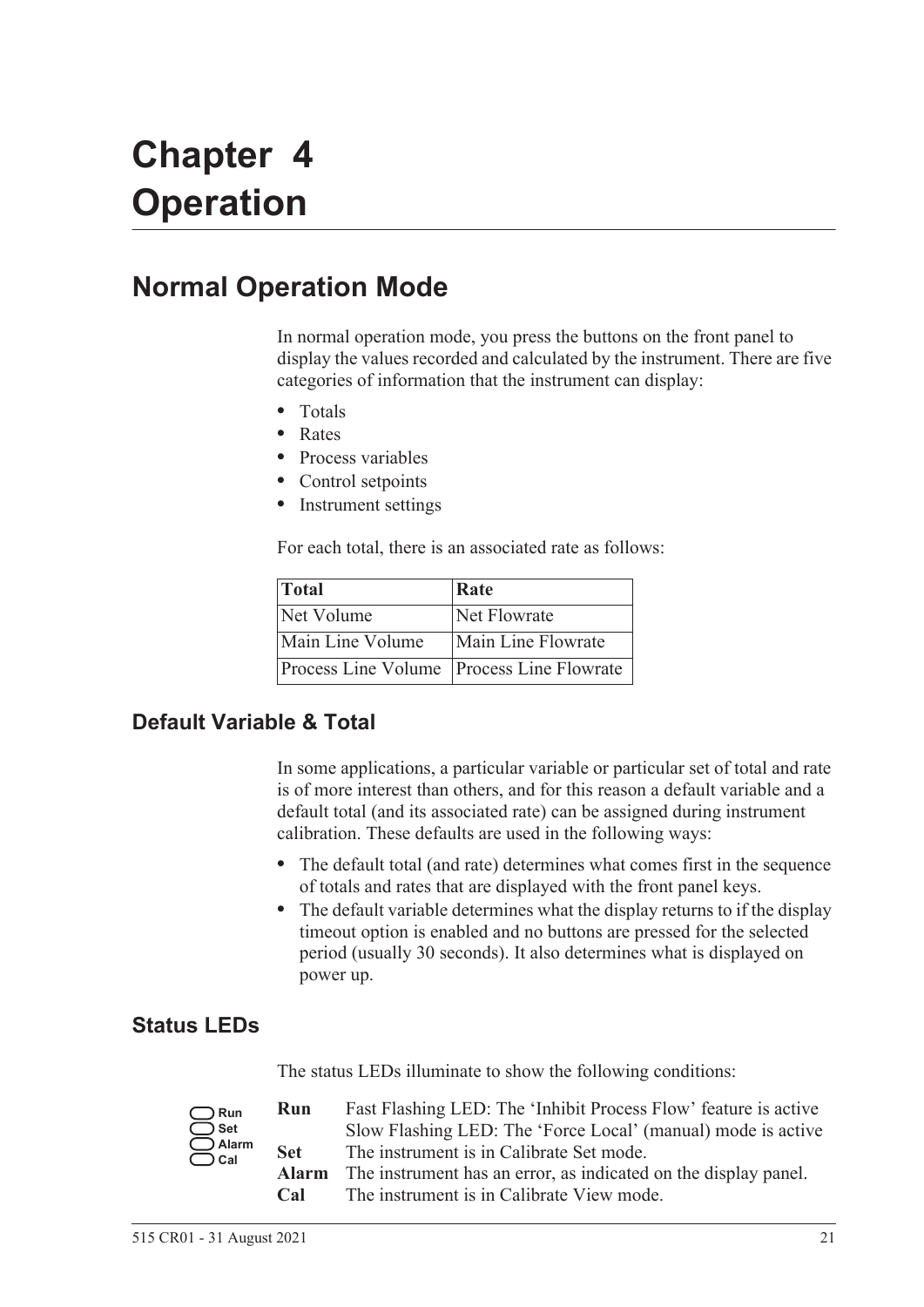### <span id="page-31-0"></span>**Front Panel Keys**

For most actions with the front panel keys, you can hold a key to scroll through the values or options, instead of repeatedly pressing the key.

**RATE** Press the **RATE** key to display the rate that is associated with the currently displayed total. If an item other than a rate or total is displayed, press the RATE key to display the "default rate". When a rate is displayed, press or hold the **RATE** key to display the other rate variables in turn.

**TOTAL** Press the TOTAL key to display the total that is associated with the currently displayed rate. If an item other than a rate or total is displayed, press the **TOTAL** key to display the "default total". When a total is displayed, press or hold the **TOTAL** key to display the other total variables in turn.

**RESET** Use the **RESET** key to clear the totals or to initiate a printout if the printer option has been selected. The printout is activated with a single press while the Total Reset function has different operation modes that are selectable during instrument calibration as follows:

- NONE The user cannot reset the non-accumulated totals.
- INSTANT When the user presses the **RESET** key, the instrument resets all non-accumulated totals.
- DELAYED When the user holds the **RESET** key for two seconds, the instrument resets all non-accumulated totals.

The instrument generates three beeps when it resets the totals and two beeps when a printout is started.

**DISPLAY** Press the **DISPLAY** key to step or scroll through the main menu items.

**ACCUM** Hold the **ACCUM** key to display the accumulated value for the currently displayed total or to display the peak value for the currently displayed flowrate. See below for further details of peak flowrates.

### <span id="page-31-1"></span>**Remote Reset**

The Remote Reset on logic input 3 (LINP3) has the same function as the front **RESET** key, as described above.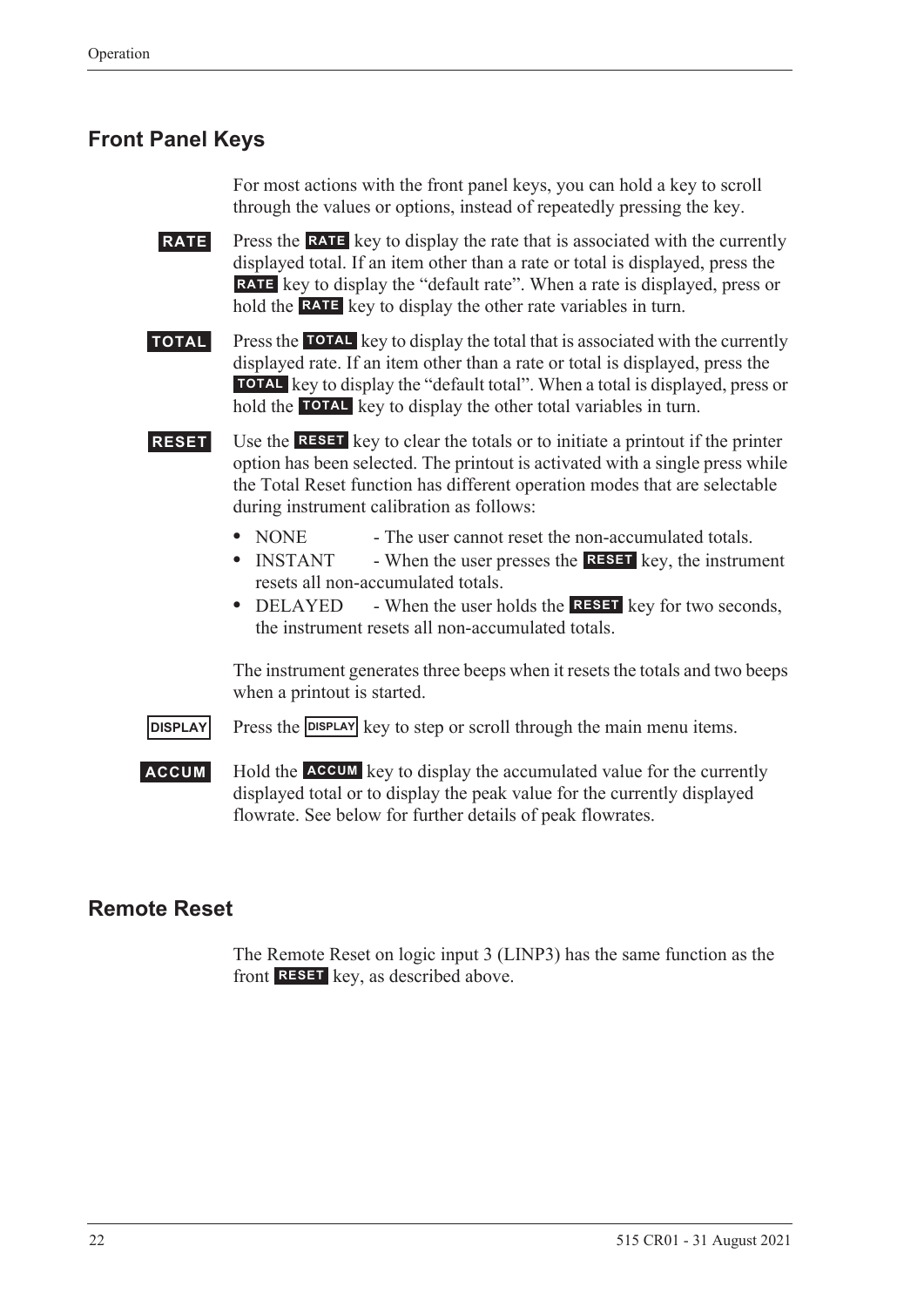## <span id="page-32-0"></span>**Main Menu Items**

| <b>DISPLAY</b>    | <b>Description</b>                                                     | <b>Options</b>                                                                                                  |
|-------------------|------------------------------------------------------------------------|-----------------------------------------------------------------------------------------------------------------|
| $N-VOL$           | Net volume                                                             | Hold the ACCUM key to display accumulated total                                                                 |
| N-FLOW            | Net flowrate                                                           | Hold the <b>ACCUM</b> key to display peak value                                                                 |
| M-VOL             | Main line volume                                                       | Hold the ACCUM key to display accumulated total                                                                 |
| M-FLOW            | Main line flowrate                                                     | Hold the ACCUM key to display peak value                                                                        |
| $P-VOL$           | Process line volume                                                    | Hold the ACCUM key to display accumulated total                                                                 |
| P-FLOW            | Process line flowrate                                                  | Hold the SET) key to display (or edit) the<br>controlling setpoint                                              |
| RATI <sub>0</sub> | Process ratio                                                          | Hold the SET) key to display (or edit) the<br>controlling setpoint                                              |
| P-CTRL            | Process control output                                                 | Hold the SET) key to display (or edit) the<br>controlling setpoint                                              |
| <b>DEVIAT</b>     | Process flowrate<br>deviation                                          | Hold the SET) key to display (or edit) the<br>controlling setpoint                                              |
| REPORT PRINT      | Only shown in Detail<br>Menu if a printer<br>protocol is used          | Hold the $\overline{\text{SET}}$ key to print log report as defined in<br>the TM/LOG section of calibration     |
| LOGGED DATA       | Only shown in Detail<br>Menu if real-time clock<br>option is installed | Hold the <b>SET</b> key to display data logs as<br>described in Data Logs on page 25                            |
| MODEL INFO        | Only shown in Detail<br>Menu                                           | Hold the SET) key to display the Model<br>information as described in Model Information<br>on page 27           |
| CAL MENU          | Only shown in Detail<br>Menu                                           | Hold the <b>SET</b> ) key to enter Calibration View<br>mode as described in Calibration View Mode on<br>page 36 |

The main menu in this instrument consists of the following items. The **DISPLAY** key is used to step or scroll through the list.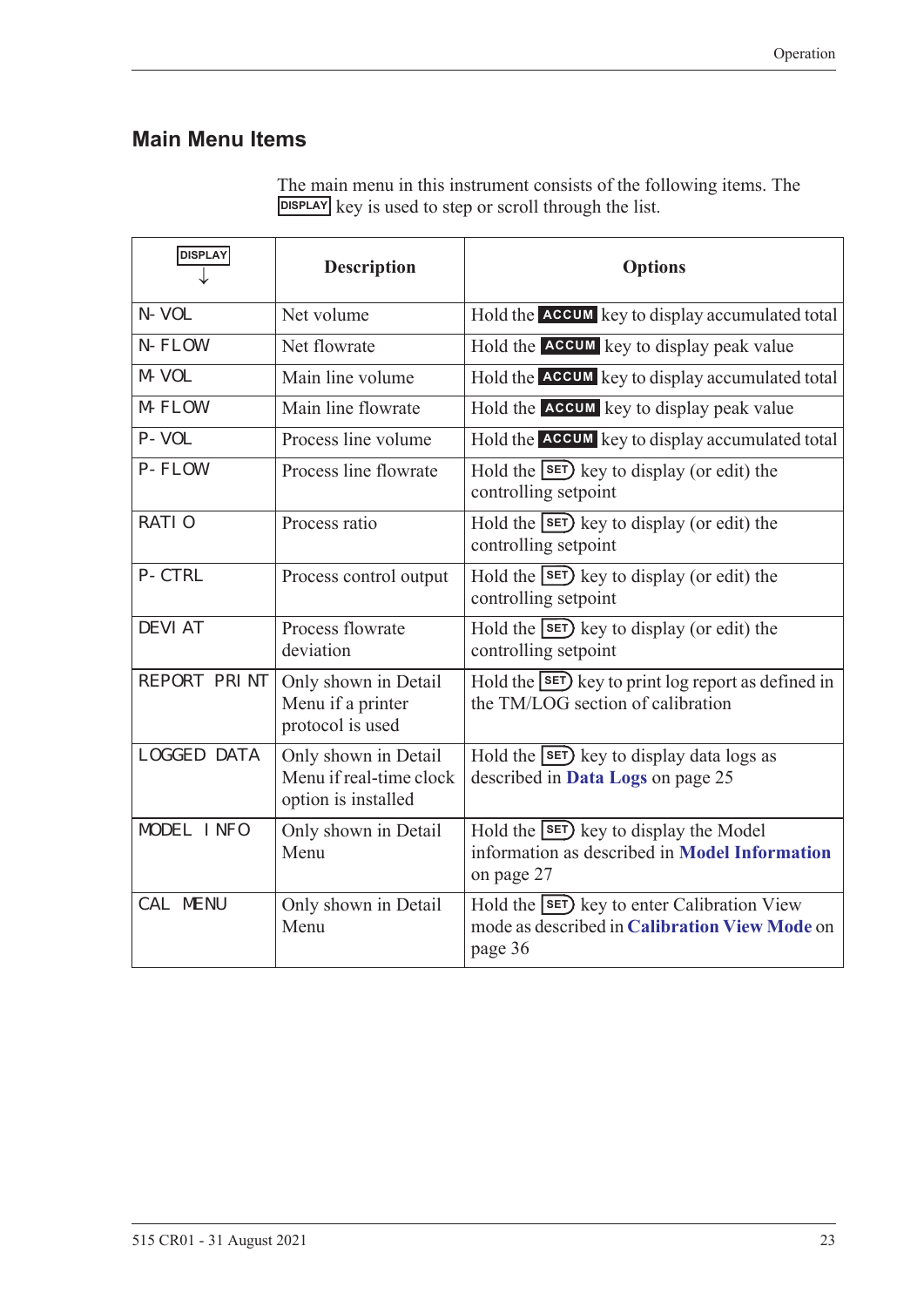## <span id="page-33-0"></span>**Detail and Basic Menu**

The 515 instrument has the option to switch the main menu from the full Detail menu to a Basic menu. The Detail menu includes all of the main menu variables and the HOLD SET sub menu items as listed above. In the Basic menu only the application or operator essential main menu variables are shown. The main menu variables to be shown in the basic menu need to be selected in the 500 Series Program Manager prior to the application software being downloaded to the instrument. The 500 Series Program Manager (500-PM) is Windows based configuration and resource tool for the 500 Series and is freely available from the www.contrec.co.uk website.

To switch between the Detail and Basic menu, while in the main menu, press and hold the **DISPLAY** and **SET**) keys together for 5 seconds. When switching to the Detail menu the display will briefly show: display DETAIL MENU. When switching to the Basic menu the display will briefly show: display BASIC MENU.

When the application software is first installed, the default is the Detail menu. From that point, the menu type is saved and restored on power cycle. The menu type will need to be Detail to access the CAL MENU

### <span id="page-33-1"></span>**Peak Flowrates**

The peak value for the currently displayed flowrate can be viewed by holding the **ACCUM** key. The peak value is the average over a 15 minute period since the last reset of totals or powering on of the instrument. Dashes are shown for this value after a reset or power on until the first averaging period has passed.

# <span id="page-33-2"></span>**Setpoints**

**EXET** Hold the **SET** key to display (or edit) the controlling setpoint while viewing one of the process variables. The display of the setpoint will change from view mode to edit mode after 2 seconds if access has been enabled in calibration. Once in edit mode the **Set** indicator will illuminate and the setpoint values are changed in exactly the same way as in calibration set mode.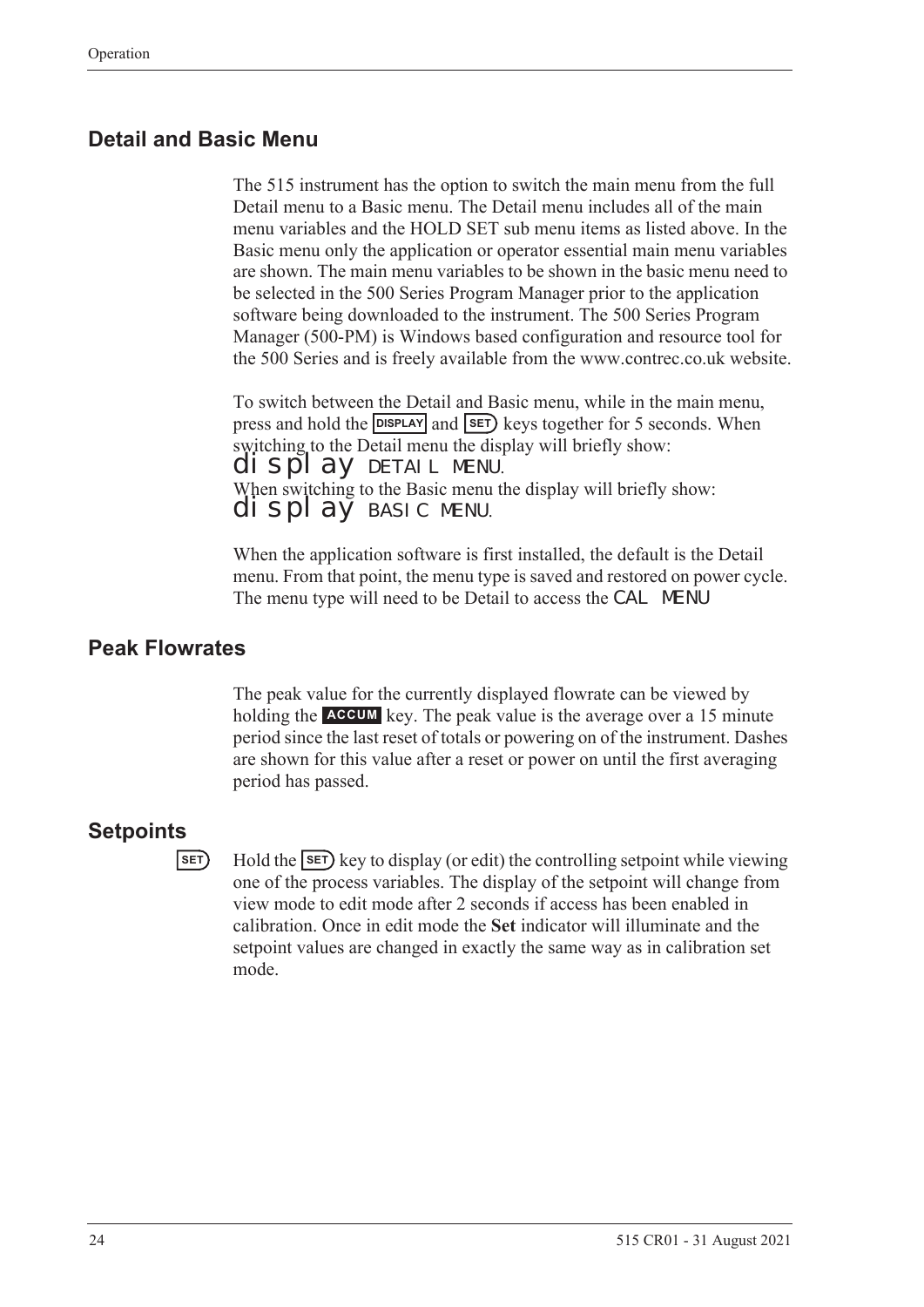### <span id="page-34-0"></span>**Data Logs**

The instrument can store a total of 1530 log entries which are distributed over the log intervals as follows:

- 800 hourly logs
- 400 daily logs
- **•** 200 weekly logs
- **•** 100 monthly logs
- 30 yearly logs

Note that the totals are saved as accumulated totals.

If the number of log entries exceeds the programmed number for a particular time interval, the oldest log entry is overwritten by the newest one for that time interval.

The log entries are recorded at the following times:

| HOUR | 00 minutes each hour                                        |
|------|-------------------------------------------------------------|
| DAY  | 00 hours and 00 minutes each day                            |
| WEEK | 00 hours and 00 minutes each Monday                         |
|      | MONTH 00 hours and 00 minutes on the first day of the month |
| YEAR | 00 hours and 00 minutes on the first day of the year.       |

#### **View Data Logs**

Use the following procedure to view the data that has been logged by the instrument:

- **1.** Press the **DISPLAY** key to scroll through the menu to the LOGGED DATA prompt.
- **2.** Hold the  $\overline{\text{SET}}$  key.

The system displays the hourly log. The timebase and number of the log are shown, for example LH-001.

**3.** While holding the **DISPLAY** key use the **RESET** key to print the data for the displayed log if the printer option has been selected.

The following example shows the hourly log number 006 at 15:00 (3:00 pm) on 16 January 2018. The day and month alternate with the year in the bottom right hand corner.

$$
\begin{array}{|c|c|c|}\n\hline\n15-00 \\
\hline\n16/01\n\end{array}\n\quad\n\begin{array}{|c|c|}\n\hline\n15-00 \\
\hline\n2019\n\end{array}
$$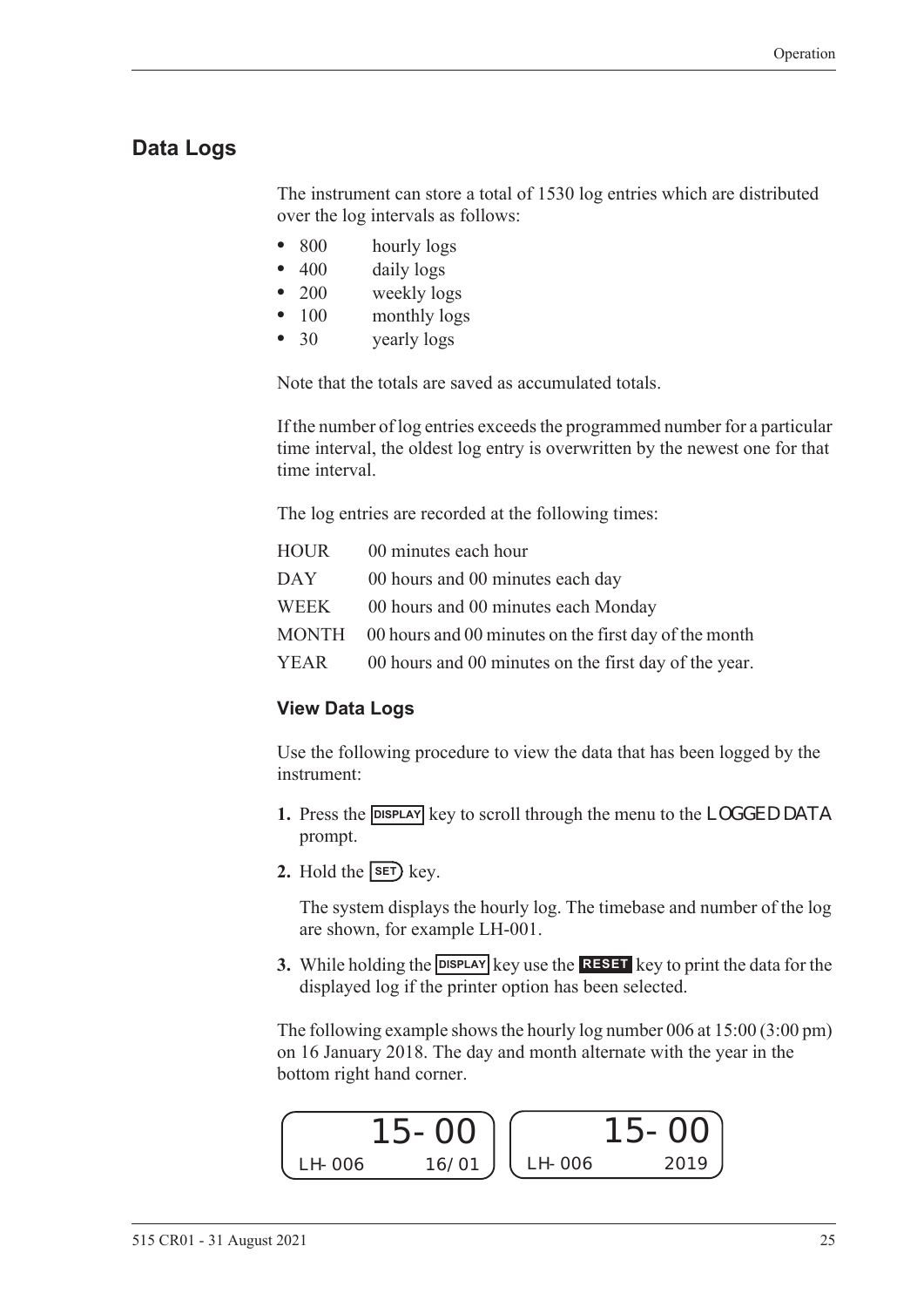

[Figure 11](#page-35-0) shows how to display the logged data.

<span id="page-35-0"></span>*Figure 11 Logged Data Display Methods*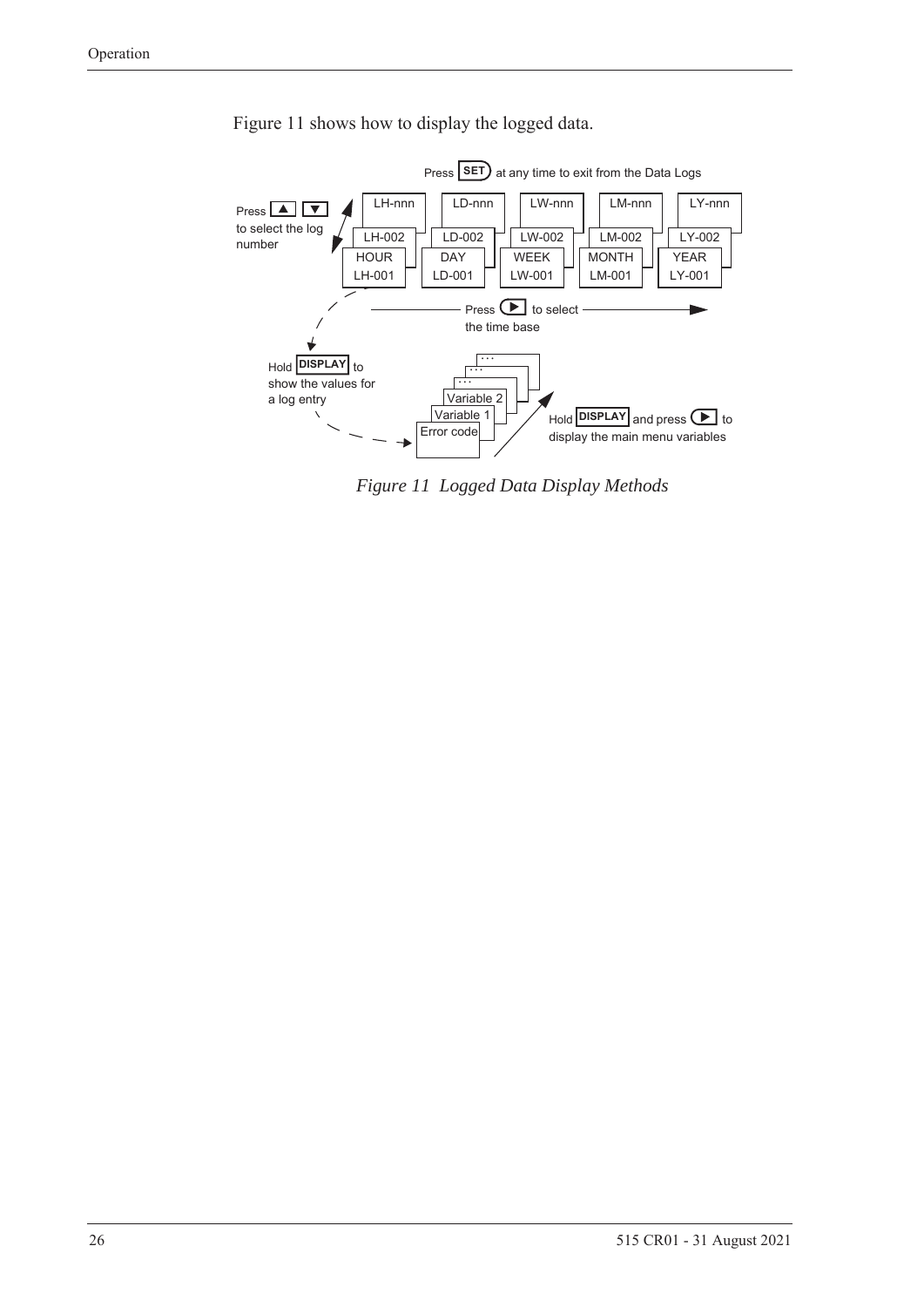### <span id="page-36-0"></span>**Model Information**

The model information items display the hardware, software and application versions of the instrument. This information is mainly for service personnel.

| <b>DISPLAY</b>                            | <b>Description</b>                                                                                                                                                                                                                                                                                                             |
|-------------------------------------------|--------------------------------------------------------------------------------------------------------------------------------------------------------------------------------------------------------------------------------------------------------------------------------------------------------------------------------|
| $2 - 1 - -5 -$<br>515 MODEL               | The hardware model code. Refer to Product Codes<br>on page 83 for more information.                                                                                                                                                                                                                                            |
| $FF---$<br>CRO1 INPUT                     | The Application number and the assignment of the<br>inputs. Refer to Application Information Code on<br>page 84 for more information.                                                                                                                                                                                          |
| 3 0 000<br>500-PM<br><b>VERS</b>          | The version of 500-Series Program Manager from<br>which the application software was compiled.                                                                                                                                                                                                                                 |
| 026357<br><b>CUSTOM VERS</b>              | The Customer version code for this installation. Refer<br>to Custom Version Codes on page 84 for more<br>information.                                                                                                                                                                                                          |
| 123456<br>ABC123 S/N                      | The instrument serial number and unit tag. The serial<br>number is on the top line and unit tag is on the bottom<br>left. Both items are entered when the instrument<br>application software is initially loaded. The default<br>unit tag is UNI T-1.                                                                          |
| $16 - 15$<br>EDI TED 27/08<br>2019        | The time and date when the calibration of the<br>instrument was last edited. The format of the time and<br>date is the same as for the data logs. This example<br>shows $16:15$ (4:15pm) on the 27th August 2019. This<br>function is available only if the instrument has the real<br>time clock option.                      |
| CLASS-3<br>FLASH V-019                    | The instrument Class and Flash (bootloader) version.                                                                                                                                                                                                                                                                           |
| <b>CYCLE</b><br>POWER                     | The number of power cycles that have occurred since<br>the application software was installed.                                                                                                                                                                                                                                 |
| <b>RESET</b><br>WDT                       | The number of 'watchdog timer' (WDT) resets that<br>have occurred since the application software was<br>installed. The WDT Reset count is only shown if a<br>WDT Reset has occurred.                                                                                                                                           |
| HOLD.RST<br><b>CONFIG</b><br><b>PRINT</b> | If the printer protocol is assigned to one of the<br>communication ports, the prompt to print the full<br>program configuration report will be shown. Hold<br>Reset to start the printing of the configuration report.<br>The report will be in a similar format to the report<br>generated by the 500-Series Program Manager. |

Press **SET**) at any time to exit from the Model information.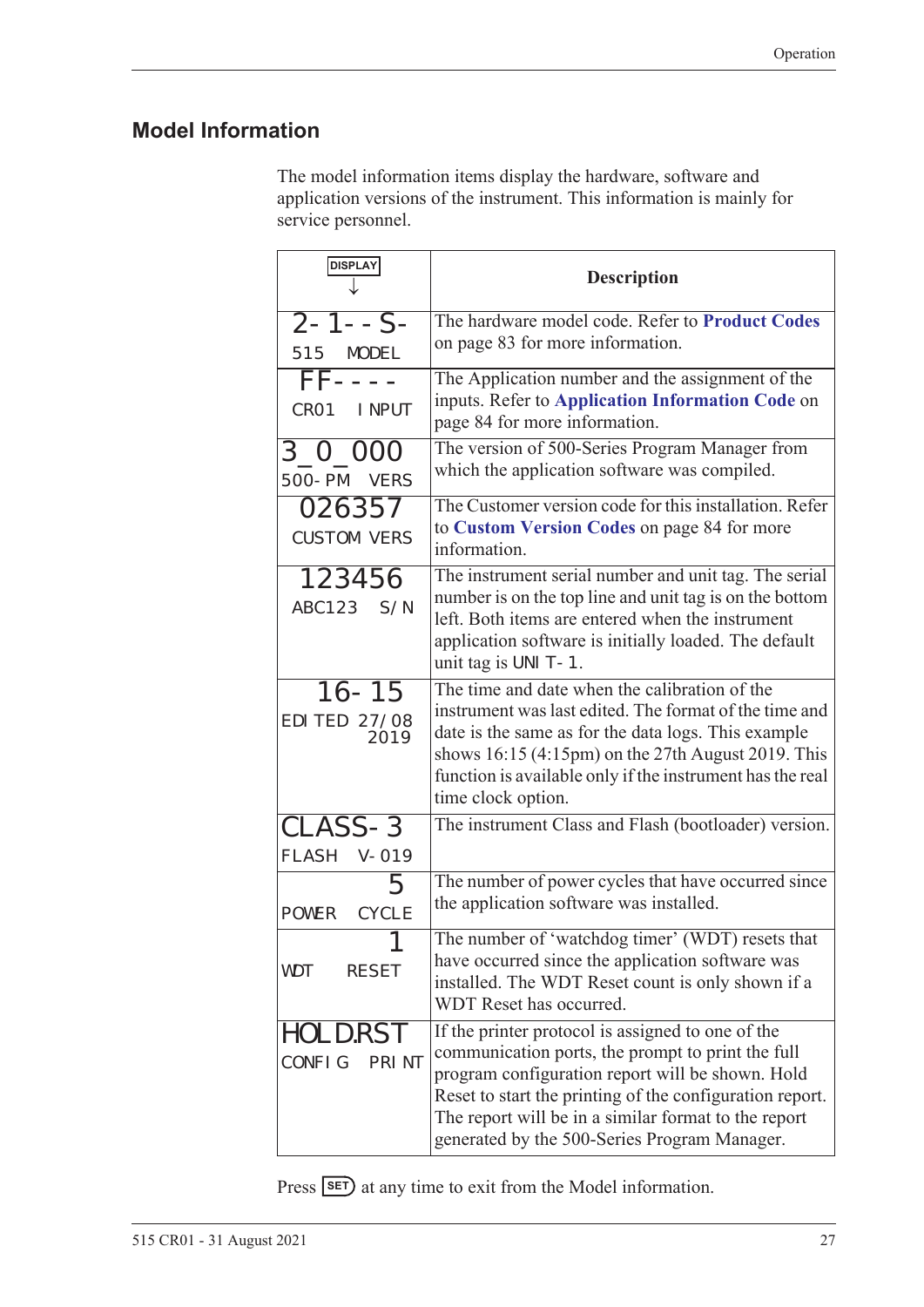## <span id="page-37-0"></span>**Process Control Modes**

This instrument can operate in several process control modes including:

- **•** Local (manual) mode
- **•** Loop mode
- **•** Tune mode (only available in calibration set mode)
- **•** Ratio mode
- **•** Blend-1 mode (for blending point after main flowmeter)
- **•** Blend-2 mode (for blending point before main flowmeter)

In all of these modes, except Blend-2, the Net flow is the combination of the Main and Process flows. In Blend-2 the Main flow equals the Net flow.

The pump demand relay 1 disconnects the pump if the instrument operates in RATIO or BLEND mode and either the Ratio Setpoint is set to zero, or Inhibit Input is active, or the main flow stays at zero longer then preprogrammed delay.



**Local Mode** The desired process control output (P-CTRL %) is manually set via the front panel or serial communications.

> The output signal is used to drive the proportional control valve to the desired position.

The control of the process line is independent of the main flow.

The main flow input can be used and measured but is not neccessary.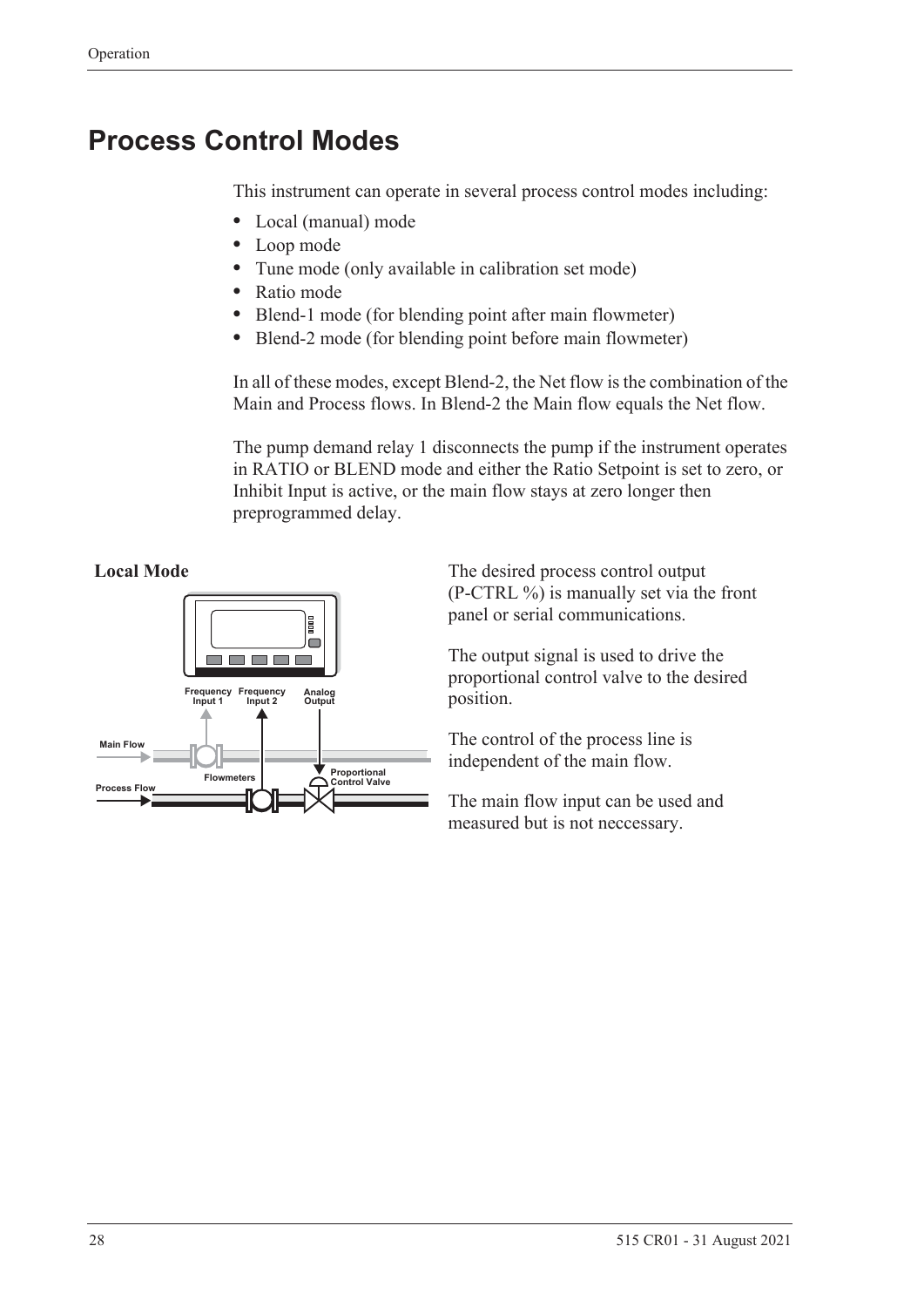





**Loop Mode** The desired process flowrate set point (P-FLOW SP) is set via the front panel or serial communications.

> The PI controlled output signal is used to maintain the desired process flowrate via the proportional control valve.

The control of the process line is independent of the main flow.

The main flow input can be used and measured but is not neccessary.

**Tune Mode** - CAL MODE ONLY This mode is only accessed from within calibration mode and allows the operator to view a concise list of key paramaters and gain immediate feed back. The Proportional Band (P-BAND) and Integral Time (I-TIME) are entered to tune the system.

> For details on this method see below: **"Tuning the Control Loop"**.

The control and tuning of the process line in this mode is independent of the main flow.

**Ratio Mode** The desired process ratio set point (RATIO %) is set via the front panel or serial communications.

> The PI controlled output signal is used to maintain the desired process flowrate via the proportional control valve.

> The desired process flow is determined as a ratio of the main flow (0 to 400% range) i.e.

$$
Ratio\% = \frac{P_{flow}}{M_{flow}} \times 100
$$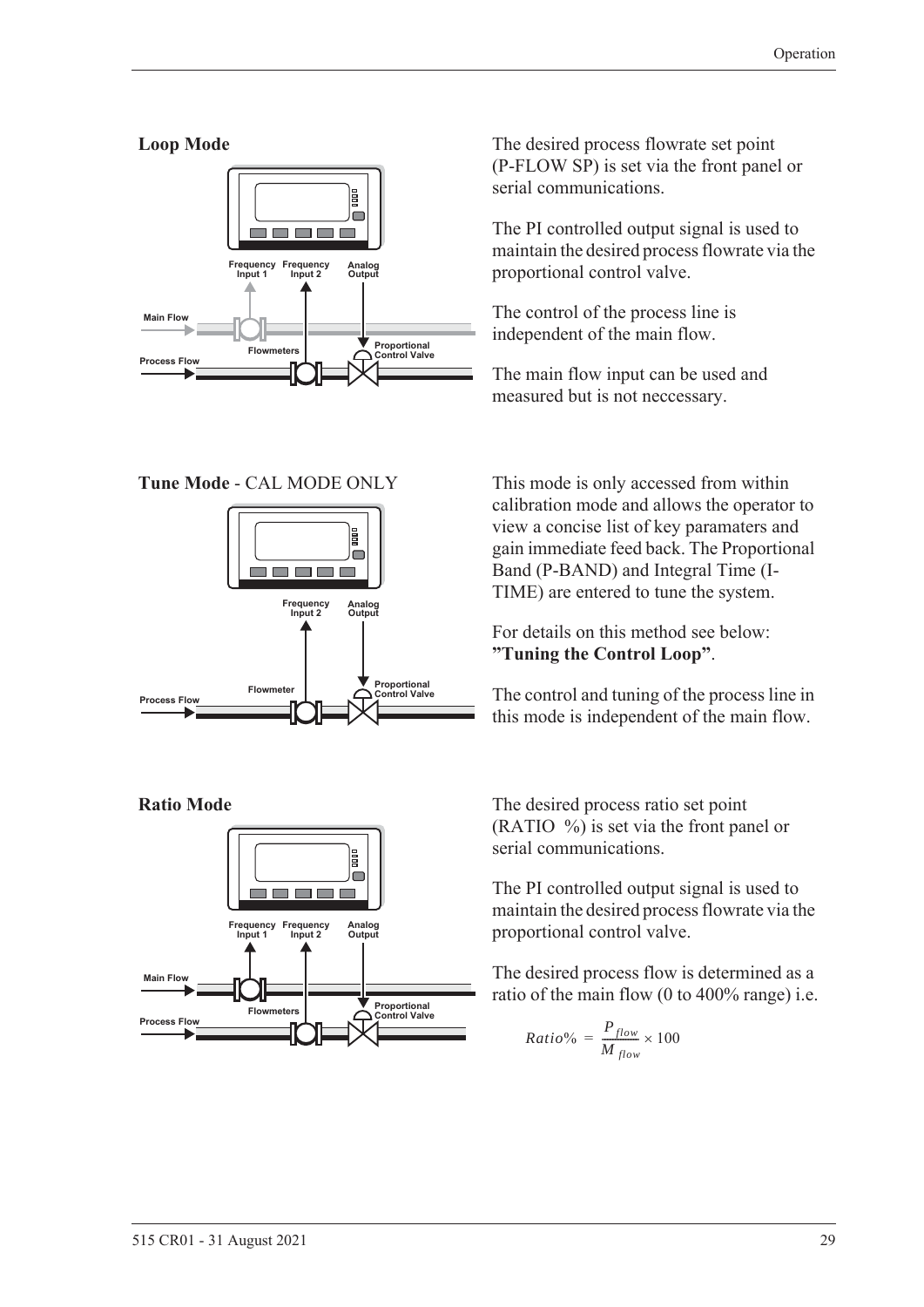

**Blend-1 Mode** The desired blending ratio set point (RATIO %) is set via the front panel or serial communications.

> The PI controlled output signal is used to maintain the desired process flowrate via the proportional control valve.

> The desired process flow is determined as a ratio of the net (combined) flow (0 to 80% range). i.e.

$$
Ratio\% = \frac{P_{flow}}{M_{flow} + P_{flow}} \times 100
$$

**Blend-2 Mode** The desired blending ratio set point (RATIO %) is set via the front panel or serial communications.

> The PI controlled output signal is used to maintain the desired process flowrate via the proportional control valve.

> The desired process flow is determined as a ratio of the main (net) flow (0 to 80% range). i.e.

$$
Ratio\% = \frac{P_{flow}}{M_{flow}} \times 100
$$

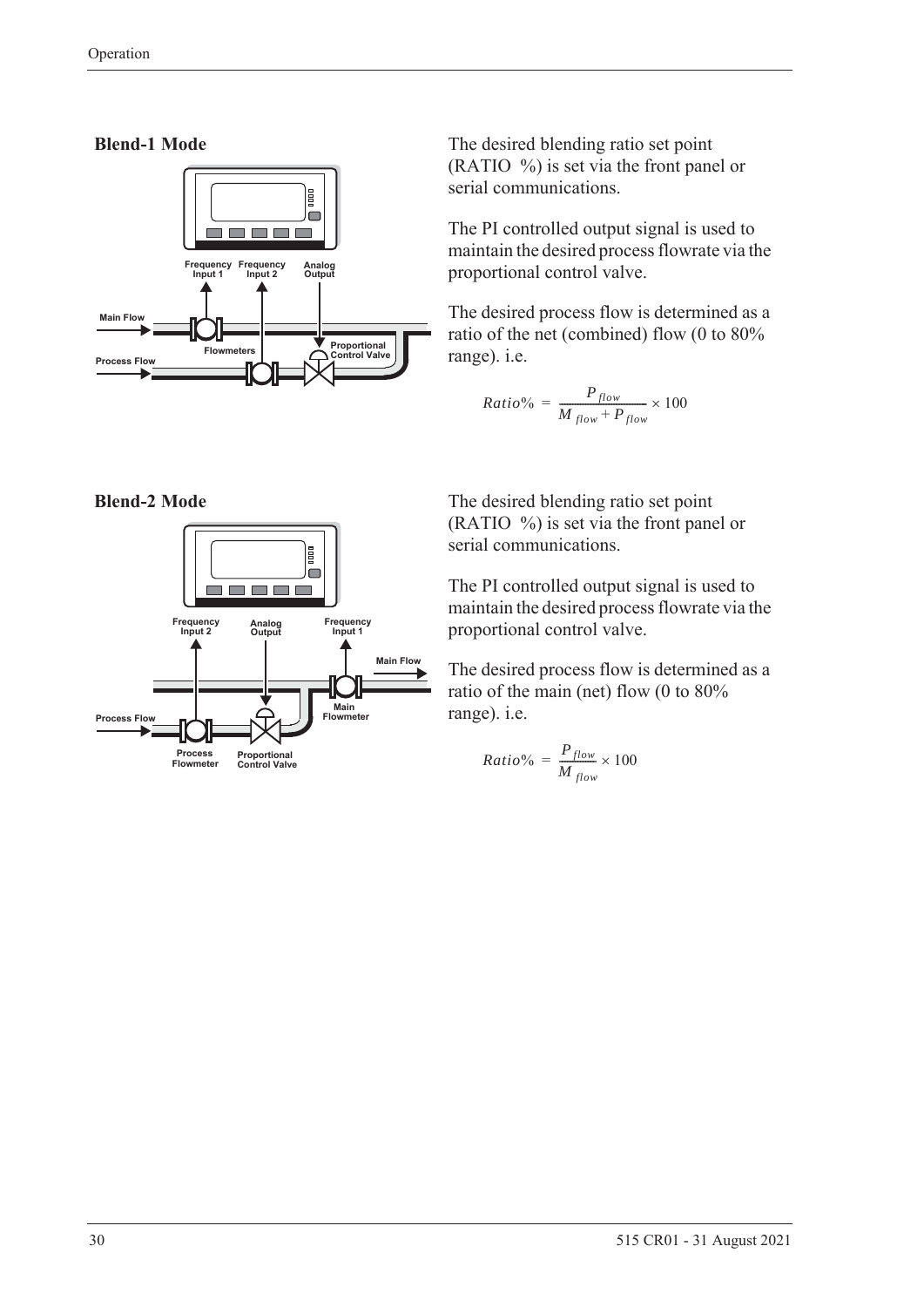#### **Logic Input Controls**

The active level of logic input control signals is determined by the 'Loop Control Active Signal' parameter, which can be set to either an OPEN or CLOSED circuit.

Logic input 1 has the function of 'Inhibit Process Flow'. This feature allows the process flow to be disabled to assist in 'flushing' of the system or for deliveries of the main product to be made without the process product being added. This input will inhibit the process flow while the signal is in the active state by forcing the process control output to drive to zero. While the inhibit input is active, the 'Run" led on the front panel will flash fast and any flow detected on either the main or process flow inputs still will be counted.

Logic input 2 has the function of forcing 'local' loop output control mode providing convenient means for temporary switching to this mode without going into CAL mode. While the logic input 2 is active, the 'Run" led on the front panel will flash slow.

Note: Logic input 1 has highest priority.

For connection details, refer to **[Logic Input Connection](#page-23-0)** on page 14.

#### <span id="page-40-0"></span>**Tuning the Control Loop**

The Process Controller has a special control mode within the Parameters section of calibration to assist in tuning the control loop. This mode provides a concise list of key parameters and allows for immediate feedback. The basic principle in tuning the loop is to gradually adjust the Proportional Band (P-BAND) and the Integral Time (I-TIME) and observe the response to a step change in the setpoint.

The tune menu provides for this by allowing the P-BAND and I-TIME to be programmed and then a Process Flow (P-FLOW) setpoint value can be entered. The next items in the menu are the actual live process variable and the deviation from the target value, so that the response of the system to a setpoint change can be observed. Unless the menu is quit the program will step back to start of the tuning menu so that new values of P-BAND and I-TIME can be entered and the effect of a step change in the setpoint be monitored.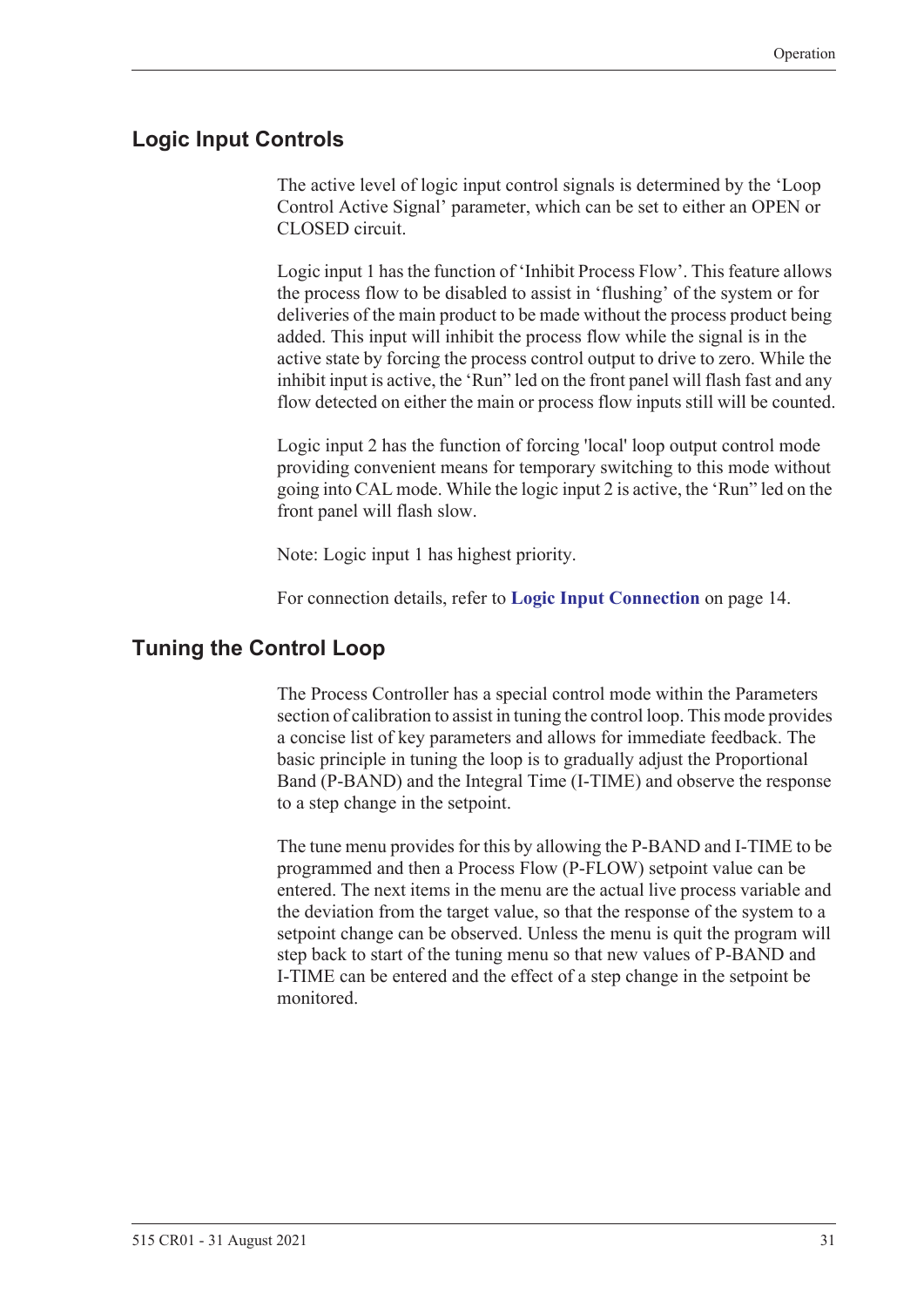This sequence is followed for all modes where the flow in the process line is controlled. The tuning procedure is as follows:

- **1.** Before tuning the control loop it is essential to program in the correct parameters for the flowmeters, including filtering.
- **2.** The actual Process Flow Range (P-FLOW RANGE) should be measured (or estimated) and entered. It can be determined in Local mode by setting the output to 100% (20mA) and observing the steady state flowrate.
- **3.** With the Loop Error Deadband (D-BAND) and the Output Ramp Time (R-TIME) set at zero, the I-TIME should be set to zero (disabled) and the P-BAND set at 150%.

Gradually decrease the P-BAND value until the system begins to oscillate when a small step change of the setpoint is introduced. When this occurs, double the value of the P-BAND.

- **4.** Next set the I-TIME to 20 seconds and gradually decrease the value until the system again begins to oscillate when a small step change of the setpoint is introduced. When this occurs double the value of the I-TIME.
- **5.** The Ratio Trim Time can now be tuned if required (see below: **Tuning the Ratio Trim Control**) or the Deadband and the Output Ramp Time can now be programmed as required.

The system should be tuned around the flowrate at which the eventual system will operate. The stability of the loop should then be checked at various flowrates and setpoints.

#### <span id="page-41-0"></span>**Tuning the Ratio Trim Control**

The ratio trim control is a unique feature that can be used when it is critical for the totals to maintain the correct ratio. If enabled (non-zero), the trim control will modify the process flow to achieve the correct ratio between the totals.

The trim time feature is implemented as a cascade control, a combination of two controllers, where the output signal from one controller forms the setpoint of the other. Cascade control is used when there are two or more available measurements (flowrate and total), but only one manipulated variable (the process flowrate).

Trim control only applies to the Ratio and Blend control modes. The Trim Time (T-TIME) is entered as a part of the parameters menu in calibration when either of these modes are selected.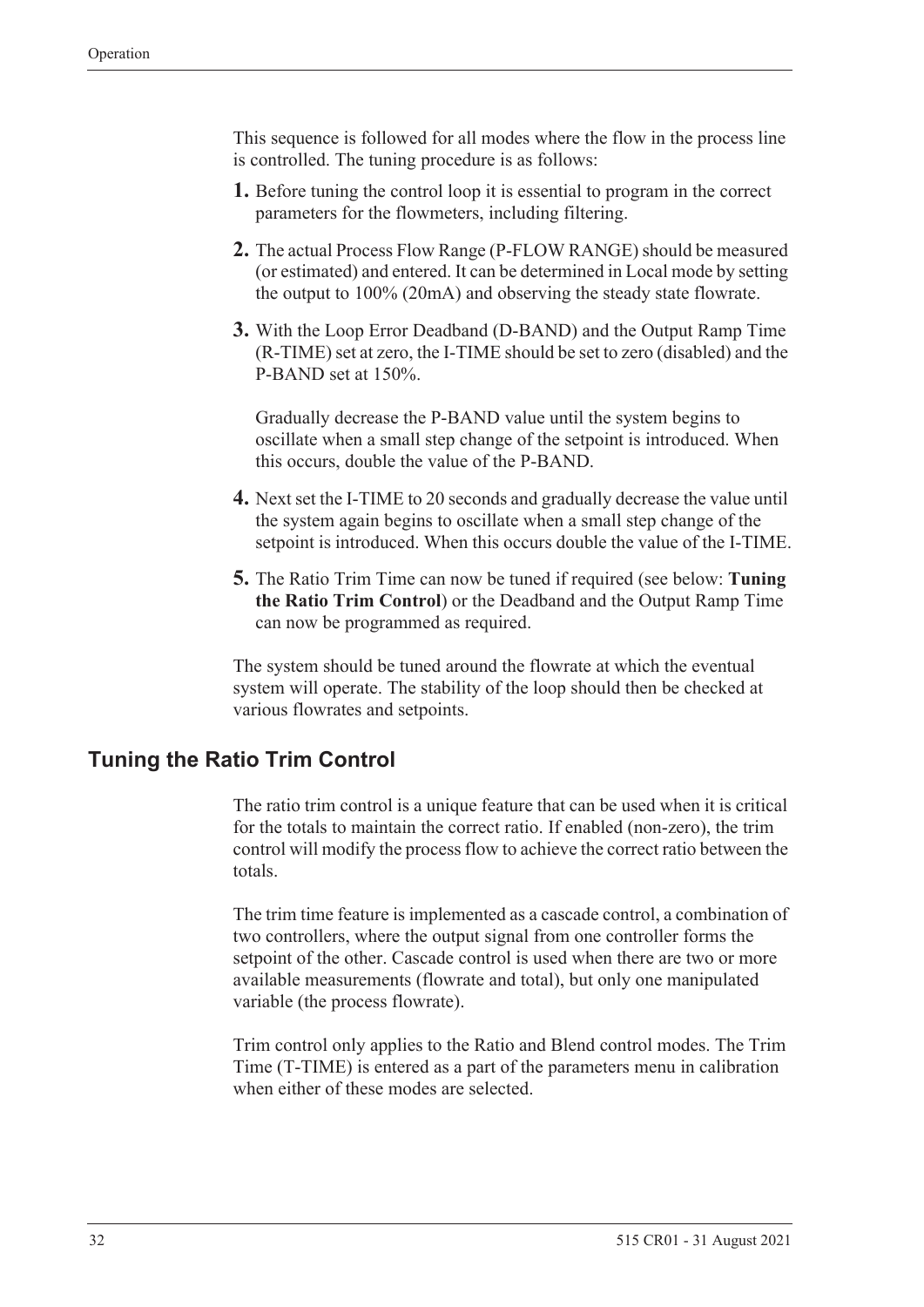At the end of these menus there is the RATIO setpoint, the actual live process variable and the deviation from the target value, so that the response of the system to a setpoint change can be observed. Unless the menu is quit the program will step back to start of the menu so that a new T-TIME value can be entered and the effect of a step change in the setpoint be monitored.

The trim time for a system is somewhat arbitrary. The actual value to be used for the trim time is very much dependent on the operator's desired behaviour of the system. A short T-TIME will mean that the totals will reach the desired ratio in a shorter time in response to a step change in setpoint. However the faster the response the greater likelihood of flowrate overshoot.

Alternatively a long T-TIME will have much less risk of flowrate overshoot but it would require a longer time for the totals to reach the desired ratio in response to a step change in setpoint.

The trimming is not based on the actual values of the totals but on additional registers which count in unison with the displayed totals. These additional internal registers are reset whenever:

- **•** the Control Mode is changed,
- **•** the Ratio Setpoint is changed,
- **•** the Totals are cleared.
- **•** the flow control exception is raised.

Follow this sequence for tuning the trim time for the ratio and blend control modes if trim control is required:

- **1.** Before tuning the trim control it is essential that the control loop has been tuned first.
- **2.** With the Loop Error Deadband (D-BAND) and the Output Ramp Time (R-TIME) set at zero the T-TIME should be initially entered as 4 times the Integral Time.

Introduce a step change in the setpoint and observe the response of the system.

- **3.** Increase or decrease the T-TIME to achieve the desired response.
- **4.** The Deadband and the Output Ramp Time can now be programmed as required.

The stability of the loop should be again checked at a few different working flowrates and ratios.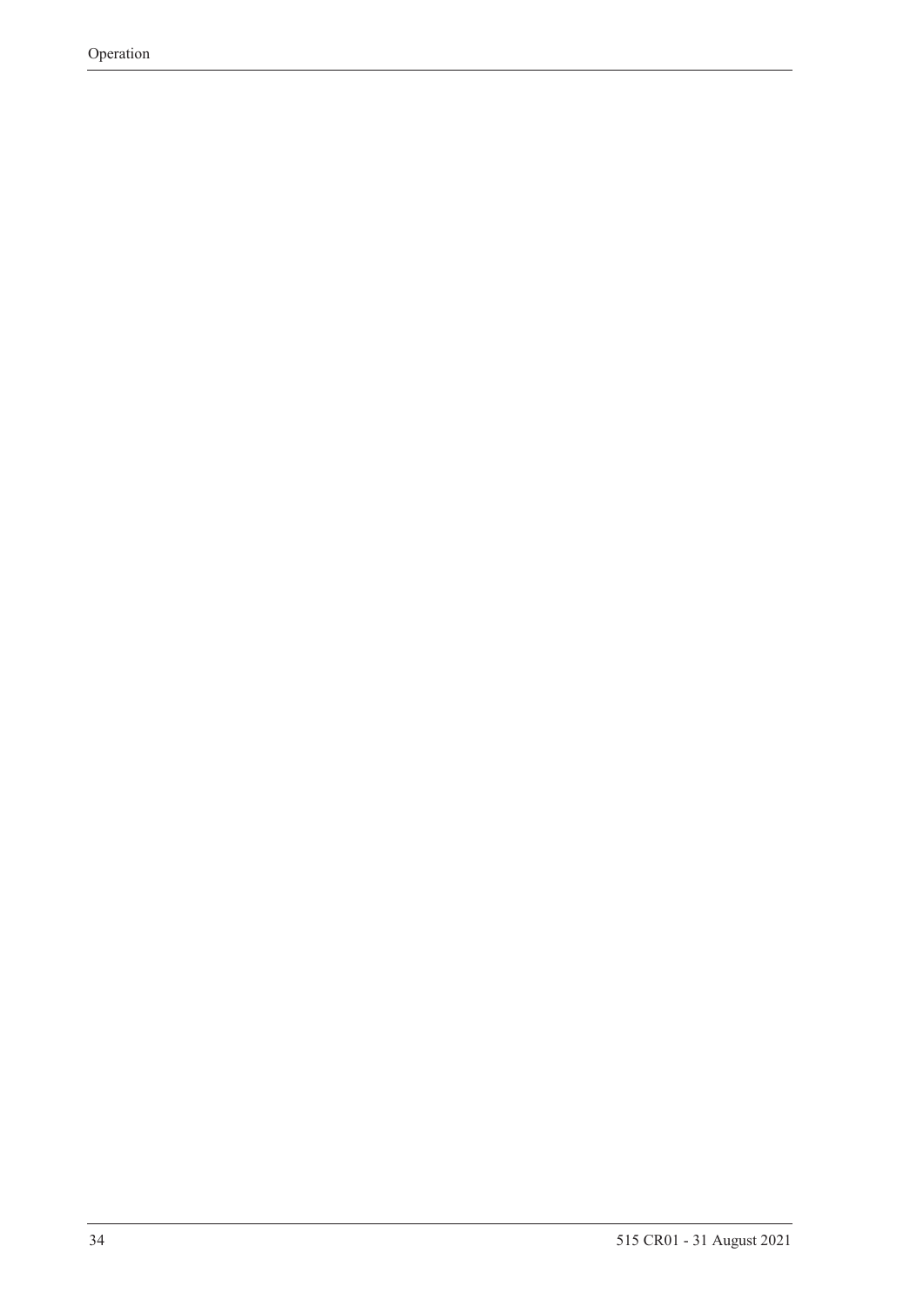# **Chapter 5 Instrument Calibration**

## **Introduction**

The 500 Series instrument calibration settings can be programmed via the front panel, according to program access levels explained below, or via the 500 Series Program Manager - a freely available Windows based configuration and resource tool.

After an instrument has been configured by either means to suit the application requirements, the settings can be recorded or application software backups or instrument clones created as explained further in **[Program Backup & Reports](#page-48-0)** on page 39

You can view or change the settings of the instrument according to the access level for each parameter as set by the manufacturer. There are four levels of access to the parameters as follows:

- **• Not visible** you cannot display or edit the parameter.
- **• Display only** you can display the parameter, but you cannot change the setting.
- **• Programmable** you can change the setting of the parameter in Calibration Set mode.
- **• Password protected** you can change the setting of the parameter in Calibration Set mode only if you enter the correct password.
- **• CAL switch protected**  you can change the setting of the parameter in Calibration Set mode only if you enter by using the CAL switch on Logic Input 4 to accept the password.
- **Note:** When you enter Calibration Set mode, the instrument prompts to enter a password only if the password setup via the 500 Series Program Manager is non-zero (000000 is the factory default value). Entering any value at the password prompt will allow to change the settings of the "programmable" parameters, but the correct password must be entered to change the password-protected parameters. Likewise, the CAL switch (Logic Input 4) must be used to enter Calibration Set mode to change the CAL switch protected parameters.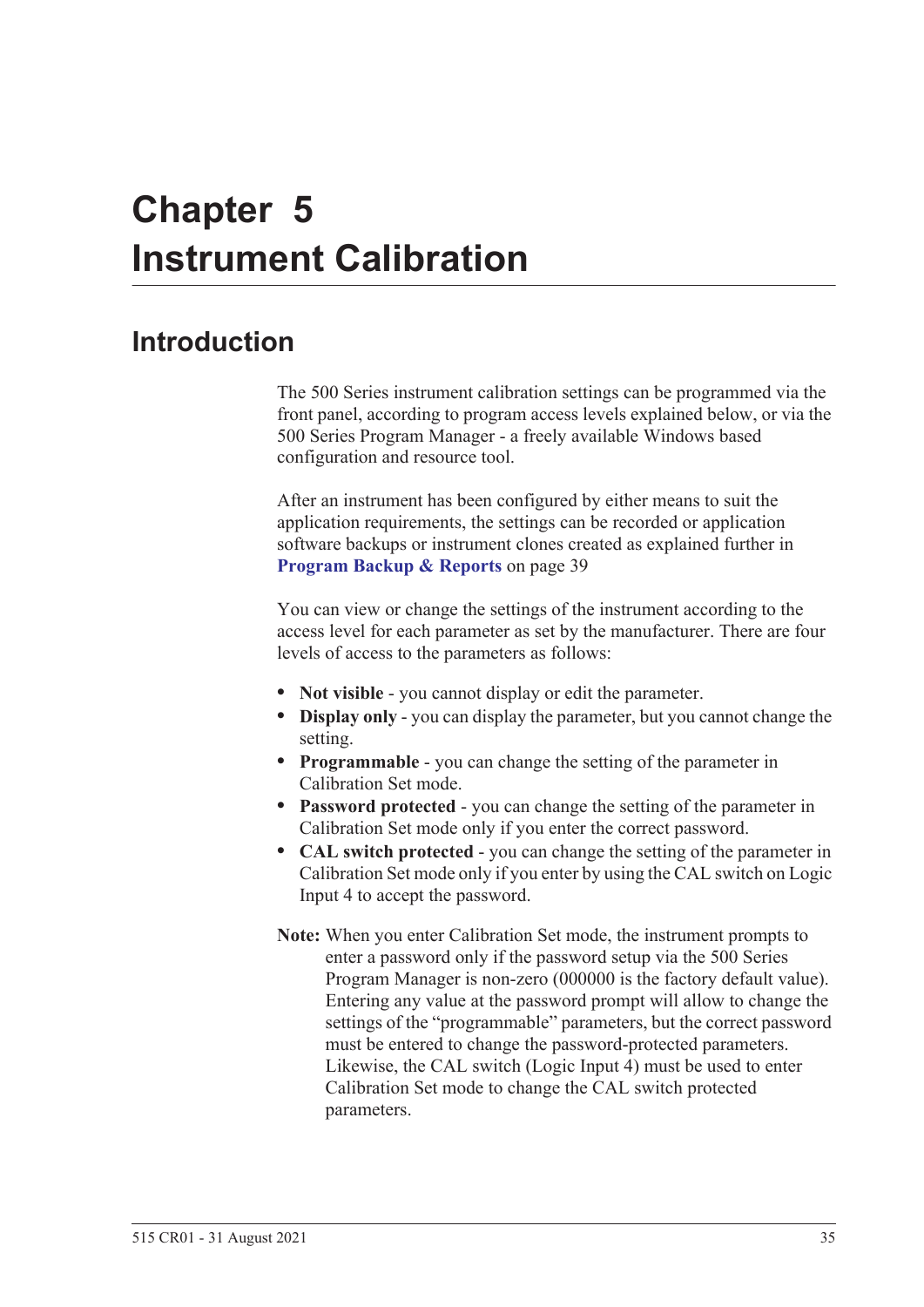## **Calibration View Mode**

Use the following procedure to view the calibration settings of the instrument:

- 1. Press **DISPLAY** to scroll to the CAL MENU prompt.
- **2.** Hold the  $\overline{\text{SET}}$  key.



The instrument beeps once, illuminates the **Cal** indicator and shows CAL on the display panel.

- Press  $\left( \blacktriangleright \right)$  to scroll through the flashing menu headings.
- Press **SET**) to scroll through submenu items.
- Hold **DISPLAY** to return to the main calibration menu.
- **3.** To exit from the Calibration View mode, press  $\Box$  to scroll to the END option and press **SET**).

The instrument returns to Normal Operation mode.

## **Calibration Set Mode**

In Calibration Set mode, you can change the settings of the "programmable" parameters. You must enter the system password to change the setting of the "password-protected" parameters and you must use the CAL switch on Logic Input 4 to access the "Cal switch protected" parameters.

Use the following procedure to enter Calibration Set mode:

- **1.** Press **DISPLAY** to scroll to the CAL MENU prompt.
- **2.** Hold the  $\overline{\text{SET}}$  key.



The instrument beeps once, illuminates the **Cal** indicator and shows CAL on the display panel.

- **3.** Press  $\left( \blacktriangleright \right)$  to select any flashing menu heading except END.
- **4.** Hold the **SET** key for two seconds, or if "Cal switch protected" items exist the CAL switch can be closed for two seconds.

The instrument prompts for a password to be entered if the password is non-zero, otherwise the password prompt is skipped.

- **5.** If the password prompt is shown, press  $\boxed{\blacktriangle}$  or  $\boxed{\blacktriangledown}$  to change the value of the current digit. To select the next digit, press  $\Box$ .
- **6.** Press **SET** or use the CAL switch on Logic Input 4 (if "Cal switch protected" items exist) to accept the password and proceed.
- **7.** Proceed and observe the access confirmations.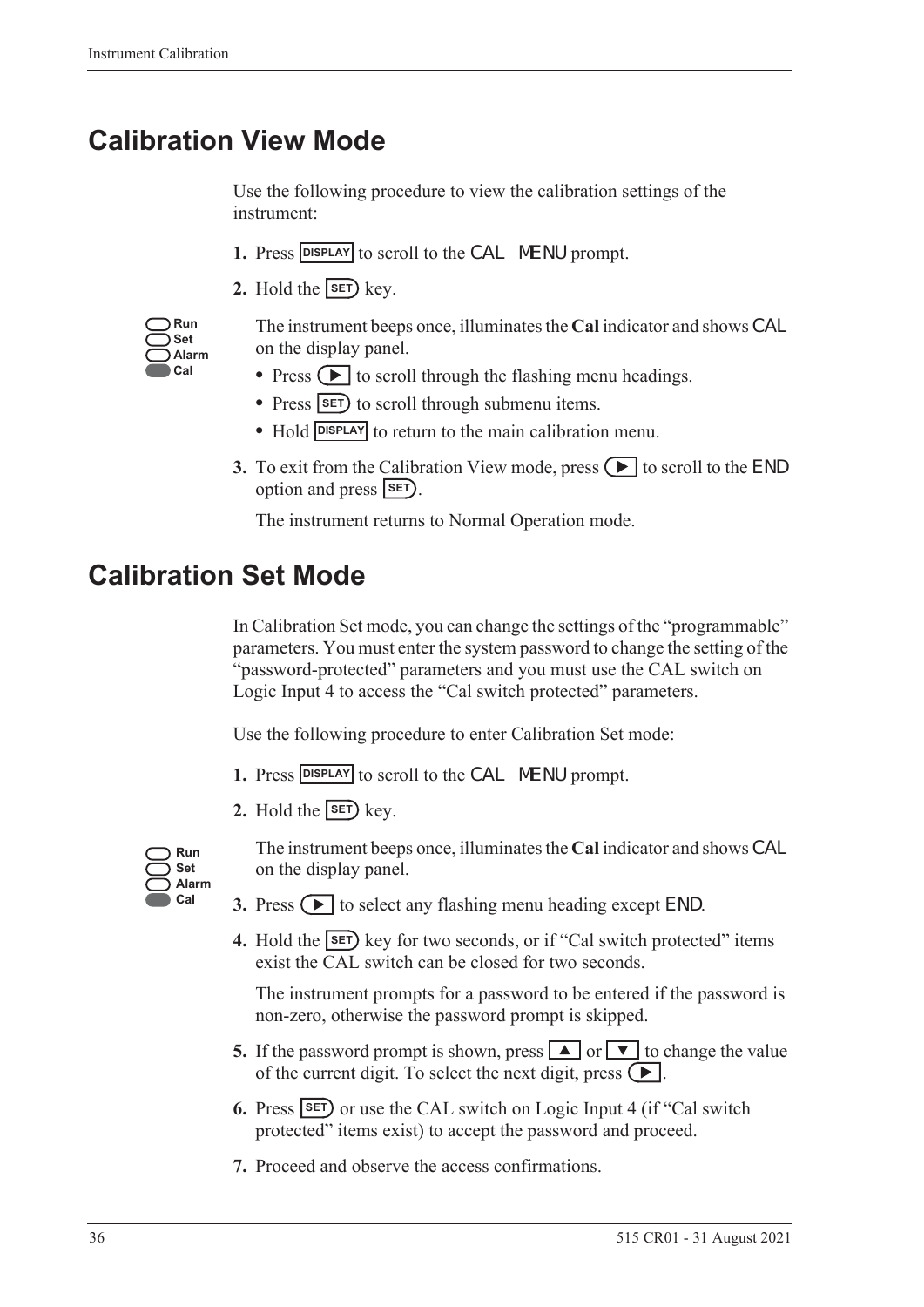**•** If the CAL switch is used and the password is correct, the instrument makes two beeps and displays message:  $-$ FDIT-CS PW MODE

and enables you to change "programmable", "password protected" and "CAL switch protected" parameters.

• If the CAL switch is used but the password has been skipped or is incorrect, the instrument makes one beep and displays message:  $-EDI$  - CAL\_SW MODE

and enables you to change "programmable" and "CAL switch protected" parameters.

- If the **SET**) key is pressed and the password is correct the instrument makes two beeps and displays the message:
	- $-EDI$   $-$  Passw mode

and enables you to change the "programmable" and "passwordprotected" parameters.

• If the **SET**) key is pressed but the password has been skipped or is incorrect, the instrument makes one beep and displays the message:  $\Box$   $\Box$   $-$  PROG MODE

and enables you to change only the "programmable" parameters.



The instrument illuminates both the **Cal** and **Set** indicators.

- **8.** Edit the instrument parameters as required. The programmable values are indicated by the flashing display.
	- To change a numerical value, press **A** to increase a value, or press  $\triangledown$  to decrease a value. Press a key momentarily to change the value one number at a time. Hold a key to scroll through the numbers. To proceed to next digit, press  $(\blacktriangleright)$ .
	- To change an option setting, press  $\Box$  or  $\nabla$  to scroll through the options.
- **9.** Press **SET** to accept the currently displayed value and proceed to the next parameter. You can press **DISPLAY** to briefly view the current edit mode: parameter. You can press  $\frac{\text{DISPLAY}}{\text{LO}}$  to briefly view the current ed:<br>-  $\text{EDI}$  T - XXXXXX MODE, as described in step 6 above. Continue to hold the **DISPLAY** key to return to the main calibration menu.
- **10.**To exit from Calibrate Set mode, press  $\Box$  to scroll through the main calibration menu to END, then press **SET**). Otherwise, to quick exit from any menu, you can press and hold **SET** for two seconds or, if "Cal switch protected" items exist, the CAL switch can be closed for two seconds.

**Run Set Alarm Cal**

The instrument makes two beeps and cancels the **Cal** and **Set** indicators.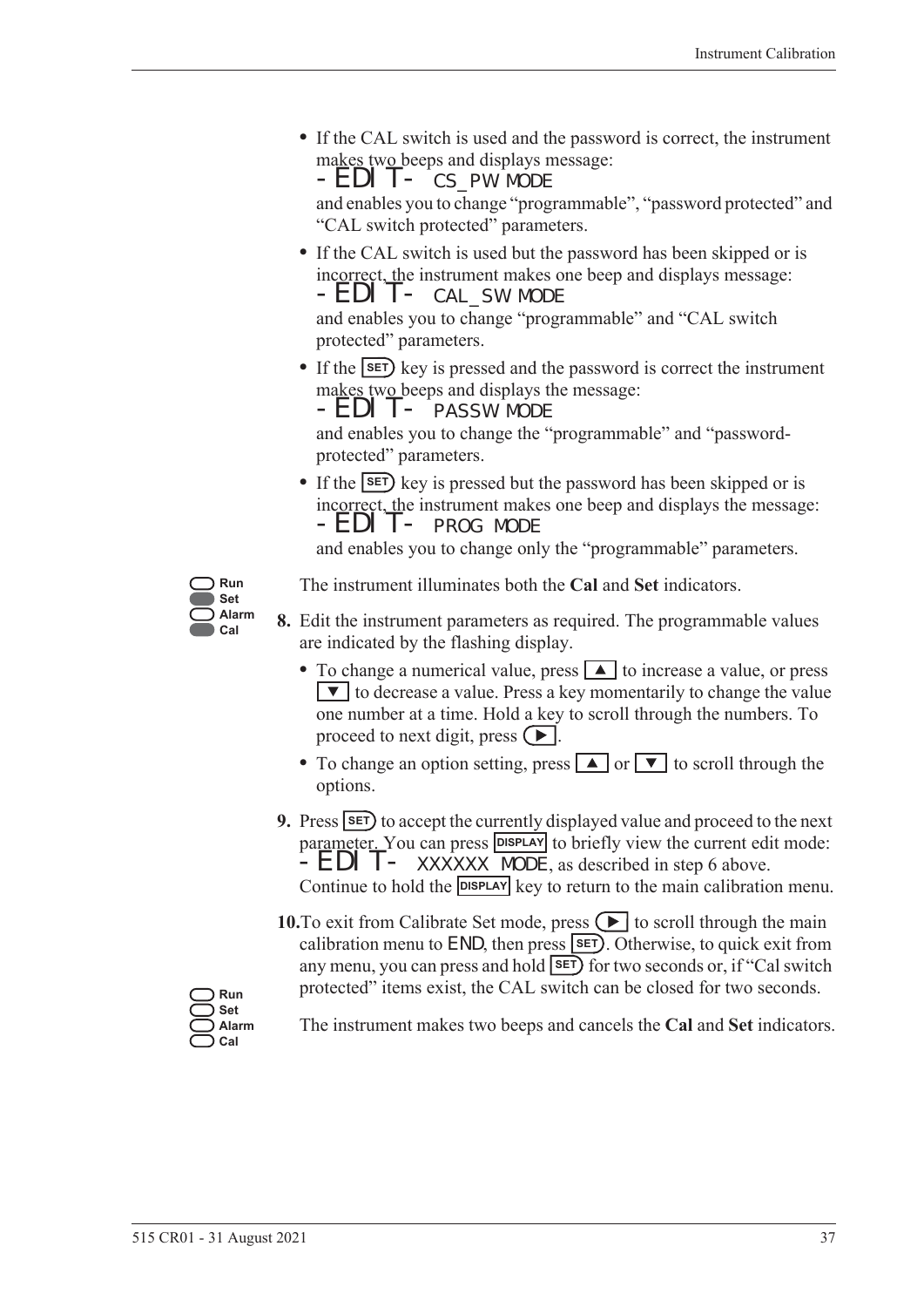#### **Changing the Instrument Settings**

In Calibration Set mode, the display flashes the item that can be changed. For option settings, the display flashes the complete option. For a numeric parameter, the display flashes one digit at a time, you can change the value of the flashing digit as required, then move the flashing cursor to change another digit.

**Note:** When you change the setting of a parameter, the instrument records the result as soon as you move to another parameter, or exit from the Calibration Set mode.

#### **Changing Option Settings**

When you display an option that can be changed, the entire option flashes on the display, such as the choices of ODD, EVEN or NONE for the communications parity bit checking. Press  $\boxed{\blacktriangle}$  or  $\boxed{\blacktriangledown}$  to change the option. You can "scroll" through the options in either direction to make a selection as shown below.



#### **Changing Numeric Settings**

The display flashes the digit that can be changed.



Press  $\left( \blacktriangleright \right)$  to select the digit that you wish to change.

Press  $\boxed{\blacktriangle}$  or  $\boxed{\blacktriangledown}$  to increase or decrease the value of the selected digit.

#### **Changing the Decimal Point**

To change the position of the decimal point, press  $\Box$  to move the flashing selection until the decimal point flashes. Press  $\boxed{\blacktriangle}$  or  $\boxed{\blacktriangledown}$  to move the decimal point to the right or left as required.

#### **Units of Measurement**

The calibration of some parameters is based on the units that are defined for the relevant variables. These units of measurement can been viewed in the UNITS menu in the Instrument Settings section below.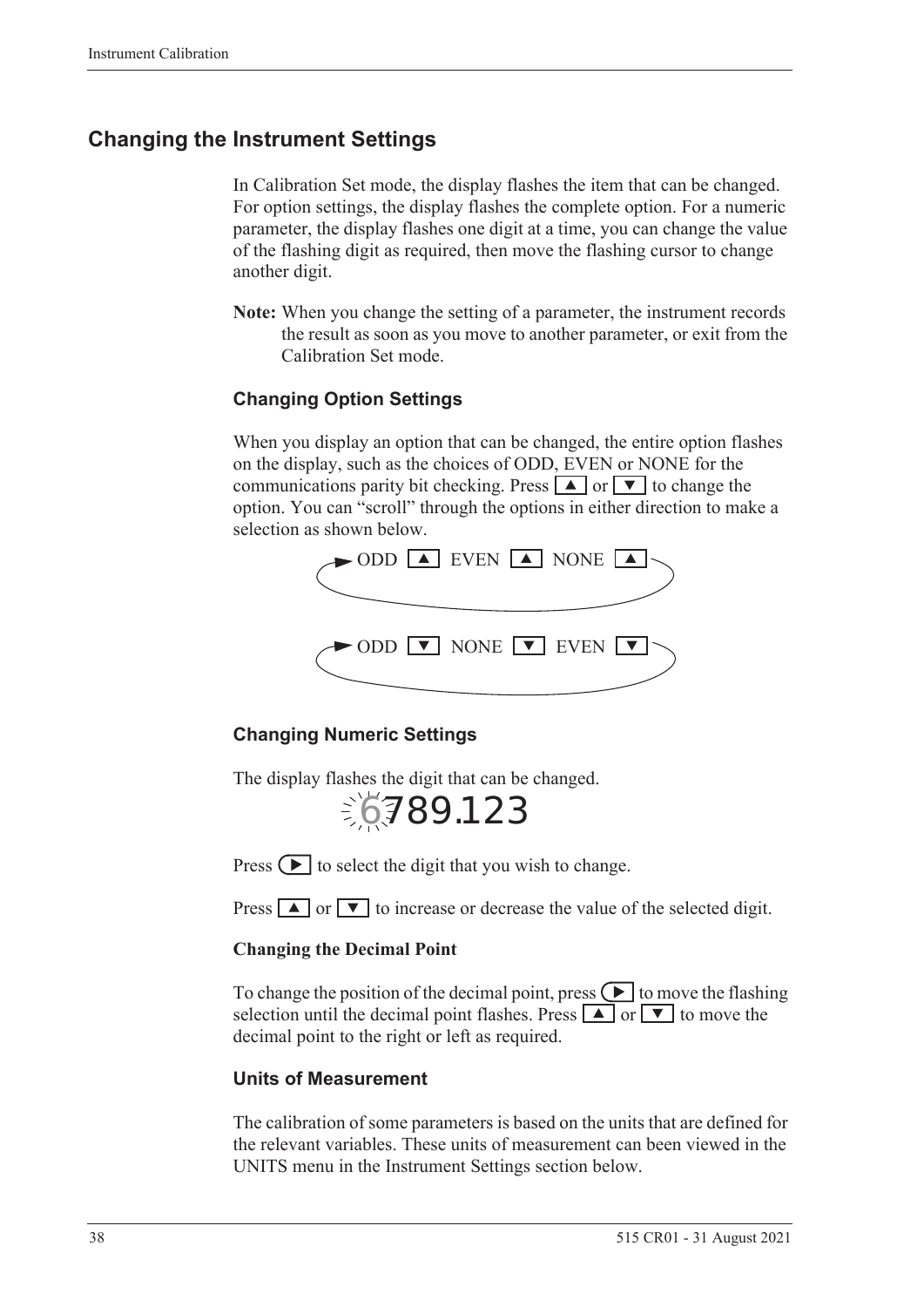## <span id="page-48-0"></span>**Program Backup & Reports**

#### **Backup via 500 Series Program Manager**

As well as programming the 500 Series instruments via the front panel (according to program access levels), the 500-PM software can be used to create a custom version of the application software and program parameters preset prior to downloading the application software. Backups of customised applications can be saved as downloadable APX or APL files and the full configuration reports printed or saved as PDF. The 500-PM is a Windows based programming tool and resource centre and is freely available from the Contrec www.contrec.co.uk website.

Instruments are often supplied from the factory with the default application software, but it is by using 500-PM software that program access levels are set, USER text and messages customised and print headers and footers entered.

#### **Printing Configuration Report**

To assist in keeping an audit trail of the program settings and changes made via the front panel, the 515 instrument provides the ability to print the configuration to a local printer if one has been connected and assigned to one of the 515 communication ports.

The prompt to hold the Reset key to print the configuration report HOLD.RST CONFIG PRINT is found at the end of the Model Info menu, described in **[Model](#page-36-0)  [Information](#page-36-0)** on page 27. The report can be lengthy and adequate printer paper must be available (Note: This feature is available starting from version 3.0.377).

#### **Upload and Clone of Application Software**

To assist in maintaining a backup for important applications and installations, the 500-Series Program Utility software (500-LT, version 3.0.377 or higher) can be used to upload the instruments application software with all of the current program settings.

The 500-LT (PM Lite) program is a Windows based computer program which can be downloaded for free from the Contrec www.contrec.co.uk website and is part of the package when the Contrec 500 Series Program Manager is installed. The 500-LT provides the option to 'Upload Application' or 'Upload Report Only'. To use either upload functionality, the 515 port being used must have printer (PRN) protocol assigned to it.

Once uploaded to the 500-LT, the report can be viewed or printed. The Upload Application is automatically saved as an APL file. The file can be used then or reopened later to download to another 515 instrument (of the same or higher class) to create a clone of the original instrument.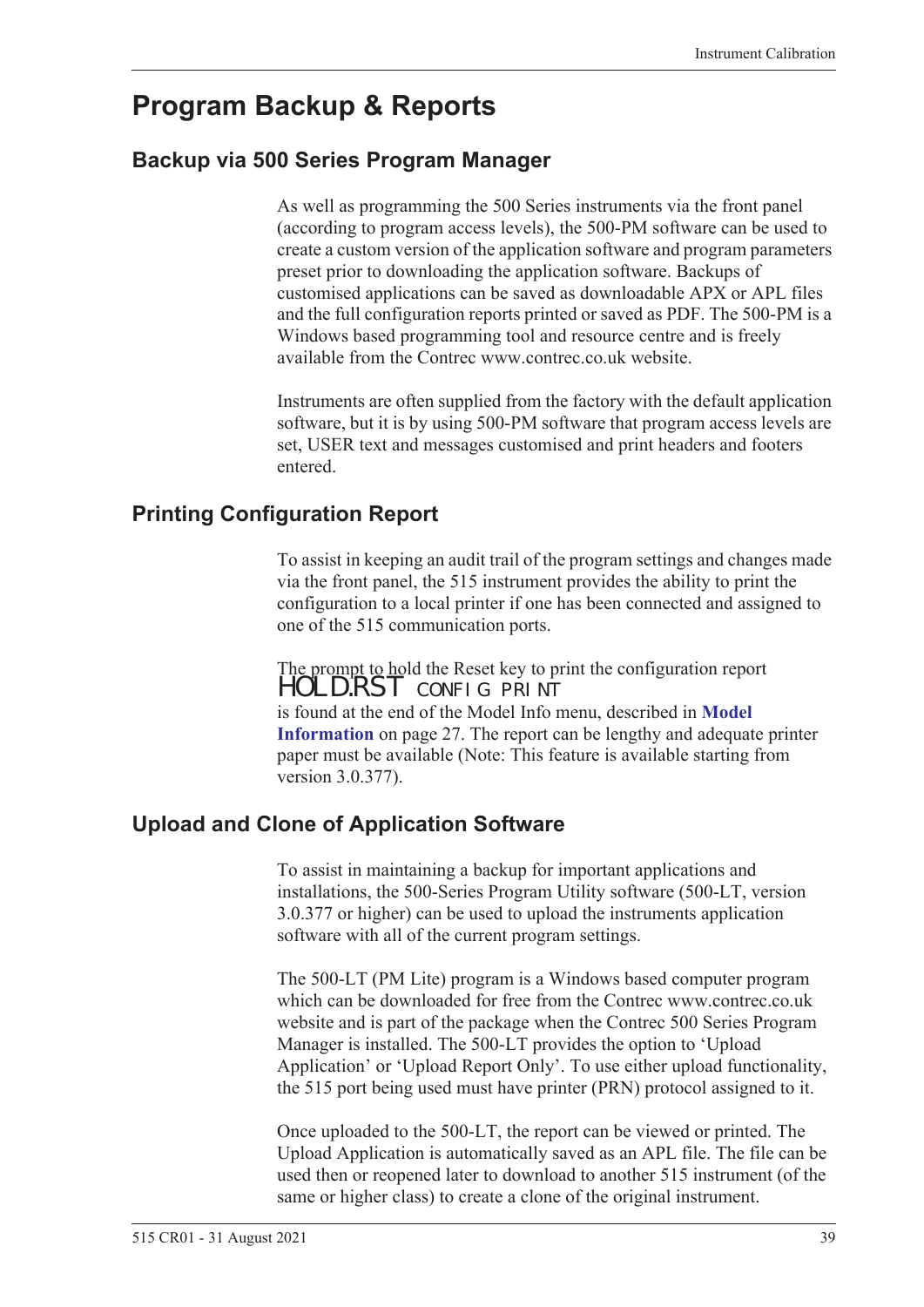## **Calibration Menu Tree**



[Figure 12](#page-49-0) and [Figure 13](#page-50-0) show the keys for moving around the calibration menu tree in Calibration View or Set mode.

<span id="page-49-0"></span>*Figure 12 Calibration Menu Tree Sheet 1*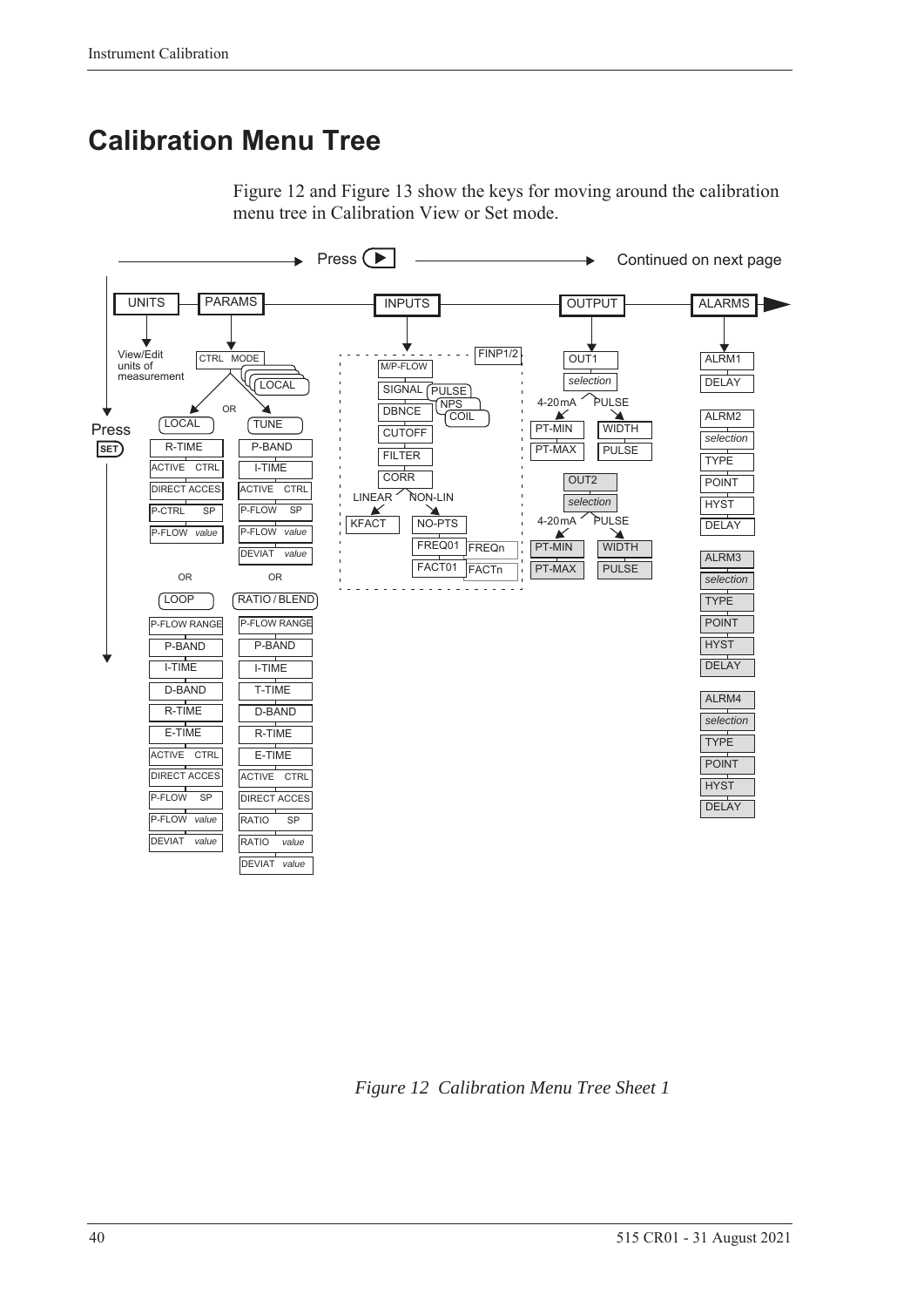

The shaded boxes indicate hardware options

Hold **DISPLAY** at any point to return to the main calibration menu.

Press  $\Box$  at any I/O assignment position to move to the next I/O assignment in the submenu (eg pressing  $\left( \blacktriangleright \right)$  on ALRM1 will move you to ALRM2 if it exists)

<span id="page-50-0"></span>*Figure 13 Calibration Menu Tree Sheet 2*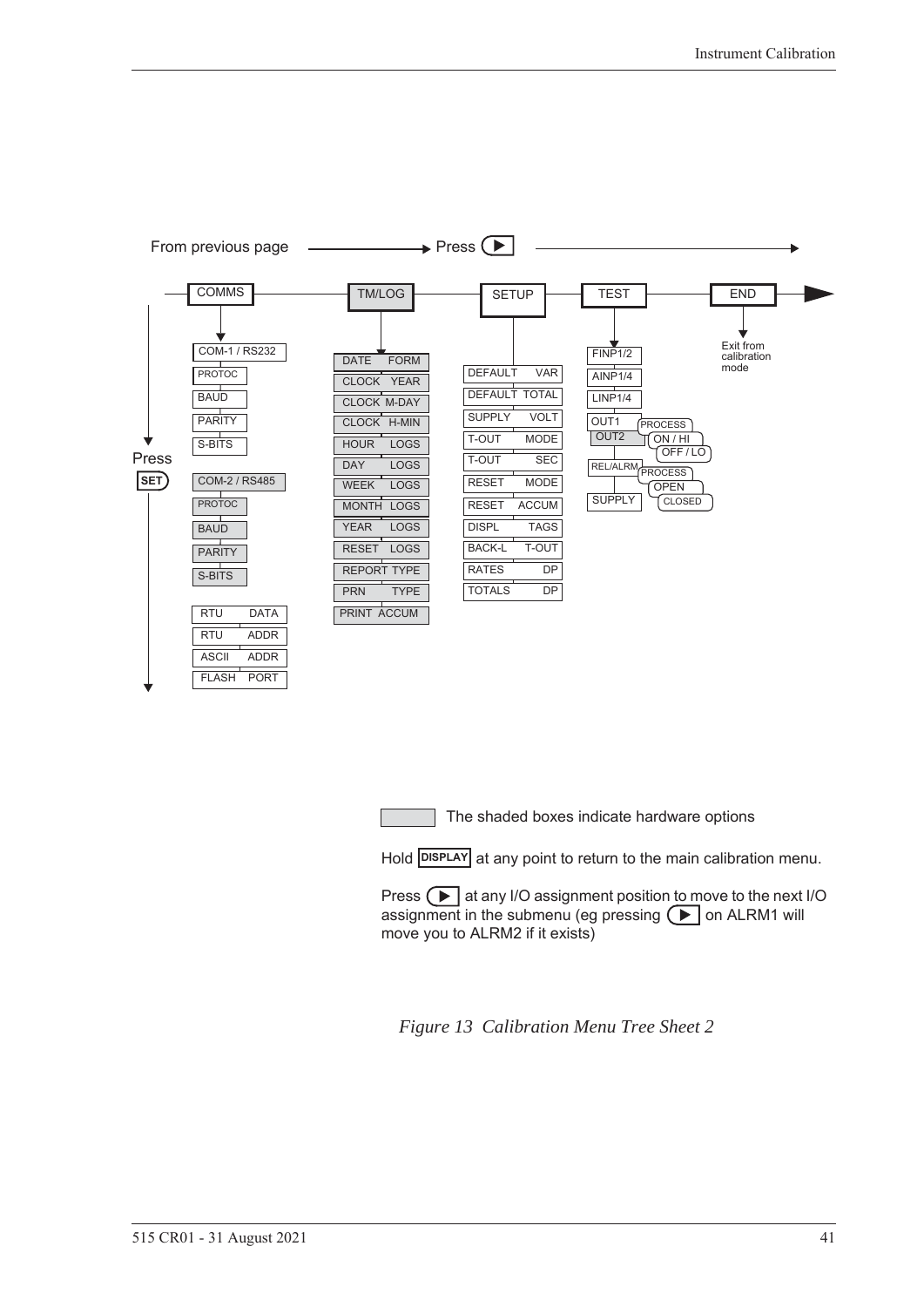## **Instrument Settings**

#### **Units of Measurement**

The Units menu allows the units to be viewed and edited if necessary without the reloading of new application software. Any change in units will result in a full reset to initially downloaded settings. Therefore, any required changes to units of measurement should be made before changing any other settings.

| <b>SET</b>                    | $\blacktriangleright$ $\rightarrow$ UNITS params inputs outputs alarms comms tm/log setup test end                                                                                                                                                                              |  |
|-------------------------------|---------------------------------------------------------------------------------------------------------------------------------------------------------------------------------------------------------------------------------------------------------------------------------|--|
| $I$ TEM $n$<br>unit           | The units for main menu or calibration items can be viewed by pressing<br>the $\left  \text{set} \right $ key.                                                                                                                                                                  |  |
|                               | The units of measurement are password protected or will be protected by<br>the CAL switch if any instrument setting has an access level of 'CAL<br>Switch Protected'. To edit the units the correct password must be entered<br>or CAL switch used on entry to EDIT mode.       |  |
|                               | Press $\boxed{\blacktriangle}$ or $\boxed{\blacktriangledown}$ to select the required units.                                                                                                                                                                                    |  |
| <b>ACCEPT</b><br><b>UNITS</b> | The Accept Units prompt will only appear if one or more of the units<br>have been changed.                                                                                                                                                                                      |  |
|                               | <b>IMPORTANT:</b> Accepting the change of units will initiate a master<br>reset. All calibration parameters will revert to their default value (i.e.<br>those values included in the downloaded instrument software). All totals<br>and any logged information will be cleared. |  |
|                               | Press $\boxed{\blacktriangle}$ or $\boxed{\blacktriangledown}$ to select YES, then press the SET key. The instrument<br>makes three beeps to confirm the reset command.                                                                                                         |  |
|                               | The message -RESET- PLEASE WAIT will be displayed as the<br>instrument exits calibration mode and completes a full re-boot sequence.                                                                                                                                            |  |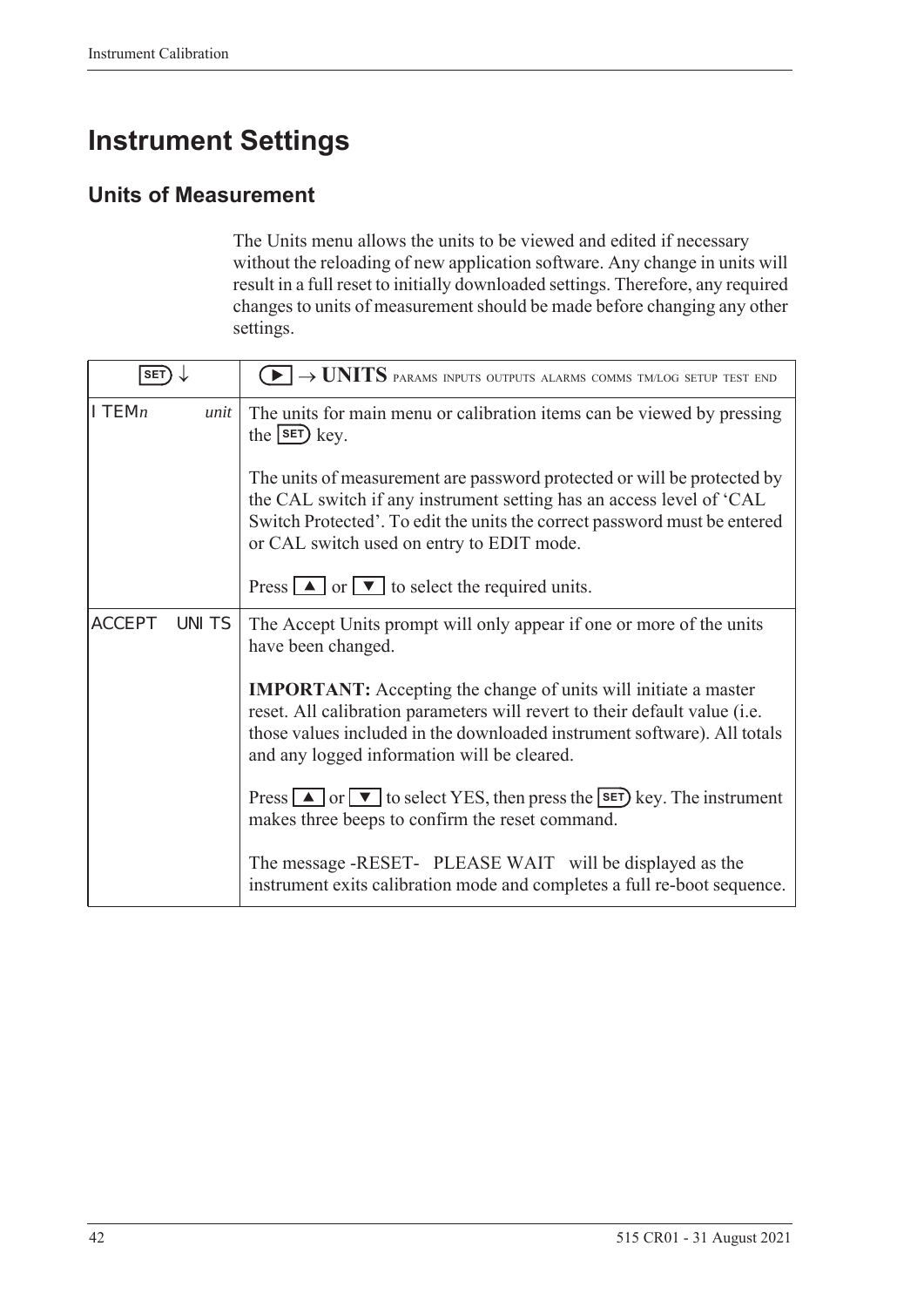### **Parameters**

| SET)                       | $\blacktriangleright$ $\rightarrow$ units PARAMS inputs outputs alarms comms tm/log setup test end                                                                                                                                                                                                                                                                               |
|----------------------------|----------------------------------------------------------------------------------------------------------------------------------------------------------------------------------------------------------------------------------------------------------------------------------------------------------------------------------------------------------------------------------|
| <b>CTRL</b><br><b>MODE</b> | Select the required loop control mode.                                                                                                                                                                                                                                                                                                                                           |
|                            | Press <u>A</u> or <b>V</b> to select either: LOCAL, LOOP, TUNE, RATIO,<br>BLEND-1 or BLEND-2.                                                                                                                                                                                                                                                                                    |
|                            | Refer to Process Control Modes on page 28 for descriptions of each<br>mode.                                                                                                                                                                                                                                                                                                      |
|                            | Note: The items actually shown under the PARAMS menu are dependent on the CONTROL<br>MODE chosen above. Items that are not relevant for that mode will not appear.                                                                                                                                                                                                               |
| P-FLOW<br>RANGE            | The process or loop flow range is the maximum flowrate that the system<br>will achieve on the process flow line. This value is used by the loop<br>control algorithm and is entered in the same units as the main menu<br>Process Flowrate variable. It can be determined by setting the process<br>control setpoint to 100% whilst in LOCAL mode and observing the<br>flowrate. |
| P-BAND<br>%                | The proportional band of PI control algorithm.                                                                                                                                                                                                                                                                                                                                   |
|                            | Enter the value in percentage. For means of determining this value see<br>Tuning the Control Loop on page 31.                                                                                                                                                                                                                                                                    |
| $I - T I ME$<br><b>SEC</b> | The loop integral time of PI control algorithm. This parameter should be<br>programmed as a non-zero value to enable the integral term in the control<br>algorithm.                                                                                                                                                                                                              |
|                            | Enter the value in seconds. For means of determining this value see<br>Tuning the Control Loop on page 31.                                                                                                                                                                                                                                                                       |
| T-TIME<br><b>SEC</b>       | The loop ratio trim time. The integral time of cascade trim control can be<br>used when it is critical for the totals to maintain the correct ratio. If<br>enabled (non-zero), the trim control will modify the process flow to<br>achieve the correct ratio between the totals.                                                                                                 |
|                            | Enter the value in seconds. For means of determining this value see<br>Tuning the Ratio Trim Control on page 32.                                                                                                                                                                                                                                                                 |
| D-BAND<br>%                | The loop error deadband can be programmed to prevent the output<br>continuously changing and thereby reducing wear on valves and<br>actuators. Enter the value as a percentage of the Flow Range parameter.                                                                                                                                                                      |
|                            | While the main menu Deviation (error) is within the deadband, the<br>process control signal will remain steady (i.e. the error is treated as zero<br>in the algorithm).                                                                                                                                                                                                          |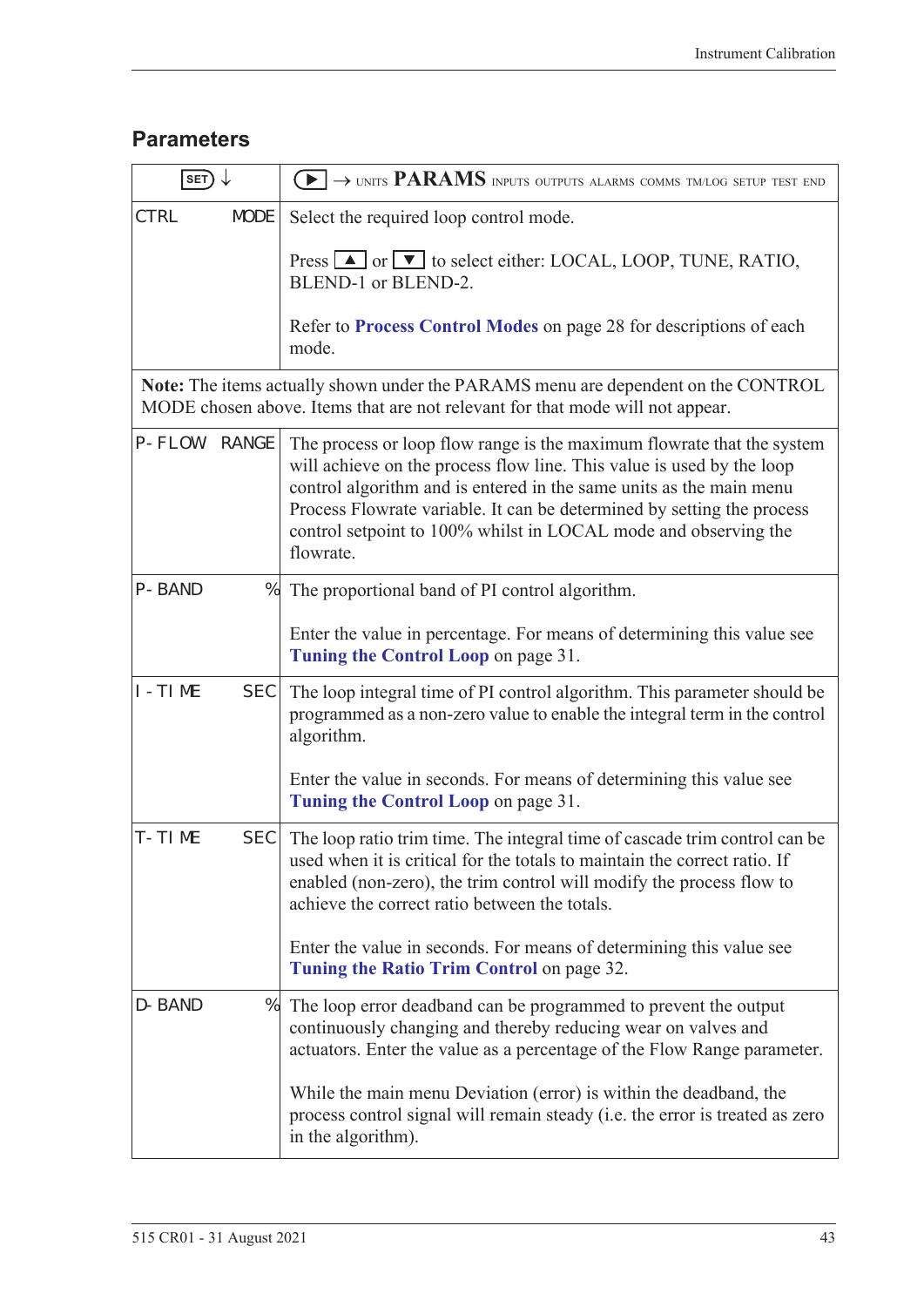| SET)                                                                                                                                                 | $\blacktriangleright$ $\rightarrow$ units PARAMS inputs outputs alarms comms tm/log setup test end                                                                                                                                                                                                                                                                                                                                                                       |  |  |
|------------------------------------------------------------------------------------------------------------------------------------------------------|--------------------------------------------------------------------------------------------------------------------------------------------------------------------------------------------------------------------------------------------------------------------------------------------------------------------------------------------------------------------------------------------------------------------------------------------------------------------------|--|--|
| R-TIME<br><b>SEC</b>                                                                                                                                 | The ramp time limits the rate of change of the loop output signal and<br>assists in bumpless loop operation when changing operation mode or loop<br>parameters. It represents the minimum time required for the output signal<br>to traverse between saturation points (i.e. from 0 to 100% or vice versa).                                                                                                                                                              |  |  |
| E-TIME<br><b>SEC</b>                                                                                                                                 | The loop control error time allows an exception to be raised when the<br>loop output stays in saturated condition longer than the programmed error<br>time (i.e. the loop cannot be controlled). To disable this exception set the<br>loop control error time to zero.                                                                                                                                                                                                   |  |  |
| <b>ACTI VE</b><br><b>CTRL</b>                                                                                                                        | This parameter allows to choose whether open or closed circuit controls<br>the process flow:<br>- Logic Input 1 inhibits process flow (highest priority)<br>- Logic Input 2 forces 'local' loop output control mode<br>Press $\boxed{\blacktriangle}$ or $\boxed{\blacktriangledown}$ to select OPEN or CLOSED.                                                                                                                                                          |  |  |
| DI RECT<br><b>ACCES</b>                                                                                                                              | If the direct access is enabled then the operator is able to enter edit mode<br>for the controlling setpoint directly from the main menu by holding the<br>SET) key while viewing the setpoint. If disabled the setpoint can only be<br>changed from within calibration set mode (or via serial communications,<br>see below). Select the direct access mode as required.<br>Press $\boxed{\blacktriangle}$ or $\boxed{\blacktriangledown}$ to select ENABLE or DISABLE. |  |  |
| <b>Modbus Accessible Parameters</b>                                                                                                                  |                                                                                                                                                                                                                                                                                                                                                                                                                                                                          |  |  |
|                                                                                                                                                      | The following PARAMS menu item(s) are also accessible via Modbus communications. For<br>Modbus register listing, refer to Instrument Configuration Parameters on page 74.                                                                                                                                                                                                                                                                                                |  |  |
| P-CTRL<br><b>SPI</b>                                                                                                                                 | Loop/Process control signal setpoint. This setpoint is only available for<br>LOCAL control mode.                                                                                                                                                                                                                                                                                                                                                                         |  |  |
| without leaving calibration set mode.                                                                                                                | If LOCAL control mode the live P-FLOW value is now shown to give immediate feedback                                                                                                                                                                                                                                                                                                                                                                                      |  |  |
| P-FLOW<br><b>SP</b>                                                                                                                                  | Loop/Process flowrate setpoint. This setpoint is only available for LOOP<br>control and TUNE modes. The value of the setpoint must not be greater<br>than the process flow range (P-FLOW RANGE).                                                                                                                                                                                                                                                                         |  |  |
| If LOOP control or TUNE mode the live P-FLOW and DEVIATION values are now shown<br>to give immediate feedback without leaving calibration set mode.  |                                                                                                                                                                                                                                                                                                                                                                                                                                                                          |  |  |
| RATI <sub>0</sub><br><b>SP</b>                                                                                                                       | Loop ratio setpoint. This setpoint is only available for RATIO and<br>BLEND control modes. For ratio mode the allowable range is 0 to<br>399.999%. For blend mode the value must be within the range 0 to 80%.                                                                                                                                                                                                                                                           |  |  |
| If RATIO or BLEND control mode the live RATIO and DEVIATION values are now shown<br>to give immediate feedback without leaving calibration set mode. |                                                                                                                                                                                                                                                                                                                                                                                                                                                                          |  |  |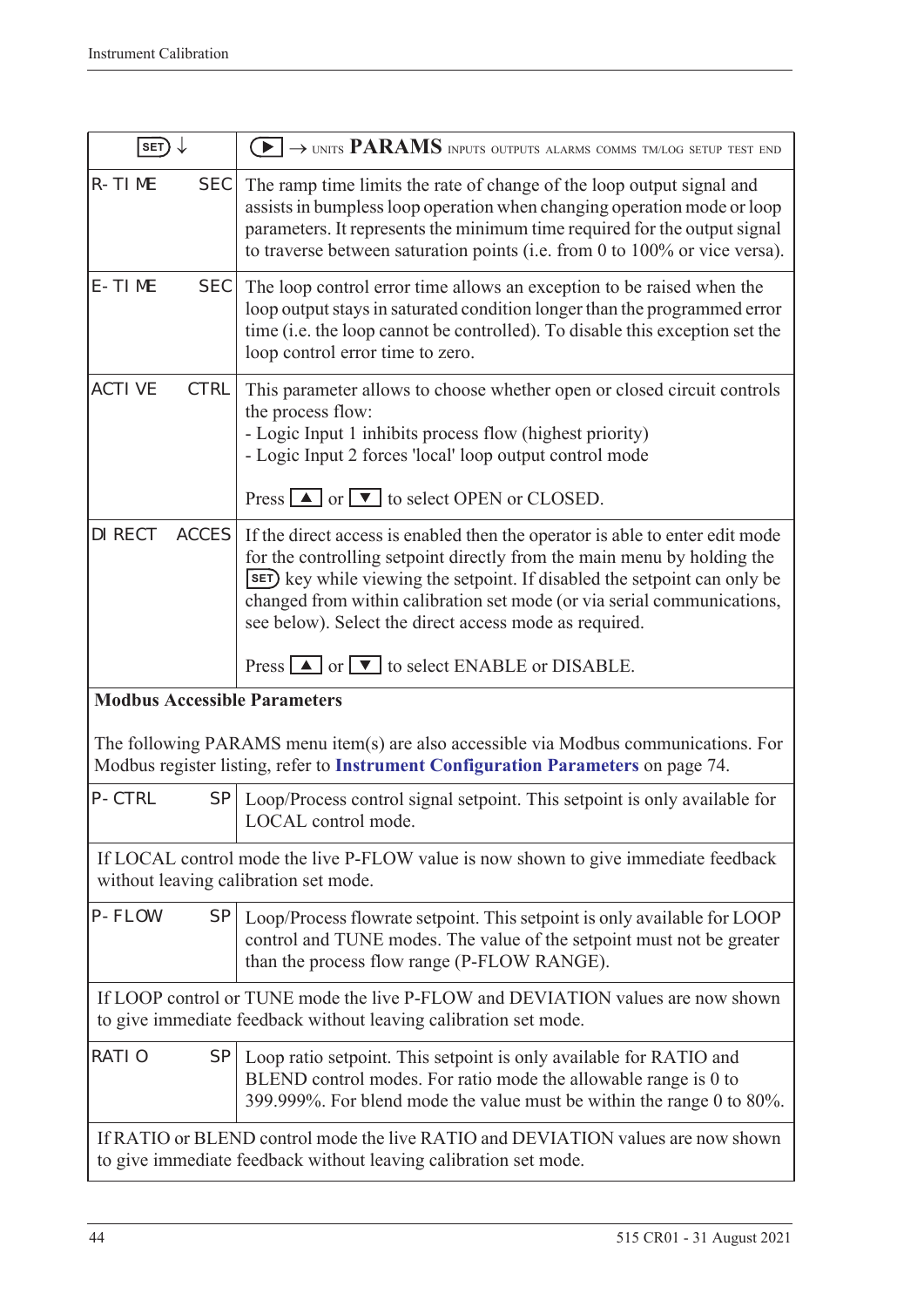## **Inputs**

| <b>SET</b>                 | $\rightarrow$ units params INPUTS outputs alarms comms tm/log setup test end |                                                                                                                                                                                                                                                                                                                                                                                                                                                                                                                                                    |  |  |
|----------------------------|------------------------------------------------------------------------------|----------------------------------------------------------------------------------------------------------------------------------------------------------------------------------------------------------------------------------------------------------------------------------------------------------------------------------------------------------------------------------------------------------------------------------------------------------------------------------------------------------------------------------------------------|--|--|
|                            | Frequency Input 1 & 2                                                        |                                                                                                                                                                                                                                                                                                                                                                                                                                                                                                                                                    |  |  |
| I NPUT<br>M_FLOW<br>P-FLOW | FINP1<br>FINP <sub>2</sub>                                                   | Frequency Input Channels 1 and 2 are assigned as volumetric flow inputs.<br>Channel 1 is for measuring the main line flow and channel 2 is for the<br>process line flow.                                                                                                                                                                                                                                                                                                                                                                           |  |  |
| SI GNAL                    | FINP1<br>FINP <sub>2</sub>                                                   | Frequency input signal type.<br>Press $\Box$ or $\Box$ to select COIL, NPS or PULSE.                                                                                                                                                                                                                                                                                                                                                                                                                                                               |  |  |
| <b>DBNCE</b>               | FINP1<br>FI <sub>NP2</sub>                                                   | Switches and relays have metal contacts to make and break circuits. The<br>contact bounce introduces random signals into the circuit. The instrument<br>has a debounce circuit to eliminate this problem.<br>Note: When the debounce circuit is enabled, the maximum input<br>frequency for large amplitude signals is limited to approximately<br>500 Hz. For low amplitude signals, the maximum frequency can be<br>approximately 200Hz.<br>Press $\boxed{\blacktriangle}$ or $\boxed{\blacktriangledown}$ to select ENABLE or DISABLE.          |  |  |
| <b>CUTOFF</b>              | FINP1<br>FI <sub>NP2</sub>                                                   | The Cut-off is the lowest frequency for which the instrument continues<br>to calculate a rate from the flowmeter.<br>The value for the cut-off is specified as the frequency of the flowmeter in<br>Hertz.<br>Be careful when setting low cut-off values because the display update<br>time for the flow rate becomes very long. For example, if the cut-off is<br>set to 0.01 Hz and the measured flow stops, the instrument continues to<br>display the flow rate for 100 seconds before it can determine that the flow<br>has actually stopped. |  |  |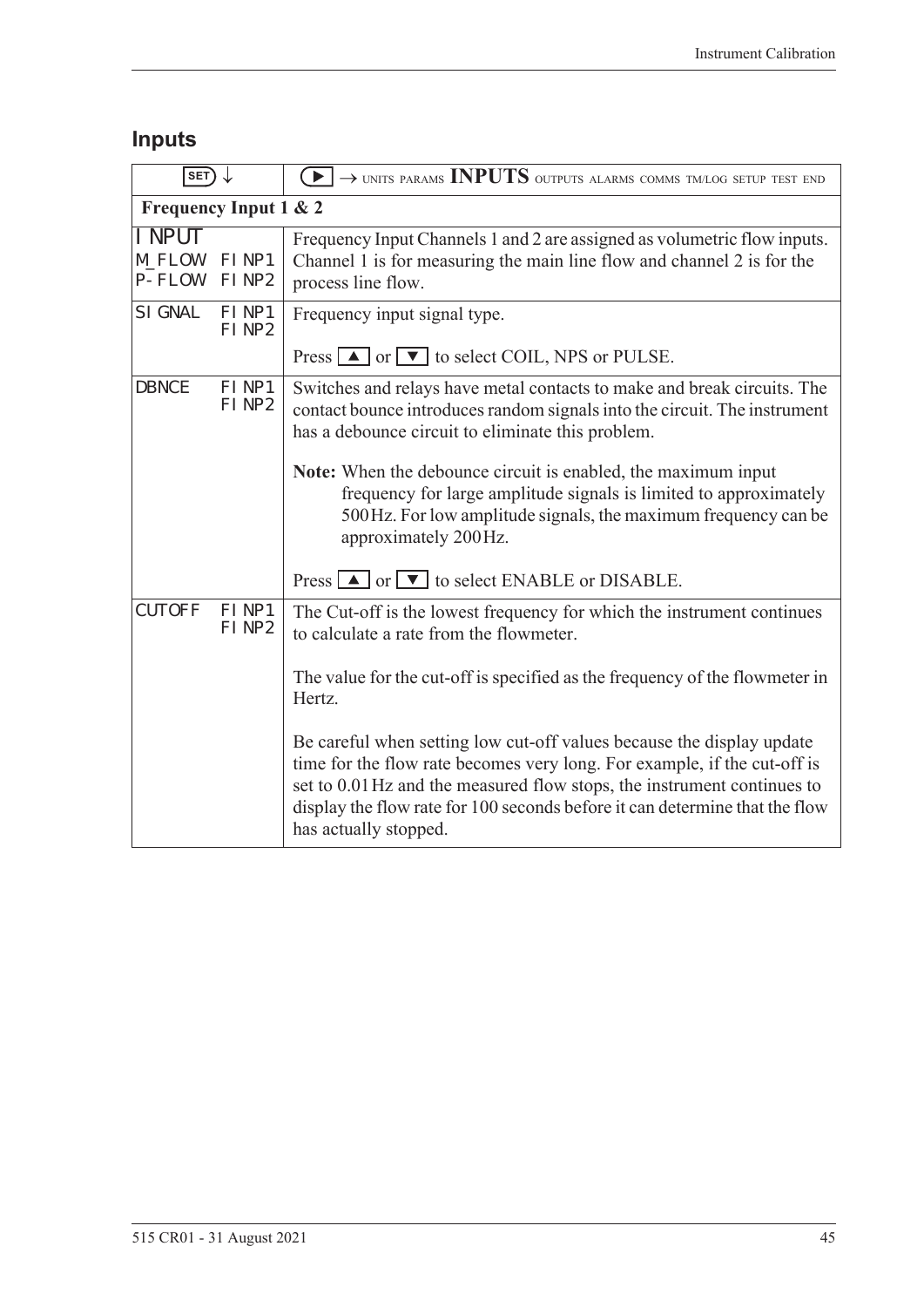| SET)             |                            |                                                                                                                                                                                                                                                                                                                                                                                                                       | $\rightarrow$ UNITS PARAMS INPUTS OUTPUTS ALARMS COMMS TM/LOG SETUP TEST END                                                     |                                       |
|------------------|----------------------------|-----------------------------------------------------------------------------------------------------------------------------------------------------------------------------------------------------------------------------------------------------------------------------------------------------------------------------------------------------------------------------------------------------------------------|----------------------------------------------------------------------------------------------------------------------------------|---------------------------------------|
| <b>FILTER</b>    | FINP1<br>FINP <sub>2</sub> | Input fluctuations caused by pulsating flow tend to create distortion in the<br>input readings of the rate. The instrument has a digital filter that averages<br>out these fluctuations.<br>As a guide to the degree of filtering to use, the following table shows the<br>response time (in seconds) to reach 90% and 99% of a step change in<br>input.<br>The value A is the filter constant that the user can set. |                                                                                                                                  |                                       |
|                  |                            | Filter setting A                                                                                                                                                                                                                                                                                                                                                                                                      | Seconds to reach 90%<br>of full swing                                                                                            | Seconds to reach 99%<br>of full swing |
|                  |                            | $\overline{0}$                                                                                                                                                                                                                                                                                                                                                                                                        | $\overline{0}$                                                                                                                   | $\boldsymbol{0}$                      |
|                  |                            | $\overline{2}$                                                                                                                                                                                                                                                                                                                                                                                                        | $\overline{2}$                                                                                                                   | $\overline{4}$                        |
|                  |                            | $\overline{4}$                                                                                                                                                                                                                                                                                                                                                                                                        | $\overline{4}$                                                                                                                   | $\overline{8}$                        |
|                  |                            | 6                                                                                                                                                                                                                                                                                                                                                                                                                     | $\overline{5}$                                                                                                                   | 10                                    |
|                  |                            | 10                                                                                                                                                                                                                                                                                                                                                                                                                    | 8                                                                                                                                | 15                                    |
|                  |                            | 15                                                                                                                                                                                                                                                                                                                                                                                                                    | $\overline{12}$                                                                                                                  | 23                                    |
|                  |                            | 20                                                                                                                                                                                                                                                                                                                                                                                                                    | 14                                                                                                                               | 27                                    |
|                  |                            | 25                                                                                                                                                                                                                                                                                                                                                                                                                    | 18                                                                                                                               | 34                                    |
|                  |                            | $\overline{35}$                                                                                                                                                                                                                                                                                                                                                                                                       | $\overline{25}$                                                                                                                  | 48                                    |
|                  |                            | $\overline{45}$                                                                                                                                                                                                                                                                                                                                                                                                       | $\overline{32}$                                                                                                                  | 62                                    |
|                  |                            | 60                                                                                                                                                                                                                                                                                                                                                                                                                    | 42                                                                                                                               | 82                                    |
|                  |                            | $\overline{75}$                                                                                                                                                                                                                                                                                                                                                                                                       | $\overline{52}$                                                                                                                  | 102                                   |
|                  |                            | 90                                                                                                                                                                                                                                                                                                                                                                                                                    | $\overline{62}$                                                                                                                  | 122                                   |
|                  |                            | $9\overline{9}$                                                                                                                                                                                                                                                                                                                                                                                                       | 68                                                                                                                               | 134                                   |
|                  |                            | there is no filtering.                                                                                                                                                                                                                                                                                                                                                                                                | The input filter range is from 0 to 99. A setting of $0$ (zero) means that                                                       |                                       |
| <b>CORR</b>      | FINP1<br>FI <sub>NP2</sub> | If the input sensor has non-linear characteristics, select NON-LINEAR<br>to apply correction factors to the input signal.<br>Use $\Box$ or $\Box$ to select LINEAR or NON-LINEAR.                                                                                                                                                                                                                                     |                                                                                                                                  |                                       |
| KFACT1<br>KFACT2 | unit<br>unit               | This parameter is available for viewing and editing only when the<br>correction type is set to Linear.                                                                                                                                                                                                                                                                                                                |                                                                                                                                  |                                       |
|                  |                            |                                                                                                                                                                                                                                                                                                                                                                                                                       | The K-factor of the flowmeter is the number of pulses from the flowmeter<br>per unit of volume. The K-factor cannot be 0 (zero). |                                       |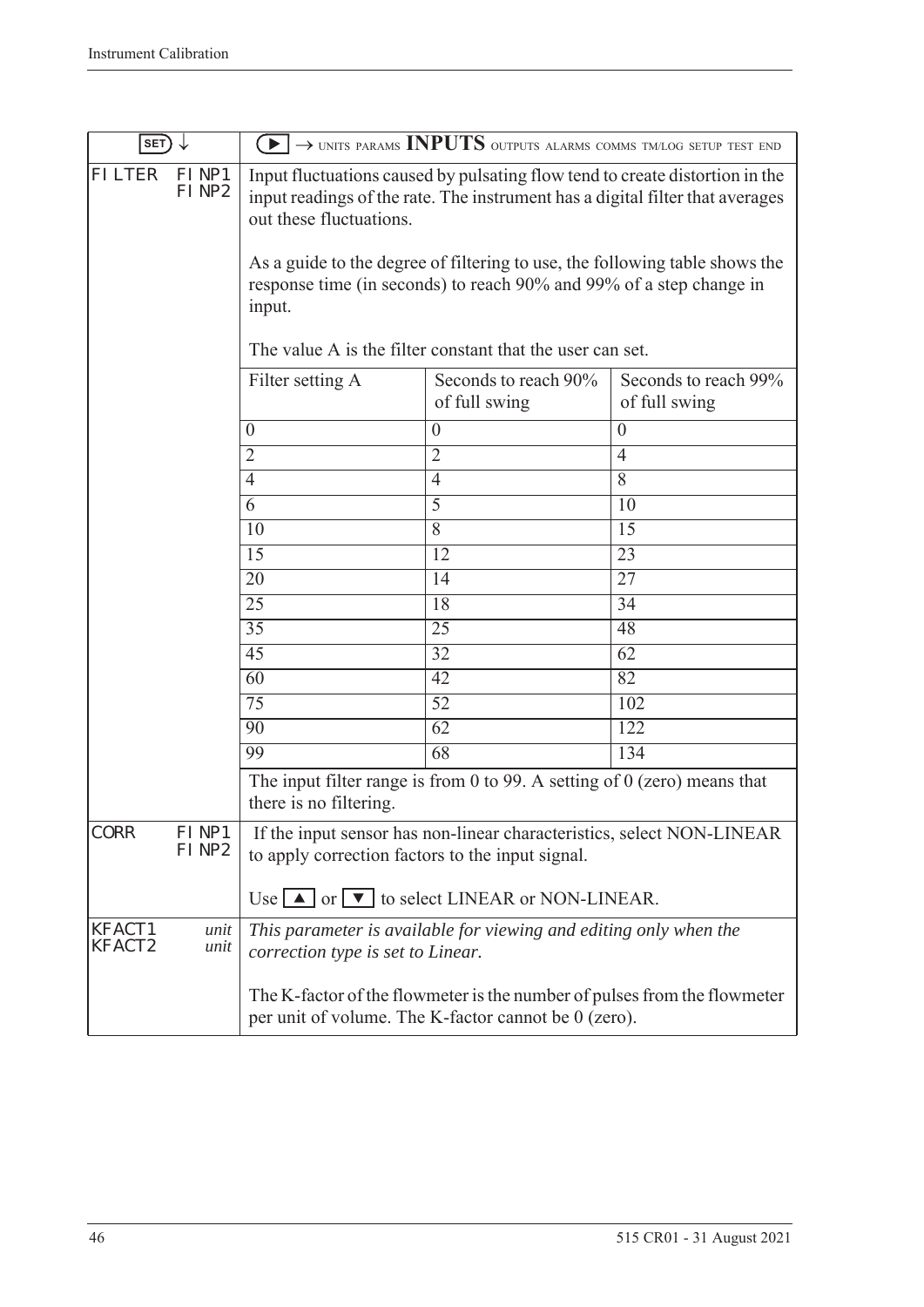| SET)                         |                            | $\rightarrow$ UNITS PARAMS INPUTS OUTPUTS ALARMS COMMS TM/LOG SETUP TEST END                                                                                                                                                                                                                                                                                                                                                                                                                                                                                                                                                   |  |  |
|------------------------------|----------------------------|--------------------------------------------------------------------------------------------------------------------------------------------------------------------------------------------------------------------------------------------------------------------------------------------------------------------------------------------------------------------------------------------------------------------------------------------------------------------------------------------------------------------------------------------------------------------------------------------------------------------------------|--|--|
| NO-PTS                       | FINP1<br>FI <sub>NP2</sub> | This parameter is available for viewing and editing only when the<br>correction type is set to Non-linear.                                                                                                                                                                                                                                                                                                                                                                                                                                                                                                                     |  |  |
|                              |                            | Enter the number of non-linearity correction points.                                                                                                                                                                                                                                                                                                                                                                                                                                                                                                                                                                           |  |  |
|                              |                            | Press $\Box$ or $\nabla$ to select a number between 1 and 10 for the number<br>of correction points.                                                                                                                                                                                                                                                                                                                                                                                                                                                                                                                           |  |  |
| <b>FREQ01</b><br>to<br>FREDn | FI <sub>NP1</sub>          | This parameter is available for viewing and editing only when the<br>correction type is set to Non-linear.                                                                                                                                                                                                                                                                                                                                                                                                                                                                                                                     |  |  |
| <b>FREQ01</b>                | FI <sub>NP2</sub>          | Enter the frequency for this correction point.                                                                                                                                                                                                                                                                                                                                                                                                                                                                                                                                                                                 |  |  |
| to<br>FREDn                  |                            | The instrument uses linear interpolation between the correction points<br>except that the correction factor for FREQ01 is used from 0Hz up to<br>FREQ01. Similarly, the instrument maintains the correction factor for the<br>highest frequency setting up to the maximum input frequency.<br>The following diagram shows the scaling factors at different frequencies<br>for a hypothetical flowmeter. The heavy black line represents the actual<br>scaling factor of the flowmeter. The light black line is the approximation<br>that the instrument uses.<br><b>Scaling</b><br><b>Factor</b><br>FACT02<br>FACT03<br>FACT01 |  |  |
|                              |                            | FACT05<br>FACT04                                                                                                                                                                                                                                                                                                                                                                                                                                                                                                                                                                                                               |  |  |
|                              |                            | <b>Frequency</b>                                                                                                                                                                                                                                                                                                                                                                                                                                                                                                                                                                                                               |  |  |
|                              |                            | FREQ02<br>FREQ01<br>FREQ03<br>FREQ04<br>FREQ05                                                                                                                                                                                                                                                                                                                                                                                                                                                                                                                                                                                 |  |  |
|                              |                            | Enter the lowest correction factor frequency as FREQ01 and proceed up<br>to the highest frequency. You can press the <b>DISPLAY</b> key to skip the<br>non-linear points and go to the next item.                                                                                                                                                                                                                                                                                                                                                                                                                              |  |  |
| FACT01<br>to<br>FACTn        | FI <sub>NP1</sub>          | This parameter is available for viewing and editing only when the<br>correction type is set to Non-linear.                                                                                                                                                                                                                                                                                                                                                                                                                                                                                                                     |  |  |
| FACT01<br>to<br>FACTn        | FI <sub>NP2</sub>          | Enter the scaling factor for this correction point in the same units of<br>measure as the single K-factor above.                                                                                                                                                                                                                                                                                                                                                                                                                                                                                                               |  |  |
|                              |                            | The correction factor cannot be $0$ (zero).                                                                                                                                                                                                                                                                                                                                                                                                                                                                                                                                                                                    |  |  |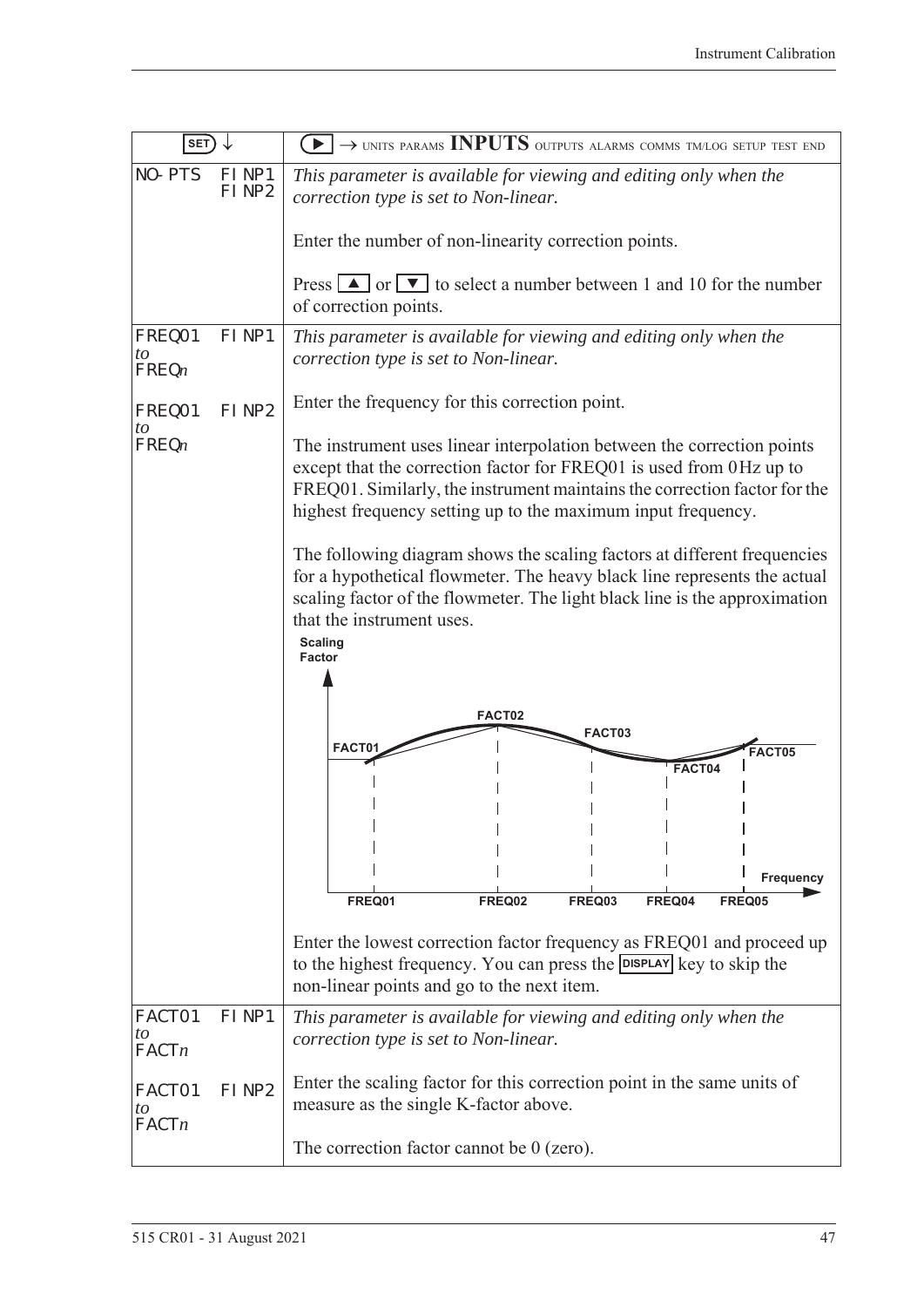## **Outputs**

| $\textcolor{blue}{\blacktriangleright} \rightarrow$ units params inputs $\textcolor{blue}{\text{OUTPUTS}}$ alarms comms tmlog setup test end<br>SET) |                                                                                                                                                                                                                                                             |  |  |
|------------------------------------------------------------------------------------------------------------------------------------------------------|-------------------------------------------------------------------------------------------------------------------------------------------------------------------------------------------------------------------------------------------------------------|--|--|
|                                                                                                                                                      | Note: In the factory default version of this application output channel 1 (OUT1) is dedicated<br>as the 4-20mA Process Control signal. Output channel 2 can be freely configured.                                                                           |  |  |
| OUT <sub>n</sub><br><b>PULSE</b><br><sub>or</sub><br>$4 - 20$                                                                                        | If above function is set for retransmission, you can assign any of the<br>"main menu" variables to an output. The nature of the output depends on<br>the assigned variable. Totals are output as pulses and rates are output as<br>4-20 mA passive signals. |  |  |
|                                                                                                                                                      | Press $\Box$ or $\nabla$ to select the variable that is required as an output. The<br>top of the display shows the type of output signal that is assigned to the<br>variable.                                                                               |  |  |
|                                                                                                                                                      | <b>CAUTION</b>                                                                                                                                                                                                                                              |  |  |
|                                                                                                                                                      | Due to the dual-purpose nature of the outputs, take care not to<br>set the output as an open collector pulse type signal when<br>connected to a 4-20mA loop circuit.                                                                                        |  |  |
| <b>WI DTH</b><br>OUT <sub>n</sub>                                                                                                                    | The Output Pulse Width is available for viewing and editing only when<br>the assigned variable is a total (pulse output) type.                                                                                                                              |  |  |
|                                                                                                                                                      | Pulse output is usually used to drive remote counters. Set the pulse width<br>(in milliseconds) as required by the remote counter.                                                                                                                          |  |  |
|                                                                                                                                                      | Press $\boxed{\blacktriangle}$ or $\boxed{\blacktriangledown}$ to set to: 10, 20, 50, 100, 200 or 500 ms.                                                                                                                                                   |  |  |
| <b>PULSE</b><br>OUTn                                                                                                                                 | The Output Pulse Factor is available for viewing and editing only when<br>the assigned variable is a total (pulse output) type.                                                                                                                             |  |  |
|                                                                                                                                                      | The Output Pulse Factor is the scaling factor for the retransmission of the<br>measured total quantity.                                                                                                                                                     |  |  |
|                                                                                                                                                      | For example, if "volume" is chosen as an output variable and engineering<br>unit is cubic metres, then a pulse factor of 1.000 generates one pulse for<br>$1 \text{ m}^3$ . Similarly, a pulse factor of 3.000 generates one pulse for $3 \text{ m}^3$ .    |  |  |
|                                                                                                                                                      | For more information, see Output Pulse Factor on page 49.                                                                                                                                                                                                   |  |  |
|                                                                                                                                                      | The output pulse factor cannot be $0$ (zero).                                                                                                                                                                                                               |  |  |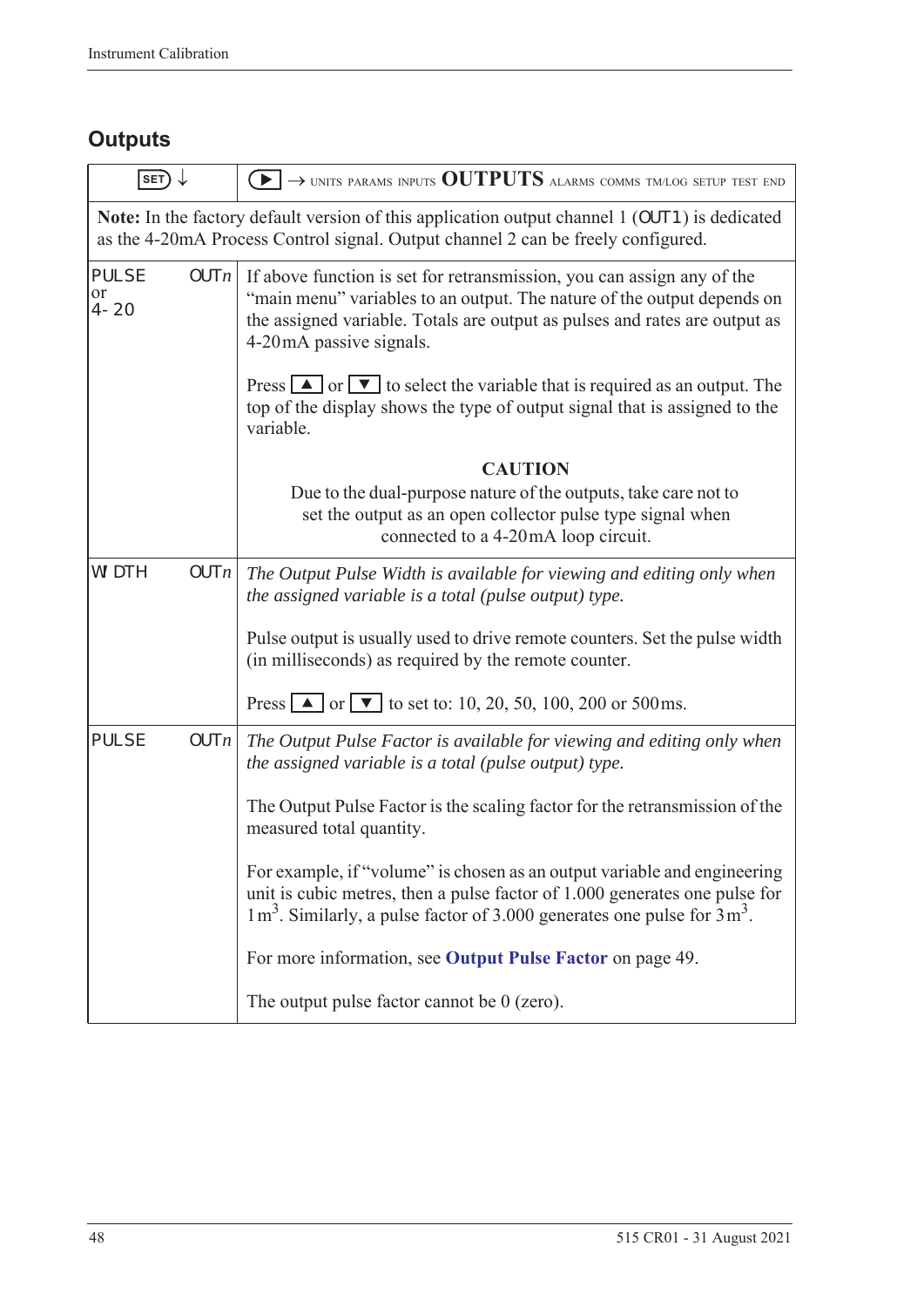| <b>SET</b>                                   | $\rightarrow$ units params inputs OUTPUTS alarms comms tm/log setup test end                                                                                                                                                                                                                                                                                                                  |
|----------------------------------------------|-----------------------------------------------------------------------------------------------------------------------------------------------------------------------------------------------------------------------------------------------------------------------------------------------------------------------------------------------------------------------------------------------|
| PT-MIN<br>OUT <sub>n</sub><br>PT-MAX<br>OUTn | The Output Minimum Point and Maximum Point are available for<br>viewing and editing only when the assigned variable is a rate (4-20mA<br>output) type.                                                                                                                                                                                                                                        |
|                                              | The output minimum value corresponds to the 4mA point and the output<br>maximum value corresponds to the 20mA point.                                                                                                                                                                                                                                                                          |
|                                              | Setting the output range differently from the input range enables the<br>instrument to amplify the input signal. You can drive a chart recorder that<br>"zooms in" on a specified range of values instead of displaying the full<br>operating range of the transducer.                                                                                                                        |
|                                              | For example, if "volume flow" is chosen as an output variable and<br>engineering unit is cubic metres per minute, then setting the minimum<br>point to 30 and the maximum point to 100 would reflect the volumetric<br>flow rate range of 30 to $100 \text{m}^3/\text{min}$ . At rates above the maximum and<br>below the minimum points, the output remains at 20mA and 4mA<br>respectively. |

#### <span id="page-58-0"></span>**Output Pulse Factor**

Increasing the output pulse width reduces the maximum frequency at which a total variable can be retransmitted. Pulses will be missed if the output cannot "keep up" with the rate of total counts. You can use the output pulse factor to ensure that this maximum is not reached.

The maximum pulse output frequency is determined by:

 $\frac{1000}{(2 \times \text{pulse width in ms)}}$ Hz

The minimum pulse factor required is determined by:

max rate of total max pulse output frequency ------------------------------------------------------------------

For example: To calculate the required pulse factor to avoid losing counts in retransmission if a total counts at a maximum rate of 75 units/sec (Hz) and the required pulse width of a remote counter is at least 50 ms:

The maximum pulse output frequency is:  $\frac{1000}{2 \times 50}$  = 10Hz The minimum pulse factor for that frequency is:  $\frac{75}{10}$  $\frac{75}{10}$  = 7.5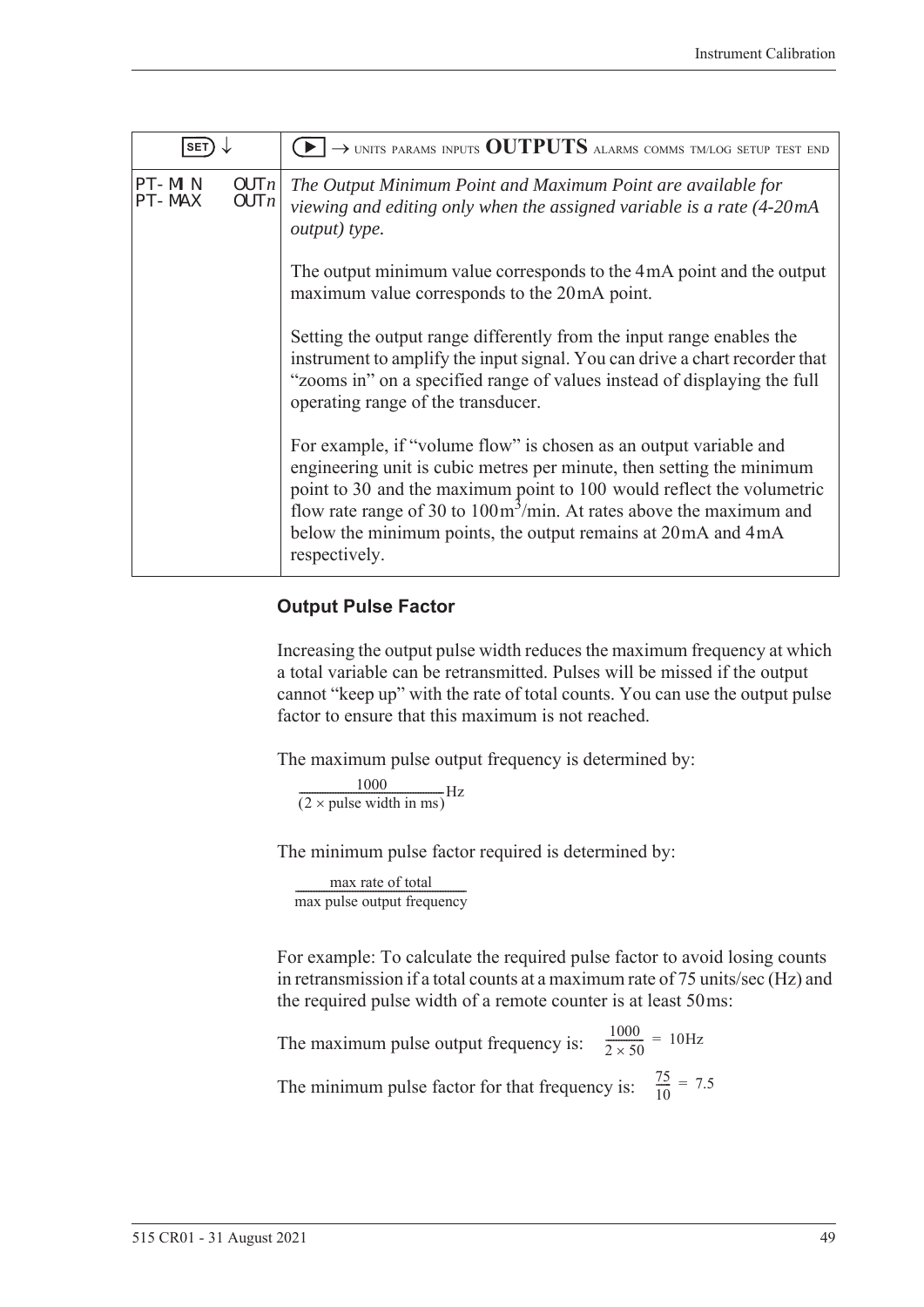#### **Alarms**

Relay 1 in this application is dedicated to the Pump Control function and only has the Delay program item available.

The alarm relay(s) can be assigned to rate variables such as flow rate, or set as an equipment failure alarm.

The alarm switches "on" whenever an alarm condition exists. The alarm switches "off" when the alarm condition no longer exists. However, you may need to configure external alarm devices that require acknowledgement for cancelling an alarm.

#### **Equipment Failure Alarm**

Any alarm relay can be assigned as an equipment failure alarm. This alarm setting can have normally closed (open) contacts that open (close) when the instrument displays any error message as listed in **[Error Messages](#page-68-0)** on page [59](#page-68-0).

| <b>SET</b>   |       | $\rightarrow$ units params inputs outputs $ALARMS$ comms tm/log setup test end |                                                              |                                                                                                                     |
|--------------|-------|--------------------------------------------------------------------------------|--------------------------------------------------------------|---------------------------------------------------------------------------------------------------------------------|
| <b>RELAY</b> | ALRMn | Select a rate variable to assign to the alarm relay.                           |                                                              |                                                                                                                     |
|              |       |                                                                                | setting is ignored.                                          | <b>Note:</b> If the alarm type is set to "equipment alarm", this relay assignment                                   |
|              |       |                                                                                |                                                              | Press $\boxed{\blacktriangle}$ or $\boxed{\blacktriangledown}$ to select the variable that is required as an alarm. |
| <b>TYPE</b>  | ALRMn |                                                                                | The options available for alarm types are as follows:        |                                                                                                                     |
|              |       | HI-NO                                                                          | - High Alarm,                                                | contacts are Normally Open                                                                                          |
|              |       | HI-NC                                                                          | - High Alarm,                                                | contacts are Normally Closed                                                                                        |
|              |       | LO-NO                                                                          | - Low Alarm,                                                 | contacts are Normally Open                                                                                          |
|              |       | LO-NC                                                                          | - Low Alarm,                                                 | contacts are Normally Closed                                                                                        |
|              |       | BD-NO                                                                          | - Band Alarm,                                                | contacts are Normally Open                                                                                          |
|              |       | BD-NC                                                                          | - Band Alarm,                                                | contacts are Normally Closed                                                                                        |
|              |       | AL-NO                                                                          | - Equipment Alarm,                                           | contacts are Normally Open                                                                                          |
|              |       | AL-NC                                                                          | - Equipment Alarm,                                           | contacts are Normally Closed                                                                                        |
|              |       |                                                                                | Press $\Box$ or $\Box$ to select the type of alarm required. |                                                                                                                     |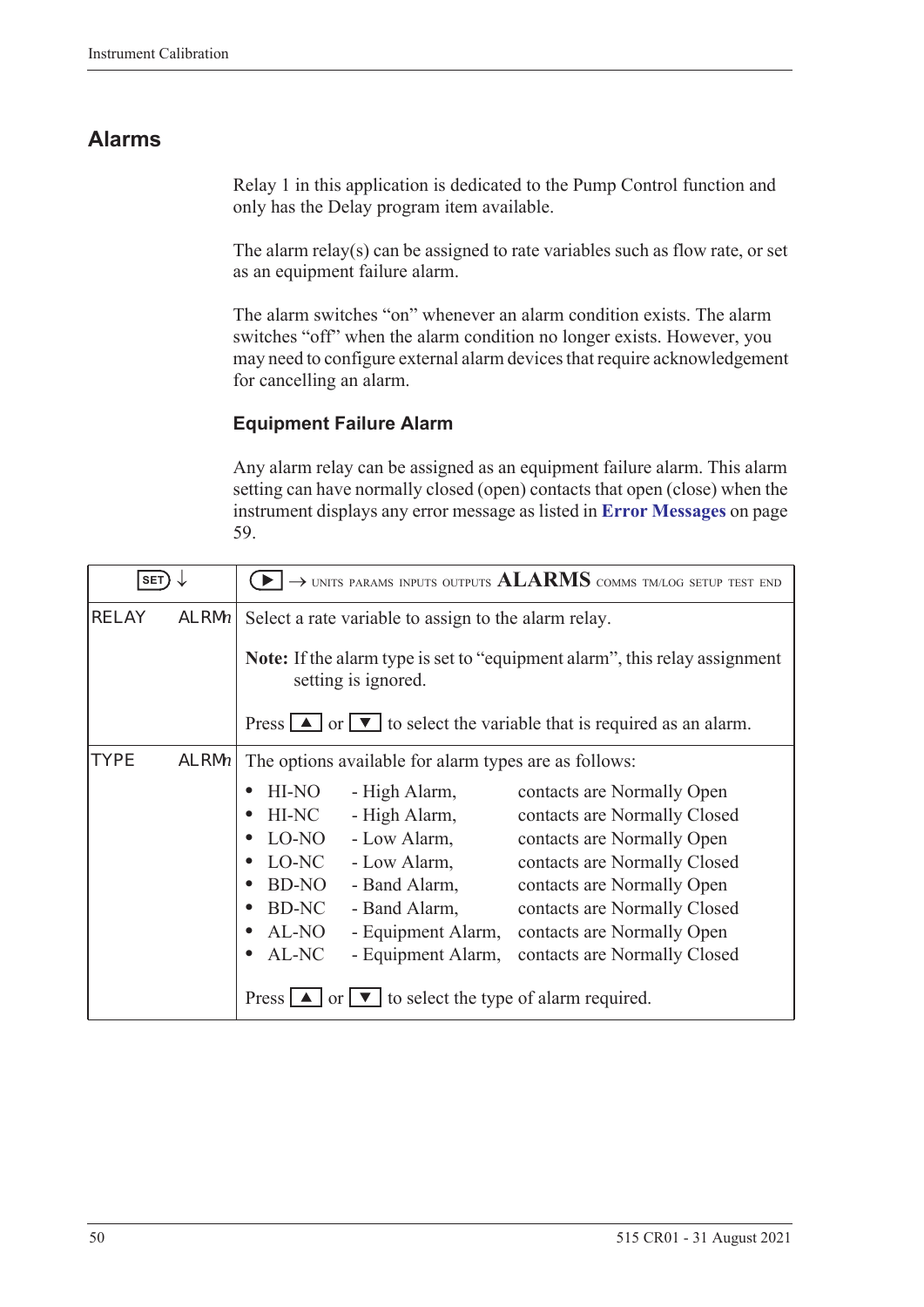| SET)         |              | $\blacktriangleright$ $\rightarrow$ units params inputs outputs $ALARMS$ comms tm/log setup test end                                                                                                                                                                                                                                                                                     |
|--------------|--------------|------------------------------------------------------------------------------------------------------------------------------------------------------------------------------------------------------------------------------------------------------------------------------------------------------------------------------------------------------------------------------------------|
| POI NT       | ALRMn        | The Alarm Setpoint is available for viewing and editing for any alarm<br>type except 'equipment alarms'.                                                                                                                                                                                                                                                                                 |
|              |              | The Alarm Setpoint is the value (in engineering units of assigned<br>variable) at which the alarm condition occurs and therefore the alarm is<br>on.                                                                                                                                                                                                                                     |
|              |              | Each alarm is completely independent, e.g. a High alarm does NOT need<br>to have a higher setpoint than the a Low alarm.                                                                                                                                                                                                                                                                 |
| <b>HYST</b>  | ALRMn        | The Alarm Hysteresis is available for viewing and editing for any alarm<br>type except 'equipment alarms'.                                                                                                                                                                                                                                                                               |
|              |              | Alarm hysteresis loops occur when the alarm toggles continuously on and<br>off when the process variable is close to the setpoint.                                                                                                                                                                                                                                                       |
|              |              | For a high alarm, the alarm activates when the value of the variable rises<br>above the alarm setpoint and deactivates when the value falls below the<br>alarm setpoint minus the amount of the hysteresis setting (if any).                                                                                                                                                             |
|              |              | For a low alarm, the alarm activates when the value of the variable falls<br>below the alarm setpoint and deactivates when the value rises above the<br>alarm setpoint plus the amount of the hysteresis setting (if any).                                                                                                                                                               |
|              |              | For a band alarm, the alarm activates whenever the value of the variable<br>is outside the setpoint plus or minus the amount of the hysteresis.                                                                                                                                                                                                                                          |
|              |              | For example, with a high alarm setpoint of 200, and a hysteresis setting<br>of zero, a value oscillating between 197 and 202 will cause the alarm to<br>toggle on at 200 and toggle off below 200. However, if the hysteresis is<br>set to 5, the value of the variable must fall below 195 to cancel the alarm.<br>The alarm will reactivate only when the value again rises above 200. |
| <b>DELAY</b> | <b>ALRMn</b> | The Alarm Delay is programmed in seconds and can be used to eliminate<br>undesired alarm activation during start-up or shutdown operation.                                                                                                                                                                                                                                               |

#### **Communications**

The instrument has the following communication ports:

- **• COM-1 RS-232 Port** A 9-pin female connector on the rear panel of the instrument.
- **• COM-2 RS-485 or Ethernet Port** (optional) Terminals or socket on the rear panel. Ethernet connection requires COM-2 setting to be: RTU (Modbus), 19200 Baud rate, even parity and 1 stop bit.
- **• COM-3 Port** A special communications port that is only applicable to some applications.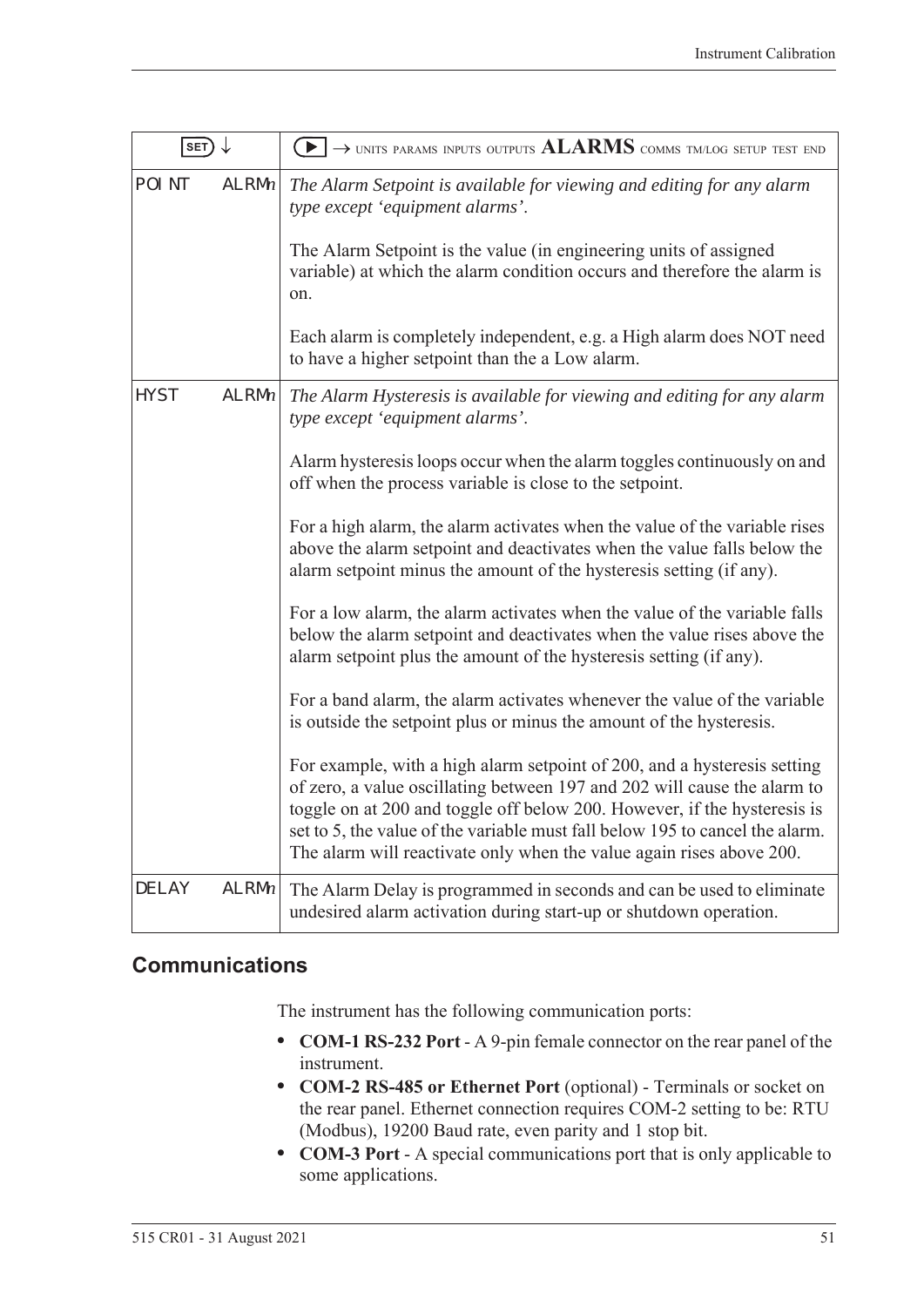| SET)          |             | $\rightarrow$ units params inputs outputs alarms $COMMS$ tm/log setup test end                                                                                                                                                                    |  |  |
|---------------|-------------|---------------------------------------------------------------------------------------------------------------------------------------------------------------------------------------------------------------------------------------------------|--|--|
| <b>PROTOC</b> | $COM - n$   | The Communications Protocols can be assigned to the communication<br>ports as follows (a protocol cannot be assigned to more than one port at<br>a time):                                                                                         |  |  |
|               |             | <b>ASCII</b><br>- Simple ASCII                                                                                                                                                                                                                    |  |  |
|               |             | - Modbus RTU<br><b>RTU</b>                                                                                                                                                                                                                        |  |  |
|               |             | <b>PRN</b><br>- Printer Protocol                                                                                                                                                                                                                  |  |  |
|               |             | - If a port is not being used, set the protocol to NONE.<br><b>NONE</b>                                                                                                                                                                           |  |  |
|               |             | Printer Protocol (PRN) is only available if the option with Real Time<br>Clock is installed.                                                                                                                                                      |  |  |
|               |             | For the selected port, press $\boxed{\triangle}$ or $\boxed{\triangledown}$ to select the desired protocol.                                                                                                                                       |  |  |
| <b>BAUD</b>   | $COM - n$   | The Baud setting is the speed of the communication port in data bits per<br>second.                                                                                                                                                               |  |  |
|               |             | The baud rate of the instrument must match the baud rate of the<br>communication device that the instrument is connected to.                                                                                                                      |  |  |
|               |             | Use $\boxed{\blacktriangle}$ or $\boxed{\blacktriangledown}$ to select 2400, 4800, 9600 or 19200 baud.                                                                                                                                            |  |  |
| PARI TY       | $COM - n$   | The Parity bit helps to detect data corruption that might occur during<br>transmission.                                                                                                                                                           |  |  |
|               |             | The parity bit setting of the instrument must match the parity bit setting<br>of the communication device that the instrument is connected to.                                                                                                    |  |  |
|               |             | Press $\Box$ or $\nabla$ to select EVEN, ODD, or NONE.                                                                                                                                                                                            |  |  |
| S-BITS        | $COM - n$   | The Stop bit indicates the end of a transmission. Stop bits can be 1 or 2<br>bit periods in length. The stop bit setting of the instrument must match<br>the stop bit setting of the communication device that the instrument is<br>connected to. |  |  |
|               |             | Press $\boxed{\blacktriangle}$ or $\boxed{\blacktriangledown}$ to select 1 or 2 stop bits.                                                                                                                                                        |  |  |
| <b>RTU</b>    | <b>DATA</b> | The Modbus RTU data format for the 2-register (4-byte) values can be<br>set as either floating point or long integer values.                                                                                                                      |  |  |
|               |             | Use $\blacksquare$ or $\blacksquare$ to select FLOAT or INTEGER.                                                                                                                                                                                  |  |  |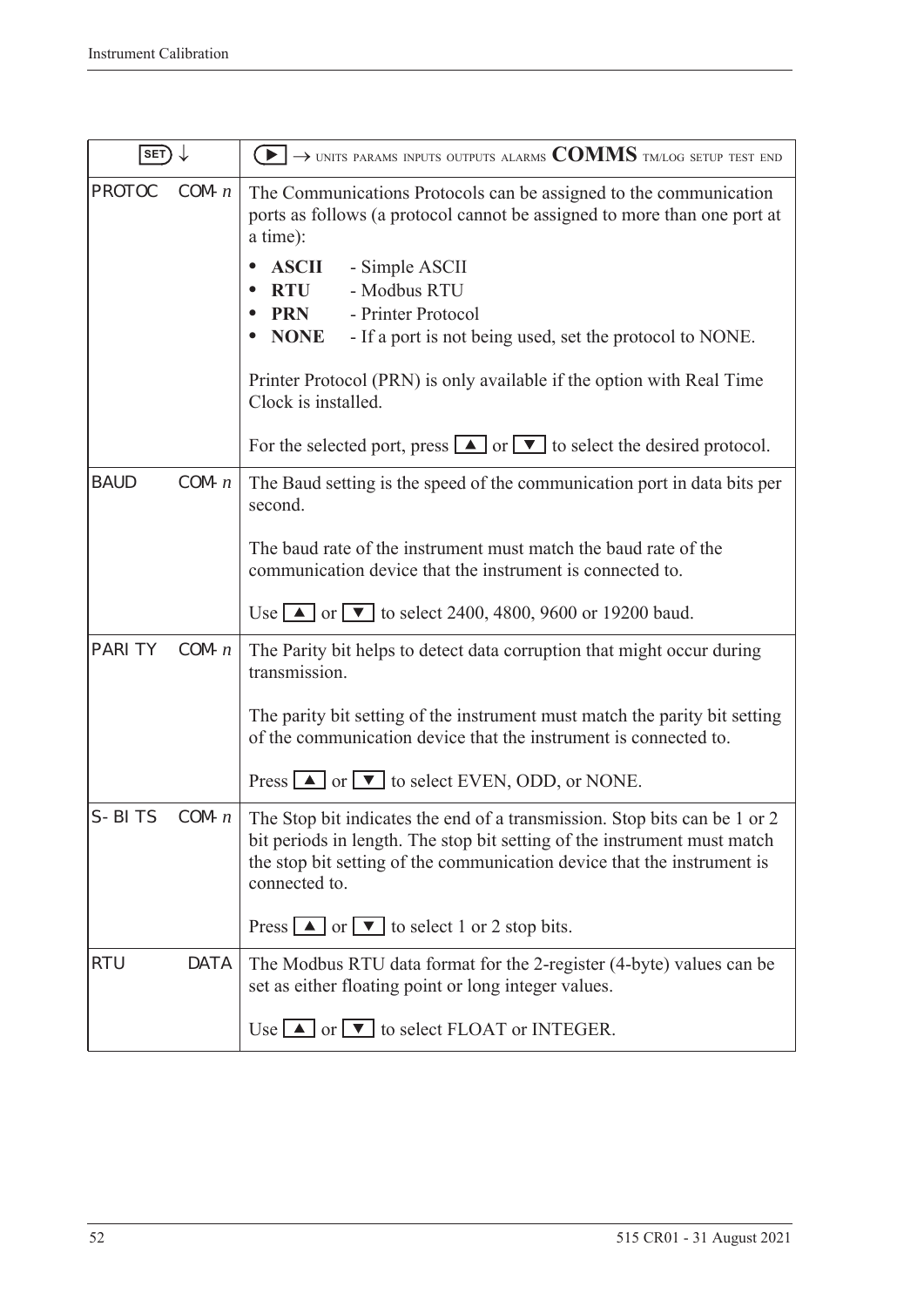| <b>SET</b>        |             | $\rightarrow$ units params inputs outputs alarms $COMMS$ tm/log setup test end                                                                                                                                                                                                                                                              |
|-------------------|-------------|---------------------------------------------------------------------------------------------------------------------------------------------------------------------------------------------------------------------------------------------------------------------------------------------------------------------------------------------|
| <b>RTU</b>        | <b>ADDR</b> | The Modbus RTU protocol address must be in the range of 1 to 247.<br>When multiple instruments (slaves) are connected to one communication<br>device (master), each assigned address must be unique.<br><b>Note:</b> The master device uses the RTU address $0$ (zero) for broadcasting<br>to all connected slave units.                    |
|                   |             |                                                                                                                                                                                                                                                                                                                                             |
| ASCI <sub>I</sub> | <b>ADDR</b> | The ASCII protocol address identifies each communicating device.<br>The address must be in the range of 1 to 255. When multiple instruments<br>(slaves) are connected to one computer (master), each assigned address<br>must be unique.                                                                                                    |
| <b>FLASH</b>      | <b>PORT</b> | The Flash Driver Port assignment defines the communication port for<br>downloading software into the instrument.<br>The default setting of this assignment is the RS-232 port. The Ethernet<br>port, if fitted, cannot be used as the Flash port.<br>Press $\Delta$ or $\triangledown$ to select RS-232 (COM-1), RS-485 (COM-2) or<br>NONE. |

### **Time Settings and Data Logging**

#### **Instrument Clock**

**Note:** The real-time clock is part of the advanced option package.

The instrument has a real-time clock for recording logged events. The clock displays the time and the date. The date format can be set to European format (day/month/year) or American format (month/day/year). The time clock uses the 24-hour format.

The clock will continue to operate for up to 5 years (typically) on the internal battery if there is no power connected to the instrument. Therefore, after an interruption to the power supply, the instrument recommences normal operation although there will be no data recorded during the period without a power supply.

**Note:** If there is an interruption to the power supply and the battery has failed, the instrument displays an error message when the power supply is restored. In this case, you should set the current time and date so that the instrument continues to log data at the correct times.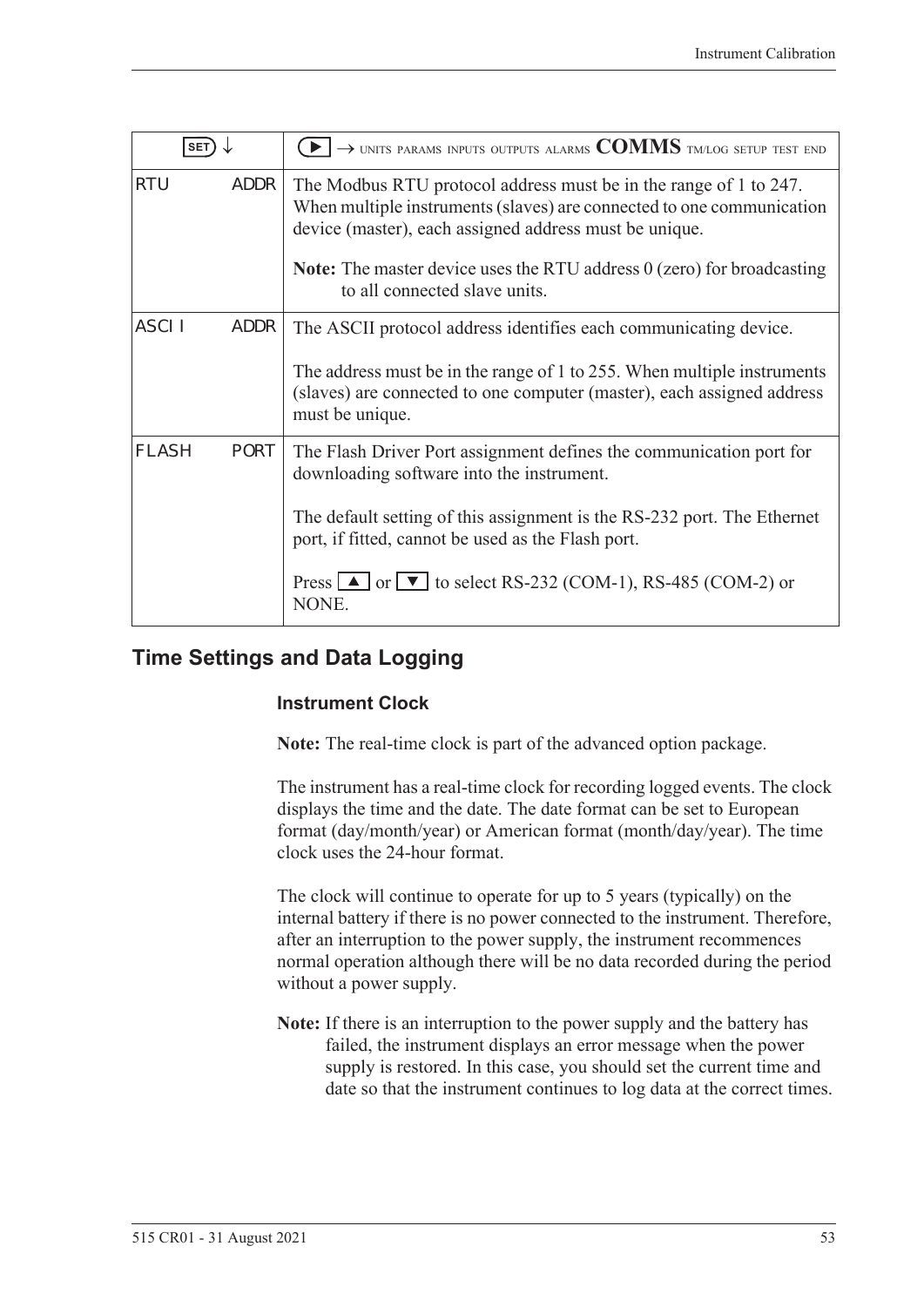#### **Data Logging**

The instrument can store over 1000 log entries of the main-menu variables. There are 800 hourly, 400 daily, 200 weekly, 100 monthly and 30 yearly logs. The log parameters (below) for each timebase are used to determine the number of records to be included in a report print out if the printing option is used.

| SET)         |             | $\left\{ \blacktriangleright\right\}$ $\rightarrow$ units params inputs outputs alarms comms $\Gamma \mathrm{M}/\mathrm{LOG}$ setup test end                                            |
|--------------|-------------|-----------------------------------------------------------------------------------------------------------------------------------------------------------------------------------------|
| <b>DATE</b>  | <b>FORM</b> | <b>Clock Date Format</b>                                                                                                                                                                |
|              |             | The European date format is: dd/mm/yyyy or (Day-Month).                                                                                                                                 |
|              |             | The American date format is: mm/dd/yyyy or (Month-Day).                                                                                                                                 |
|              |             | Press $\boxed{\blacktriangle}$ or $\boxed{\blacktriangledown}$ to select DAY-M or M-DAY                                                                                                 |
| <b>CLOCK</b> | <b>YEAR</b> | The Clock Year defines the current year for the real-time clock.                                                                                                                        |
| <b>CLOCK</b> | M-DAY       | The Clock M-DAY setting defines the current month and date for the<br>real-time clock. This parameter is programmed in Month-Day format for<br>both European and American date formats. |
| <b>CLOCK</b> | $H-MIN$     | The Clock H-MIN setting is the current time in hours and minutes for the<br>real-time clock.                                                                                            |
| <b>HOUR</b>  | <b>LOGS</b> | Set the number of Hourly Logs to appear on the printed log report.                                                                                                                      |
|              |             | The hourly log entry occurs at 00 minutes each hour.                                                                                                                                    |
| <b>DAY</b>   | <b>LOGS</b> | Set the number of Daily Logs to appear on the printed log report.                                                                                                                       |
|              |             | The daily log entry occurs at 00 hours and 00 minutes each day.                                                                                                                         |
| <b>WEEK</b>  | <b>LOGS</b> | Set the number of Weekly Logs to appear on the printed log report.                                                                                                                      |
|              |             | The weekly log entry occurs at 00 hours and 00 minutes each Monday.                                                                                                                     |
| <b>MONTH</b> | <b>LOGS</b> | Set the number of Monthly Logs to appear on the printed log report.                                                                                                                     |
|              |             | The monthly log entry occurs at 00 hours and 00 minutes on the first day<br>of the month.                                                                                               |
| <b>YEAR</b>  | <b>LOGS</b> | Set the number of Yearly Logs to appear on the printed log report.                                                                                                                      |
|              |             | The yearly log entry occurs at 00 hours and 00 minutes on the first day of<br>the year.                                                                                                 |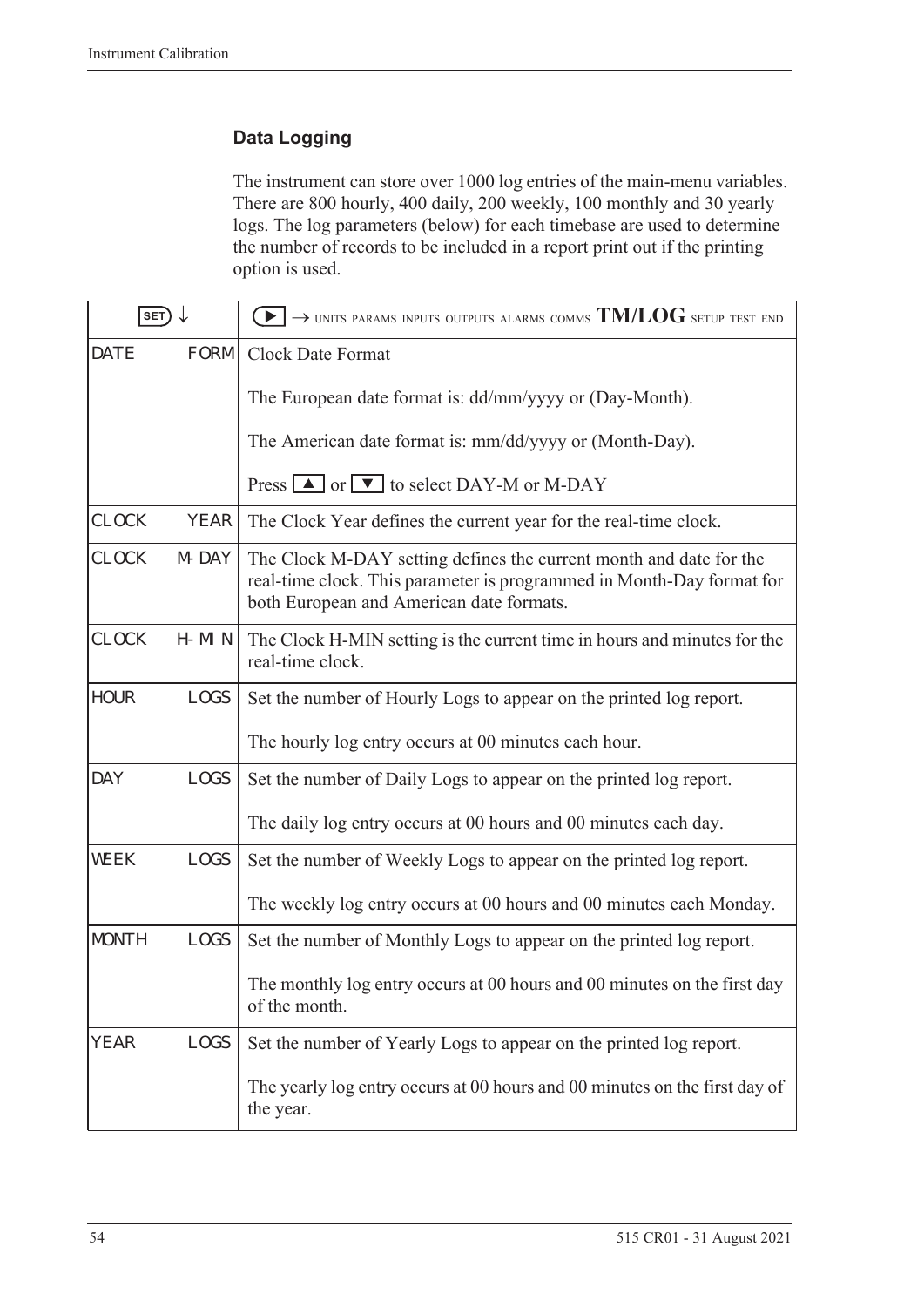| SET)                         | $\left\{ \blacktriangleright\right\} \rightarrow$ units params inputs outputs alarms comms $\Gamma\mathrm{M}/\mathrm{LOG}$ setup test end                                                                                                                                                                                                                                                                                                                                                                                                                              |
|------------------------------|------------------------------------------------------------------------------------------------------------------------------------------------------------------------------------------------------------------------------------------------------------------------------------------------------------------------------------------------------------------------------------------------------------------------------------------------------------------------------------------------------------------------------------------------------------------------|
| <b>LOGS</b><br><b>RESET</b>  | Reset the logged data. You may need to reset (clear) the logged data if<br>you change the time/log settings.<br>Press $\Box$ or $\nabla$ to select YES, then press the <b>SET</b> ) key. The instrument<br>makes three beeps to confirm the reset command.                                                                                                                                                                                                                                                                                                             |
| <b>REPORT</b><br><b>TYPE</b> | The Printer Protocol Report Type determines the nature of the printout<br>from the REPORT PRINT - HOLD.SET prompt in the main menu. The<br>following report types available in this instrument are:<br><b>REP-01</b><br><b>Hourly Logs Report</b><br><b>REP-02</b><br>Daily Logs Report<br>$REP-03$<br><b>Weekly Logs Report</b><br>$REP-04$<br>Monthly Logs Report<br><b>REP-05</b><br><b>Yearly Logs Report</b><br><b>REP-06</b><br>Previous Day's 24 Hour Report (0Hr - 23Hr, minimum<br>48 hourly logs required)                                                   |
| <b>PRN</b><br><b>TYPE</b>    | Press $\boxed{\blacktriangle}$ or $\boxed{\blacktriangledown}$ to select Report Type.<br>The Printer Protocol Printer Type allows the nature of the printer being<br>used to be specified. The following printer types available in this<br>instrument are:<br><b>PRN-01</b><br>Generic computer printer<br><b>PRN-02</b><br>Generic roll printer (prints first line first)<br>Slip printer TM295<br><b>PRN-03</b><br><b>PRN-04</b><br>Label (roll) printer - Citizen CMP30L<br>Press $\boxed{\blacktriangle}$ or $\boxed{\blacktriangledown}$ to select Printer Type. |
| PRI NT<br><b>ACCUM</b>       | Select whether the accumulated totals are printed in addition to the non-<br>accumulated totals for printer protocol.                                                                                                                                                                                                                                                                                                                                                                                                                                                  |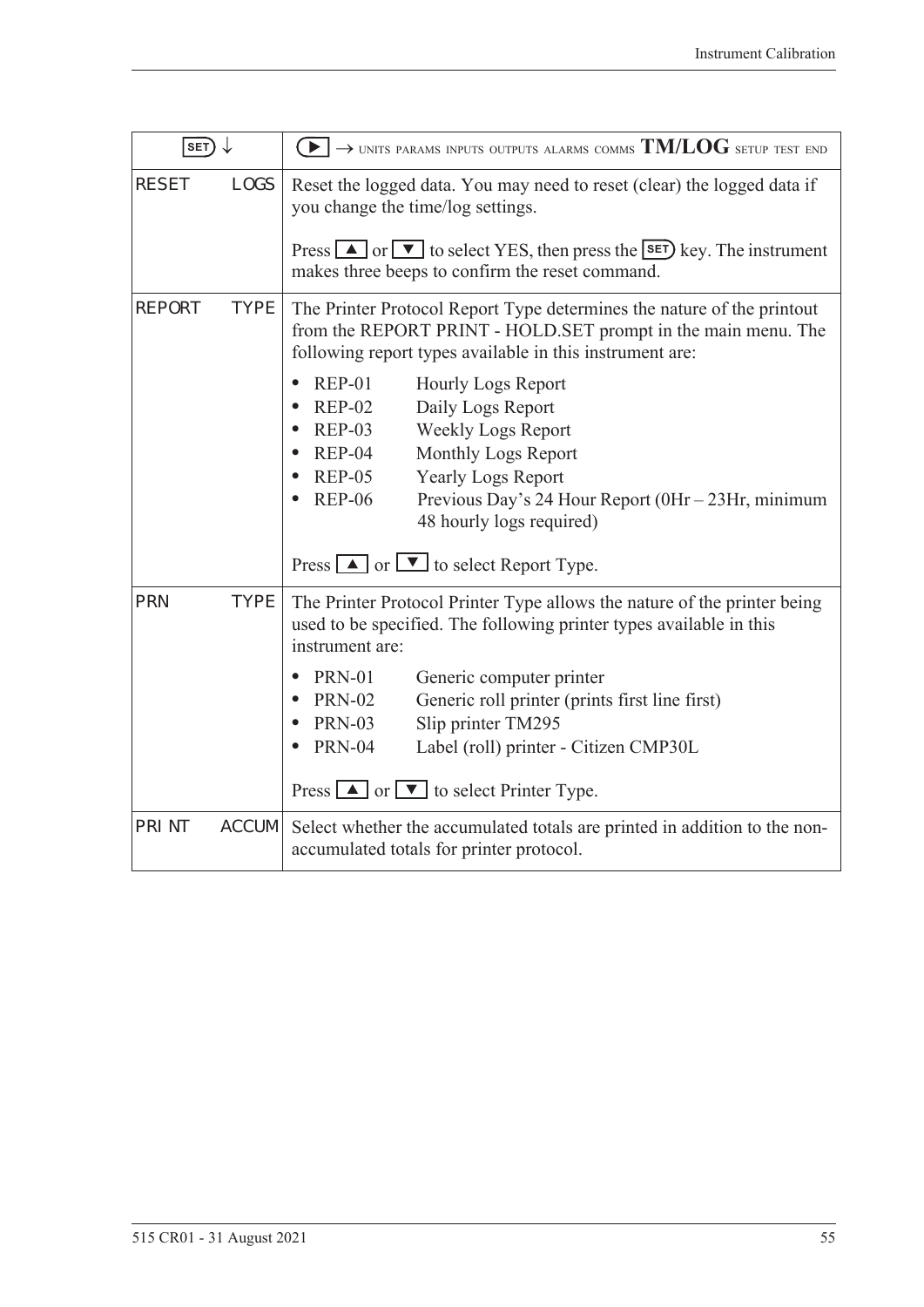## <span id="page-65-0"></span>**General Setup Parameters**

| SET)                 | $\rightarrow$ units params inputs outputs alarms comms tm/log SETUP test end                                                                                  |
|----------------------|---------------------------------------------------------------------------------------------------------------------------------------------------------------|
| <b>DEFAULT</b>       | <b>VAR</b><br>Select the main menu variable to display on power up or when the display<br>timeout period has elapsed if it is enabled.                        |
|                      | Press $\Box$ or $\Box$ to select the default variable display.                                                                                                |
| DEFAULT TOTAL        | The instrument displays the default Total when the user presses the<br>TOTAL key.                                                                             |
|                      | Press $\Box$ or $\nabla$ to select the default total display.                                                                                                 |
| <b>SUPPLY</b>        | <b>VOLT</b><br>The instrument provides a power-limited supply for external transducers.                                                                       |
|                      | Press $\boxed{\blacktriangle}$ or $\boxed{\blacktriangledown}$ to set the transducer supply voltage between 8 and 24<br>volts DC as required.                 |
| T-OUT<br><b>MODE</b> | If the Display Timeout mode is enabled, and there is no user activity for<br>the defined timeout period, the display panel returns to the default<br>display. |
|                      | This function is useful for the following reasons:                                                                                                            |
|                      | • to return the display to a preferred variable after the user has finished<br>reading other information,                                                     |
|                      | to cancel the calibration mode and return to the default display if the<br>$\bullet$<br>user does not exit from the calibration mode for any reason.          |
|                      | Press $\boxed{\blacktriangle}$ or $\boxed{\blacktriangledown}$ to select the display timeout function as follows:                                             |
|                      | <b>DISABLE</b> - Timeout is completely disabled.<br>$\bullet$<br>EN DISP - Timeout is enabled during Normal mode and Calibration<br>$\bullet$<br>View mode.   |
|                      | <b>EN EDIT</b> - Timeout is enabled during Calibration Set mode.<br><b>EN ALL</b> - Timeout is enabled for all modes.                                         |
| T-OUT                | <b>SEC</b><br>The Display Timeout period defines the delay for the Display Timeout<br>mode if it is enabled.                                                  |
|                      | The display timeout period can be from 10 to 99 seconds.                                                                                                      |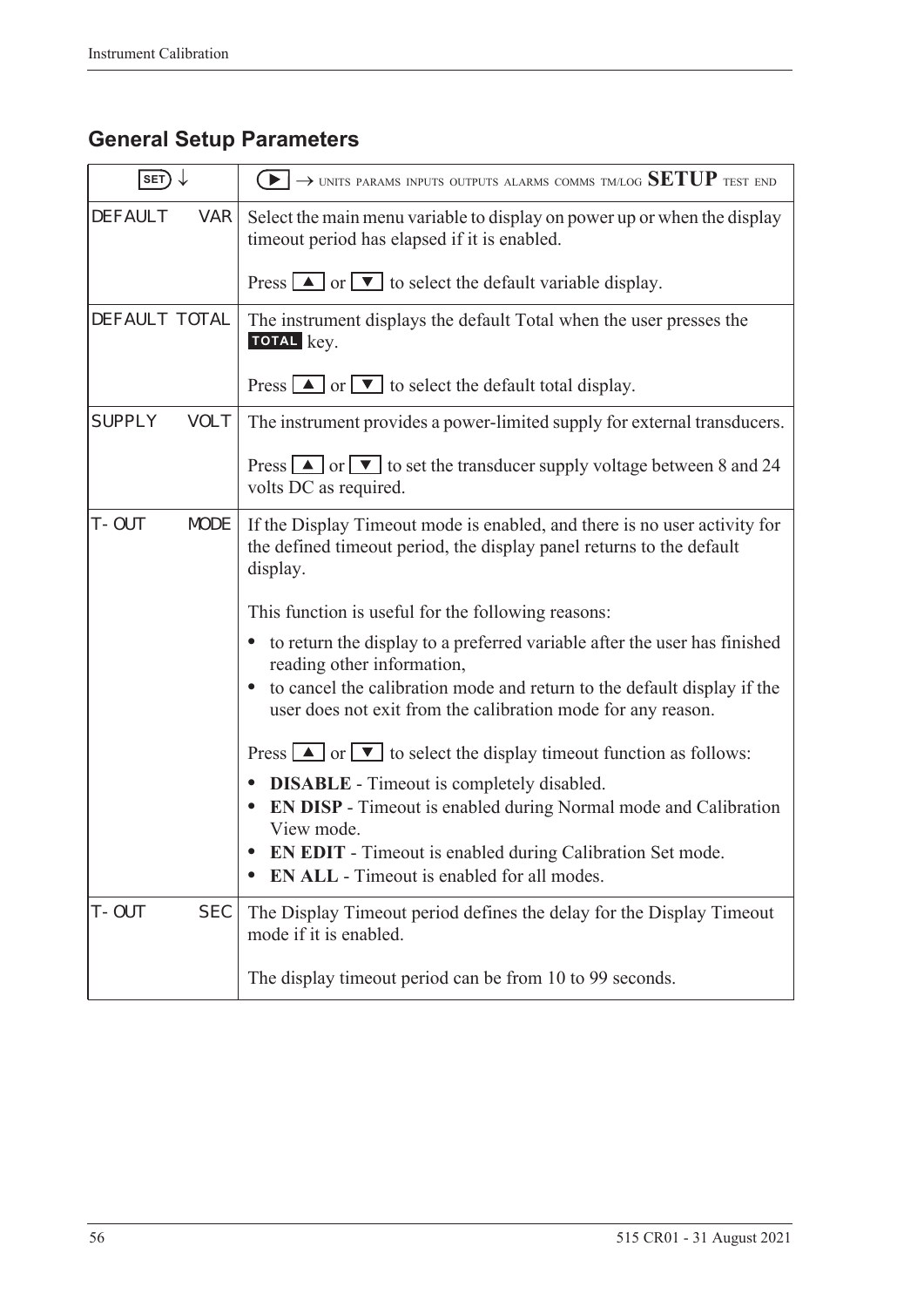| SET)          |              | $\blacktriangleright$ $\rightarrow$ units params inputs outputs alarms comms tm/log $\operatorname{SETUP}$ test end                                                                                                                                                                                                                                                           |
|---------------|--------------|-------------------------------------------------------------------------------------------------------------------------------------------------------------------------------------------------------------------------------------------------------------------------------------------------------------------------------------------------------------------------------|
| <b>RESET</b>  | <b>MODE</b>  | The Totals Reset mode can be configured to reset the non-accumulated<br>totals to zero.                                                                                                                                                                                                                                                                                       |
|               |              | Press $\boxed{\blacktriangle}$ or $\boxed{\blacktriangledown}$ to select the reset mode as follows:                                                                                                                                                                                                                                                                           |
|               |              | <b>NONE</b> - The user cannot reset the non-accumulated totals.<br>$\bullet$<br><b>INSTANT</b> - When the user presses the <b>RESET</b> key, the instrument<br>$\bullet$<br>resets all non-accumulated totals.<br><b>DELAYED</b> - When the user presses the <b>RESET</b> key and holds it for<br>$\bullet$<br>two seconds, the instrument resets all non-accumulated totals. |
| <b>RESET</b>  | <b>ACCUM</b> | The Reset Accumulated Totals function clears all of the accumulated<br>totals and the non-accumulated totals.                                                                                                                                                                                                                                                                 |
|               |              | Press $\Box$ or $\nabla$ to select YES, then press the <b>SET</b> ) key. The instrument<br>makes three beeps to confirm the reset command.                                                                                                                                                                                                                                    |
| DI SPL        | <b>TAGS</b>  | The Display Tags option determines whether the instrument displays the<br>default display tags or the user-defined tags. The display tag setting also<br>defines whether the instrument displays the default error and warning<br>messages, or the user-defined messages.                                                                                                     |
|               |              | <b>Note:</b> The user-defined tags can be entered into the instrument only by<br>the manufacturer or the distributor.                                                                                                                                                                                                                                                         |
|               |              | Press $\Box$ or $\nabla$ to select the Display Tags option as follows:                                                                                                                                                                                                                                                                                                        |
|               |              | <b>DEFAULT</b> - the instrument displays the default (English) tags<br>$\bullet$<br>USER - the instrument displays the user-defined tags.                                                                                                                                                                                                                                     |
| BACK-L        | T-OUT        | If the backlight timeout is enabled, and there is no user activity (any keys<br>pressed) for a period of 10 seconds, the display backlight switches off to<br>save power. The backlight switches on when a key is pressed. Select the<br>backlight timeout mode as required.                                                                                                  |
|               |              | Press $\boxed{\blacktriangle}$ or $\boxed{\blacktriangledown}$ to select ENABLE or DISABLE.                                                                                                                                                                                                                                                                                   |
| <b>RATES</b>  | DP           | This parameter sets the maximum number of decimal places for<br>displaying or printing main menu rates.                                                                                                                                                                                                                                                                       |
| <b>TOTALS</b> | DP           | This parameter sets the maximum number of decimal places for<br>displaying or printing main menu totals.                                                                                                                                                                                                                                                                      |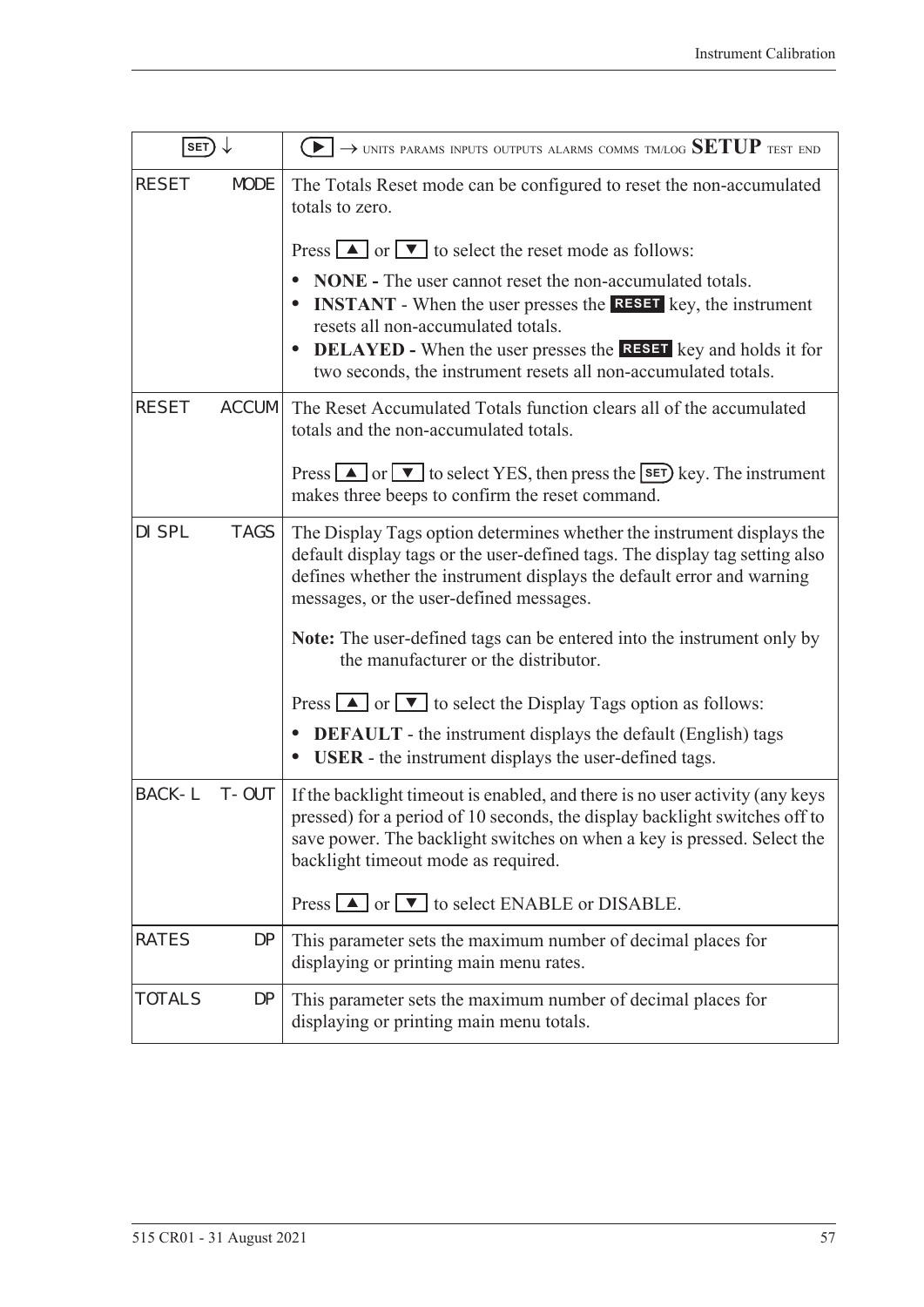### **Test Menu**

The Test menu enables you to view the inputs and outputs to and from the instrument.

In Calibration Set mode you can control the outputs and the alarms as described in the table below.

| SET)                            |              | $\rightarrow$ units params inputs outputs alarms comms tm/log setup $\mathrm{TEST}$ end                                                                                                                                                                                      |  |
|---------------------------------|--------------|------------------------------------------------------------------------------------------------------------------------------------------------------------------------------------------------------------------------------------------------------------------------------|--|
| F1 NPn                          | Hz           | The frequency of the input to $FINPn$ is displayed in Hertz.                                                                                                                                                                                                                 |  |
| AI $NPn$                        | Units        | The units are displayed according to the calibration setup for the analog<br>input. If unused or set to Default the input is 4-20mA and displayed in<br>mA.                                                                                                                  |  |
| LI NPn                          | <b>STATE</b> | You can view the state of the logic inputs. If the input is an open contact<br>or inactive it will display HI. If the input is a closed contact or active it<br>will display LO.                                                                                             |  |
| OUT <sub>n</sub>                | <b>STATE</b> | You can control the state of the outputs. Press the $\Box$ or $\nabla$ keys to set<br>the output state as follows:                                                                                                                                                           |  |
|                                 |              | <b>PROCESS</b> - the output depends on the current values of the inputs<br>and the calculations that the instrument performs.                                                                                                                                                |  |
|                                 |              | For a pulse output, such as a total, the output produces a pulse train as<br>follows:                                                                                                                                                                                        |  |
|                                 |              | ON - a pulse train with a pulse width as set in the Outputs menu.<br>OFF - no output.                                                                                                                                                                                        |  |
|                                 |              | For a 4-20 mA output, such as a rate, the output is as follows:                                                                                                                                                                                                              |  |
|                                 |              | $HI$ - the output is set to $20mA$ .                                                                                                                                                                                                                                         |  |
|                                 |              | $LO$ - the output is set to 4mA.                                                                                                                                                                                                                                             |  |
| <b>ALRMn</b><br>or<br>$REL - n$ | <b>STATE</b> | You can control the state of the relays (alarms). Press the $\Box$ or $\neg$<br>keys to set the selected relay as follows:                                                                                                                                                   |  |
|                                 |              | <b>PROCESS</b> - the relay operates according to the current values of the<br>$\bullet$<br>inputs and the relay settings as programmed.<br><b>OPEN</b> - the relay output contacts are set to "open".<br><b>CLOSED</b> - the relay output contacts are set to "closed".<br>٠ |  |
| <b>SUPPLY</b>                   | V            | You can display the actual DC output supply voltage, which may help<br>with troubleshooting.                                                                                                                                                                                 |  |
|                                 |              | If the actual supply voltage is lower than the preset value (refer to<br>General Setup Parameters on page 56) it may indicate that the output is<br>overloaded.                                                                                                              |  |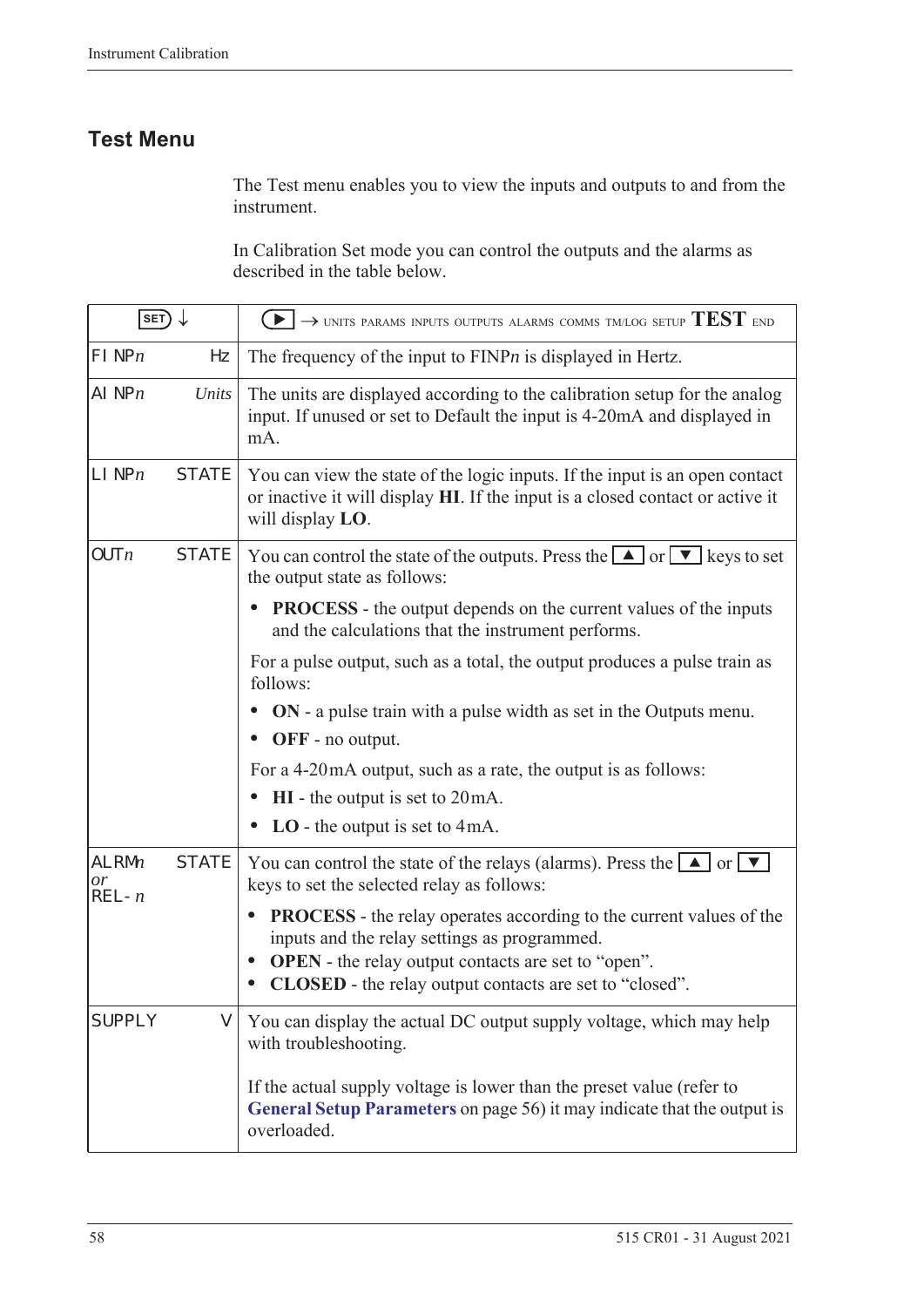## **System Messages**

The instrument displays messages for defined events and fault conditions.

The manufacturer or distributor can enter user-defined text for the messages. This user-defined text is displayed, instead of the default (English) messages, when the Display Tags option in the Setup menu is set to USER.

#### <span id="page-68-0"></span>**Error Messages**

| <b>Error</b><br><b>Messages</b>     | <b>Status</b><br>Code | <b>Description</b>                                                                                                                                                                                                                                 |
|-------------------------------------|-----------------------|----------------------------------------------------------------------------------------------------------------------------------------------------------------------------------------------------------------------------------------------------|
| CPU Card<br>Failure                 | 20                    | There are failed components on the CPU card and technical support<br>is required.                                                                                                                                                                  |
| Power Supply<br>is Low              | 21                    | The input and/or output power supply voltage is too low, ensure<br>that:<br>input power supply voltage is within the specified range<br>(a)<br>output power supply is not overloaded.<br>(b)                                                       |
| New/Failed<br>Battery - Set<br>Time | 22                    | The real-time clock has lost the correct time because the battery has<br>failed, or there is a new battery. Set the current time and date (in the<br>TM/LOG menu) to clear the error message and to continue data<br>logging at the correct times. |
|                                     |                       | Note: The instrument can continue operating with a failed battery,<br>but the correct time will be lost if there are interruptions to<br>the power supply.                                                                                         |
| Loop Control<br>Error               | 12                    | The loop control error is detected when the loop output stays in the<br>saturated condition longer than the programmed loop control error<br>time. To disable this exception set the loop control error time to<br>zero.                           |

The instrument displays error messages as described in the following table: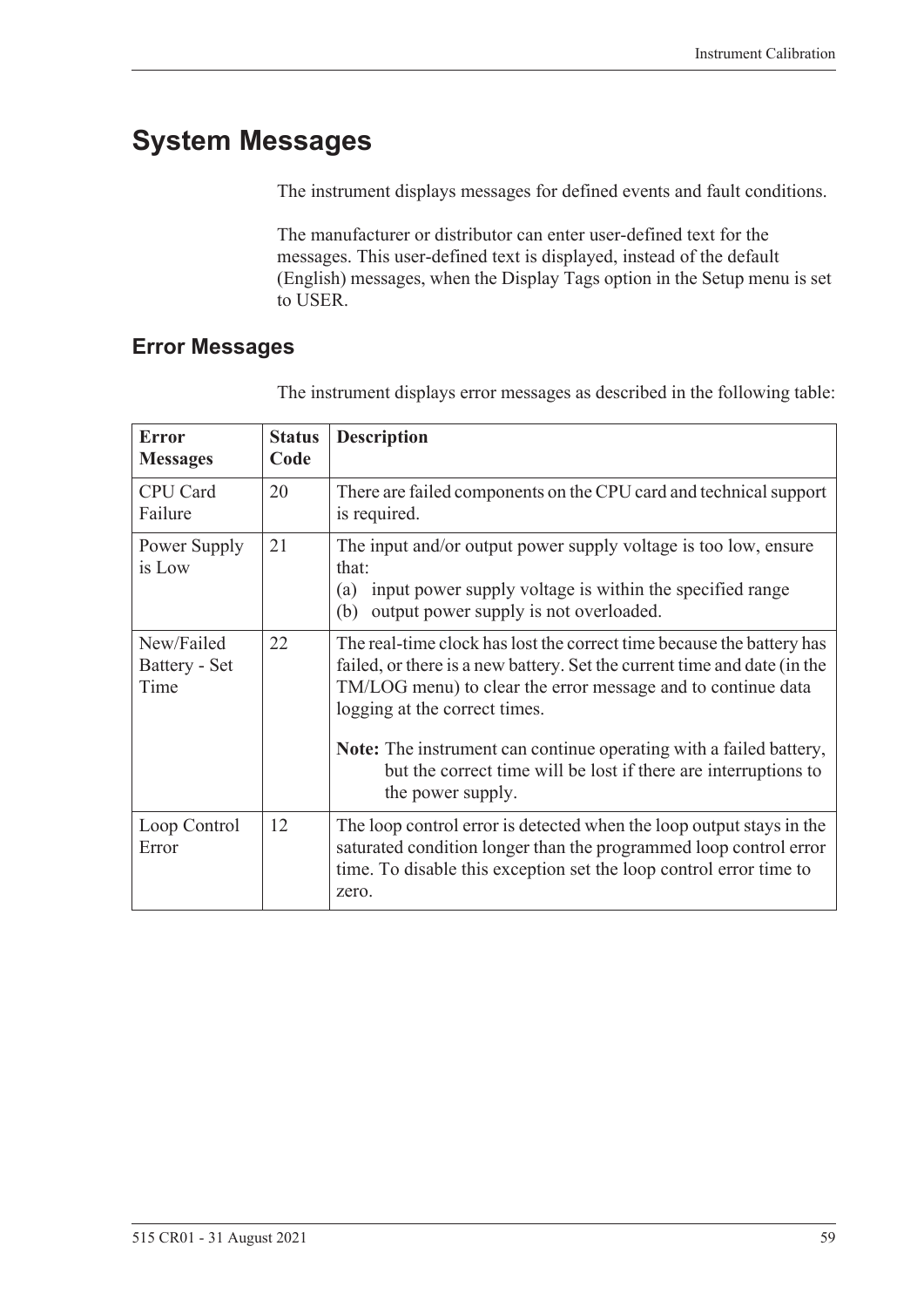## **Warning Messages**

The instrument displays warning messages as described in the following table:

| <b>Warning Messages</b>           | <b>Description</b>                                                                                                                                                         |
|-----------------------------------|----------------------------------------------------------------------------------------------------------------------------------------------------------------------------|
| Value Has Been Set to<br>Default  | You have entered an invalid value for a parameter. Therefore, the<br>instrument has set the default value.                                                                 |
| Over Total Limit -<br>Maximum Set | You have exceeded the maximum number of logging entries for the<br>combined time bases. The instrument has set the current log setting to<br>the remaining maximum number. |
| Already Assigned to<br>Other Port | You have tried to assign a particular protocol type to more than one<br>serial communication port. The instrument has set the protocol to<br>NONE.                         |
| SP Over Limit -<br>Maximum Set    | The control setpoint is greater than the allowed value. The instrument<br>has set the value to the maximum limit.                                                          |
|                                   | Either the process flow setpoint is greater than the flow range value<br>or the ratio setpoint in blend mode is greater than 80%.                                          |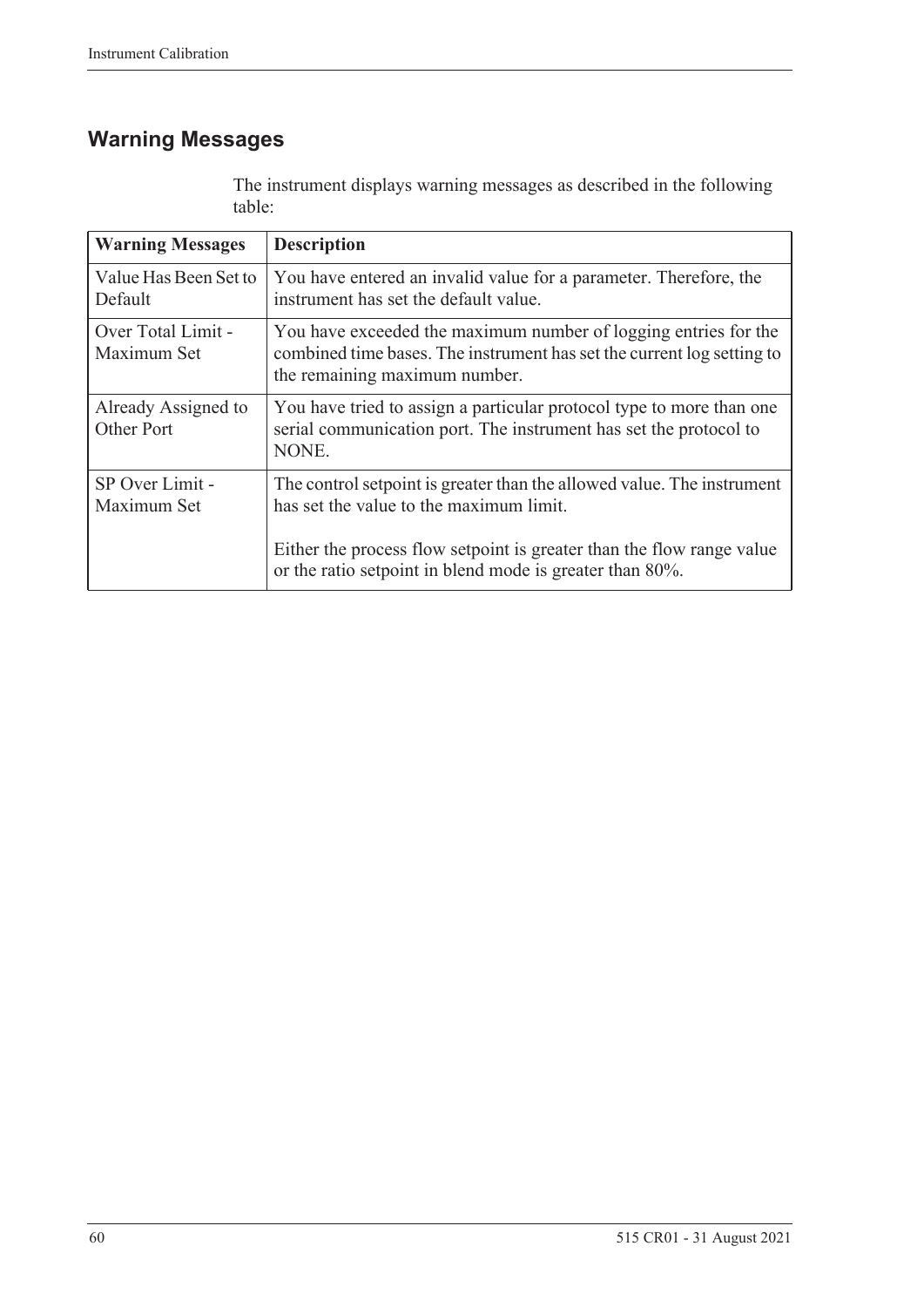# **Chapter 6 Communications**

## **Overview**

This chapter describes the communications between the instrument and another communicating device such as a computer or a printer. You should have relevant information about the devices to which the instrument will be connected. Some connection examples are included in this manual, however, the operation and connection of other devices is outside the scope of this manual.

#### **Hardware Interconnection**

The instrument has two communication ports:

- **•** COM-1 RS-232 port on the rear panel (DB9 female connector)
- **•** COM-2 RS-485 port on the rear panel (optional) or Ethernet (optional)

The appropriate interface and protocols are selected during calibration.

#### **COM-1 RS-232 Port**

The COM-1 RS-232 port provides communication between the instrument and one other device such as a host computer or a printer.

**Note:** A printer must have a serial port to be able to be directly connected to the flow computer. It is not possible to communicate directly with a printer via a parallel port.

Computers use either a DB9 or a DB25 connector, and the connections to each type are shown in [Figure 14.](#page-70-0)



*Figure 14 RS-232 Cable Connections to a Computer*

<span id="page-70-0"></span>**Note:** The instrument requires a cable with straight-through connections. Do not use a null modem cable for RS-232 connection to a computer.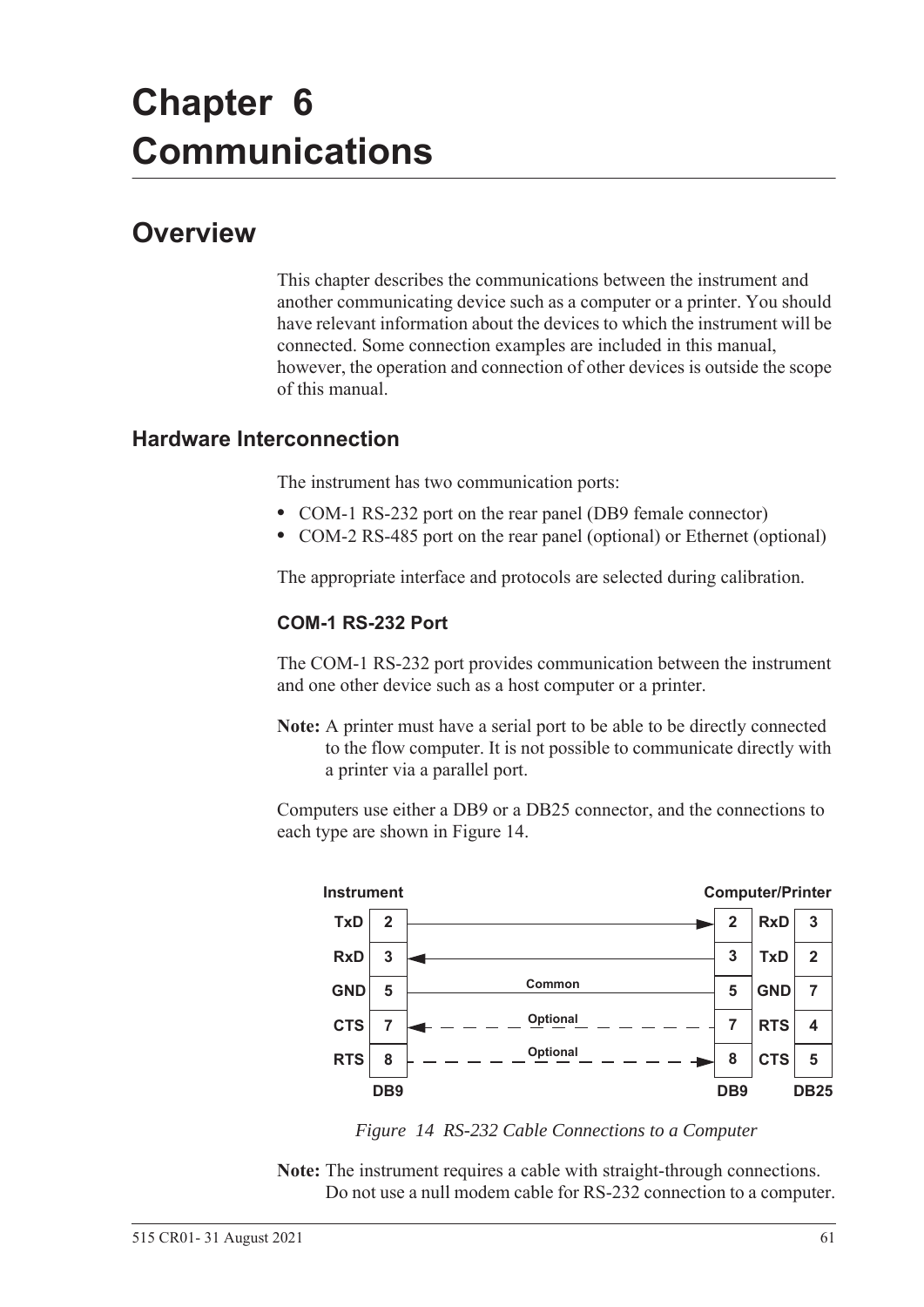#### **COM-2 RS-485 Port Option**

The COM-2 RS-485 port enables communication with multiple devices. Each device has a unique address so that the "master" device can communicate with specific "slave" devices.

On RS-485 links, an external terminating resistor must be connected at the furthest end of the cable. When multiple instruments are connected, they should be "daisy chained" in a multidrop configuration as shown in [Figure](#page-71-0)  [15](#page-71-0). Up to 32 units can be connected to the interface at a maximum distance of 1200 metres.



*Figure 15 RS-485 Connections*

#### <span id="page-71-0"></span>**COM-2 Ethernet Port Option**

An Ethernet module is an available option, in place of the RS-485 port, if Modbus TCP/IP connection is required. In the programming communication settings, COM-2 should be set to RTU (Modbus), 19200 Baud rate, even parity and 1 stop bit.

For further advice and example of Ethernet port usage and setup, refer to **[Ethernet Port & Setup](#page-95-0)** on page 86 in the Appendix.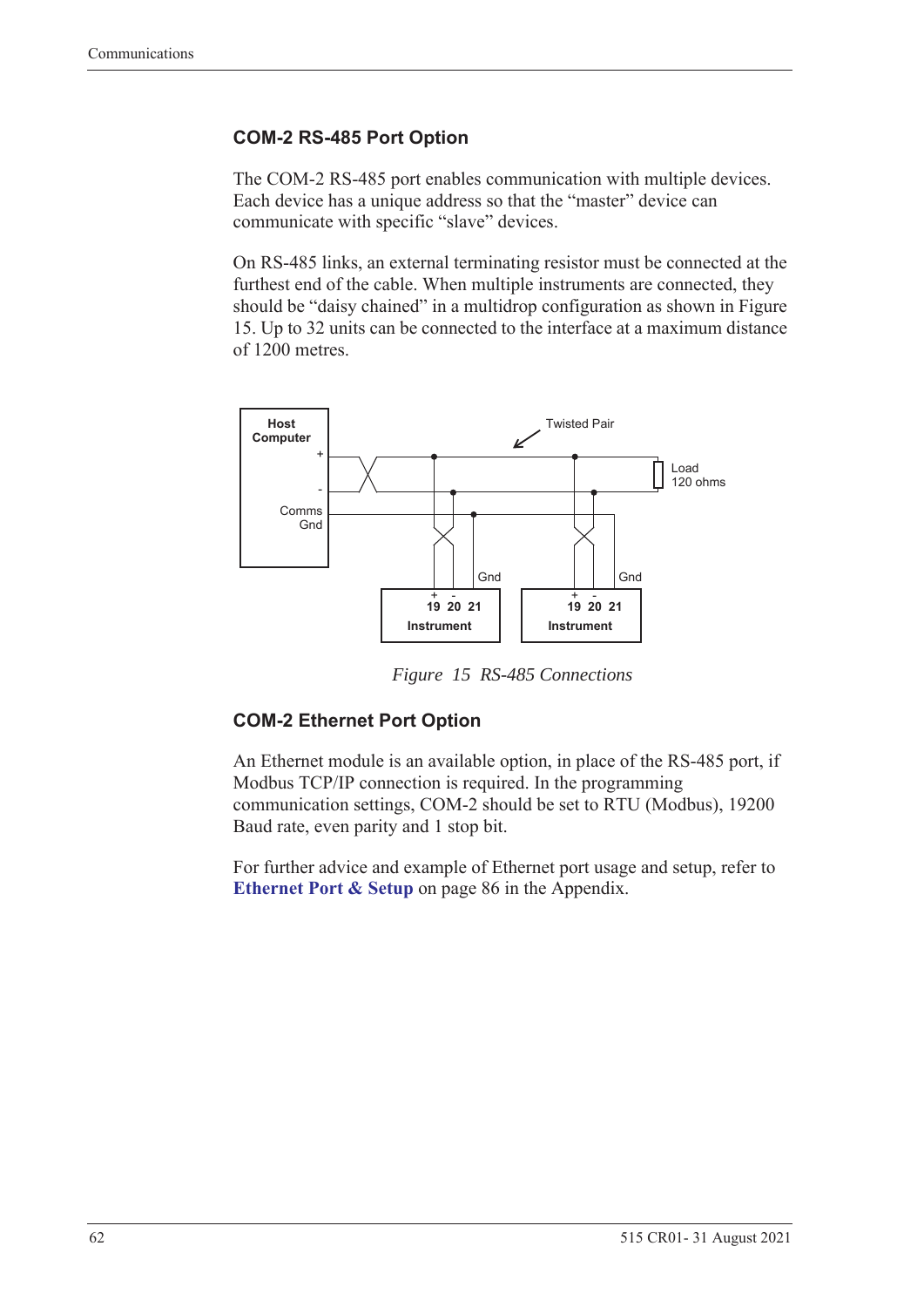# **Protocols**

<span id="page-72-1"></span>The communications protocols can be assigned to the communication ports on the instrument as follows:

- **• ASCII** Simple ASCII
- **• RTU** Modbus RTU
- **• PRN** Printer Protocol
- **• NONE** If a port is not being used, set the protocol to NONE.
- **Note:** The Printer Protocol is only available if the option with Real Time Clock is installed. Also a protocol cannot be assigned to more than one port at a time as described in **[Communications](#page-60-0)** on page 51.
- **• ASCII** In this ASCII protocol each command and response is a string of ASCII characters. This proprietary protocol is developed by Contrec to allow for simple information interchange. The main advantages of this mode are that it allows extended time intervals to occur between characters without causing a timeout error and that messages can be sent and monitored easily with a simple ASCII terminal.
- **• Modbus RTU** Modbus RTU is an industry-standard protocol which allows the instrument to be easily connected to computers running supervisory software systems. The main advantage of this mode is that its greater character density allows better data throughput than ASCII mode, however each message must be transmitted in a continuous stream.
- <span id="page-72-0"></span>**• Printer** - In the Printer protocol there is a selection of printer types. Please refer to the **[Printer Protocol](#page-84-0)** on page 75 for full details.

# **Simple ASCII Protocol**

This simple ASCII protocol requires that all requests are initiated with a colon (:) and terminated with a carriage return  $\binom{C_R}{R}$ . The message termination can include a linefeed before the carriage-return  $(\mathsf{L}_\mathsf{F}^\mathsf{C}_{\mathsf{R}})$ , but it is the carriage-return that acts as the message termination.

<span id="page-72-2"></span>All responses by the instrument are terminated with a linefeed and a carriage-return  $(L_F^C_R)$ .

## **Requests Format**

The format of a request to the instrument is as follows:

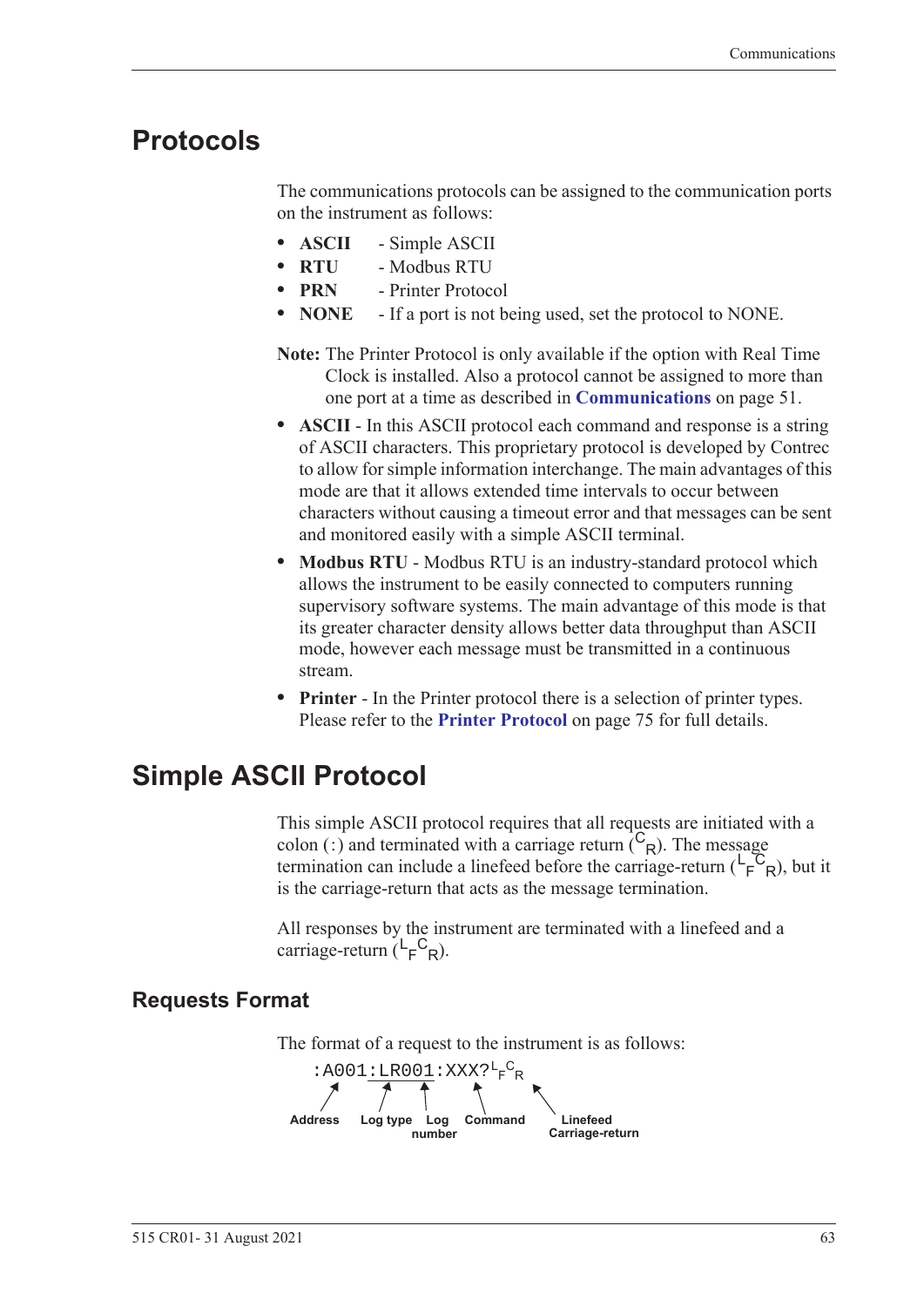Each request must include the address and command portions. The underlined section is an optional part of the request string.

#### <span id="page-73-0"></span>**Address**

In multipoint communications, each instrument must have a unique address and it is essential in the request for identifying a particular instrument. However, it may be set to 000, for special broadcast commands.

For single-instrument communications, the address can also be set to 000 in the request.

Refer to **[Communications](#page-60-0)** on page 51 for setting the instrument address.

**Note:** The instrument always responds with its address in the header regardless of the type of request.

#### **Log Type and Number**

The log type and number enables a communicating device to retrieve data from the instrument. The data can be from timebased or event-based logs. Data can also be from the current process variables with either the accumulated or non-accumulated (resettable) totals. All logged records of the process variables contain the accumulated totals.

The log request is optional. If the log request is not included, or the log number is set to 000, the instrument returns the current process variables. If the log request is included, the log number defines the specific log entry by counting backwards. The most recent log entry for a timebase is 001.

The "last edit" log records the process variables at the time of the last exit from the calibration edit mode. There is only one "last edit" log, therefore, if a number is included in the request, the instrument ignores the number and returns the data at the time of the last edit. Likewise, there is only one set of current process variables with "non-accumulated totals", therefore it also ignores any log number included in the request.

The types of logs applicable to this instrument are as follows:

| Log Type                                         |
|--------------------------------------------------|
| $LH$ - hourly $log$                              |
| LD - daily log                                   |
| LW - weekly log                                  |
| LM - monthly log                                 |
| $LY$ - yearly log                                |
| LE - last edit log                               |
| LN - current totals displayed as Non-accumulated |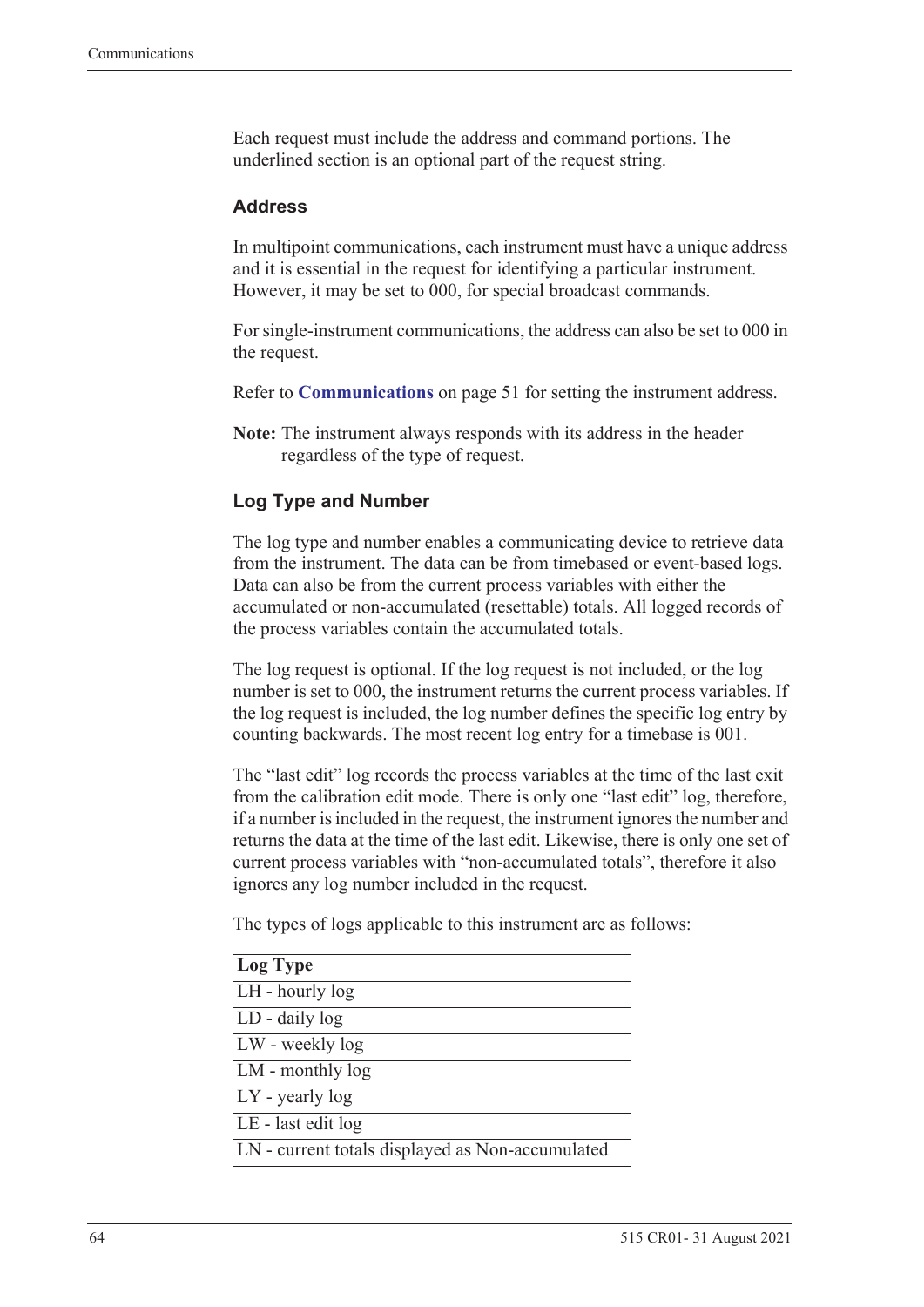The number of the log entry is the same as shown on the front panel of the instrument. For example, a request for LH003 would return the data for the log entry two hours prior to the most recent hourly log entry. If the current time is between 9:00 am and 10:00 am, the most recent hourly log LH001 was recorded at 9:00. Therefore, LH002 is for 8:00 and LH003 is for 7:00. After 10:00 am in this example, LH003 becomes the 8:00 log.

#### **Instrument Responses**

<span id="page-74-1"></span>The instrument response time to any enquiry is no more than 300 ms. The responses from the instrument are in the following format:

HEADER<sup>L</sup>F<sup>C</sup>R DATA<sup>L</sup>F<sup>C</sup>R DATA<sup>L</sup>F<sup>C</sup>R . . . DATA<sup>L</sup>F<sup>C</sup>R  $L_F^C$ <sub>R</sub>

The components of the response message are as follows:

#### **Header**

The format of the response header from the instrument is as follows:



<span id="page-74-0"></span>The instrument **Exception Status** codes that the instrument returns for the ASCII protocol are the same as those described for the Modbus RTU protocol in **[Instrument Exception Status](#page-82-0)** on page 73.

#### **Data**

The format of the data variables from the instrument is as follows:

|                       |  |  |  |  | 89123.456 |  |  |  |                                                                                                                                                               | M W h |  |  |  |  | E N E R G Y |  |  |
|-----------------------|--|--|--|--|-----------|--|--|--|---------------------------------------------------------------------------------------------------------------------------------------------------------------|-------|--|--|--|--|-------------|--|--|
|                       |  |  |  |  |           |  |  |  |                                                                                                                                                               |       |  |  |  |  |             |  |  |
| Value (aligned right) |  |  |  |  |           |  |  |  | $\begin{bmatrix} \frac{8}{9} \\ \frac{8}{9} \end{bmatrix}$ Unit (aligned left) $\begin{bmatrix} \frac{8}{9} \\ \frac{8}{9} \end{bmatrix}$ Item (aligned left) |       |  |  |  |  |             |  |  |

**Note:** The decimal point in the Value is always at character position 8. Therefore whole numbers are aligned right at the decimal point, with trailing zeroes.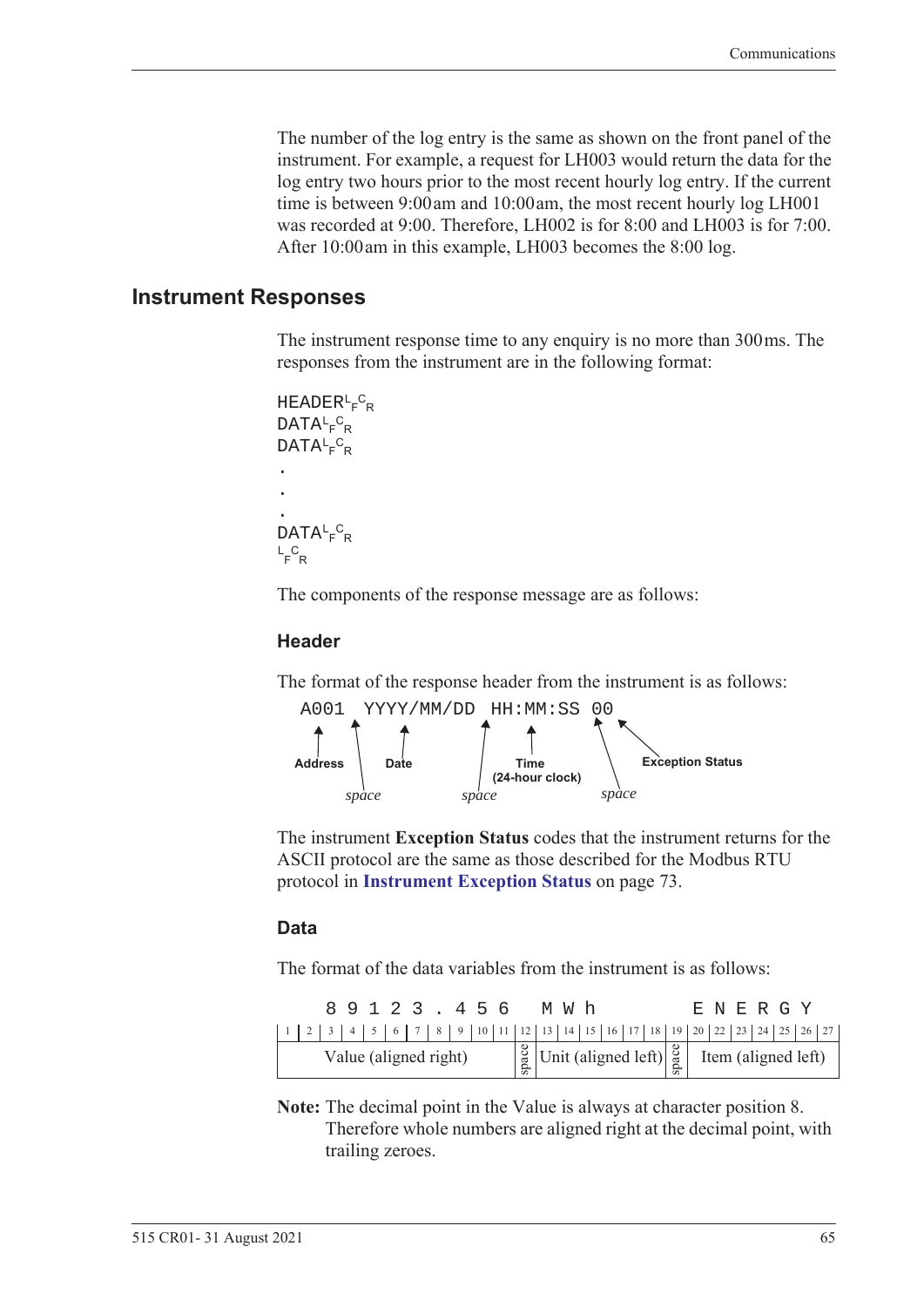#### **Variables Request**

The variables request asks the instrument to return the value of one or more requested variables. All totals are transmitted as accumulated totals.

|                   | <b>Command</b> Description                                                                                                                      |
|-------------------|-------------------------------------------------------------------------------------------------------------------------------------------------|
| :RVA?             | Return all variables                                                                                                                            |
| :RVD?             | Return the default Total and Rate                                                                                                               |
| : $RV0?$<br>:RV9? | Return the specific variable. The numbers relate to the<br>position in the variables menu. For example, V0 is Energy,<br>V1 is Power and so on. |

#### **Variables Request and Response Example**

The following request is for the only instrument that is connected to the communication port to return the values of all main menu variables.

:  $A 0 0 1 : R V A ? \frac{c}{r} c_R$ 

The following is an example of a hypothetical instrument response. Refer to on page 5 for the list of variables that would be returned for this application.

|                 |  |  |  |          |  |                  |  |       | A 0 0 1 2 0 0 2 / 0 3 / 1 4 1 8 : 2 5 : 0 0 0 0 0 ⊦ ° R |  |      |  |                          |  |                                   |  |  |
|-----------------|--|--|--|----------|--|------------------|--|-------|---------------------------------------------------------|--|------|--|--------------------------|--|-----------------------------------|--|--|
|                 |  |  |  |          |  | 6.116 MWh        |  |       |                                                         |  |      |  | ENERGY 'F <sup>c</sup> r |  |                                   |  |  |
|                 |  |  |  |          |  | 16.573 MW        |  |       |                                                         |  |      |  | POWER                    |  | $L_{F}$ $C_{R}$                   |  |  |
|                 |  |  |  |          |  | 1320.530 m 3     |  |       |                                                         |  |      |  | VOLUME                   |  | $L$ <sub>F</sub> $C$ <sub>R</sub> |  |  |
|                 |  |  |  |          |  |                  |  |       | 58.300 m 3/M                                            |  |      |  | $V - F L O W$ $F c_R$    |  |                                   |  |  |
|                 |  |  |  | 7627.117 |  | КG               |  |       |                                                         |  |      |  | MASS                     |  | $L_F$ $C_R$                       |  |  |
|                 |  |  |  | 344.460  |  |                  |  |       | K G / M                                                 |  |      |  | M – F L O W              |  | $L_{F}$ $C_{R}$                   |  |  |
|                 |  |  |  | 230.000  |  |                  |  | DEG C |                                                         |  | TEMP |  |                          |  | $L_F$ $C_R$                       |  |  |
|                 |  |  |  | 1.260    |  | МРА              |  |       |                                                         |  |      |  | PRESS                    |  | $L_{F}$ $C_{R}$                   |  |  |
|                 |  |  |  |          |  | $0.174$ m $3/KG$ |  |       |                                                         |  |      |  | $S P - V O L$            |  | $L_{F}$ $C_{R}$                   |  |  |
|                 |  |  |  |          |  |                  |  |       | 2886.760 KJ/KG SP-ENT                                   |  |      |  |                          |  | $L$ <sub>F</sub> $C$ <sub>R</sub> |  |  |
| $L_{F}$ $C_{R}$ |  |  |  |          |  |                  |  |       |                                                         |  |      |  |                          |  |                                   |  |  |

The following message to an instrument, requests the current values for the default rate and total:

: A 0 0 1 : R V D ?  $L_F$   $C_R$ 

The instrument response would be similar to the following:

A001 2002/03/14 18:25:00  $F$   $\circ$ <sub>R</sub>  $126.455 m3$ <sup>F</sup> <sup>C</sup> R  $20.437$  m  $3/M$  $F$   $\circ$ <sub>R</sub> L <sup>F</sup> <sup>C</sup> R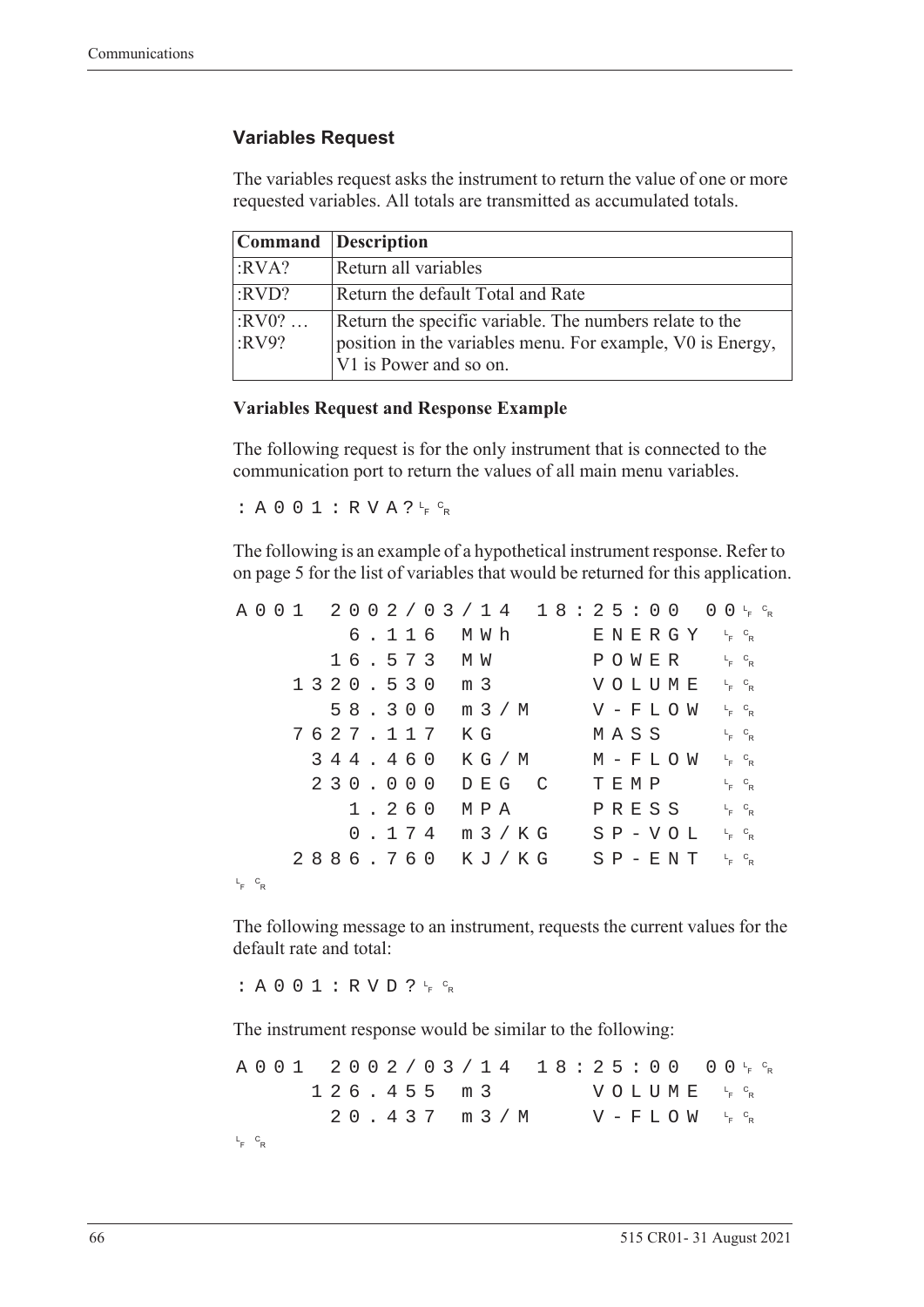#### **Log Request**

The log request asks the instrument how many logs it stores in the particular timebase. These are the values described in **[Time Settings and Data](#page-62-0)  Logging** [on page 53](#page-62-0).

|       | Command Description                                      |
|-------|----------------------------------------------------------|
| :RLH? | Return the number of hourly logs                         |
| :RLD? | Return the number of daily logs                          |
| :RLW? | Return the number of weekly logs                         |
| :RLM? | Return the number of monthly logs                        |
| :RLY? | Return the number of yearly logs                         |
| :RLR? | Return the number of log records (non-timebased logging) |

#### **Log Response Example**

The following message asks the instrument with address 001 to return the number of hourly logs that the instrument stores:

 $: A 0 0 1 : R L H ? \Leftrightarrow c_R$ 

The instrument response would be similar to the following:

A001 2002/03/14 18:25:00  $F$   $\circ$ R  $24r$ <sub>F</sub>  $c_R$ L <sup>F</sup> <sup>C</sup> R

#### **Clear Data Request**

The clear data request asks the instrument to clear the data in the selected registers.

| Command Description |                                                 |
|---------------------|-------------------------------------------------|
| :RCN?               | Clear the non-accumulated (resettable) totals   |
| :RCA?               | Clear the accumulated totals                    |
| :RCL?               | Clear the logs except for the "last edited" log |

#### **Clear Data Request Example**

The following message asks the instrument with address 001 to clear the logged data that the instrument stores:

: A 0 0 1 : R C L ?  $L_F$   $c_R$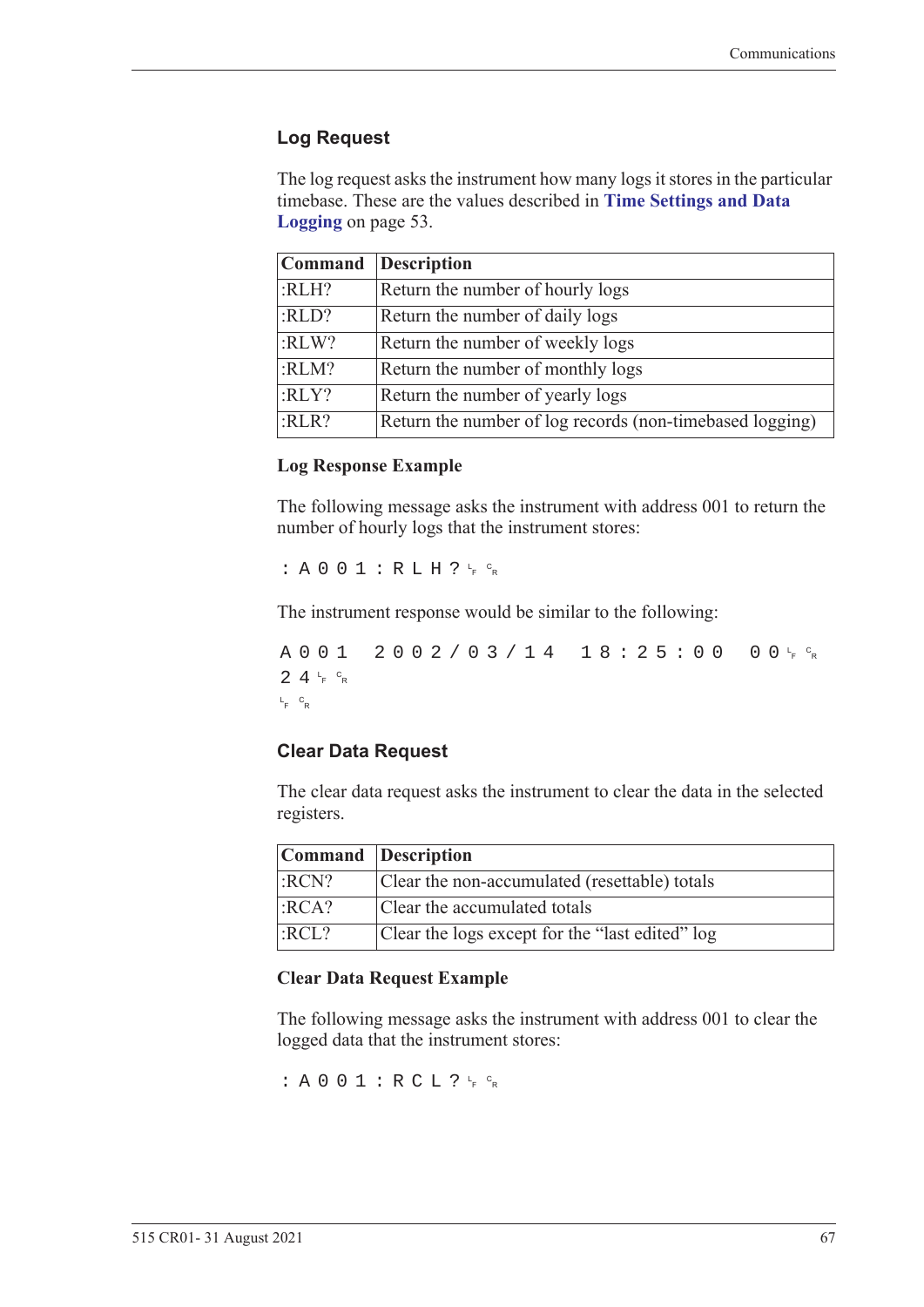The instrument response would be similar to the following:

A001 2002/03/14 18:25:00  $F$   $\circ$ <sub>R</sub> L <sup>F</sup> <sup>C</sup> R

#### <span id="page-77-0"></span>**Instrument Information Request**

The Instrument Information request asks the instrument to return the general information about the model and version codes. The instrument exception status is returned as a part of the header as it is with the header for all command responses.

|      | Command Description                                                                                                      |
|------|--------------------------------------------------------------------------------------------------------------------------|
| RIG? | Return the general information about the instrument such as                                                              |
|      | Model number, Application number, Version and Serial                                                                     |
|      | numbers etc. These items are returned as a block in the same<br>format as shown on the display in the "Model Info" menu. |

#### **Instrument Information Response Example**

The following message asks the instrument with address 001 to return the general information about the instrument:

: A 0 0 1 : R I G ?  $L_F$   $C_R$ 

The following is an example of a hypothetical instrument response:

A001 2002/03/14 18:25:00 <sup>F</sup> <sup>C</sup> R  $515$   $MODEL$   $-1--F-$ <sup>L</sup>F<sup>C</sup>R  $S$  C O  $1$  I N P U T F - T P - - <sup>L</sup><sub>F</sub> <sup>C</sup>R  $S$  C O  $1$  V E R S O  $1$  O  $1$  J  $1$  , O  $0$   $1$   $1$   $1$   $6$   $8$ CUSTOM VERS 000001<sup>t</sup>F<sup>c</sup>r  $\texttt{UNIT}$  S/N 123456<sup>L</sup><sub>F</sub>  $\texttt{C}_{\texttt{R}}$ L <sup>F</sup> <sup>C</sup> R 1 2 3 4 5 6 7 8 9 10 11 12 13 14 15 16 17 18 19 20 21 22 23 24 25 26 27 28 29

#### **Corrupted or Invalid Requests**

If the instrument receives a corrupted or incomplete request, there is no response. The instrument discards any partial request and waits for the next enquiry.

If the instrument receives a request message in the correct format, but for a non-existent option, it returns only the message header. For example, if the instrument received the following request variables message :A001:RVT? it will return only the header because there is no T option for the 'Variables Request' message.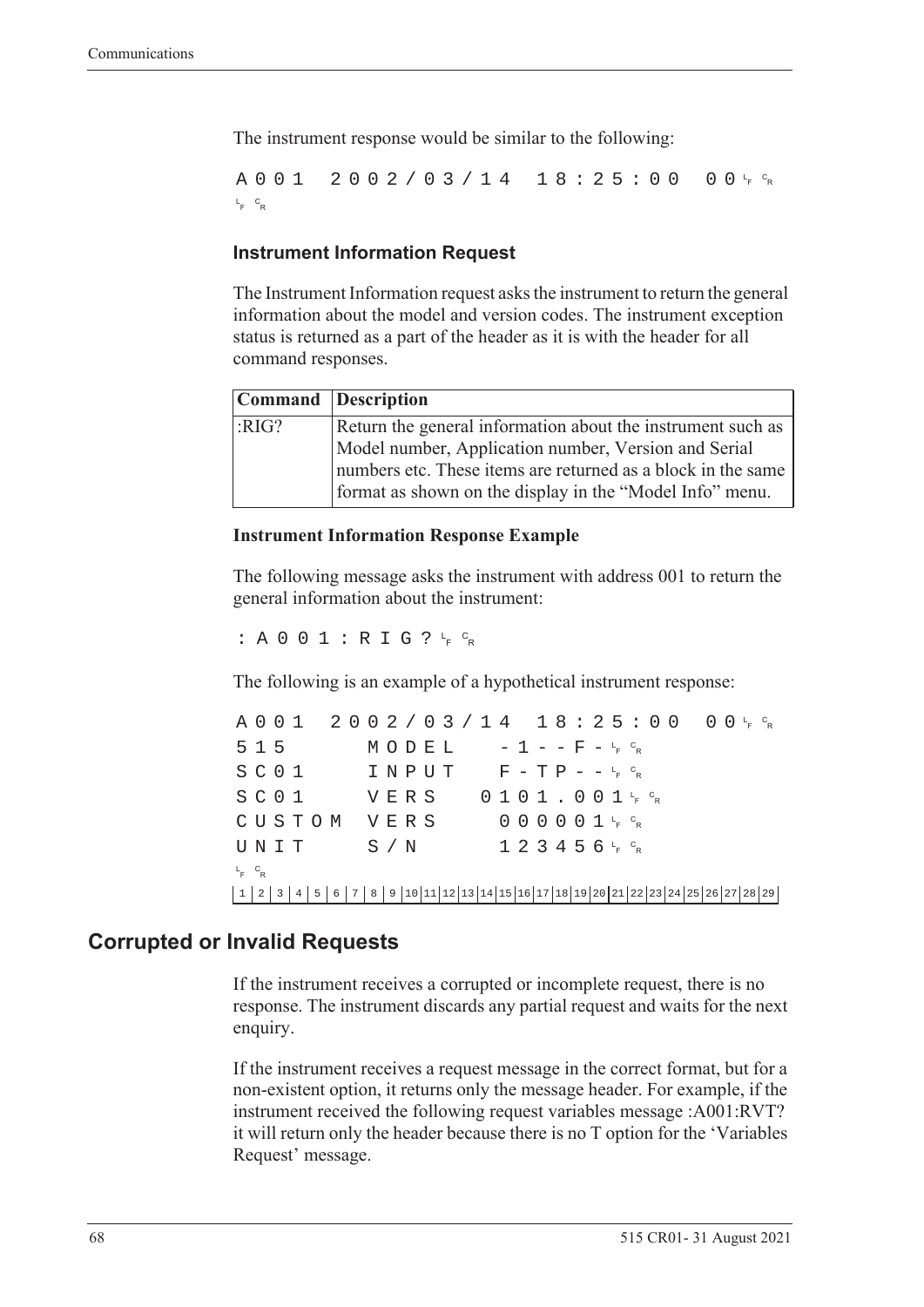# **Modbus RTU Protocol**

<span id="page-78-0"></span>Modbus RTU (remote terminal unit) is an industry standard protocol that allows the instrument to be easily interfaced to other communication devices.

The instrument implements the Modbus protocol as detailed in the *Modicon Modbus Protocol Reference Guide* PI-MBUS-300 Rev J (June 1996).

#### **Message Format**

In RTU mode, messages start with a silent interval of at least 3.5 character times. The first field transmitted is the device address. Following the last transmitted character, a similar interval of at least 3.5 character times marks the end of the message. A new message can begin after this interval. The entire message frame must be transmitted as a continuous stream. A typical message frame is shown below:

| <b>Address</b> | Function | Data    | <b>CRC</b> Check |  |  |  |  |
|----------------|----------|---------|------------------|--|--|--|--|
| $ 1$ byte      | 1 byte   | n bytes | 2 bytes          |  |  |  |  |

Except for broadcast messages, when a master device sends a query to a slave device, it expects a normal response. One of four possible events can occur from the master's query:

- **•** If the slave device receives the query without a communication error, and can handle the query normally, it returns a normal response.
- **•** If the slave does not receive the query due to a communication error, no response is returned. The master program has to process a timeout condition for the query.
- **•** If the slave receives the query, but detects a communications error (parity or CRC), no response is returned. The master program has to process a timeout condition for the query.
- **•** If the slave receives the query without a communication error, but cannot handle it (for example, if the request is to read a nonexistent register), the slave will return an exception response informing the master of the nature of the error.

#### **Instrument Address**

The address of the instrument is programmable in the range from 1 to 247. Some addresses are reserved according to PI-MBUS-300 and have a special meaning:

- 0 = Broadcast, no response required from slave devices
- **•** 248 to 255 Reserved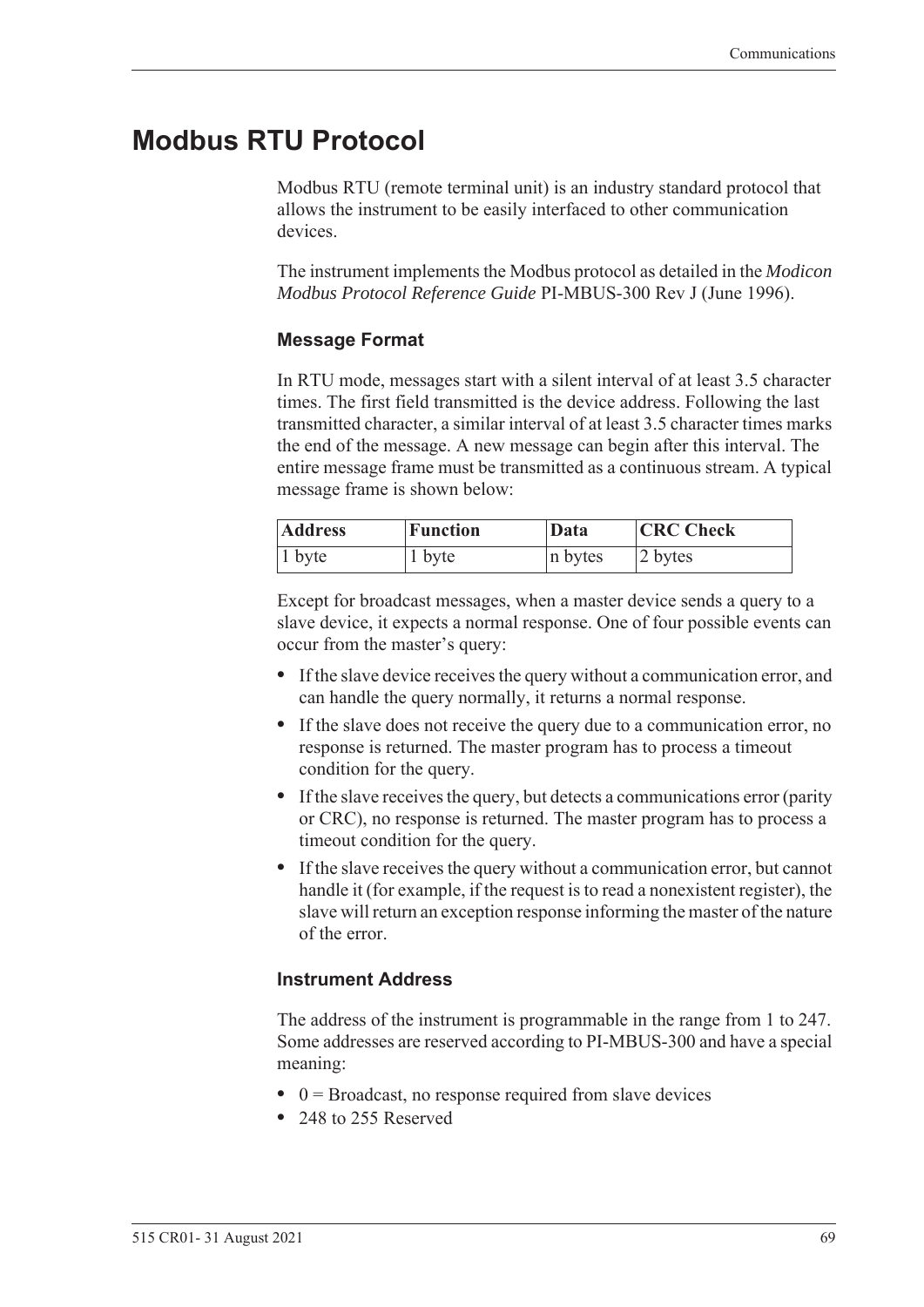### **Function Codes**

| Code            | <b>Name</b>           | <b>Description</b>                                                    |
|-----------------|-----------------------|-----------------------------------------------------------------------|
| 03              | Read data register(s) | Obtain the content of one or more 2-byte<br>data registers.           |
| 06              | Preset data register  | Preset one 2-byte data register.                                      |
| $\overline{07}$ | Read status register  | Obtain the content of 1-byte status register.                         |
| 16              |                       | $ $ Preset data register(s) Preset one or more 2-byte data registers. |

The instrument accepts the following function codes:

#### **Exception Response**

The instrument forms an exception response by adding 80H to the function code and using an exception code as the 1-byte data field in the returned frame. Implemented exception codes are as follows:

| Code | <b>Name</b>             | <b>Description</b>                                                                                                                                   |
|------|-------------------------|------------------------------------------------------------------------------------------------------------------------------------------------------|
| 01   | <b>Illegal</b> function | The function code is not a legal action for<br>the slave.                                                                                            |
| 02   | Illegal data address    | The data address is not a legal address for<br>the slave.                                                                                            |
| 03   | Illegal data value      | The data value is not a legal value for the<br>slave.                                                                                                |
| 05   | Acknowledge             | The slave has accepted the request and is<br>processing it, but a long duration of time<br>will be required to do so.                                |
| 06   | Slave device busy       | The slave is engaged in processing a long<br>duration program command. The master<br>should re-transmit the message later when<br>the slave is free. |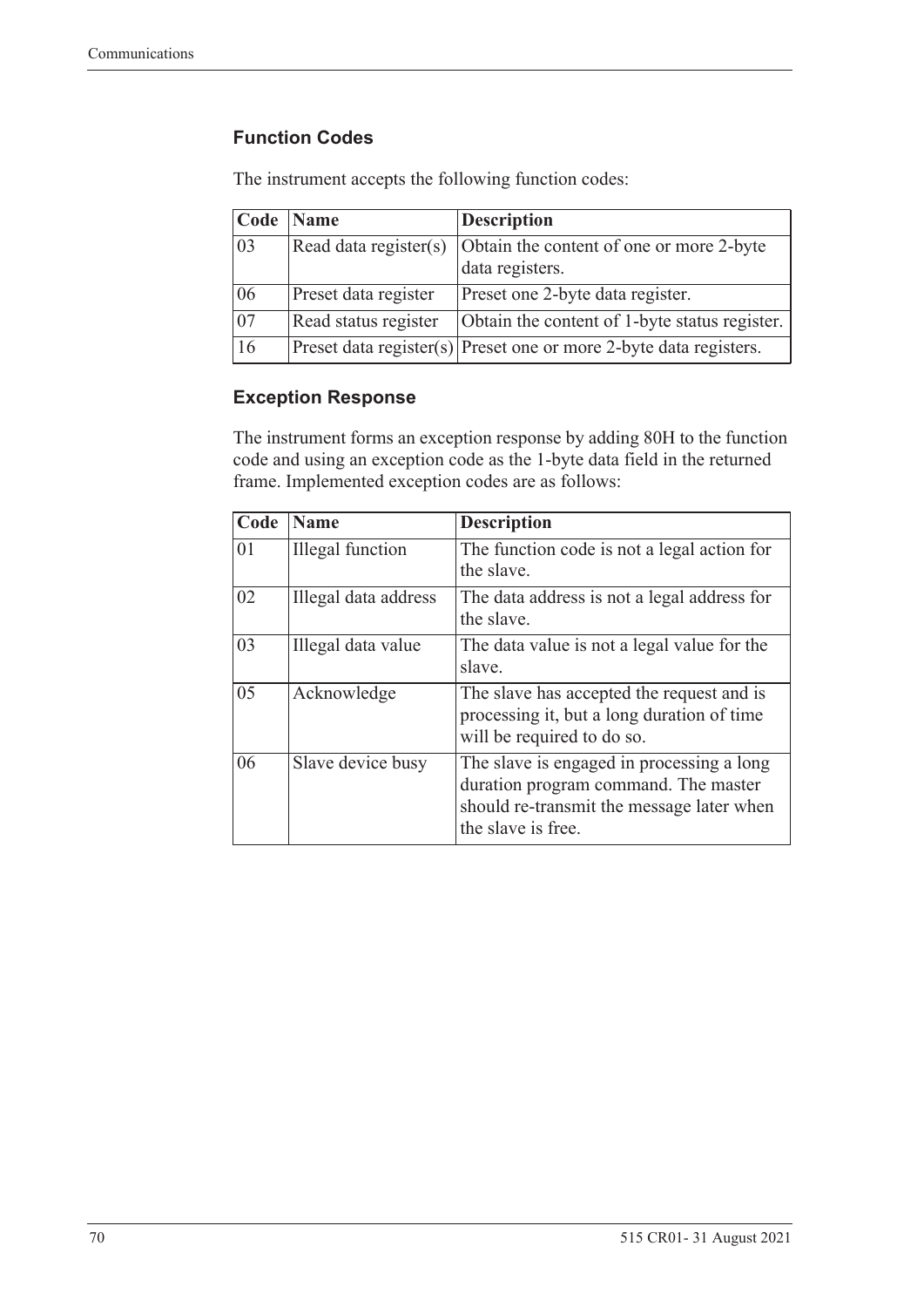## **List of Data Registers**

The following tables describe the addresses and meaning of the data registers in the instrument. The registers are grouped in blocks that relate to a particular function of the instrument. The data values are expressed in the engineering units that were selected for the variables when the instrument settings were configured.

**Note:** Conventional numbering of registers often starts from 1, therefore be aware that "register 1" in this case has "address 0" and so on.

The data registers represent different data types as specified in the tables:

- I Integer, 2 bytes (Holding Register)
- L Long Integer, 4 bytes (2 registers)
- P Programmable Format, 4 bytes (2 registers)

The "Programmable Format" data type for 4-byte (2 registers) data values can be set as either Floating Point or Long Integer via the "Data Type" program item as described **[Communications](#page-60-0)** on page 51.

The Floating Point variable is represented in IEEE-754 Floating Point 4-byte format and requires two 2-byte data registers:

| <b>IEEE-754</b> | <b>Modicon Registers</b>                       |  |  |  |  |  |
|-----------------|------------------------------------------------|--|--|--|--|--|
| 1st byte        | low byte (register $X$ )                       |  |  |  |  |  |
| 2nd byte        | $\left  \text{high byte (register X)} \right $ |  |  |  |  |  |
| 3rd byte        | low byte (register $X+1$ )                     |  |  |  |  |  |
| 4th byte        | high byte (register $X+1$ )                    |  |  |  |  |  |

This means that two data registers must be read or written to obtain, or preset, one data value.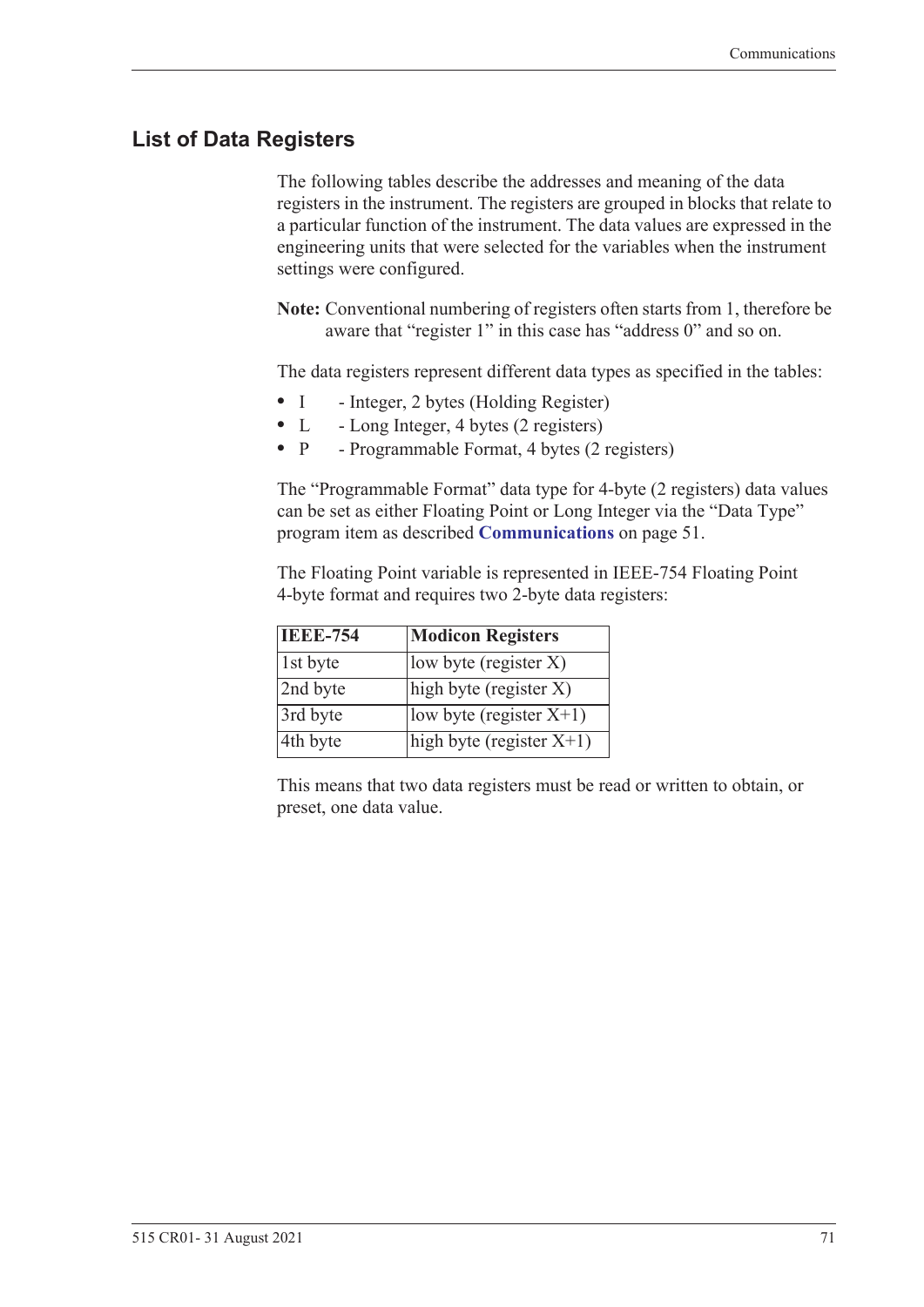### **Current and Logged Process Data**

This block of registers is available for the retrieval of current or logged process data with its matching time and date information.

Use the log type and log number to retrieve the logged information from the appropriate register. If a particular log number does not exist, or the instrument does not have the optional real-time clock, the time and date stamp and associated variables are set to zero.

| <b>Register</b> | <b>Name</b>                       | <b>Comments</b>                                                                                                                                                                                       | <b>Read Only or</b><br><b>Read/Write</b> | <b>Data</b><br><b>Type</b> |
|-----------------|-----------------------------------|-------------------------------------------------------------------------------------------------------------------------------------------------------------------------------------------------------|------------------------------------------|----------------------------|
| $\overline{1}$  | <b>Net Volume</b>                 |                                                                                                                                                                                                       | R                                        | $\overline{P}$             |
| $\overline{3}$  | Net Flowrate                      |                                                                                                                                                                                                       | R                                        | P                          |
| $\overline{5}$  | Main Line Volume                  |                                                                                                                                                                                                       | R                                        | $\overline{\mathsf{P}}$    |
| 7               | Main Line Flowrate                |                                                                                                                                                                                                       | R                                        | P                          |
| $\overline{9}$  | Process Line Volume               |                                                                                                                                                                                                       | R                                        | P                          |
| $\overline{11}$ | <b>Process Line Flowrate</b>      | <b>Process Variables</b>                                                                                                                                                                              | R                                        | P                          |
| $\overline{13}$ | Process Ratio                     |                                                                                                                                                                                                       | $\overline{\mathsf{R}}$                  | $\overline{\mathsf{P}}$    |
| 15              | Process Control Output            | By default totals are the Accumulated values. If<br>current Non-accumulated (resettable) totals are                                                                                                   | $\overline{\mathsf{R}}$                  | P                          |
| $\overline{17}$ | <b>Process Flowrate Deviation</b> | required, set register 37 to 06. All logged totals                                                                                                                                                    | R                                        | $\overline{\mathsf{P}}$    |
| $\overline{19}$ |                                   | are the Accumulated values.                                                                                                                                                                           | R.                                       | P                          |
| $\overline{21}$ |                                   |                                                                                                                                                                                                       | $\overline{\mathsf{R}}$                  | P                          |
| $\overline{23}$ |                                   |                                                                                                                                                                                                       | R                                        | $\overline{\mathsf{P}}$    |
| $\overline{25}$ |                                   |                                                                                                                                                                                                       | R                                        | P                          |
| $\overline{27}$ |                                   |                                                                                                                                                                                                       | $\overline{\mathsf{R}}$                  | P                          |
| $\overline{29}$ |                                   |                                                                                                                                                                                                       | R.                                       | $\mathsf{P}$               |
| $\overline{31}$ | Year                              |                                                                                                                                                                                                       | R/W                                      | T                          |
| $\overline{32}$ | Month                             | Current Date/Time or                                                                                                                                                                                  | $\overline{R/W}$                         | $\overline{\phantom{a}}$   |
| $\overline{33}$ | Date                              | Logged Date/Time Stamp                                                                                                                                                                                | R/W                                      | I                          |
| $\overline{34}$ | Hour                              | (see register 38 Log Number).                                                                                                                                                                         | R/W                                      | $\overline{1}$             |
| $\overline{35}$ | Minute                            | Only current Date/Time can be edited                                                                                                                                                                  | $\overline{R/W}$                         | I                          |
| $\overline{36}$ | Second                            |                                                                                                                                                                                                       | R                                        | $\overline{\phantom{a}}$   |
| $\overline{37}$ | Log Type                          | 00 - hourly or log records<br>01 - daily<br>02 - weekly<br>03 - monthly<br>04 - yearly<br>05 - last edit of calibration<br>06 - current totals are non-accumulated values,<br>register 38 is ignored. | $\overline{R/W}$                         | I                          |
| 38              | Log Number                        | If set to 0, current variables and Date/Time are<br>retrieved                                                                                                                                         | R/W                                      |                            |
| 39              | <b>Clear Data</b>                 | 01 - clear logs<br>02 - clear accumulated totals<br>03 - clear non-accumulated totals                                                                                                                 | $\overline{W}$                           | ı                          |
| 40              | Reserved                          |                                                                                                                                                                                                       |                                          | ı                          |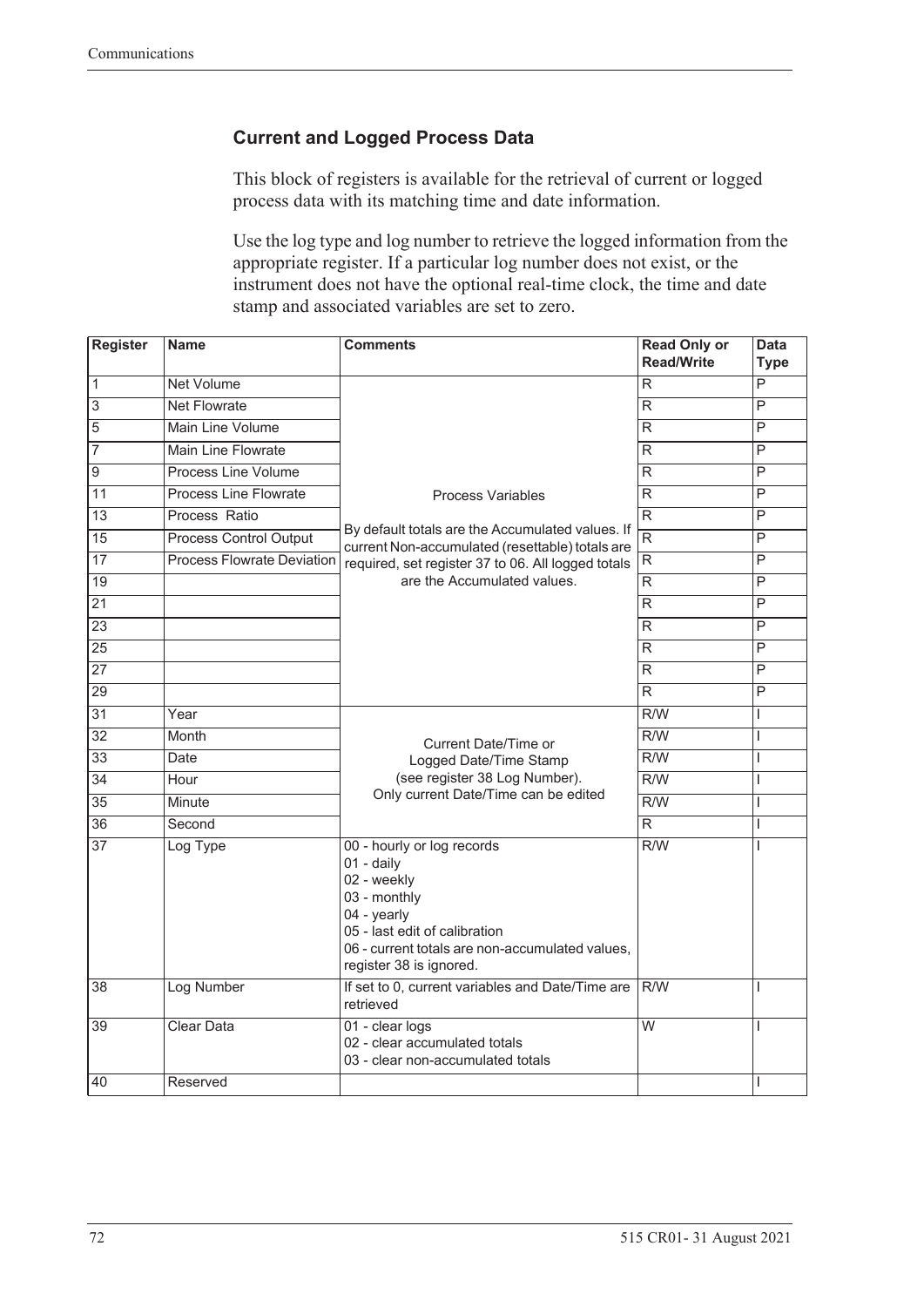### <span id="page-82-1"></span><span id="page-82-0"></span>**Instrument Exception Status**

This register is available to verify the status of the instrument.

| <b>Register</b> | <b>Name</b> | <b>Comments</b>                              | <b>Read Only or</b><br><b>Read/Write</b> | <b>Data</b><br><b>Type</b> |
|-----------------|-------------|----------------------------------------------|------------------------------------------|----------------------------|
| 41              | Exception   | $00 = no error$                              | R                                        |                            |
|                 | Status      | $01$ = analog input 1 failure                |                                          |                            |
|                 |             | 02 = analog input 2 failure                  |                                          |                            |
|                 |             | 03 = analog input 3 failure                  |                                          |                            |
|                 |             | 04 = analog input 4 failure                  |                                          |                            |
|                 |             | 05 = invalid calibration parameter           |                                          |                            |
|                 |             | 06 = invalid reference parameter             |                                          |                            |
|                 |             | $07$ = invalid property                      |                                          |                            |
|                 |             | 08 to 09 reserved                            |                                          |                            |
|                 |             | $10$ = process parameters out of range       |                                          |                            |
|                 |             | $11$ = no solution for internal calculations |                                          |                            |
|                 |             | 12 = error detected: control failure         |                                          |                            |
|                 |             | $20 =$ system failure                        |                                          |                            |
|                 |             | $21$ = power supply is low                   |                                          |                            |
|                 |             | $22$ = new or failed clock battery           |                                          |                            |
|                 |             | 23 to 29 reserved                            |                                          |                            |
|                 |             | $30$ = alarm 1 active                        |                                          |                            |
|                 |             | $31$ = alarm 2 active                        |                                          |                            |
|                 |             | $32$ = alarm 3 active                        |                                          |                            |
|                 |             | $33$ = alarm 4 active                        |                                          |                            |

#### **Instrument Control and I/O**

This block of registers is available in some applications to give access to important information in the instrument.

| <b>Register</b> | <b>Name</b>        | <b>Comments</b>                                                                                                                                                    | <b>Read Only or</b><br><b>Read/Write</b> | <b>Data</b><br><b>Type</b> |
|-----------------|--------------------|--------------------------------------------------------------------------------------------------------------------------------------------------------------------|------------------------------------------|----------------------------|
| 42              | Reserved           |                                                                                                                                                                    |                                          |                            |
| 43              | Logic Inputs       | 0 to 15 Binary representation of logic inputs<br>$0 =$ activated; $1 =$ deactivated<br>$B0 = input 1 (LSB)$<br>$B1 = input 2$<br>$B2 = input 3$<br>$B3 = input 4$  | R                                        |                            |
| 44              |                    | Operation Mode   Representation of operation mode<br>$0 =$ Idle/Local Idle state<br>1 = Inhibited Inhibited state<br>$2 =$ Local Forced to Local when in Loop mode | R                                        |                            |
| 45              | <b>Relay State</b> | 0 to 15 Binary representation of relay state<br>$0 =$ open; $1 =$ closed<br>$B0 =$ relay 1 (LSB)<br>$B1 =$ relay 2<br>$B2 =$ relay 3<br>$B3 =$ relay 4             | R                                        |                            |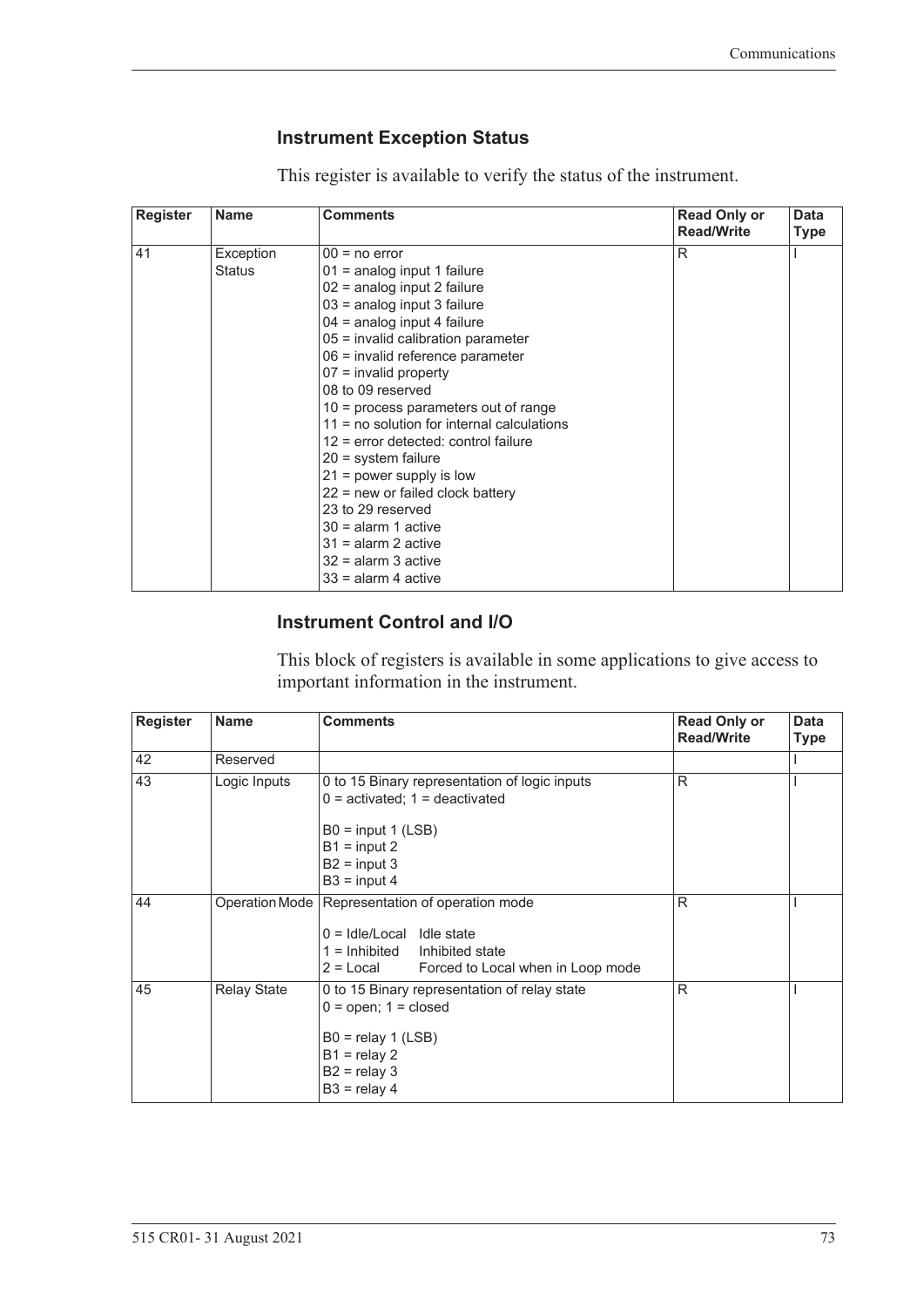| <b>Register</b> | <b>Name</b>              | <b>Comments</b>                                                                                                                                                                                                                                                 | <b>Read Only or</b><br><b>Read/Write</b> | <b>Data</b><br><b>Type</b> |
|-----------------|--------------------------|-----------------------------------------------------------------------------------------------------------------------------------------------------------------------------------------------------------------------------------------------------------------|------------------------------------------|----------------------------|
| 46              | <b>Relay Control</b>     | 0 to 15 Binary representation of relay control<br>$0 =$ open; $1 =$ close<br>$B0 =$ relay 1 (LSB)<br>$B1 =$ relay 2<br>$B2 =$ relay 3                                                                                                                           | R/W                                      |                            |
| 47              | Relay Control<br>Source  | $B3 =$ relay 4<br>0 to 15 Binary representation of relay control source<br>$0 = Local$<br>- controlled by instrument operation<br>- controlled by Modbus register 46<br>$1 = RTU$<br>$B0 =$ relay 1 (LSB)<br>$B1 =$ relay 2<br>$B2 =$ relay 3<br>$B3 =$ relay 4 | R/W                                      |                            |
| 48 to 50        | Reserved                 |                                                                                                                                                                                                                                                                 |                                          |                            |
| 51 to 99        | Instrument<br>Parameters | See next table for details.                                                                                                                                                                                                                                     | R/W                                      | P                          |
| 101             | Analog Inp.1             | Raw analog input data                                                                                                                                                                                                                                           | R.                                       | P                          |
| 103             | Analog Inp.2             | 4-20mA inputs are read in Amperes                                                                                                                                                                                                                               | R                                        | P                          |
| 105             | Analog Inp.3             | 0-5V or 1-5V inputs are read in Volts<br>RTD inputs are read in degrees Kelvin                                                                                                                                                                                  | R.                                       | P                          |
| 107             | Analog Inp.4             | Unused inputs are configured as 4-20mA                                                                                                                                                                                                                          | R                                        | P                          |

#### **Instrument Configuration Parameters**

This block of registers is available in applications to give access to some important instrument parameters (i.e. target setpoint, etc).

The usage of these parameters can be dependent on other instrument settings. For full description, please refer to the 'Modbus Accessible Parameters' in **[Parameters](#page-52-0)** on page 43.

| <b>Register</b> | <b>Name</b>                  | <b>Comments</b> | Read Only or Data<br><b>Read/Write</b> | <b>Type</b> |
|-----------------|------------------------------|-----------------|----------------------------------------|-------------|
| 51              | Loop Control Output Setpoint |                 | IR/W                                   |             |
| 53              | Loop Flowrate Setpoint       |                 | IR/W                                   | D           |
| 55              | Loop Ratio Setpoint          |                 | l R/W                                  |             |
| 57 to 99        | l Reserved                   |                 | IR/W                                   | ▫           |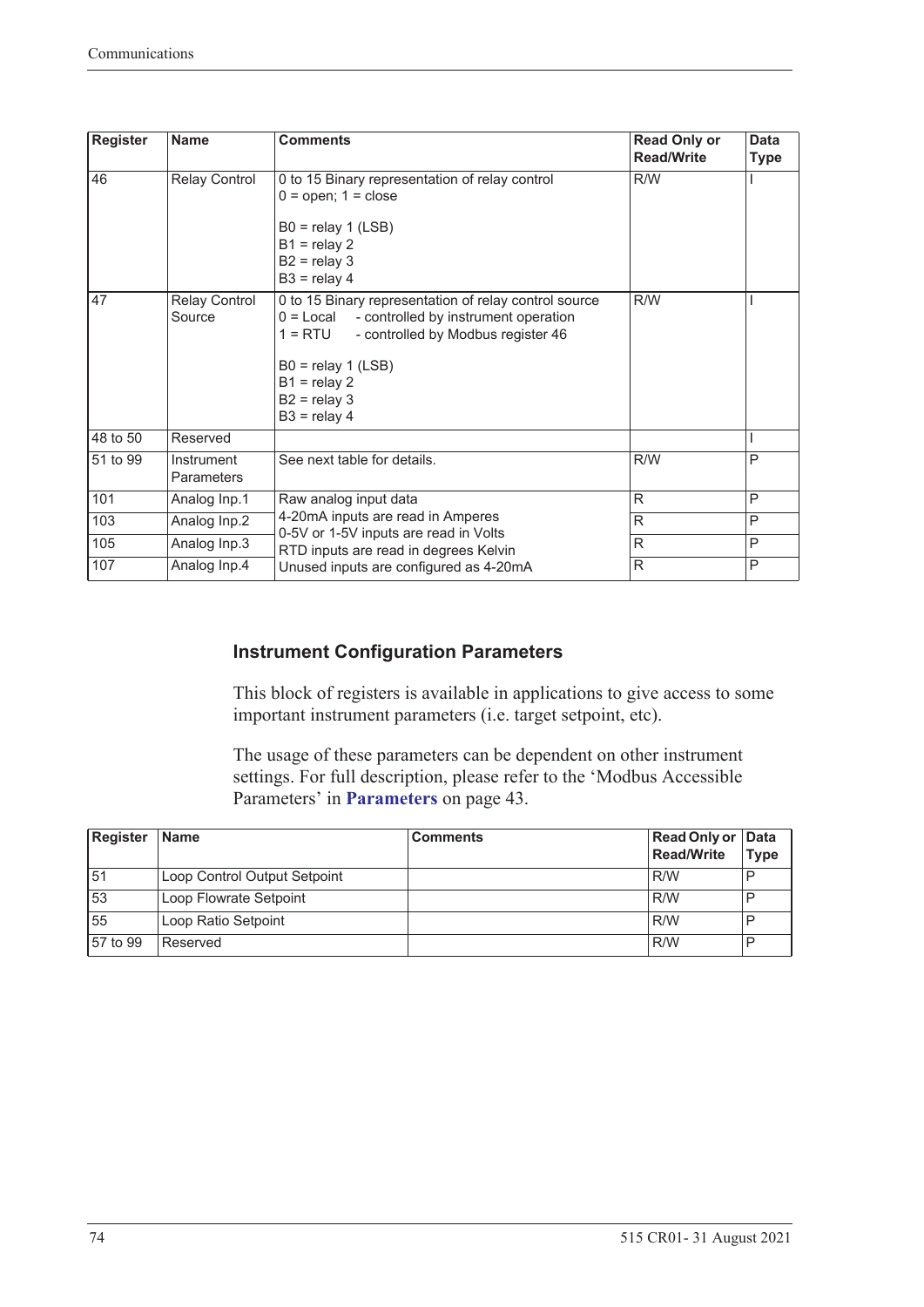# <span id="page-84-0"></span>**Printer Protocol**

<span id="page-84-2"></span>A printer protocol is available in the 500 Series. It provides the ability to print out live data, individual logged data and to do some report-style printing of logged data. The method of printing these and the format of the printouts is described below.

**Note:** Printer output is only available if the Real Time Clock option is fitted.

The selection of Printer Protocol can be made for the Communications Protocol options for the RS232 or RS485 port. A list of log report types and printer types available at the end of the TM-LOG calibration menu.

#### <span id="page-84-3"></span>**Report Types**

The list of report types is as follows:

- REP-01 Hourly Logs Report
- **•** REP-02 Daily Logs Report
- **•** REP-03 Weekly Logs Report
- **•** REP-04 Monthly Logs Report
- **•** REP-05 Yearly Logs Report
- REP-06 Previous Day Hourly Logs (0Hr 23Hr, minimum 48 hourly logs required)

The number of logs printed in each report is determined by the value programmed for each timebase in the TM-LOG menu.

#### <span id="page-84-4"></span>**Printer Types**

The list of available printers is as follows:

- PRN-01 Generic computer printer
- **•** PRN-02 Generic roll printer (printing first line first)
- **•** PRN-03 Slip Printer TM295
- **•** PRN-04 Label (roll) printer Citizen CMP30L

#### <span id="page-84-1"></span>**Customizing a Printout**

A customized printout can be provided which can have up to 4 header lines and 3 footer lines. It is also possible to include or exclude certain main menu items on the printout. If any customizing of the printout is required discuss this with the distributor.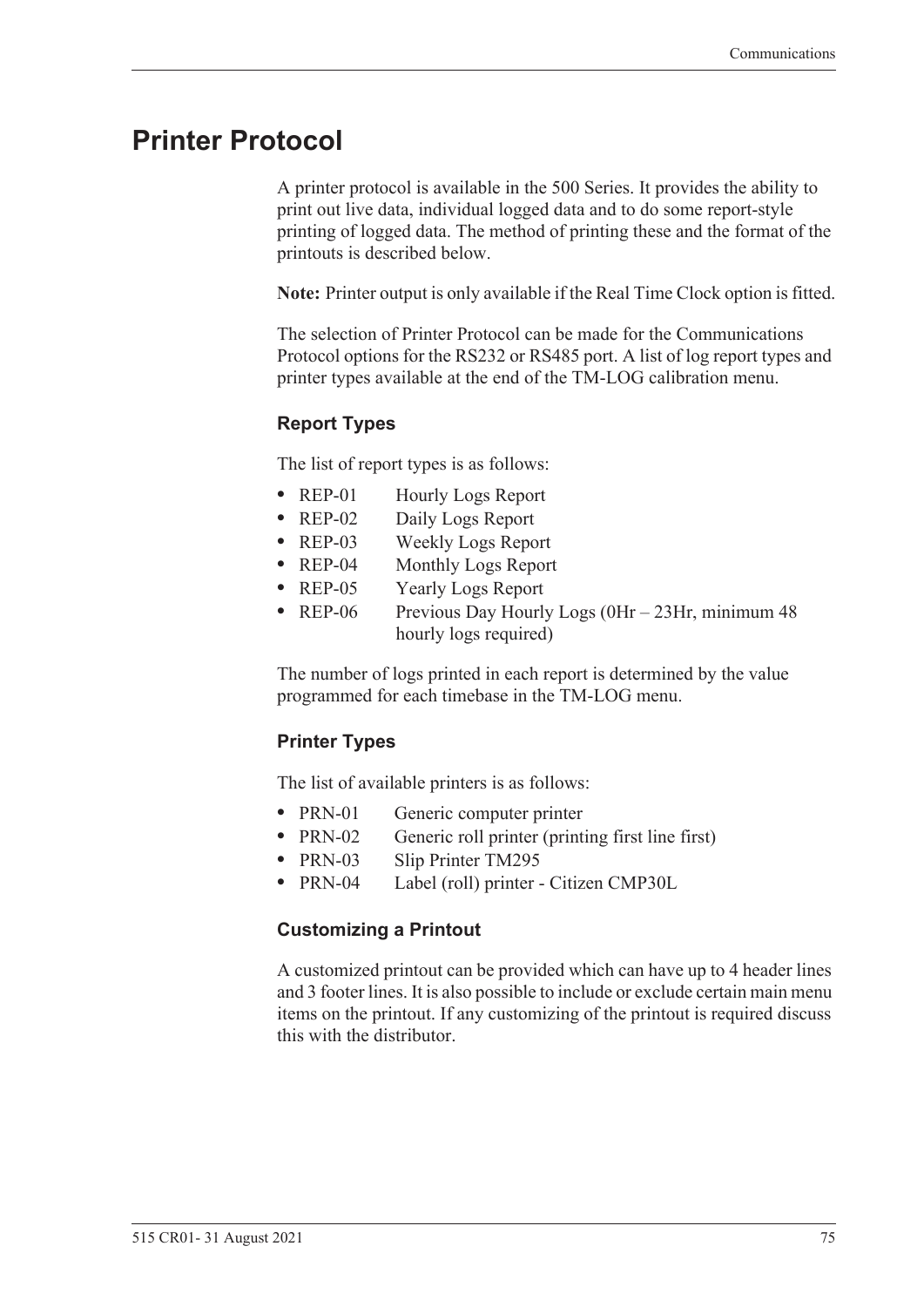# <span id="page-85-1"></span>**Types of Printouts**

#### <span id="page-85-0"></span>**Live Data**

The RESET key, when in main menu, is shared as the PRINT key if the printer protocol has been selected. A printout will be initiated whenever this key is pressed. If printing is not required, do not select printer protocol.

The format of this printout will be:

*Custom Header Lines*

*Current Docket No.* 

*Instrument Serial No. & Tag*

| Current Date & Time & Status                                                   |                              |                                         |                                                                                   |
|--------------------------------------------------------------------------------|------------------------------|-----------------------------------------|-----------------------------------------------------------------------------------|
| <b>Total Variable</b><br><b>Total Variable</b><br>Variable<br>Variable<br>etc. | unit<br>unit<br>unit<br>unit | value<br>value $(ac)$<br>value<br>value | $\langle$ Resettable total first $\rangle$<br>$\leq$ Accumulated total second $>$ |
| <b>Custom Footer Lines</b>                                                     |                              |                                         | $\leq$ separation line $>$                                                        |

(Note that blank header and footer lines are not printed).

#### **Docket Number**

The docket number that appears on the live data printout indicates the print number. This number is cleared when the Accumulated totals are reset. If the Reset Mode is set for Delayed, where a print can be generated without resetting the non-accumulated totals, an additional number in brackets will be shown that indicates the number of prints since the last reset. i.e.

*DOCKET No. 000256 (000036)*

#### **Instrument Serial Number and Unit Tag**

The instrument serial number and unit tag is the same as the information shown in the Model Info menu. For more details refer to **[Model](#page-36-0)  [Information](#page-36-0)** on page 27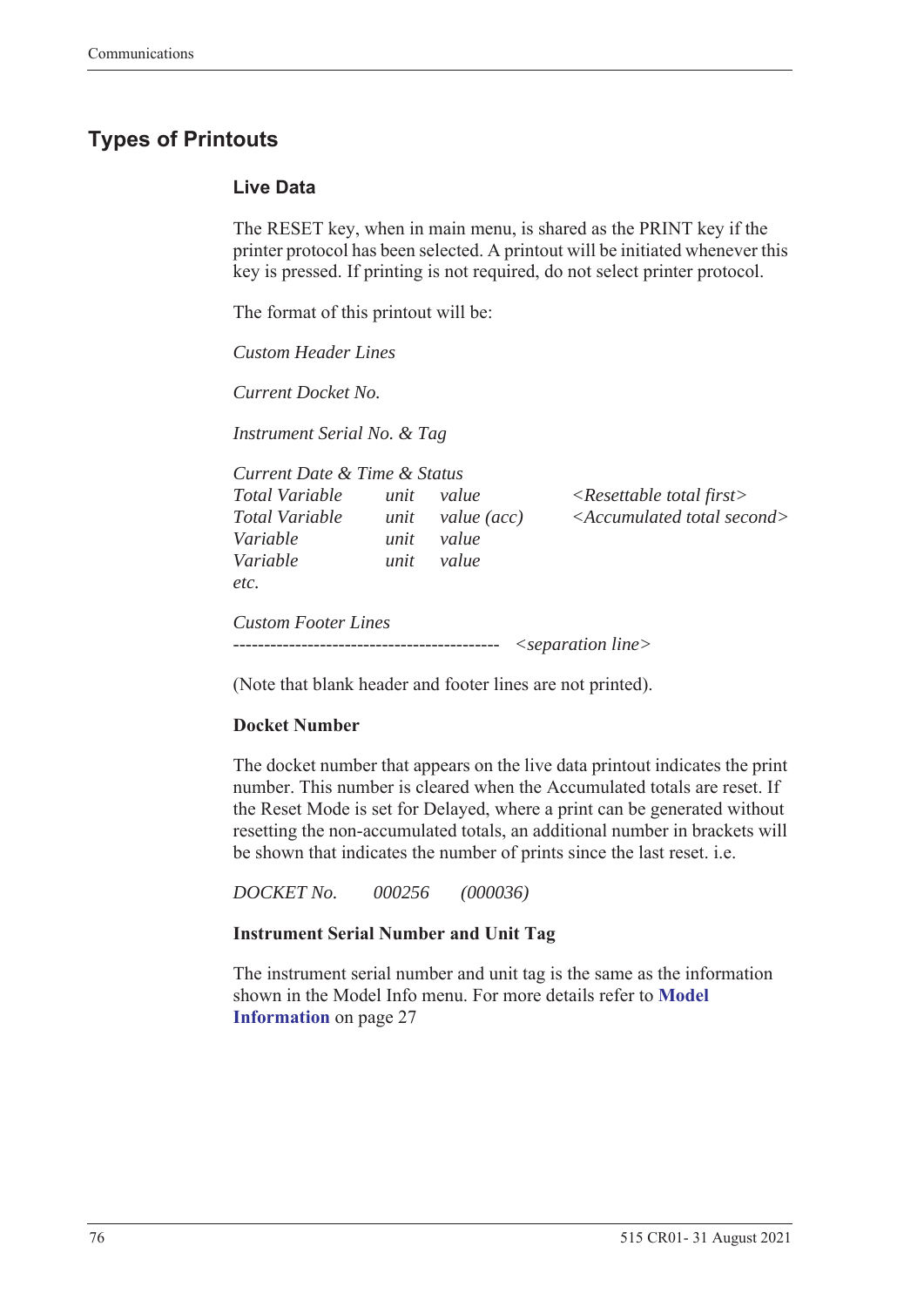#### <span id="page-86-0"></span>**Individual Log Data**

When in the Log Menu and while holding the DISPLAY key to view the data of the log of interest the RESET key can be pressed to initiate a printout of that log entry. The printout will have the time and date stamp corresponding to when the log was taken. After the print has been initiated there will be the opportunity to scroll to view another log entry and print again.

Since in each log entry all totals are stored as the Accumulated value, the printout will not have any resettable totals. The format of the printout with this exception is the same as the LIVE DATA printout:

*Custom Header Lines*

*Instrument Serial No. & Tag*

| Log Date & Time & Status   |      |       |                                        |
|----------------------------|------|-------|----------------------------------------|
| Variable                   | unit | value | $\langle$ example: total as Accum only |
| Variable                   | unit | value |                                        |
| etc.                       |      |       |                                        |
| <b>Custom Footer Lines</b> |      |       |                                        |

*-------------------------------------------- <separation line>*

#### <span id="page-86-1"></span>**Log Report Printing**

As there is the likelihood that the reports can be of a considerable length it is strongly recommended that only the 80 Column printer with Z fold (tractor feed) paper be used. This is just as much for the memory storage of the printer as it is for reliable paper supply.

There is a HOLD.SET REPORT PRINT prompt under the main menu with the ability to print the pre-selected type of report. Pressing and holding the SET key for two seconds will initiate the printout. Any of the Log Reports will have the following format:

*Custom Header Lines*

*Title of Report*  $\langle$  *internally set, indicates report type>* 

*Current Date & Time Instrument Serial No. & Tag*

*-------------------------------------------- <separation line> Log No. Date & Time & Status Variable unit value <example: total as Accum only> Variable unit value etc.*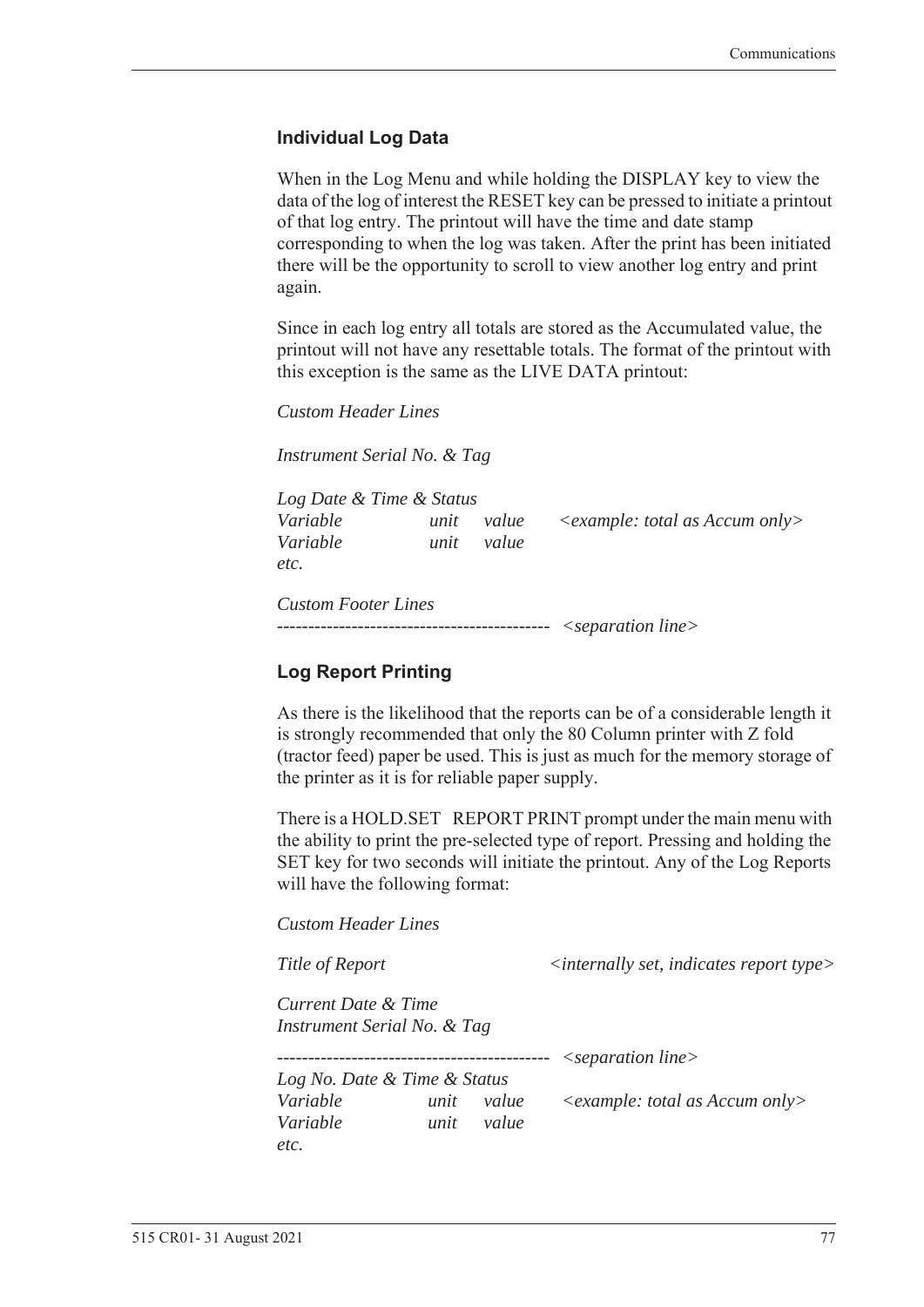|                              |                                     | --------- | $\leq$ separation line $>$              |
|------------------------------|-------------------------------------|-----------|-----------------------------------------|
| Log No. Date & Time & Status |                                     |           |                                         |
| Variable                     | unit                                | value     | $\leq$ example: total as Accum only $>$ |
| Variable                     | unit                                | value     |                                         |
| etc.                         |                                     |           |                                         |
|                              | ----------------------------------- |           | $\leq$ separation line $>$              |
| Log No. Date & Time & Status |                                     |           |                                         |
| Variable                     | unit                                | value     | $\leq$ example: total as Accum only $>$ |
| Variable                     | unit                                | value     |                                         |
| etc.                         |                                     |           |                                         |
| <b>Custom Footer Lines</b>   |                                     |           |                                         |

*-------------------------------------------- <separation line>*

Reports such as "All Hourly Logs" will print in the historical order, and for those logs that have no data (e.g. unit was powered off at the time) the print will show "Data not available", i.e.

| Log No. Date & Time & Status |                                     |       |                                      |
|------------------------------|-------------------------------------|-------|--------------------------------------|
| Variable                     | unit                                | value | $\leq$ example: total as Accum only> |
| Variable                     | unit                                | value |                                      |
| etc.                         |                                     |       |                                      |
|                              | ----------------------------------- |       | $\leq$ separation line $>$           |
| Log No. Data Not Available   |                                     |       |                                      |
|                              |                                     |       | $\leq$ separation line $>$           |
| Log No. Date & Time & Status |                                     |       |                                      |
| Variable                     | unit                                | value | $\leq$ example: total as Accum only> |
| Variable                     | unit                                | value |                                      |
| etc.                         |                                     |       |                                      |

If the unit is programmed for 0 logs for a particular time base then the report for that time base will only consist of the header and ID information and a "Data Not Available" message. Likewise for the 0Hr to 23Hr report to print the complete report there must be a minimum of 48 hourly logs programmed otherwise "Data Not Available" will be printed for the missing logs.

*Custom Header Lines*

*Title of Report*

*Current Date & Time Instrument Serial No. & Tag*

*Data Not Available Custom Footer Lines -------------------------------------------- <separation line>*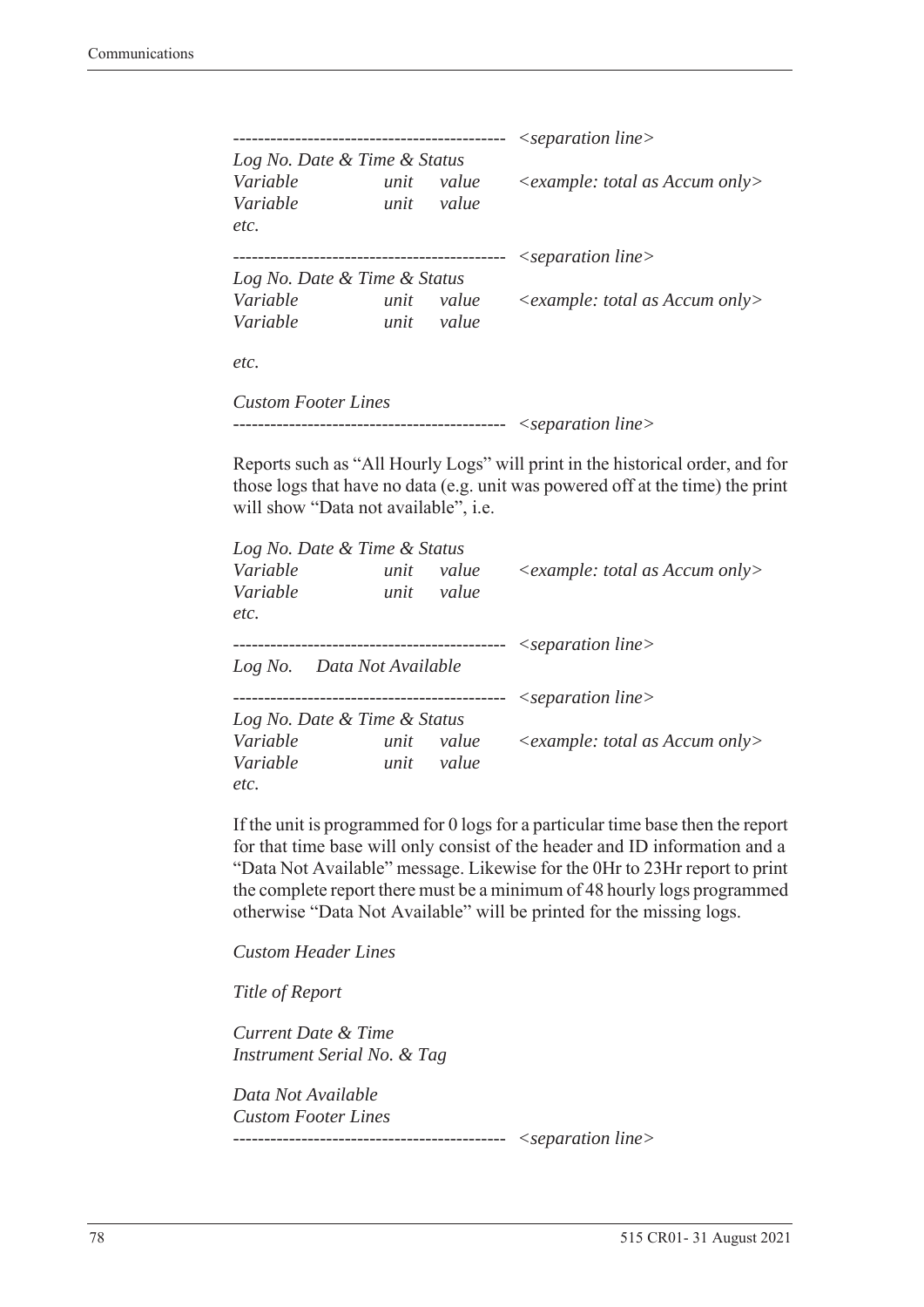# <span id="page-88-0"></span>**Printer Data Control**

Some printers have limited data buffers and are therefore unable to collect all the print data being transmitted. The 500 Series has the capability of software handshaking. The Xon/Xoff characters can be used by any of the printer types to control the flow of data to ensure that data is not lost.

Some printers will also transmit an Xoff character in response to other events such as the printer being off-line, the print head not engaged or the power being removed. The specific behaviour of the printer being used should be noted.

#### <span id="page-88-1"></span>**Error Messages**

There are two printer error messages that can be displayed.

#### **PAPER OUT**

This message is related to the Printer Type PRN-03 TM295 Slip printer. It is standard procedure with this printer to check for paper status before printing. If a print is attempted but there is no paper the PAPER OUT message will be scrolled. The instrument will continue to poll the printer for paper and if paper is detected before a communications timeout expires the print will commence.

#### **COMMS TIMEOUT**

This message is relevant for all printer types and will be activated for the following conditions.

1. If the flow of data is stopped due to software or hardware handshaking and is not allowed to resume before the communications timeout.

2. If Printer Type is PRN-03 Slip printer and a paper status is requested but no response is received within the timeout period.

3. Paper Out has been detected for Printer Type PRN-03 but no paper is inserted within the timeout period.

When a communications timeout error has been activated the message COMMS TIMEOUT will be scrolled once, the request to print will be cleared and the instrument will return to its normal mode.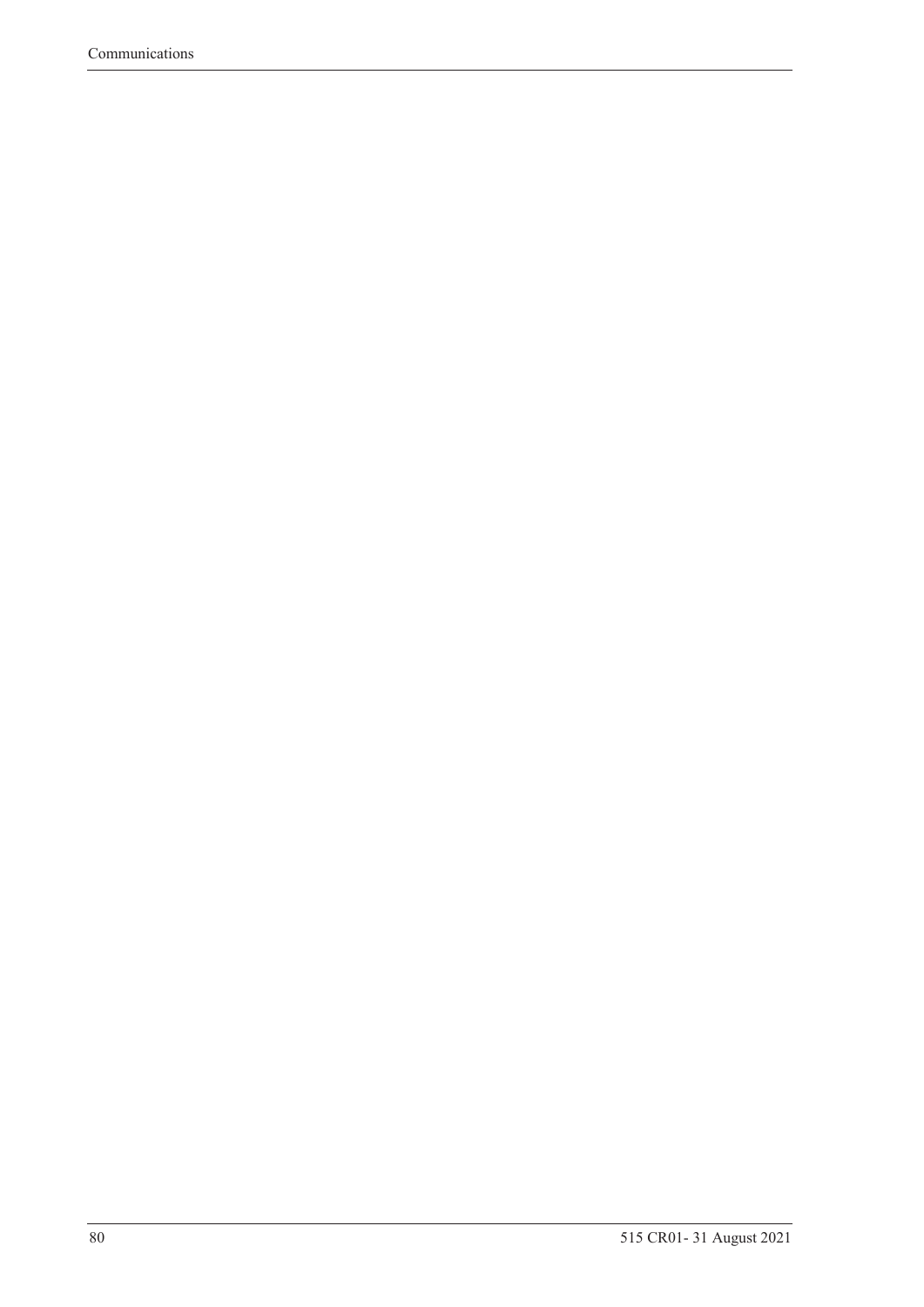# <span id="page-90-1"></span>**Appendix A Glossary**

<span id="page-90-0"></span>

| 500-PM<br><b>Software</b>              | The 500 Series Program Manager (500-PM software) is a Windows based<br>program that is freely available from the download section of the Contrec<br>website. The program is a comprehensive configuration tool and resource<br>centre that can be used to tailor an instrument to suit specific application<br>needs including program settings, units of measurement, custom tags/text,<br>access levels and more. Custom versions can be saved and configuration<br>reports generated as a PDF. |
|----------------------------------------|---------------------------------------------------------------------------------------------------------------------------------------------------------------------------------------------------------------------------------------------------------------------------------------------------------------------------------------------------------------------------------------------------------------------------------------------------------------------------------------------------|
| <b>ASCII</b>                           | American Standard Code for Information Interchange. For the ASCII<br>protocol, the instrument receives and transmits messages in ASCII, with all<br>command strings to the instrument terminated by a carriage return. Replies<br>from the instrument are terminated with a line-feed and a carriage-return.                                                                                                                                                                                      |
| <b>K-factor</b>                        | The K-factor is a constant value associated with frequency type flowmeters.<br>It is a scaling factor used in calculations to determine flow rate.                                                                                                                                                                                                                                                                                                                                                |
| <b>Modbus RTU</b>                      | The Modbus protocol is a message structure for communications between<br>controllers and devices regardless of the type of network. In RTU (remote<br>terminal unit) mode, each 8-bit byte in a message contains two 4-bit<br>hexadecimal characters. This mode has greater character density than<br>ASCII and allows better data throughput than ASCII for the same baud rate.                                                                                                                  |
| <b>Normalised</b><br>Input             | A normalised input ranges from 0 to 1.000. For 4-20 mA input, the signal is<br>set to 0 at 4mA and the signal is set to 1.000 at 20mA.                                                                                                                                                                                                                                                                                                                                                            |
| <b>NPS</b>                             | Namur Proximity Switch.                                                                                                                                                                                                                                                                                                                                                                                                                                                                           |
| <b>Passive Output</b><br><b>Signal</b> | Requires an external power supply.                                                                                                                                                                                                                                                                                                                                                                                                                                                                |
| Watchdog<br>Timer (WTD)                | The WDT is used to monitor the activity of the micro processor and will<br>force a reboot if the micro processor stops, while power is applied, due to<br>any internal or external influences.                                                                                                                                                                                                                                                                                                    |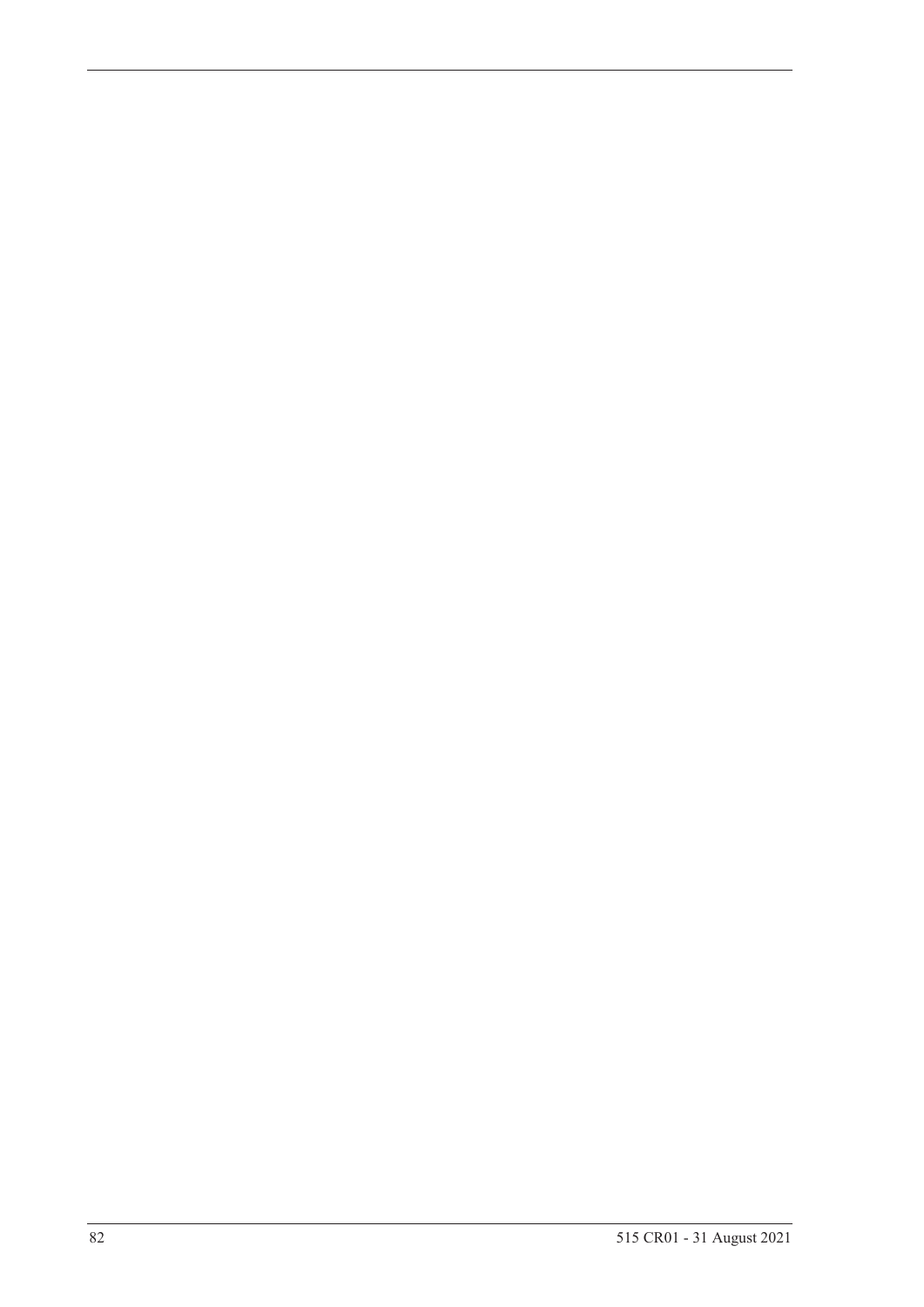# <span id="page-92-1"></span>**Appendix B Model Numbers**

# <span id="page-92-0"></span>**Product Codes**

| <b>Model</b>                                                         |                |             | <b>Supplementary Code</b> |   |                                                                      |                               |                                                                                                                        | <b>Description</b>                                                                                                                                    |  |
|----------------------------------------------------------------------|----------------|-------------|---------------------------|---|----------------------------------------------------------------------|-------------------------------|------------------------------------------------------------------------------------------------------------------------|-------------------------------------------------------------------------------------------------------------------------------------------------------|--|
| 515                                                                  |                |             |                           |   |                                                                      |                               | - CR01                                                                                                                 |                                                                                                                                                       |  |
|                                                                      | 1              |             |                           |   |                                                                      |                               |                                                                                                                        | Panel mount enclosure                                                                                                                                 |  |
|                                                                      | $\overline{2}$ |             |                           |   |                                                                      |                               |                                                                                                                        | Field mount enclosure (NEMA 4X / IP66)                                                                                                                |  |
| <b>Enclosure</b>                                                     | 3/5            |             |                           |   |                                                                      |                               |                                                                                                                        | Explosion proof Ex d (IECEx/ATEX), metric glands<br>(5 specifies heater)                                                                              |  |
|                                                                      | 4/6            |             |                           |   |                                                                      |                               |                                                                                                                        | Explosion proof Ex d (CSA), NPT glands<br>(6 specifies heater)                                                                                        |  |
|                                                                      |                | $\mathbf 0$ |                           |   |                                                                      |                               |                                                                                                                        | 4 logic inputs, 1 isolated output, 2 relays (only relay type 1 is<br>available), RS232 (DB9) communication port                                       |  |
| <b>Output Options</b>                                                |                | 1           |                           |   |                                                                      |                               |                                                                                                                        | 4 logic inputs, 2 isolated outputs, 4 relays, real-time clock<br>data logging, RS232 (DB9) and RS485 communication ports                              |  |
|                                                                      |                | 2/3         |                           |   |                                                                      |                               |                                                                                                                        | 4 logic inputs, 2 isolated outputs, 4 relays, real-time clock<br>data logging, RS232 (DB9) and Ethernet/RF communication<br>ports (not yet available) |  |
| 1                                                                    |                |             |                           |   |                                                                      | Electromechanical relays only |                                                                                                                        |                                                                                                                                                       |  |
| <b>Relay Type</b>                                                    |                |             | $\overline{2}$            |   |                                                                      |                               |                                                                                                                        | 2 electromechanical and 2 solid state relays                                                                                                          |  |
|                                                                      |                |             | $\overline{3}$            |   |                                                                      |                               |                                                                                                                        | Solid state relays only (not yet available)                                                                                                           |  |
| <b>Power Supply</b>                                                  |                |             |                           | U |                                                                      |                               |                                                                                                                        | Inputs for 12-28VDC and 100-240 VAC, 50-60Hz<br>(Previous Models: $A = 110/120$ VAC, $E = 220/240$ VAC)                                               |  |
|                                                                      |                |             |                           | D |                                                                      |                               |                                                                                                                        | Input for 12-28VDC power only                                                                                                                         |  |
| <b>Display Panel Options</b>                                         |                |             |                           |   | S                                                                    |                               |                                                                                                                        | Standard option (now with backlight & LCD backup)<br>(original Full option: F, with Infra-Red comms, no longer available)                             |  |
| <b>PCB Protection</b>                                                |                |             |                           |   |                                                                      | C                             |                                                                                                                        | Conformal coating - required for maximum environmental<br>operating range. Recommended to avoid damage from<br>moisture and corrosion.                |  |
| N                                                                    |                |             |                           |   |                                                                      |                               | None - suitable for IEC standard 654-1 Climatic Conditions<br>up to Class B2 (Heated and/or cooled enclosed locations) |                                                                                                                                                       |  |
| <b>CR01</b><br><b>Application Pack Number</b>                        |                |             |                           |   | Defines the application software to be loaded into the<br>instrument |                               |                                                                                                                        |                                                                                                                                                       |  |
| For example: Model No. 515.111USC<br>Displayed on the 500 Series as: |                |             |                           |   |                                                                      |                               |                                                                                                                        | $2 - 1 - -5 -$                                                                                                                                        |  |
| Note: The first character represents the CPU installed               |                |             |                           |   |                                                                      |                               |                                                                                                                        | 515<br><b>MODEL</b>                                                                                                                                   |  |
| (factory use only). The remaining 6 characters only                  |                |             |                           |   |                                                                      |                               |                                                                                                                        |                                                                                                                                                       |  |
| represent hardware that affects the operation.                       |                |             |                           |   |                                                                      |                               |                                                                                                                        |                                                                                                                                                       |  |

**Note:** Example full product part number is 515.111USC-CR01 (This is the number used for placing orders).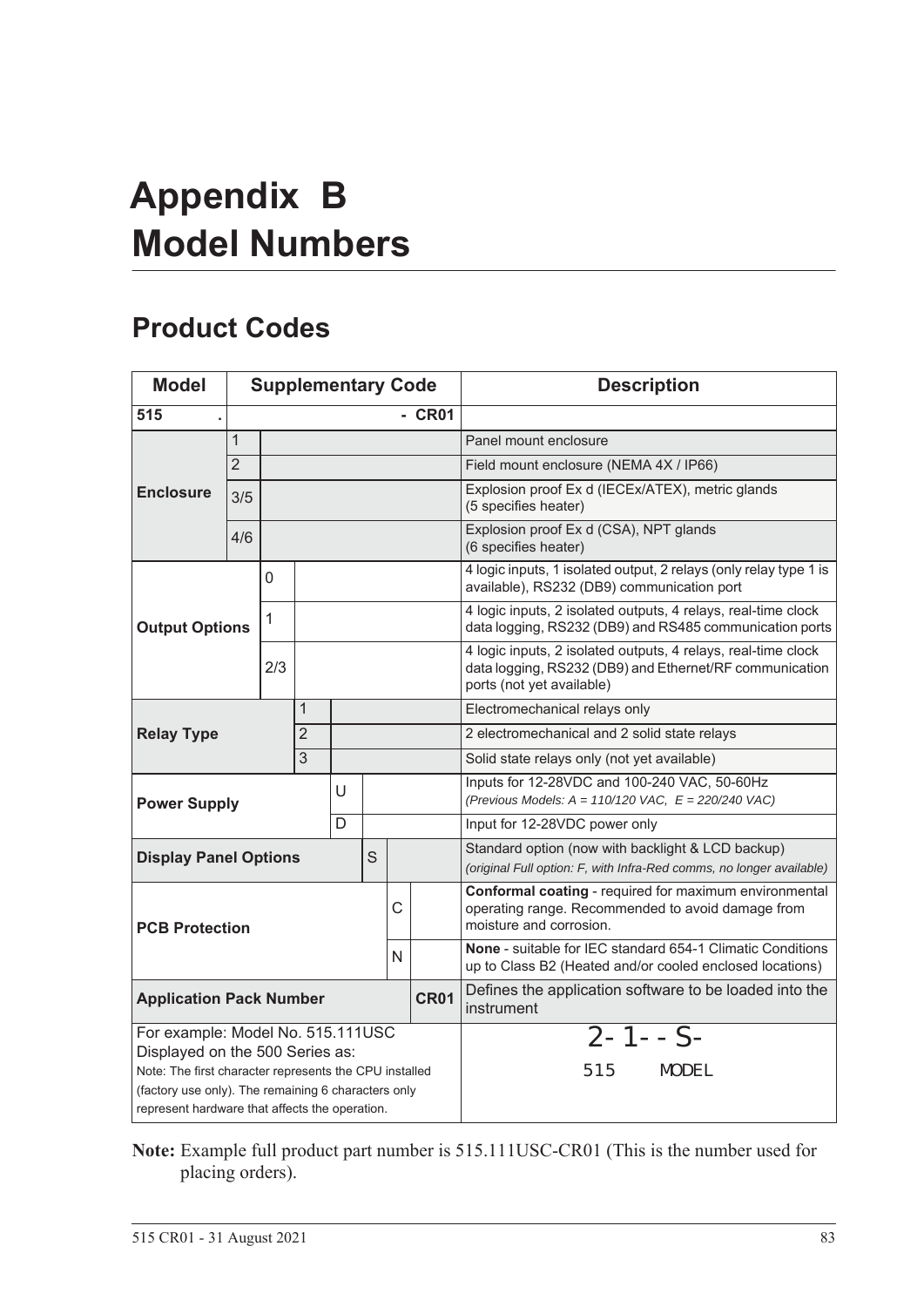# <span id="page-93-1"></span>**Custom Version Codes**

|                                         | Code   |                |                                                                                                | <b>Description</b>                            |
|-----------------------------------------|--------|----------------|------------------------------------------------------------------------------------------------|-----------------------------------------------|
|                                         | $00\,$ |                |                                                                                                | <b>Factory Default Application</b>            |
|                                         | 01     |                |                                                                                                | Contrec Systems Pty. Ltd. Melbourne Australia |
|                                         | 02     |                |                                                                                                | Contrec Limited, West Yorkshire UK            |
| <b>Origin Code</b>                      | 03     |                |                                                                                                |                                               |
| <b>Identifies</b><br><b>Distributor</b> | 04     |                |                                                                                                | Contrec - USA, LLC. Pelham AL 35124 USA       |
|                                         | 05     |                |                                                                                                | Flowquip Ltd. Halifax UK                      |
|                                         | 06     |                |                                                                                                |                                               |
|                                         | etc.   |                |                                                                                                |                                               |
|                                         |        | $\overline{0}$ |                                                                                                | English (Default)                             |
|                                         |        | $\mathbf{1}$   |                                                                                                | German                                        |
|                                         |        | $\overline{2}$ |                                                                                                | Dutch                                         |
| <b>User Language</b>                    |        | 3              |                                                                                                | French                                        |
|                                         |        | $\overline{4}$ |                                                                                                | Spanish                                       |
|                                         |        | $\overline{5}$ |                                                                                                |                                               |
|                                         |        | etc.           |                                                                                                |                                               |
|                                         |        |                | 000                                                                                            |                                               |
| <b>Distributor's Code</b><br>.<br>999   |        |                | Distributor's own choice. Possibly a code that identifies the<br>customer and the application. |                                               |
|                                         |        |                |                                                                                                |                                               |
| For example: 02 3 157                   |        |                | 023157                                                                                         |                                               |
| Displayed on the 500 Series as:         |        |                |                                                                                                | <b>CUSTOM VERS</b>                            |

# **Application Information Code**

The Application Information code is an aid for users and service personnel to determine the type of inputs that are used in a particular application. The Application Information code is displayed on the instrument as shown below.

<span id="page-93-0"></span>

The Application Information code is returned as part of a General Instrument request (as described in **[Instrument Information Request](#page-77-0)** on page 68).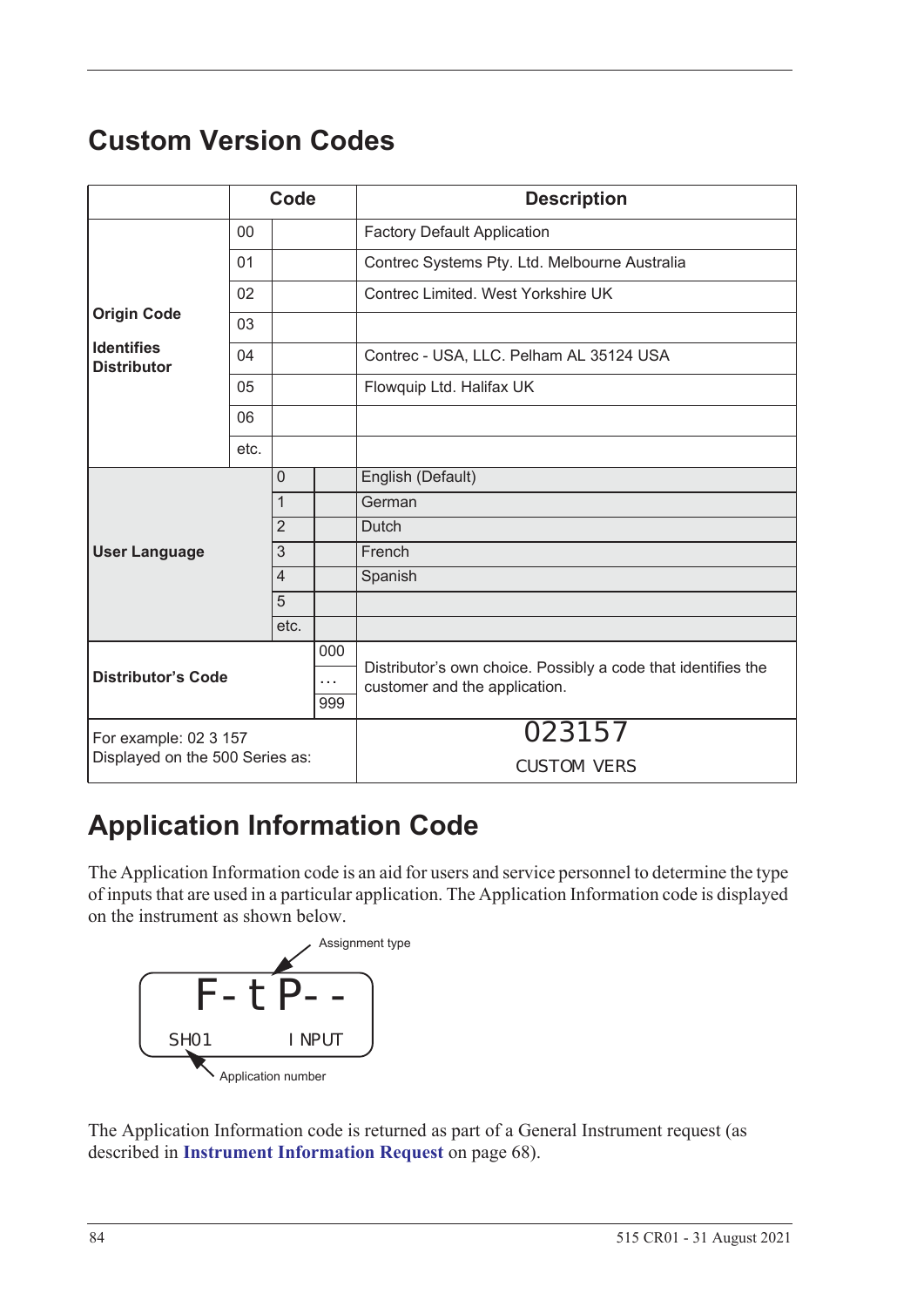The Application number identifies the application as in the following examples:

- **•** SC01 steam flow computer for frequency flow meter
- **•** GN02 natural gas flow computer for analog flow meter

The Input Assignment type indicates the physical input that is assigned to each input on the instrument. The code is made up from six characters as follows:

| FINP1   FINP2   AINP1   AINP2   AINP3   AINP4 |  |  |  |
|-----------------------------------------------|--|--|--|
|                                               |  |  |  |

The codes are as follows:

- - not used in this application
- **•** A indicates a generic analog input such as for density or level
- **•** C indicates a user code input
- d indicates a density input
- F indicates a generic flow input such as for volume or mass
- $\vdash$  indicates a high flow input for stacked inputs
- L indicates a low flow input for stacked inputs
- **•** P indicates a pressure input
- q indicates a quadrature input
- t indicates a temperature input.

For example,  $F - tP - -$  is an instrument with FINP1 (frequency input 1) assigned to a flow input, AINP1 assigned to a temperature input and AINP2 assigned as a pressure input. The other inputs are not used.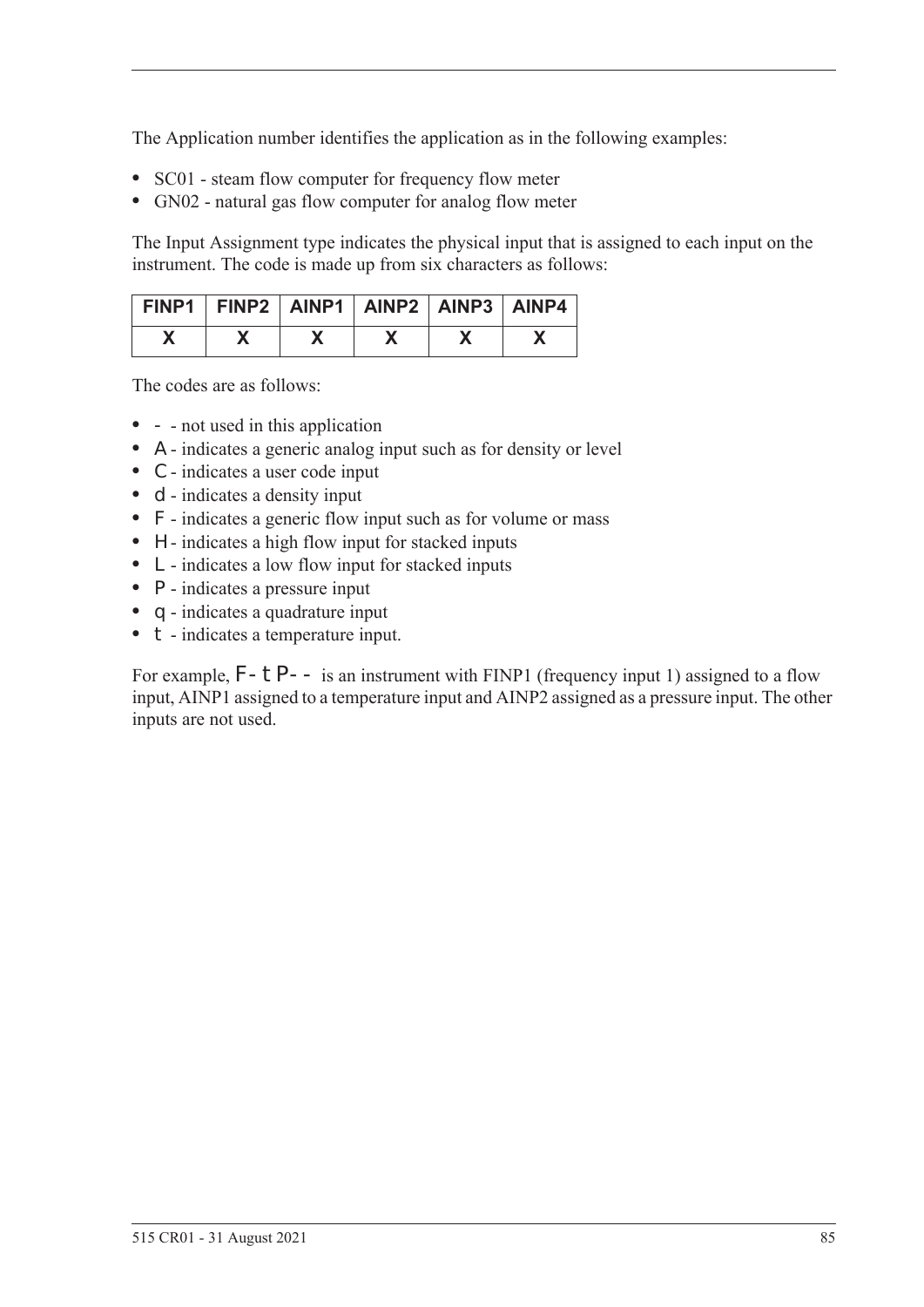# **Appendix C Ethernet Port & Setup**

# **Ethernet Port**

The optional Ethernet port simplifies the communication network and avoids the need for an external 3rd party Serial to Ethernet converter. It allows communications via an existing Ethernet network. In some installations you will need to speak with your network (IT) administrator in order to correctly set up your network. Applications, such as DataMod (available via Contrec), can communicate over the Ethernet network to perform remote monitoring and Data Logging operations.

Within the instrument's calibration menus the Ethernet port uses the settings for the RS-485 port that need to match a supplied Ethernet unit as follows:

- **•** Protocol: RTU
- **•** Baud Rate: 19200
- **•** Data Bits: 8
- **•** Parity: Even
- **•** Stop Bits: 1

Data mapping follows the same convention applied to Modbus registers.

# **Connecting 515 Ethernet to Networks/Routers**

Ethernet 515s are set as default to DHCP (Dynamic Host Configuration Protocol), which should allow your network/router to automatically find and assign an IP address to the instrument (providing there are addresses available). If your network cannot locate the instrument you may need to run the 'Digi Discovery' tool (Contrec guide available on request) or enter the Ethernet module's MAC address within your router settings. If required, the instrument can also be set to a static IP address, however it is strongly advised that only IT competent persons access and edit site network and 515 Ethernet settings. All Ethernet instruments are supplied with the Ethernet module MAC address printed on the outside of the enclosure and also printed directly onto the Ethernet Module itself (the Option card would need to be removed to view the physical Digi Ethernet module).

Contrec Limited will not be held responsible for any changes made to customer router and network settings. Further guides on how to access the module settings and discovering IP address' can be supplied upon request.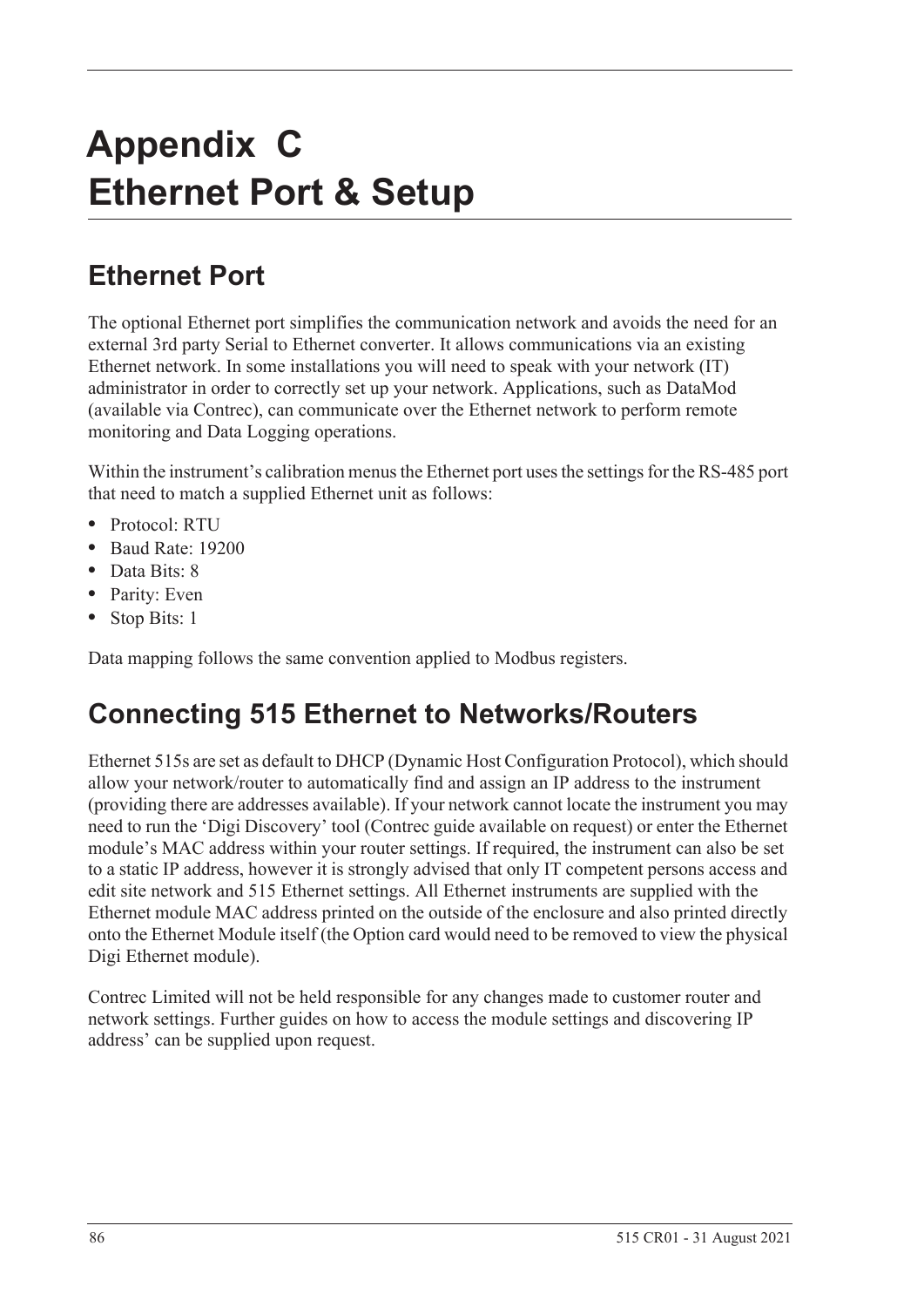# **Connecting DataMod via Ethernet**

Using the IP address that you or the network/router has assigned to the 515 instrument, enter this into the **Host Name / IPv4 Address** tab within DataMod's Modbus Connection Settings as per [Figure 16.](#page-96-0)

Ensure all other settings are correct as per the **Datamod User Guide** and the **515 Ethernet Guide - Establishing a Connection to Datamod**. Both of these documents are available from Contrec on request.

| Transmission Mode-                                  |                 |                     |                      |
|-----------------------------------------------------|-----------------|---------------------|----------------------|
| C RTU Serial                                        | <b>C</b> TCP/IP |                     | C RTU over TCP/IP    |
| -RTU Serial Settings-                               |                 |                     |                      |
| Serial Port:                                        |                 | Baud Rate (bps):    |                      |
| COM <sub>1</sub>                                    |                 | 19200               | $\blacktriangledown$ |
| -Data Bits-<br>C 7 bits C 8 bits                    |                 | -Parity-<br>C None  |                      |
| -Stop Bits-                                         |                 | $C$ Odd             |                      |
| $C$ 1 bit $C$ 2 bits                                |                 | $G$ Even            |                      |
| TCP/IP Settings<br>Host Name / IPv4 Address:        |                 |                     | Port:                |
| 192.168.0.7                                         |                 |                     | 502                  |
| Receive Timeout (sec): 2<br><b>Maximum Retries:</b> | 12              | Slave Unit Address: | 1                    |
|                                                     |                 | ,                   | Cancel               |

<span id="page-96-0"></span>*Figure 16 DataMod - Modbus Connection Settings*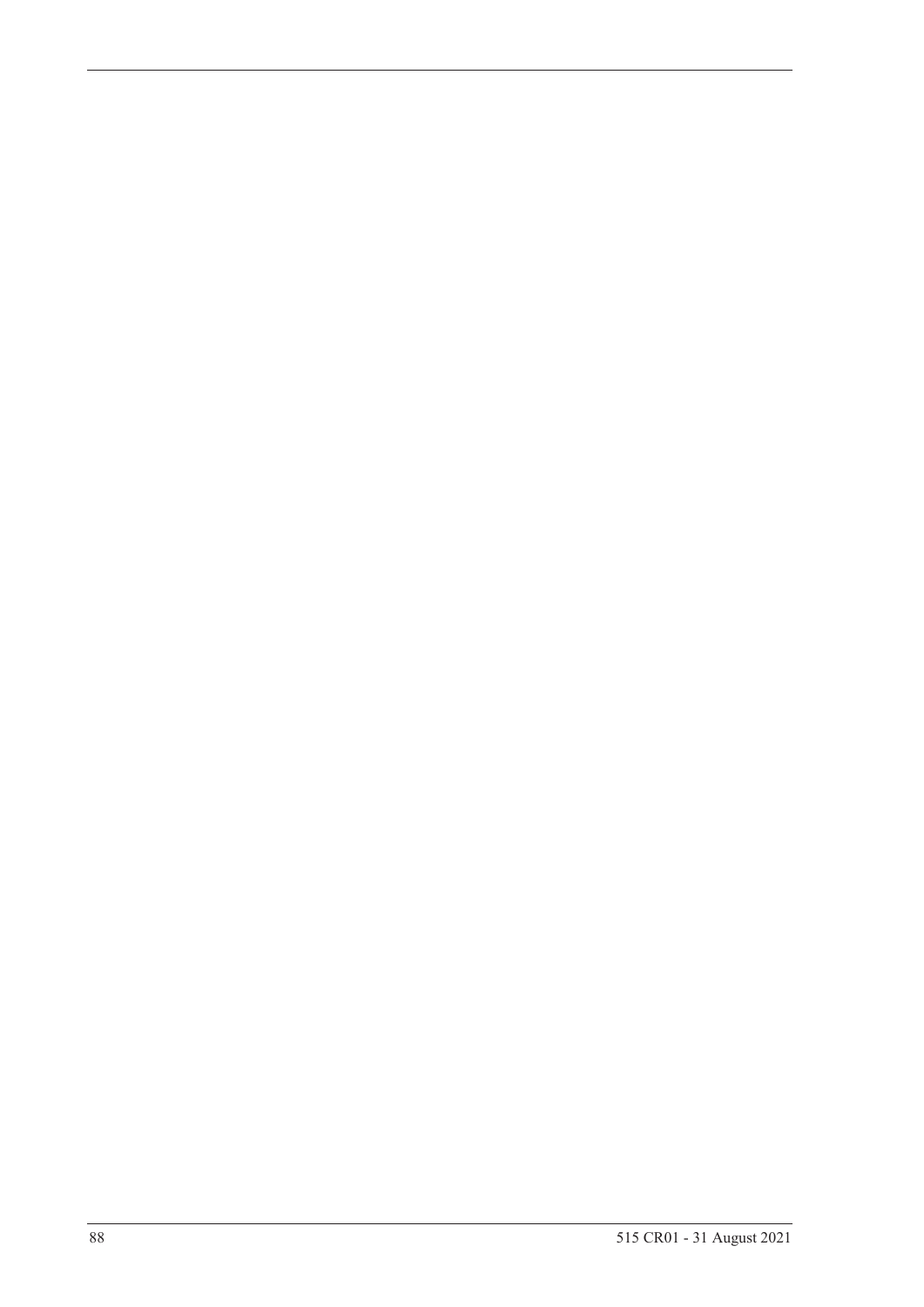# **Index**

#### **Numerics**

4-20mA output [14](#page-23-0) 500 Series Program Manage[r 4](#page-13-0) 500-PM software [4,](#page-13-0) [81](#page-90-0)

### **A**

ACCUM ke[y 22](#page-31-0) address, instrumen[t 64](#page-73-0) alarm connection [16](#page-25-0) dela[y 51](#page-60-1) equipment failur[e 50](#page-59-0) hysteresi[s 51](#page-60-2) relays [50](#page-59-1) setpoin[t 51](#page-60-3) alarms menu [50](#page-59-2) application cod[e 84](#page-93-0) approvals [4](#page-13-1) FCC Declaration [5](#page-14-0) ASCII protoco[l 63](#page-72-0)

# **B**

back panel [10](#page-19-0) backup program [39](#page-48-0) Program Manage[r 39](#page-48-1) basic men[u 24](#page-33-0) battery faile[d 59](#page-68-0) lif[e 53](#page-62-1) ne[w 59](#page-68-0) battery replacemen[t 20](#page-29-0) battery typ[e 20](#page-29-1) baud rat[e 52](#page-61-0)

# **C**

CAL switch-protected parameter [35](#page-44-0) calibration backup, report[s 39](#page-48-0) menu [40](#page-49-0) set mod[e 36](#page-45-0) view mod[e 36](#page-45-1) cleaning [9](#page-18-0)

clock batter[y 53](#page-62-1) date format [54](#page-63-0) real-tim[e 53](#page-62-2) codes application information [84](#page-93-0) customer versio[n 84](#page-93-1) exception [73](#page-82-1) product numbe[r 83](#page-92-0) comm port COM-1 RS-232 [61](#page-70-0) COM-2 RS-485 [62](#page-71-0) communication connection[s 18](#page-27-0) protocols [63](#page-72-1) communication[s 3,](#page-12-0) [61](#page-70-1) menu [51](#page-60-4) connections alar[m 16](#page-25-0) communication [61](#page-70-2) communication[s 18](#page-27-0) electrical [10](#page-19-1) input [13](#page-22-0) mains [19](#page-28-0) output [14](#page-23-1) control loop tuning [31](#page-40-0) control mode[s 28](#page-37-0) customer version codes [84](#page-93-1) customizing a printout [75](#page-84-1)

# **D**

daily logging [54](#page-63-1) data log viewing [25](#page-34-0) data logging daily [54](#page-63-1) hourl[y 54](#page-63-2) monthly [54](#page-63-3) weekly [54](#page-63-4) yearly [54](#page-63-5) date format [54](#page-63-0) declaration FCC [5](#page-14-0)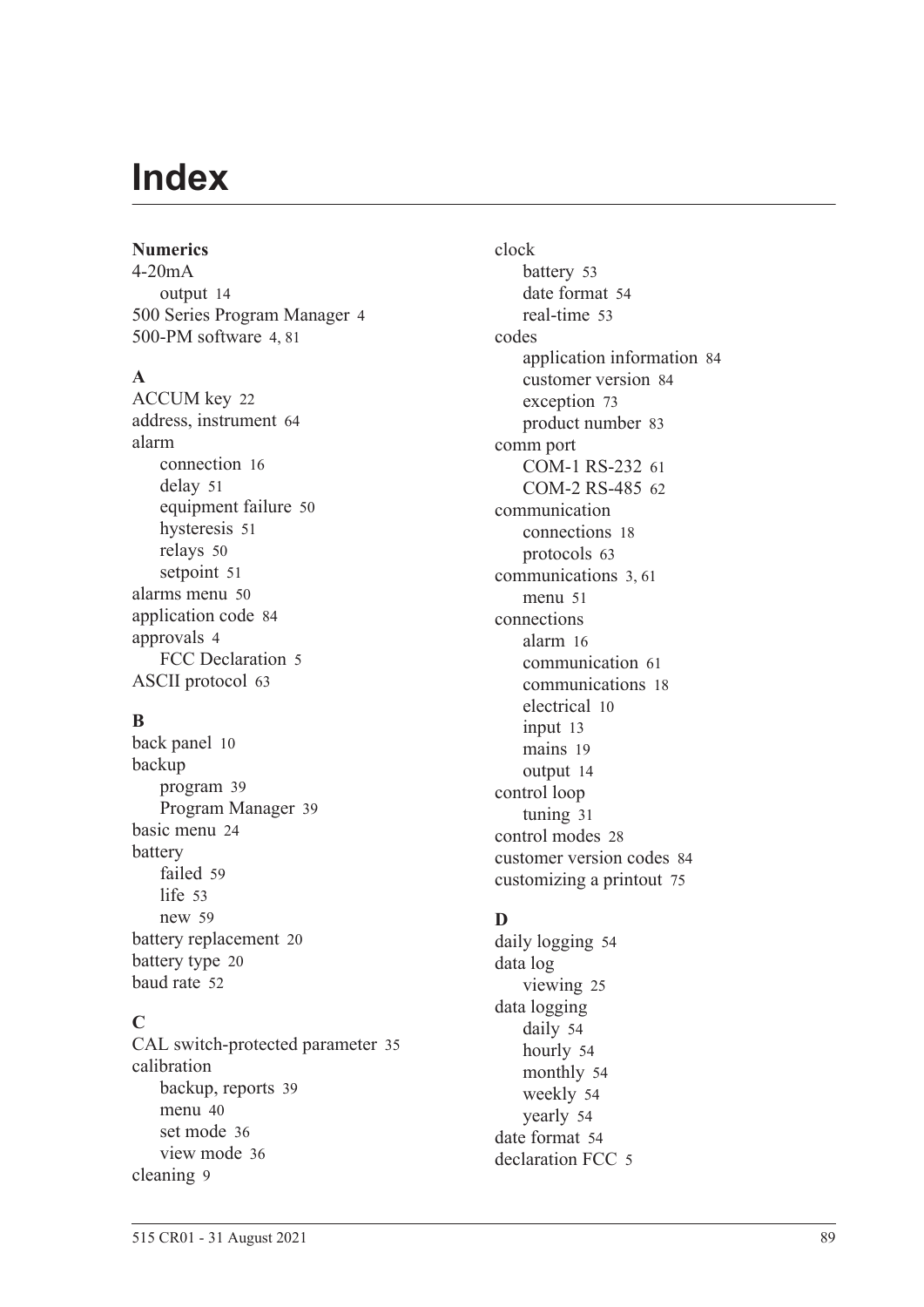decontamination [9](#page-18-0) default tota[l 21](#page-30-0) default variable [21](#page-30-0) delay, alar[m 51](#page-60-1) detail men[u 24](#page-33-0) disconnection device [19](#page-28-1) display specifications [7](#page-16-0) timeout mod[e 56](#page-65-0) timeout time [56](#page-65-1) DISPLAY key [22,](#page-31-1) [23](#page-32-0) display-only parameter [35](#page-44-1)

## **E**

earthin[g 19](#page-28-2) electrical connections [10](#page-19-1) equipment failure alarm [50](#page-59-0) error message[s 59](#page-68-1) Ethernet COM-2 por[t 19,](#page-28-3) [62](#page-71-1) exception codes [73](#page-82-1) Exception Status [65](#page-74-0)

#### **F**

features [1](#page-10-0) flash driver port assignmen[t 53](#page-62-3) flushin[g 31](#page-40-1) format, date [54](#page-63-0) frequency input connection [13](#page-22-1) front panel keys [22](#page-31-2) LEDs [21](#page-30-1)

#### **G**

glossary [81](#page-90-1)

## **H**

hardware connections [61](#page-70-2) hourly logging [54](#page-63-2) hysteresis, alar[m 51](#page-60-2)

## **I**

inhibit active signa[l 31](#page-40-2) inhibit process flo[w 31](#page-40-3) input connection[s 13](#page-22-0) frequency [13](#page-22-1) inputs menu [45](#page-54-0) installatio[n 9](#page-18-1)

instrument address [64](#page-73-0) request forma[t 63](#page-72-2) response[s 65](#page-74-1) setting[s 42](#page-51-0) interconnections, communication [61](#page-70-2) interference suppression [17](#page-26-0) isolated output[s 3](#page-12-1)

# **K**

key ACCUM [22](#page-31-0) DISPLA[Y 22,](#page-31-1) [23](#page-32-0) RATE [22](#page-31-3) RESE[T 22](#page-31-4) TOTAL [22](#page-31-5) keys, front panel [22](#page-31-2)

#### $\mathbf{L}$

LEDs, status [21](#page-30-1) logged dat[a 25](#page-34-0) viewin[g 25](#page-34-1) logging daily [54](#page-63-1) hourly [54](#page-63-2) monthly [54](#page-63-3) weekl[y 54](#page-63-4) yearly [54](#page-63-5) logic input connection [14](#page-23-2) logic input contro[l 31](#page-40-4)

## **M**

main menu basic and detailed [24](#page-33-0) main menu item[s 23](#page-32-1) mains connections [19](#page-28-0) maintenanc[e 19](#page-28-4) menu alarms [50](#page-59-2) calibration [40](#page-49-0) comm[s 51](#page-60-4) inputs [45](#page-54-0) outputs [48](#page-57-0) param[s 43](#page-52-1) setup [56](#page-65-2) tes[t 58](#page-67-0) tm/log [53](#page-62-4) units [42](#page-51-1)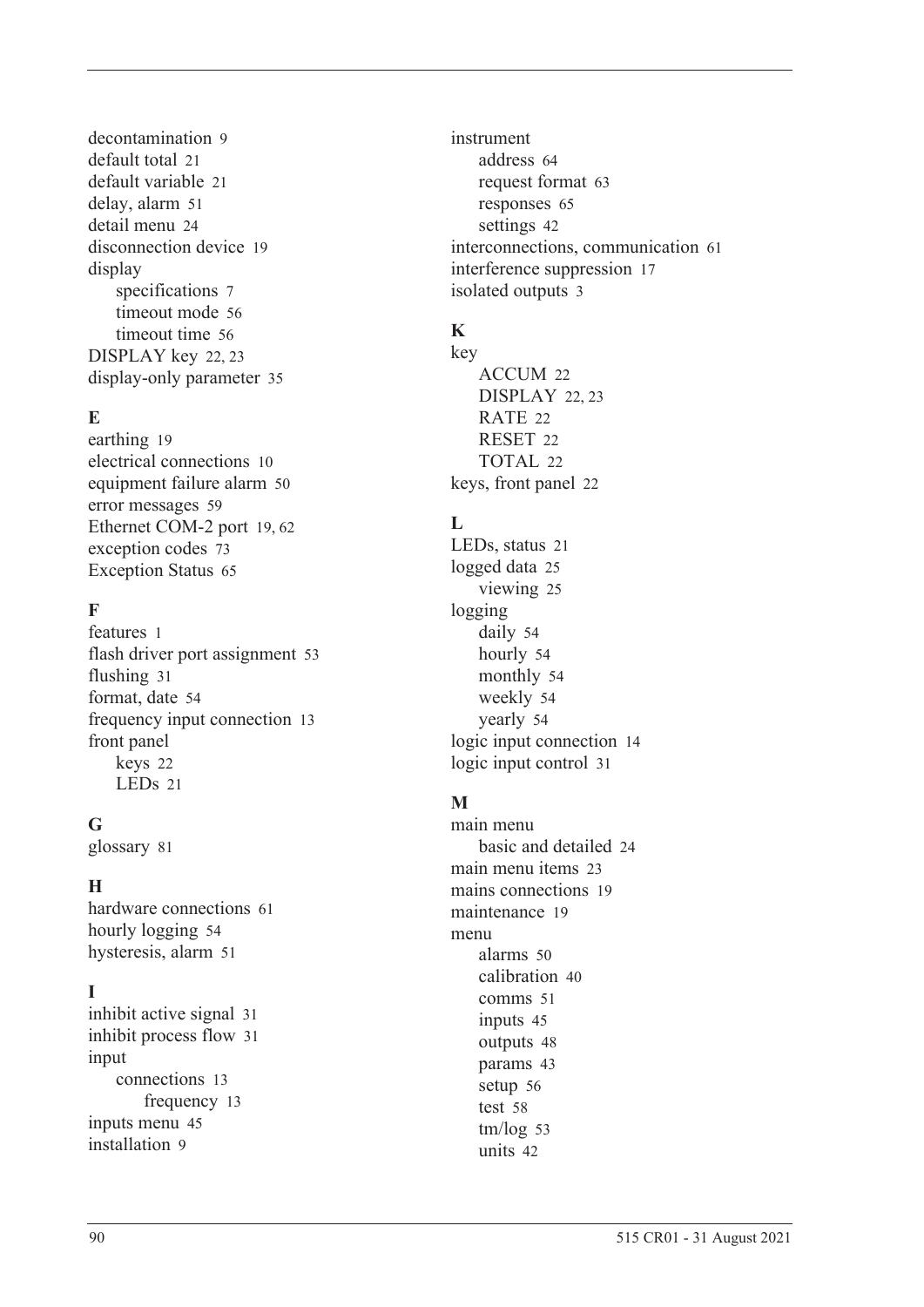messages erro[r 59](#page-68-1) syste[m 59](#page-68-2) warnin[g 60](#page-69-0) Modbus accessible parameters [44](#page-53-0) Modbus data forma[t 52](#page-61-1) Modbus RTU protoco[l 69](#page-78-0) mode display timeou[t 56](#page-65-0) normal operatio[n 21](#page-30-2) process contro[l 28](#page-37-0) set calibration [36](#page-45-0) view calibration [36](#page-45-1) model number[s 83](#page-92-1) monthly logging [54](#page-63-3) mountin[g 9](#page-18-2)

#### **N**

normal mode [21](#page-30-2) number mode[l 83](#page-92-1) seria[l 27](#page-36-1)

### **O**

operation, control modes [28](#page-37-0) operation, normal mod[e 21](#page-30-2) output connection[s 14](#page-23-1) 4-20m[A 14](#page-23-0) puls[e 15](#page-24-0) pulse facto[r 49](#page-58-0) outputs men[u 48](#page-57-0)

## **P**

panel LED[s 21](#page-30-1) mountin[g 9](#page-18-2) rear [10](#page-19-0) parameter CAL switch-protecte[d 35](#page-44-0) display-onl[y 35](#page-44-1) not visibl[e 35](#page-44-2) password-protecte[d 35](#page-44-3) programmabl[e 35](#page-44-4) parameters men[u 43](#page-52-1) parity bit[s 52](#page-61-2) password-protected parameter [35](#page-44-3) peak flowrate[s 24](#page-33-1)

port assignment, flash driver [53](#page-62-3) COM-1 RS-232 [18,](#page-27-1) [51](#page-60-5) COM-2 Ethernet [19,](#page-28-3) [62](#page-71-1) COM-2 RS-485 [18,](#page-27-2) [51](#page-60-6) COM-[3 51](#page-60-7) flash driver assignment [53](#page-62-3) power supply interruption [53](#page-62-1) printer data control [79](#page-88-0) error messages [79](#page-88-1) protocol [75](#page-84-2) report types [75](#page-84-3) printer type[s 75](#page-84-4) printout configuration repor[t 39](#page-48-2) printouts individual logs [77](#page-86-0) live data [76](#page-85-0) log report [77](#page-86-1) type[s 76](#page-85-1) product number codes [83](#page-92-0) Program Manager [39](#page-48-1) programmable parameter [35](#page-44-4) protocol ASCI[I 63](#page-72-0) communication [63](#page-72-1) Modbus RT[U 69](#page-78-0) printer [75](#page-84-2) pulse factor, output [49](#page-58-0) pulse output [15](#page-24-0)

# **R**

RATE key [22](#page-31-3) real-time cloc[k 53](#page-62-2) rear panel [10](#page-19-0) relay output[s 3](#page-12-2) relays, alarm [50](#page-59-1) Remote Reset [22](#page-31-6) RESET key [22](#page-31-4) responses, instrument [65](#page-74-1) RS-232 COM-1 por[t 18,](#page-27-1) [51](#page-60-5) RS-485 COM-2 por[t 18,](#page-27-2) [51](#page-60-6) RTU protocol [69](#page-78-0)

# **S**

serial number [27](#page-36-1) setpoint, alar[m 51](#page-60-3)